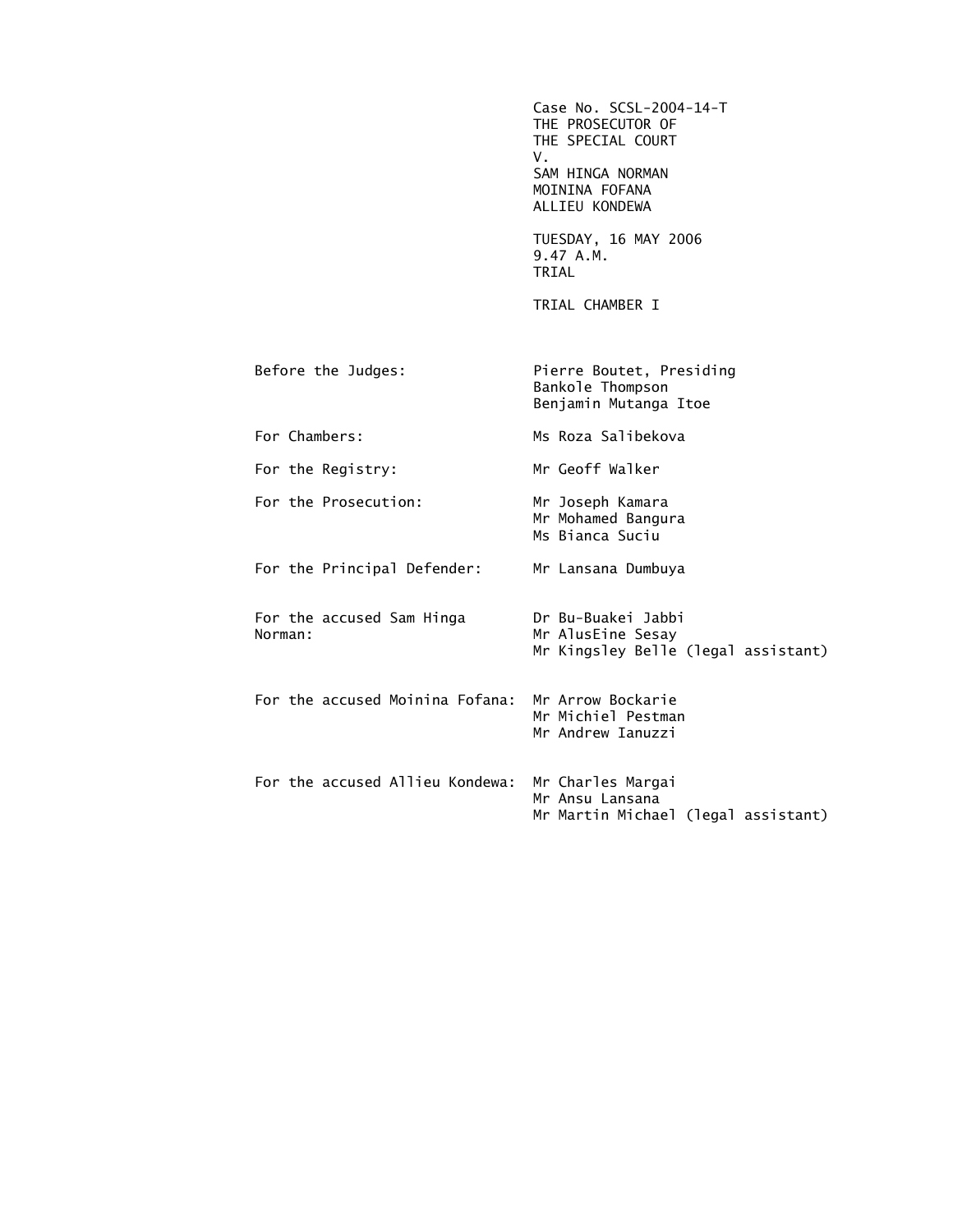1 [CDF16MAY06A - EKD] 2 Tuesday, 16 May 2006 3 [Open session] 4 **A [The accused present]**  09:36:54 5 [Upon commencing at 9.47 a.m.] 6 WITNESS: BJK SEI [Continued] 7 PRESIDING JUDGE: Good morning, counsel. Good morning, 8 Mr Witness. 9 THE WITNESS: Good morning. 09:49:03 10 PRESIDING JUDGE: Dr Jabbi or Mr Sesay, are you ready to 11 proceed with the continuation of your examination-in-chief of 12 this witness? 13 MR SESAY: Yes, Your Honour. 14 PRESIDING JUDGE: Please do so. Thank you. 09:49:15 15 EXAMINED BY MR SESAY: [Continued] 16 Q. Good morning, Mr Witness. 17 A. Yes, good morning, My Lord. 18 Q. You recall yesterday you said that there were three attacks 19 on Tongo, not so? 09:49:39 20 A. Yes. 21 Q. Can you come closer to the mic, please, Mr Witness? 22 PRESIDING JUDGE: Or maybe it would be easier if you just 23 push the mic down. Please tell your witness to just relax, sit 24 in the chair as comfortably as he can. 09:50:11 25 JUDGE ITOE: He was very relaxed the way he was sitting. 26 MR SESAY: My Lord, I thought he was fine before. 27 PRESIDING JUDGE: I think it's easier to bend down the 28 microphone.

### SCSL - TRIAL CHAMBER I

29 JUDGE ITOE: He prefers that posture, so let the microphone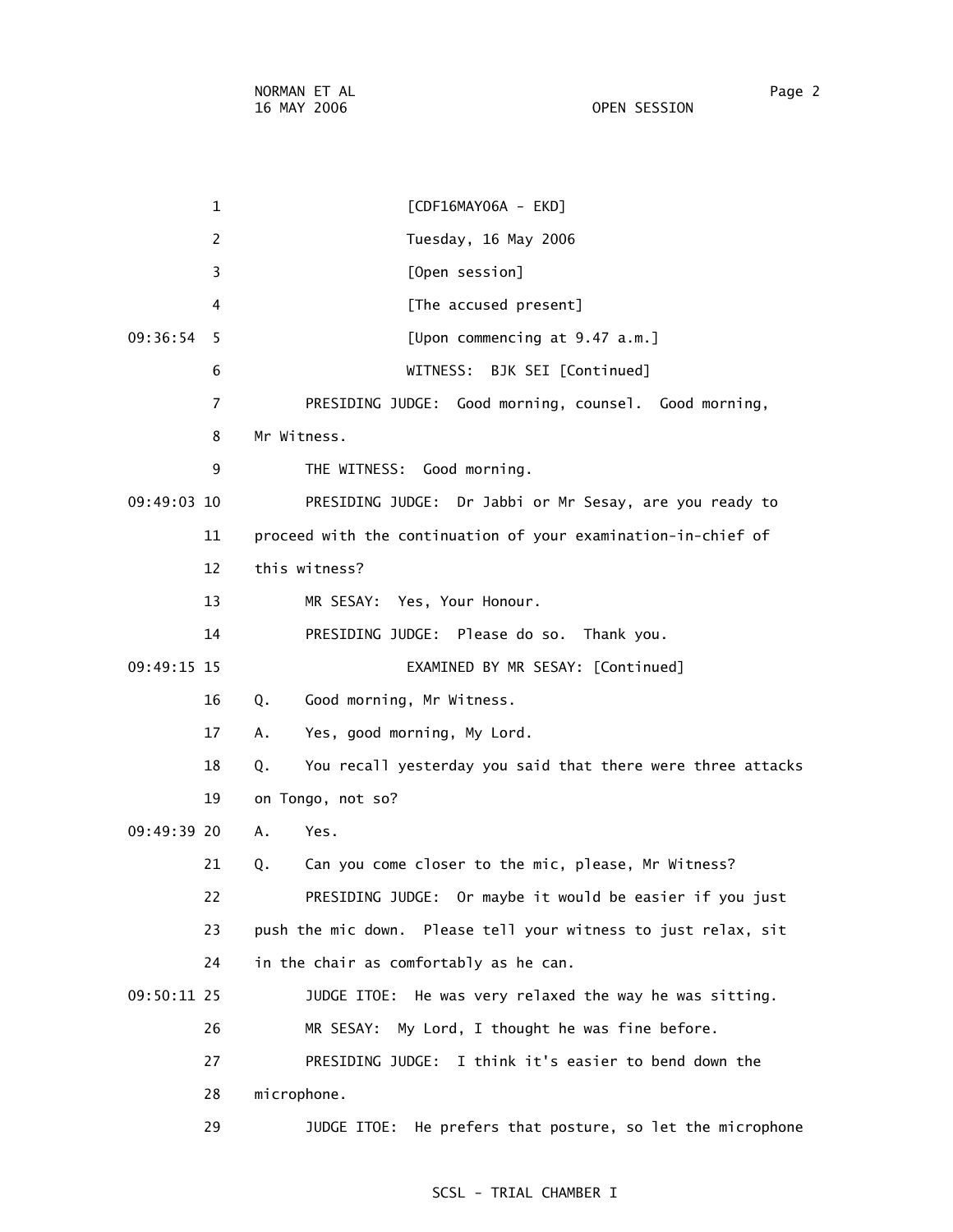1 go closer to him, yes. 2 MR SESAY: Thank you, My Lord. 3 Q. Were you involved in those three attacks? 4 JUDGE ITOE: He also said it was on the third attack that 09:50:40 5 Tongo was captured. 6 THE WITNESS: No. 7 MR SESAY: Yes, My Lord. 8 JUDGE ITOE: It was on the third attack that Tongo was 9 captured. 09:50:48 10 MR SESAY: Yes, he had said it yesterday, My Lord. 11 JUDGE ITOE: That was where he ended. 12 MR SESAY: Yes, My Lord. 13 THE WITNESS: Yes. 14 MR SESAY: 09:50:56 15 Q. In all those attacks you said you were not involved. Where 16 were you then? 17 A. I was at Panguma in the town. 18 JUDGE ITOE: He was at Banguma? 19 MR SESAY: Panguma. 09:51:39 20 Q. Do you know the commanders who were involved in those three 21 attacks on Tongo? 22 A. Yes. 23 Q. Who were those commanders? 24 A. One was CO Mohamed Kailondo. 09:52:17 25 JUDGE ITOE: He says there were three. Let's go more 26 specifically. The first attack, the second -- 27 MR SESAY: 28 Q. Let's take the first attack, do you know the commanders who 29 were involved in the first attack?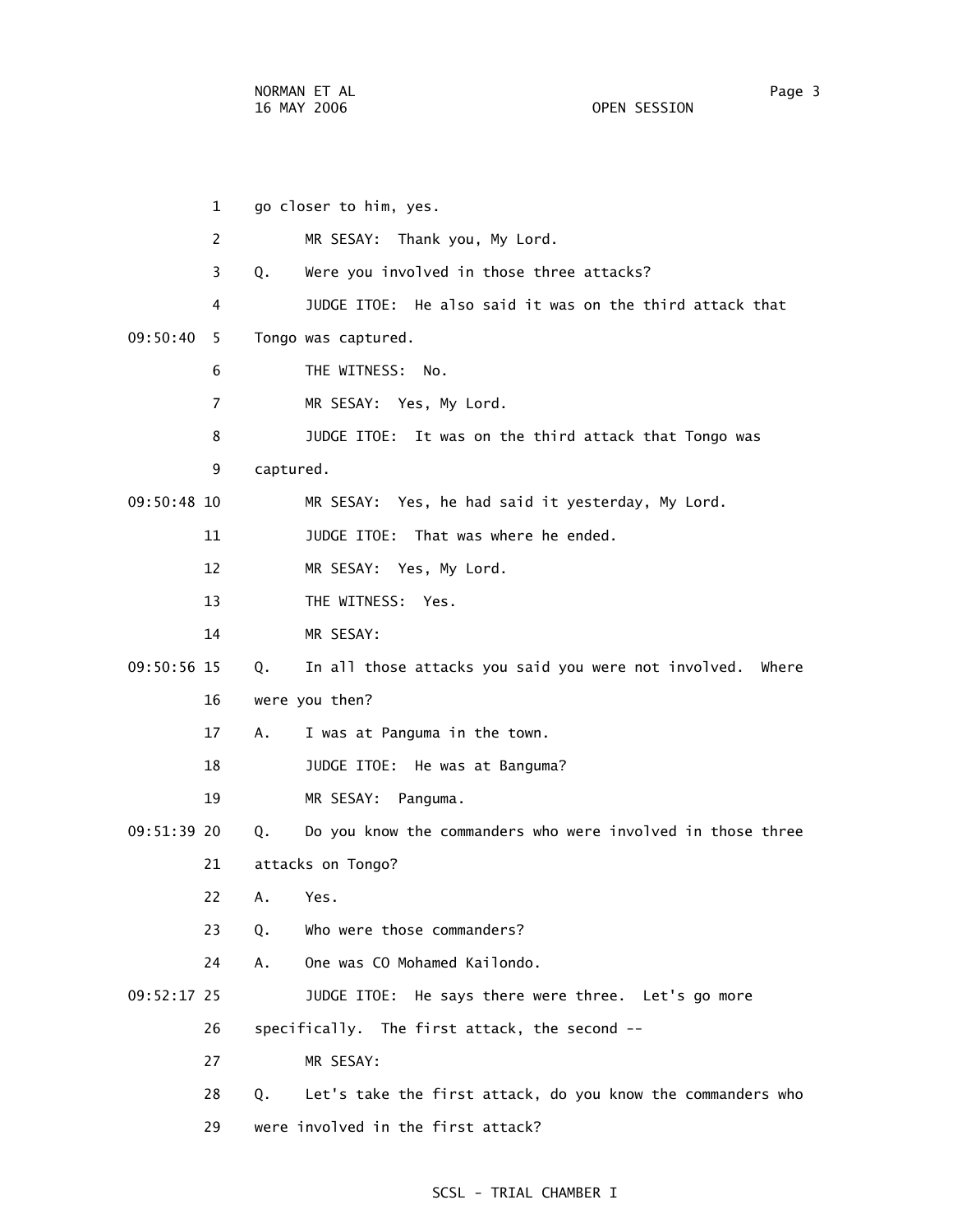1 A. Yes. 2 Q. Can you name them, please? 3 A. Mohamed Kailondo. 4 Q. Yes. 09:52:54 5 A. Kamabotie. 6 PRESIDING JUDGE: This is still the commanders for the 7 first attack? 8 THE WITNESS: Yes. 9 MR SESAY: 09:53:07 10 0. Who else? 11 A. Siaka Lahai. 12 Q. Now the second attack, do you know the commanders who were 13 involved? 14 A. It's left one. And Baggie Walters yes. 09:53:42 15 Q. Have you finished to name those who were the commanders for 16 the first attack? 17 A. Yes. The ones who went on the first attack. 18 Q. Who were the commanders for the second attack? 19 A. The same people whom I have named, they were the same 09:54:02 20 people who went. 21 Q. Now the third attack, do you know the commanders? 22 A. They were the same people who went. 23 PRESIDING JUDGE: On the third attack? 24 MR SESAY: Yes, My Lord, the same commanders who went. 09:54:29 25 THE WITNESS: Yes. 26 PRESIDING JUDGE: I thought he said he was on the third 27 attack. 28 MR SESAY: No. He said he wasn't involved in any of the 29 attacks. He had said it before.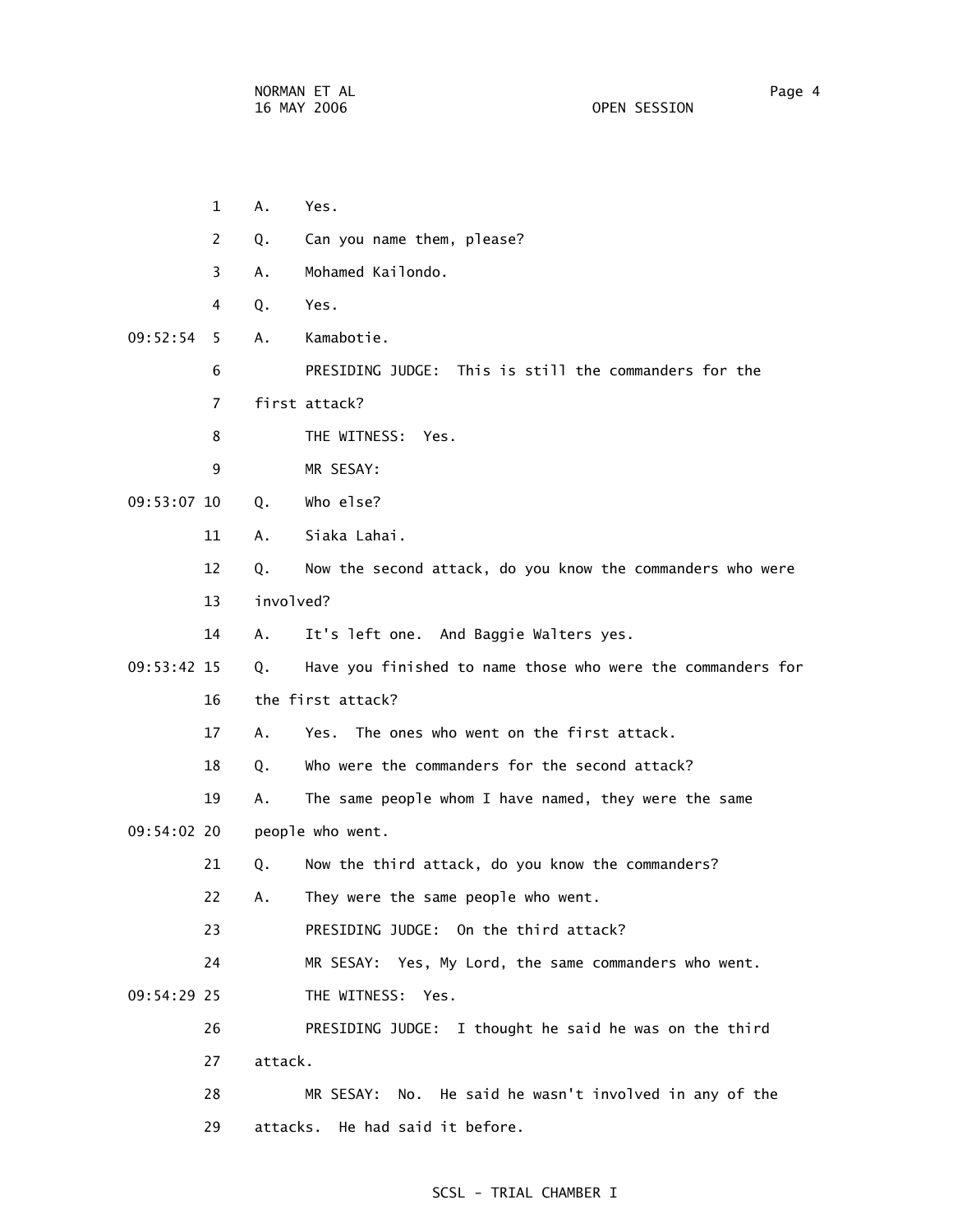1 PRESIDING JUDGE: His testimony was that it was on the 2 third occasion that he was captured, not that he was there. 3 MR SESAY: Yes, My Lord. 4 Q. You said earlier on that you were in Panguma; not so? 09:54:51 5 A. Yes. 6 Q. When all this these attacks took place? 7 A. Yes. 8 Q. Did you go to Tongo? 9 A. Yes, when they told me that they have captured Tongo, I 09:55:10 10 went there on the seventh day. 11 THE INTERPRETER: Correction, interpreter, the eighth day. 12 MR SESAY: 13 Q. Can you recall the time when you went to Tongo? 14 A. The month, in December. 09:55:45 15 Q. What year? 16 A. 1997. 17 Q. Upon your return to Tongo, what happened? 18 A. When I went and reached Tongo, I walked in the town. I 19 went round the town. 09:56:36 20 Q. Yes? 21 A. Then I asked my commanders, those who had come to fight 22 that fight, whom I have just named. 23 Q. Yes, where did you ask them? 24 A. On that last attack when they returned to Panguma, that's 09:57:09 25 when I asked them that they have captured Tongo and I said what 26 is going on there? The Kamajors, the soldiers and the rebels -- 27 PRESIDING JUDGE: Yes? 28 MR SESAY: 29 Q. Yes.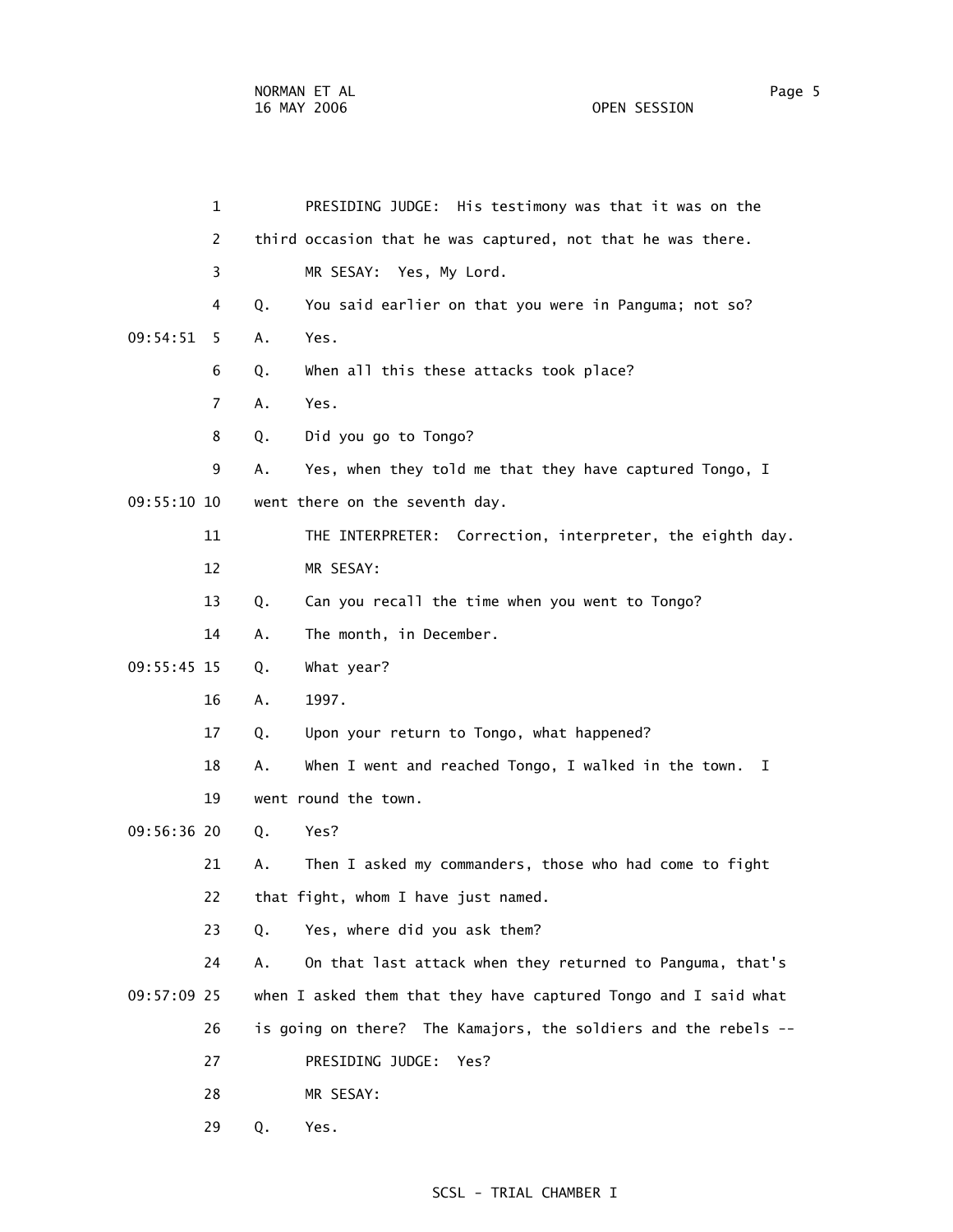- 1 A. The Kamajors, the soldiers and the rebels died in the 2 exchange of gun-fire. 3 Q. Did they say anything else to you? 4 A. Yes. 09:58:14 5 Q. Please proceed. 6 A. They said the Kamajors, the soldiers and the rebels, they 7 were the people who died in the exchange of gun-fire at the time. 8 Q. After that, did you yourself, did you observe anything in 9 Tongo? 09:58:43 10 A. Yes, that was what I said a while ago. That when I came to 11 Tongo after eight days, in that year called 1998, I walked around 12 the town. I didn't see corpse -- corpses, nor did any civilian 13 tell me -- 14 Q. Yes? 09:59:21 15 A. That showed that civilians died. 16 Q. After that, for how long did you stay in Tongo? 17 A. I was in Tongo for 10, for 11 months. 18 Q. As far as you know, was there any other attack after the 19 third attack on Tongo? 10:00:12 20 A. Except when the rebels came and dislodged us from Tongo. 21 Q. Yes? 22 A. When we were in Tongo for 11 months, then the rebels came 23 and dislodged us from Tongo and we returned to Panguma. We were 24 in Panguma when the peace accord was signed. 10:01:20 25 Q. What peace are you referring to? 26 A. For the war to come to an end. 27 Q. Can you recall the year, the time?
	- 28 A. 1999.
	- 29 Q. You told us yesterday that, in fact and today that you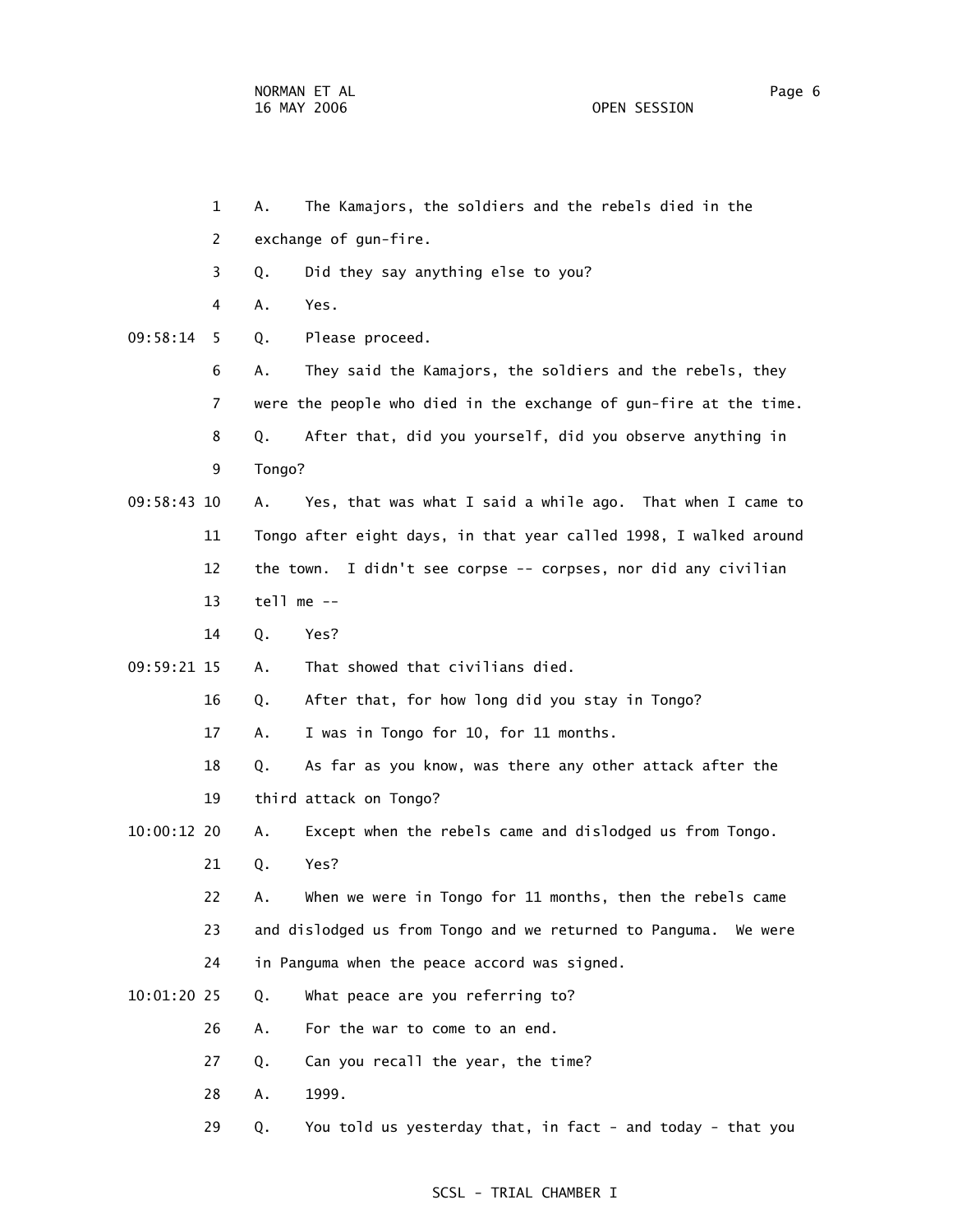1 were not involved in the Tongo attacks, and you have narrated to 2 this Court the commanders who were involved in all these attacks. 3 Now, I want to ask you about certain issues which I would like 4 you to respond to. There is evidence before this Court -- 10:02:30 5 MR SESAY: My Lord, I am referring to the testimony of 6 TF2-047. 7 PRESIDING JUDGE: Of what date? 8 MR SESAY: Testimony of 22 February 2005 at page 60 to page 9 61. 10:03:19 10 Q. I want you to listen very carefully and I will ask you to 11 respond to that. This is what he had to say: 12 "It was BJK Sei that called. He gave a warning to all the 13 civilians and that moment he said I should continue my 14 task, and I took my wheelbarrow." 10:04:09 15 "Well, I saw a lot of corpses." 16 "The corpses I buried the first day to the second day, they 17 went up to 150 corpses." 18 My question to you is did you give orders for 150 corpses 19 to be buried in Tongo? 10:04:40 20 A. I did not give such an order. I went round and walked 21 round the town and did not see any corpse. How could I give an 22 order for somebody to bury 50 corpses? I did not give such an 23 order. Not in the least. 24 Q. There is also evidence before this Court -- 10:05:33 25 MR SESAY: My Lord, I am referring to the testimony of 26 TF2-035. The date of the testimony, My Lord, is on 14th February 27 2005 at pages 21 and 22. 28 Q. I want you also to listen carefully and I will ask you the 29 question in relation to that. This is what he had to say: [As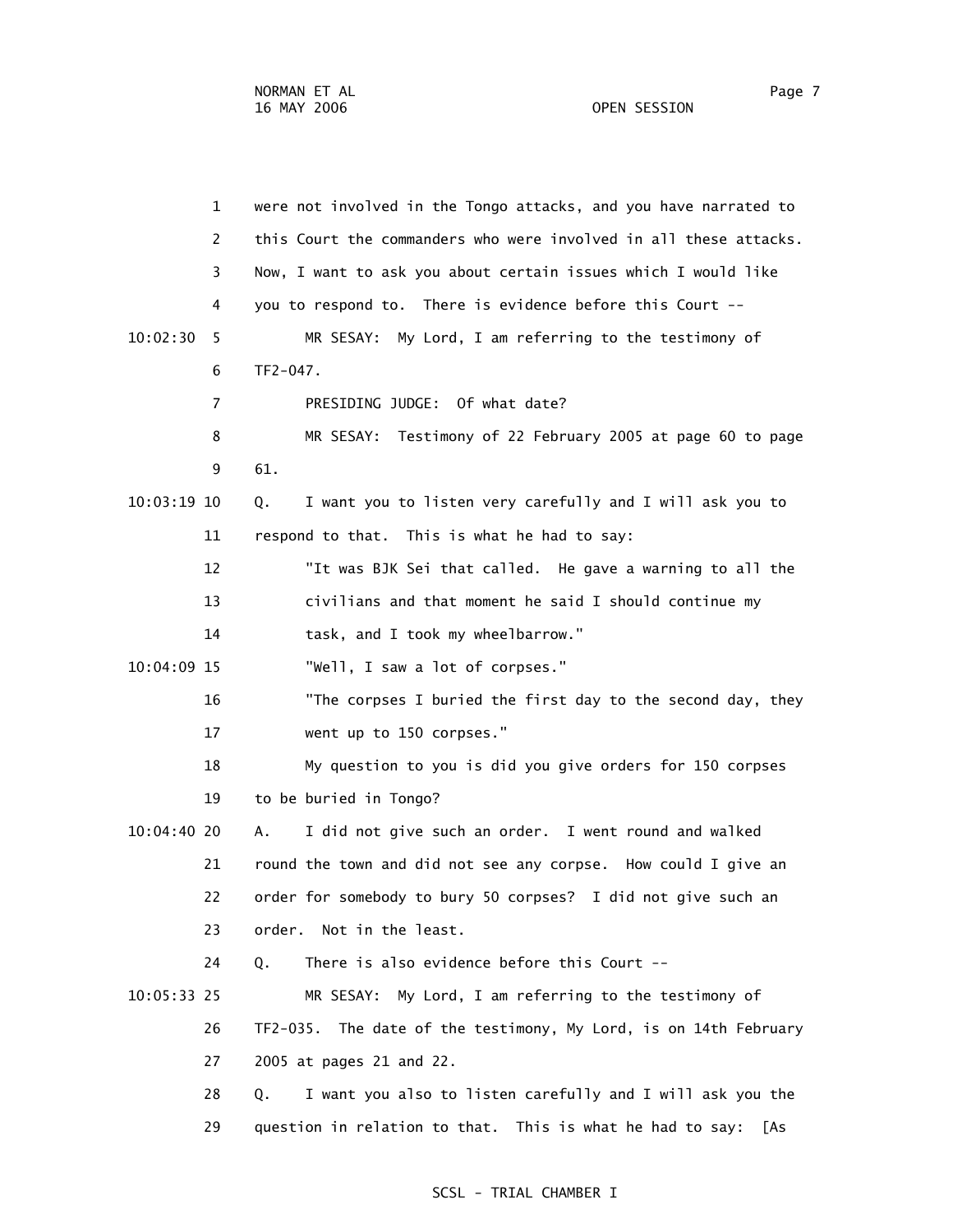| OPEN SESSION |  |
|--------------|--|
|--------------|--|

| 1              | read] the name of the commander was BJK Sei. He was the overall    |
|----------------|--------------------------------------------------------------------|
| 2              | commander of them all. He wrote a letter and he gave it to the     |
| 3              | imam and said he should take it to Tongo, that they were not able  |
| 4              | to capture Tongo but they'll have to go again. When they entered   |
| 10:07:34<br>5. | there, they will have to kill everybody. Yes, that is what they    |
| 6              | wrote in the letter.<br>In fact, they said it before they wrote it |
| 7              | down and he read it. It was BJK Sei. Yes, he wrote it and he       |
| 8              | read it to us before he gave it to the imam.                       |
| 9              | My question to you is: Did you write any such letter?              |
| 10:08:40 10    | My Lord, if I may be heard. I think it is but<br>MR KAMARA:        |
| 11             | fair to the witness that the context be given in which these       |
| 12             | statements were made for him to understand the context. Because    |
| 13             | if you look at it certain things happened where it happened,       |
| 14             | where the statement was given, at what time it was given. As has   |
| 10:08:58 15    | been presently put to the witness, it might be very confusing and  |
| 16             | not helpful for the Court.                                         |
| 17             | PRESIDING JUDGE: Thank you, but we'll let the question go          |
| 18             | and see what the answer is. If the witness does not understand,    |
| 19             | then obviously Mr Sesay will have to give some additional          |
| $10:09:14$ 20  | particulars.                                                       |
| 21             | As My Lord please.<br>MR SESAY:                                    |
| 22             | Now did you write any such letter?<br>Q.                           |
| 23             | No.<br>Α.                                                          |
| 24             | PRESIDING JUDGE: Maybe if you can ask him if he did write          |
| 10:09:29 25    | any letter to the imam at any given time.                          |
| 26             | MR SESAY: Yes, My Lord.                                            |
| 27             | Now did you write any letter --<br>Q.                              |
| 28             | I did not write any letter to an imam.<br>А.                       |
| 29             | PRESIDING JUDGE: I don't know, Mr Sesay, I don't have the          |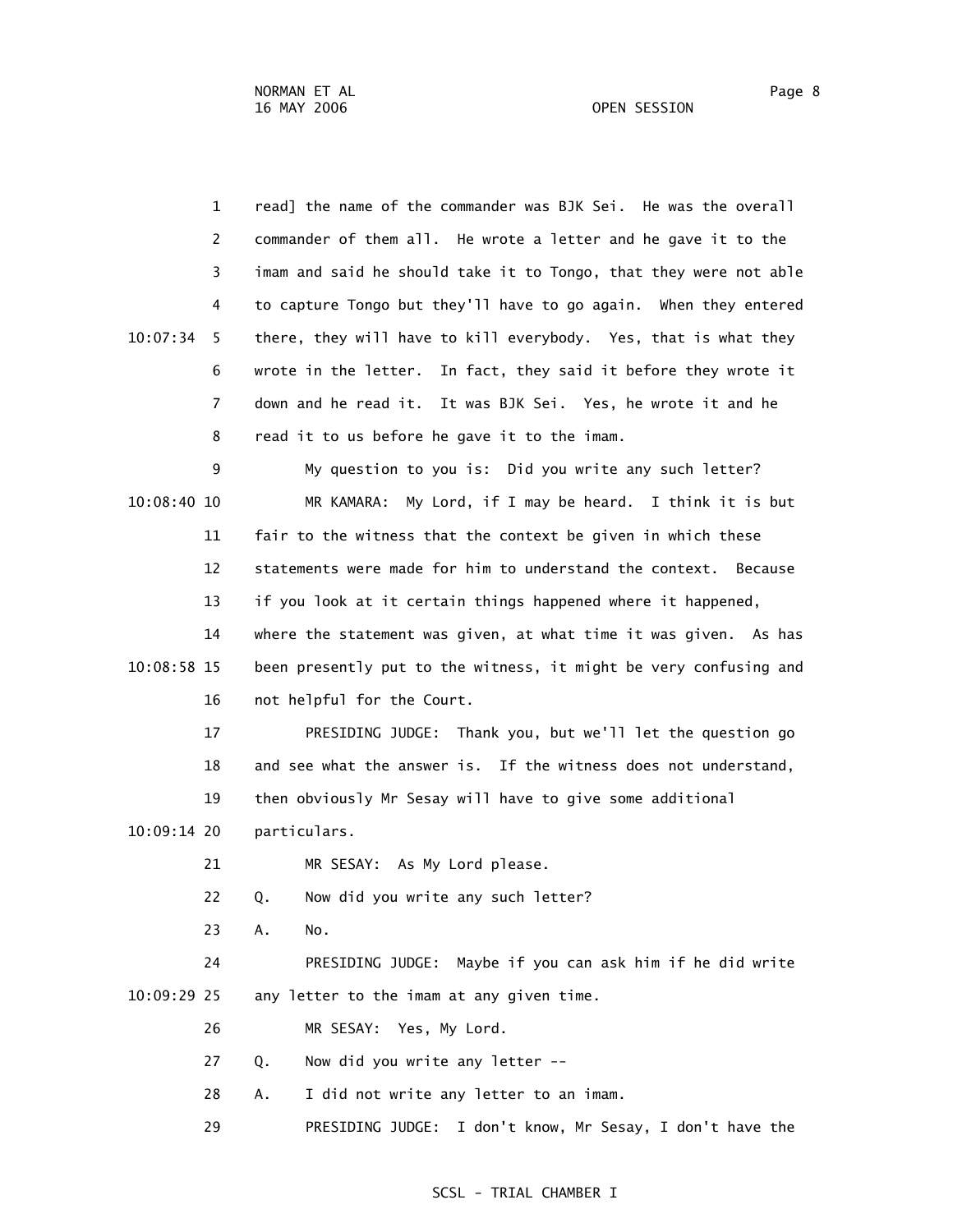1 transcript in front of me, but the imam referred there, was it 2 that imam in Bo or Panguma or -- 3 MR SESAY: My Lord, there is no name mentioned here, it is 4 just written "imam" but, My Lord, I will take it in the context 10:10:02 5 in which it will be much more clear than I have put it a minute 6 ago. 7 JUDGE THOMPSON: Provided you do not, in fact, destroy the 8 context of the exact statement that was given by the witness, 9 because your duty is not to refine what the witness said in 10:10:17 10 evidence here. 11 MR SESAY: Yes, My Lord. My Lord, that is what I am trying 12 to avoid. 13 JUDGE THOMPSON: I hope you do not do that because that 14 clearly would not be proper. 10:10:27 15 MR SESAY: That is what I am trying to avoid, My Lord, that 16 is why I have read what is really contained in the transcript as 17 it was put by the witness who testified, My Lord. 18 JUDGE THOMPSON: It would be clearly improper for you to 19 want to interpret the testimony. 10:10:48 20 MR SESAY: 21 Q. Do you know of any imam in Tongo Field? 22 A. Yes. There are so many imams there. 23 Q. Those imams that you said you know in Tongo Field, did you 24 give them any letter? 10:11:33 25 A. No. 26 Q. For how long did you remain as chiefdom commander? 27 A. I stayed there for long. I just can't remember. 28 Q. Were you ever replaced? 29 A. Not that I could remember.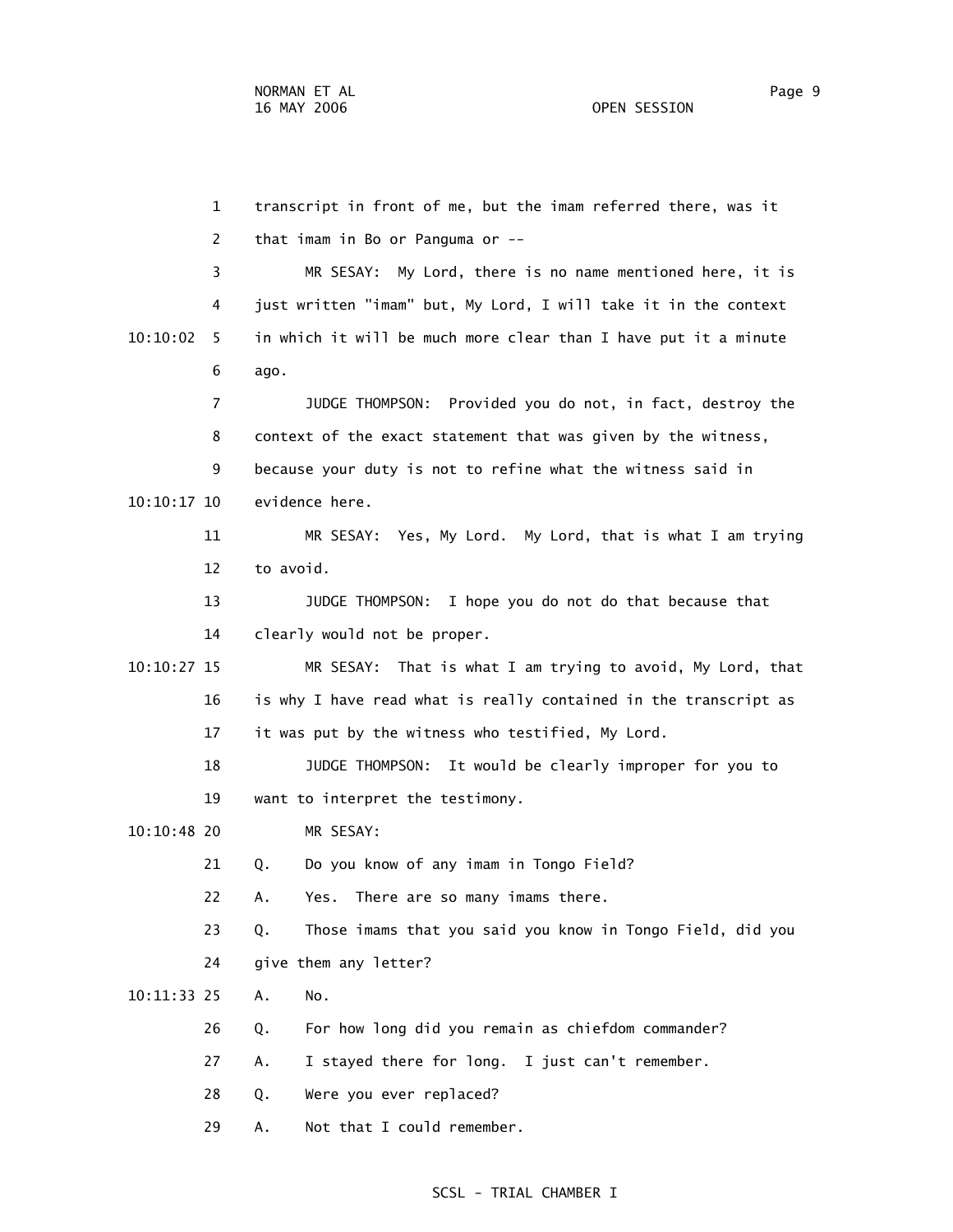1 Q. Do you know one Chief Brima Conteh? 2 A. Yes. 3 JUDGE THOMPSON: Was his answer he does not remember 4 whether he was replaced? 10:13:15 5 MR SESAY: My Lord, I didn't get him. 6 Q. Can you answer that again. Were you replaced as chiefdom 7 commander? 8 A. Oh, yes. 9 Q. Who replaced you? 10:13:43 10 A. There was a man. He was in Lalehun. He was called 11 Daniel Keifala [phon], but he's deceased. 12 Q. I asked you a while ago whether you knew one Chief Brima 13 Conteh. What did you say? 14 A. I said yes. 10:14:34 15 Q. Where is he now? 16 A. I don't know there. 17 JUDGE ITOE: When he says, "I don't know there," what does 18 that mean? Where is he now? I don't know there. What does that 19 mean in local parlance? 10:15:04 20 MR SESAY: He does not know where he is, My Lord. 21 My Lord, that is all for this witness. 22 PRESIDING JUDGE: Thank you, Mr Sesay. Good morning, 23 Mr Pestman. Do you have any questions -- is this a common 24 witness? 10:15:26 25 MR PESTMAN: No, Your Honour, he's not. 26 PRESIDING JUDGE: Do you have any questions in 27 cross-examination for this witness? 28 MR PESTMAN: Yes, Your Honours, I would like to ask a 29 couple of questions.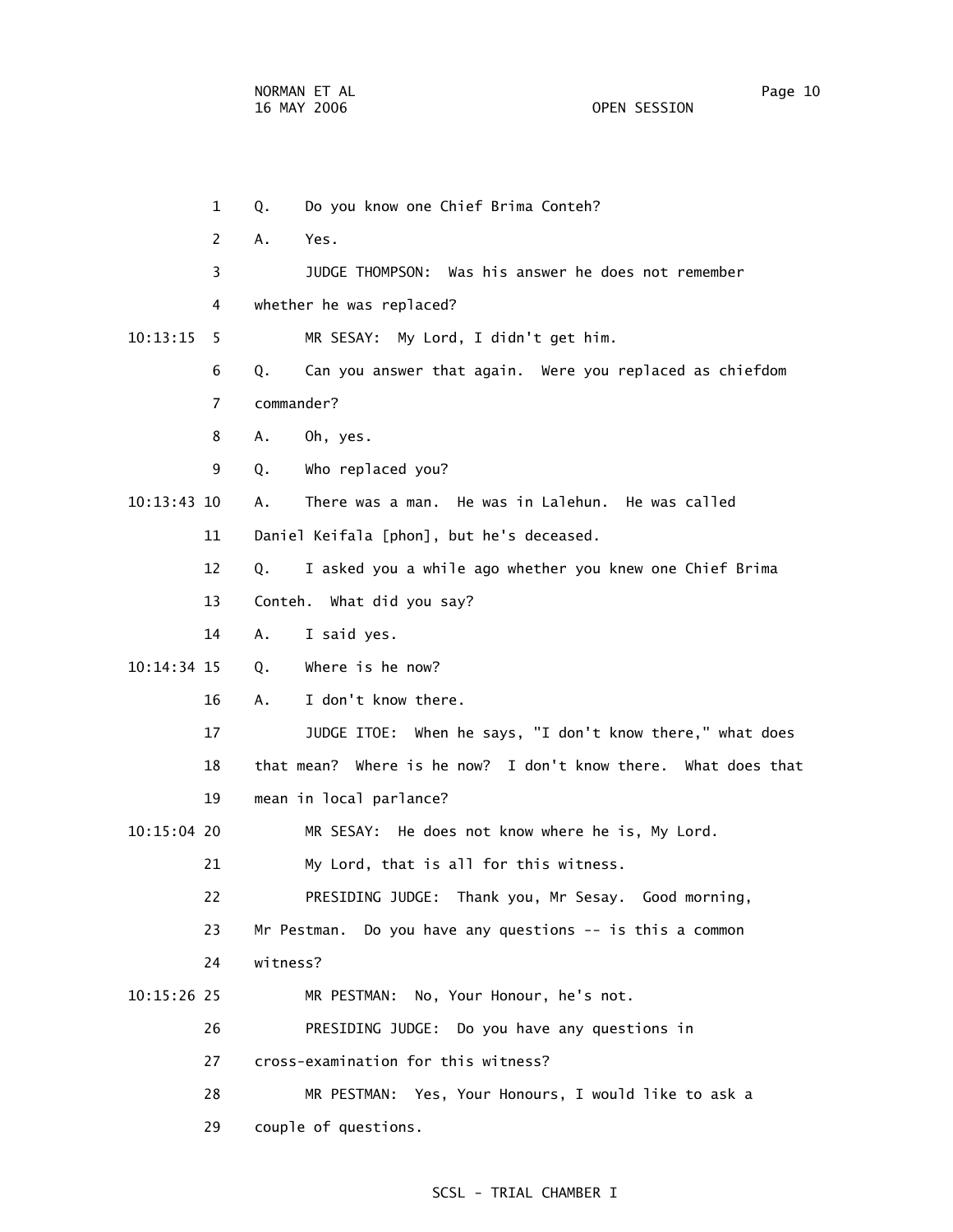1 PRESIDING JUDGE: Please proceed. 2 CROSS-EXAMINED BY MR PESTMAN: 3 Q. Mr Sei, did you ever spend any time at Base Zero? 4 A. No. 10:15:56 5 Q. Do you know our client, Mr Moinina Fofana? 6 A. Yes. 7 Q. Can you tell the Court when you first met him? 8 A. The two of us met in Kenema when he was with 9 Mr Hinga Norman. 10:16:32 10 Q. Do you remember when that was, approximately? 11 A. I can't remember the month. 12 But when the government returned -- I can't tell the month, 13 but that was the time when the government was reinstated. That 14 was when Mr Norman and Fofana went. 10:16:59 15 Q. Thank you. Did you ever discuss with him matters of policy 16 or strategy for prosecuting the war? 17 A. No. 18 Q. Did you ever receive any information from Mr Fofana -- 19 JUDGE ITOE: Can you allow us to have that answer, 10:17:24 20 Mr Pestman, please? 21 MR PESTMAN: I'm sorry, Your Honour. 22 Q. Did you ever receive any information with regard to those 23 matters, the prosecution of the war, from Mr Moinina Fofana? 24 A. No. What I had from him -- 10:18:13 25 THE INTERPRETER: Your Honours, can he please go over the 26 last bit. 27 PRESIDING JUDGE: You want the question or the answer, 28 Mr Interpreter? 29 THE INTERPRETER: The answer.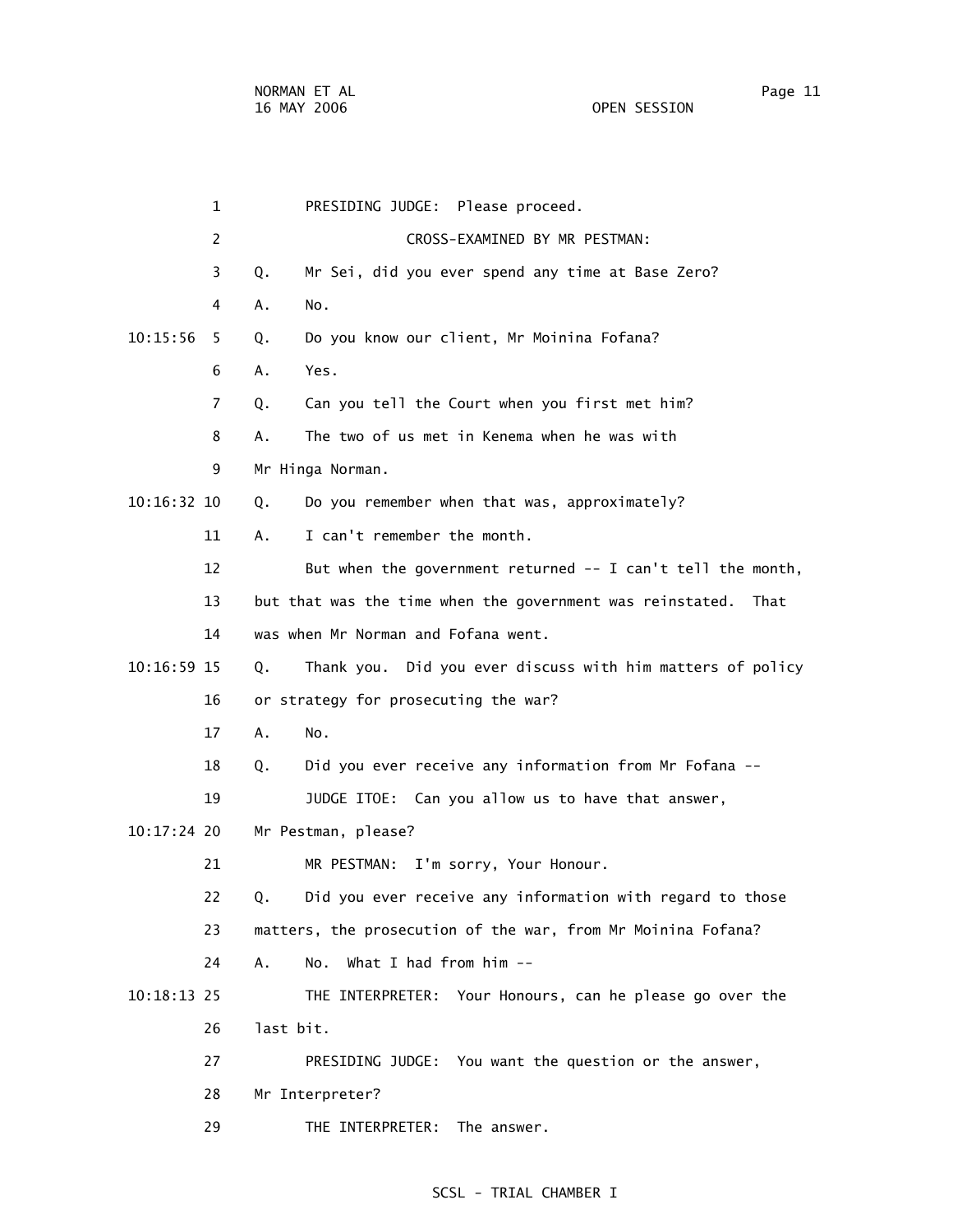1 PRESIDING JUDGE: Mr Witness, can you repeat your last 2 answer, please. 3 THE WITNESS: He didn't say any other thing to me. He just 4 thanked us, those of us who had stayed on the ground and fought 10:18:38 5 the war, for God to return us to this land. And that was how 6 Mr Norman, too, thanked us, that it was through us and ECOMOG 7 that they've returned to this country. That was what he told us. 8 MR PESTMAN: 9 Q. Let me specify my question a little bit then. 10:19:03 10 PRESIDING JUDGE: Maybe you should ask him if he has ever 11 talked to Mr Fofana. That appear to be the case. 12 MR PESTMAN: Perhaps I can specify the period a little bit. 13 Q. I am talking about the time Tongo was attacked by your 14 forces. Did you ever talk, liaise or co-ordinate with Mr Fofana 10:19:27 15 at that particular period? 16 A. We had -- we were not talking to each other at that time. 17 PRESIDING JUDGE: Listen to the question carefully, 18 Mr Witness. It is more than just talk. Could you take your 19 question again, please? Because you did ask liaise, talk and -- 10:19:53 20 JUDGE ITOE: Talk, liaise and co-ordinate. Those are your 21 three verbs. 22 MR PESTMAN: 23 Q. So you didn't talk to Mr Fofana in that particular period. 24 Did you ever liaise with him in that particular period in any 10:20:09 25 other way? 26 A. No. 27 Q. You never coordinated the prosecution of the war with him 28 during that particular period? 29 A. No.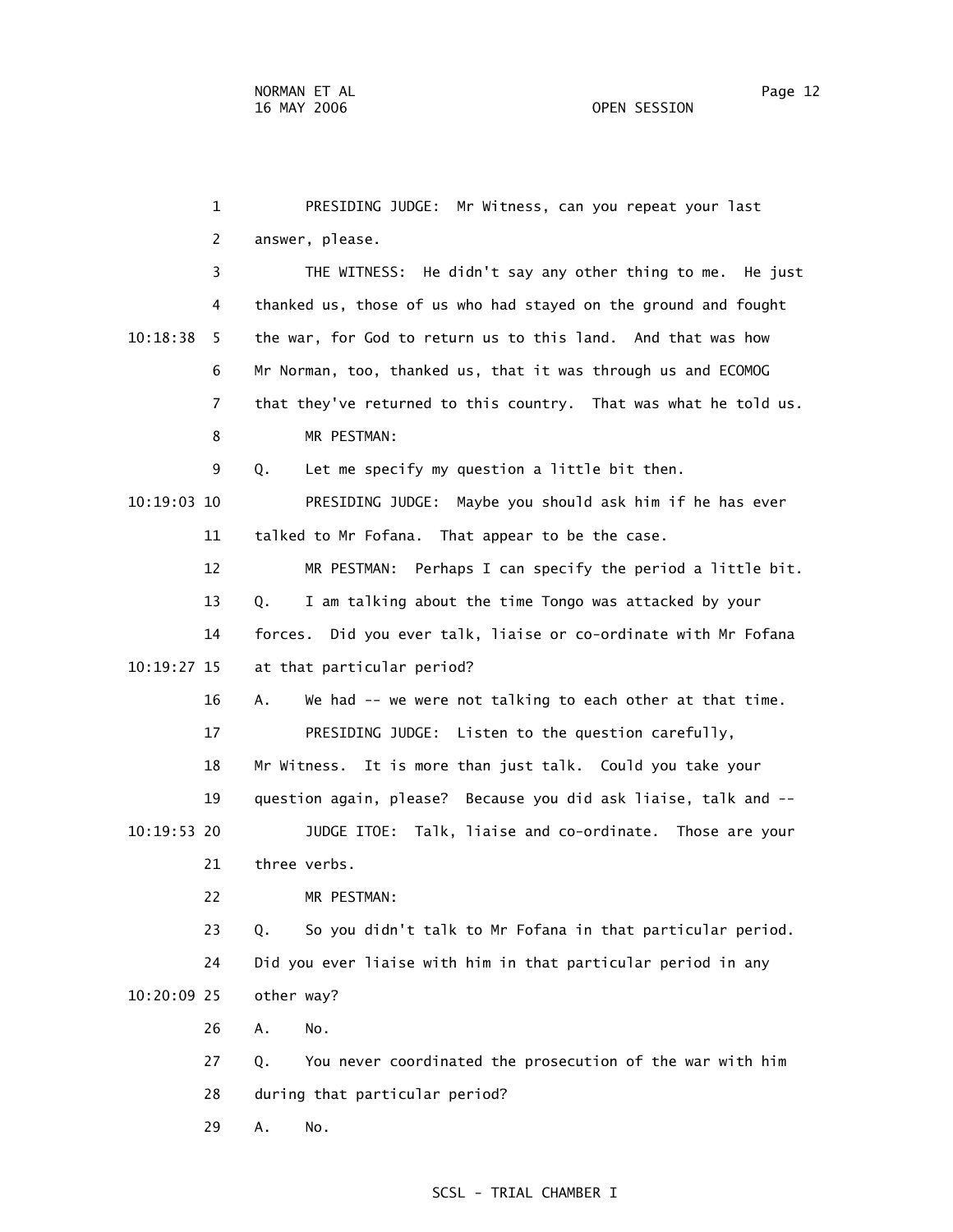| 1             | Q.      | Did he ever give you any orders --                             |
|---------------|---------|----------------------------------------------------------------|
| 2             |         | Slowly, slowly. Thank you, Mr Pestman.<br>MR PESTMAN:          |
| 3             |         | THE WITNESS:<br>No.                                            |
| 4             |         | PRESIDING JUDGE: Please.                                       |
| 10:20:44<br>5 |         | MR PESTMAN:                                                    |
| 6             | Q.      | Did Moinina Fofana ever give you any orders during that        |
| 7             |         | particular period?                                             |
| 8             | Α.      | He did not give me any order.                                  |
| 9             | Q.      | Did he ever give you --                                        |
| 10:20:59 10   |         | MR PESTMAN:<br>I'm sorry.                                      |
| 11            | Q.      | Did you ever report to Mr Fofana during that particular        |
| 12            | period? |                                                                |
| 13            | А.      | No.                                                            |
| 14            | Q.      | Who actually gave the order to attack Tongo Field?             |
| 10:21:36 15   | Α.      | At that time, when the rebels and the soldiers drove us        |
| 16            |         | into the bush --                                               |
| 17            | Q.      | Yes.                                                           |
| 18            | Α.      | The big men were not in this country. There were no            |
| 19            |         | chiefs, there was no government.                               |
| 10:22:09 20   | Q.      | Please continue.                                               |
| 21            | А.      | These big men run away and they left us, the boys, the         |
| 22            |         | underlings in this country, to protect the country.            |
| 23            | Q.      | Are you saying that it was you that ordered the attack         |
| 24            |         | because there wasn't anyone else?                              |
| 10:22:33 25   | Α.      | We organised ourselves. We sat down, came together, just       |
| 26            |         | to protect our lives and to fight for our lives. We, too, went |
| 27            |         | and attacked those people. Those orders came from us.          |
| 28            | Q.      | Mr Sei, you used the word "us." Can you please be a bit        |
| 29            |         | Who is "us"?<br>more specific.                                 |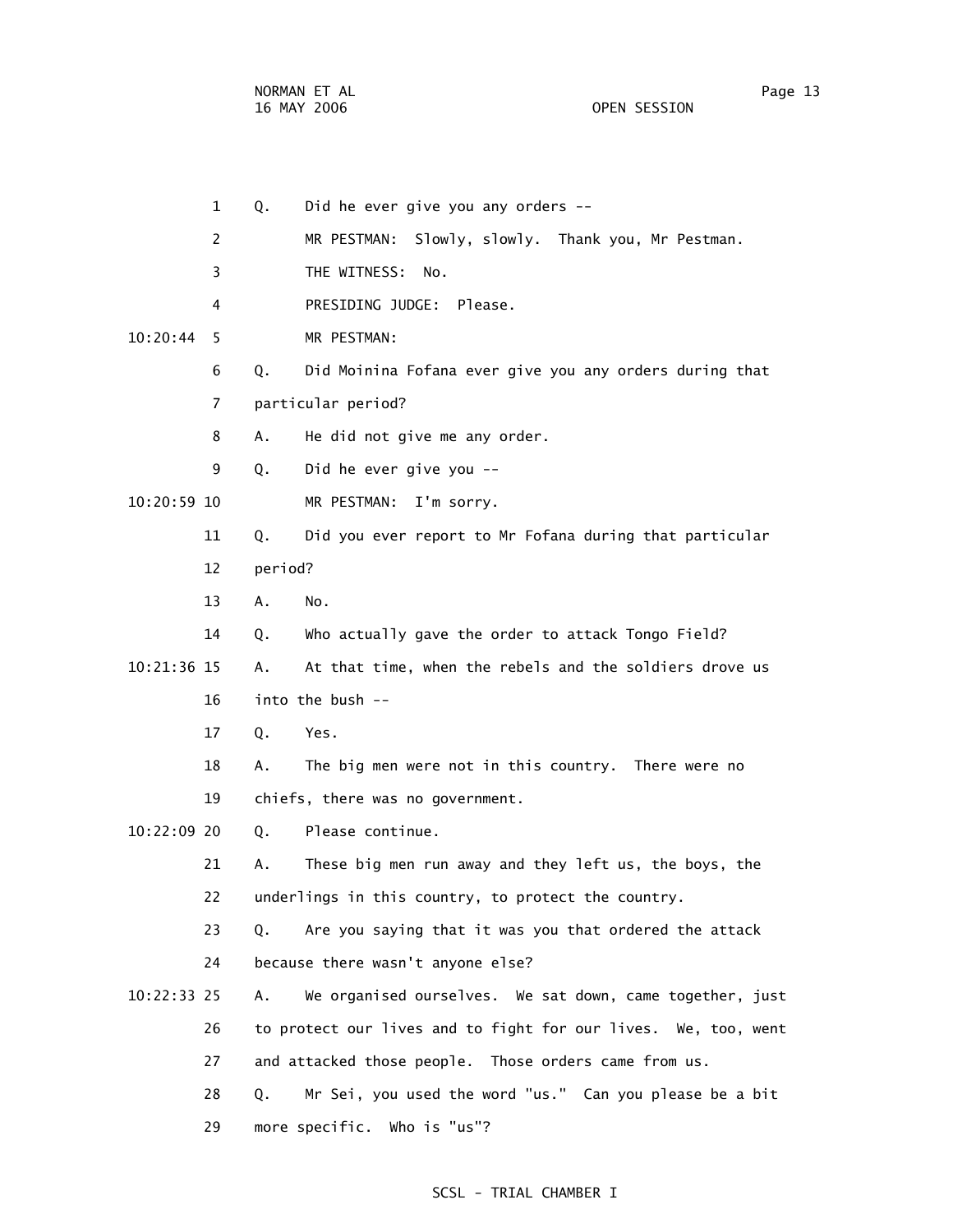1 A. Those who were with me, the Kamajors who were with me. I 2 was a Kamajor chief. 3 Q. So the order came from this group of people and the 4 planning for the attack was also carried out by this group of 10:23:52 5 Kamajors? 6 A. They consulted me and I agreed, yes. 7 MR PESTMAN: I would like to show this particular witness, 8 Your Honours, the CDF calendar, Exhibit 112, and to ask him for 9 some comments. I don't know whether it is possible to give him 10:24:22 10 the exhibit. Number 112, please. 11 PRESIDING JUDGE: It should be here. 12 MR PESTMAN: 13 Q. Could you please have a look at the month of February. I 14 think it will be the third page or the second page, top of the 10:25:19 15 month of February, please. At the top left-hand corner there is 16 a photo of my client, Mr Fofana. On the other side of the 17 calendar, Mr Sei. That's it. Have you ever seen this calendar 18 before? 19 A. I'm only seeing it now. Very beautiful. I've never seen 10:25:49 20 it before. 21 Q. There's a picture, far left corner, of Mr Fofana. 22 Underneath there is a text. I would like to read out the first 23 sentence. 24 THE INTERPRETER: Your Honours, can learned counsel please 10:26:07 25 take it slowly. 26 MR PESTMAN: I'm sorry. 27 PRESIDING JUDGE: Especially if you read the text. Slow 28 pace, please. 29 MR PESTMAN: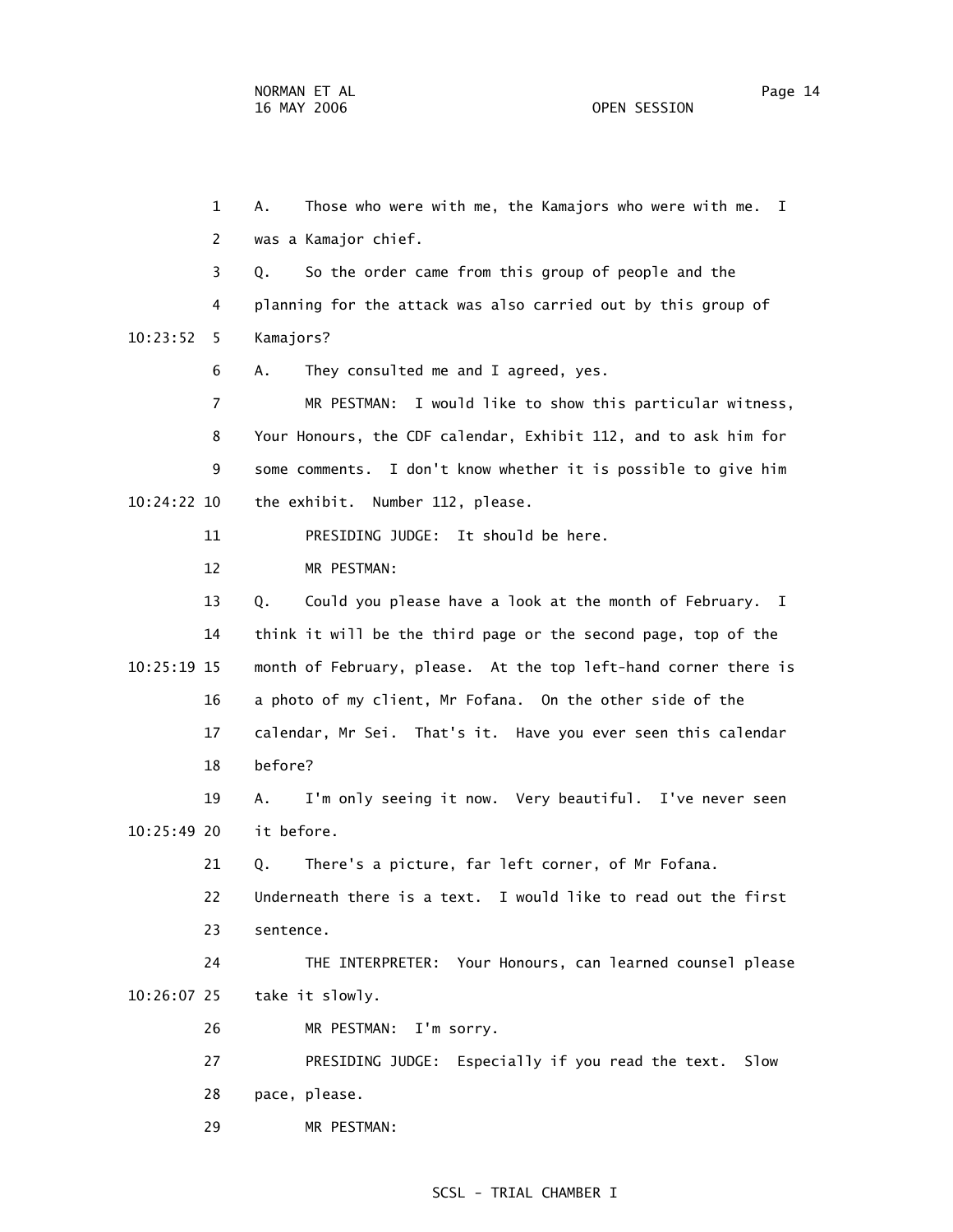1 Q. I will read the first sentence under the photo -- 2 A. I've looked at it. 3 Q. Okay. So you've read the sentence which starts with, "As 4 far as" - and then goes on - "the Sierra Leone Civil Defence 10:26:33 5 Forces are concerned, they don't say war unless he says war." 6 And "he" would be Mr Moinina Fofana. What is your reaction to 7 that statement, Mr Sei? 8 A. I can't say anything relating to that, because I and 9 Mr Fofana had nothing to talk about relating to the war. 10:27:23 10 Q. And then the text continues and it also says - I will read 11 it slowly - "As director he is the man who oversees the 12 mobilisation and deployment of the volunteer forces of the CDF." 13 What would your reaction be to that statement? 14 A. Well, if that happened, that was not between us. 10:28:01 15 Q. If you look at the picture, the photo itself, you can see 16 that Mr Fofana is holding a pen in his right hand. What would 17 your reaction be to that? 18 A. I can't tell what Mr Fofana is thinking. Maybe he is 19 handling it, he's literate, maybe it's just an empty bluff. I 10:28:46 20 can't tell you that. 21 Q. Do you know what his duties were at Base Zero? 22 PRESIDING JUDGE: What were what? 23 MR PESTMAN: His duties. 24 THE WITNESS: I don't know, because I didn't go there. 10:29:26 25 MR PESTMAN: 26 Q. Mr Sei, there is one witness you have heard -- or the Court 27 has heard in this case and that is TF2-008. He was heard on 16th 28 November 2004, and I would like to refer to page 47. On that day 29 that particular witness said that Mr Fofana was in charge of all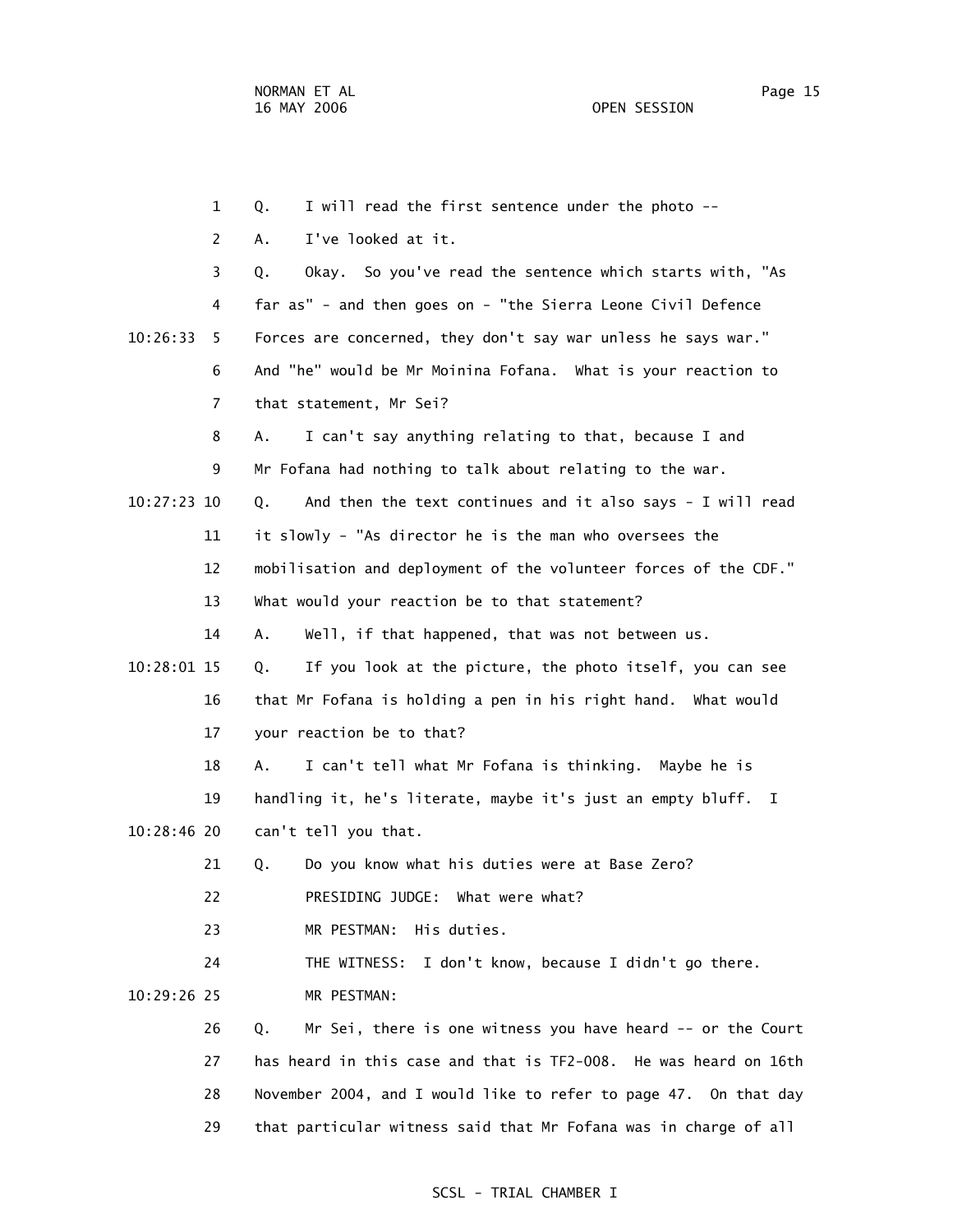1 CDF fighting groups. I would like to ask you in your own 2 experience as a member and a commander in the CDF, did you 3 consider Mr Fofana to be in charge of all CDF fighting groups? 4 A. Can I speak? 10:30:52 5 PRESIDING JUDGE: Yes. 6 MR PESTMAN: 7 Q. Yes, please. 8 A. Even if somebody came and said that he was head of all the 9 fighters, I did not know, because they did not do such a job to 10:31:09 10 me. 11 Q. There is another Prosecution witness, TF2-005, and he 12 testified on 15th February. The relative section is on page 94 13 of that day. 14 PRESIDING JUDGE: February '04? 10:31:44 15 MR PESTMAN: '05. 16 Q. That particular witness said that Mr Fofana was one of 17 those responsible for deciding and planning how the war was 18 fought. What would your reaction be to that statement? 19 A. Maybe he was doing that, but we were not in the same place, 10:32:22 20 so I do not know anything relating to that. 21 Q. Mr Sei, the same witness on the same day at page 101 of the 22 transcript told this Court that Mr Fofana was responsible for the 23 selection of commanders in the CDF. He said that he was 24 responsible for the selection of the commanders. In your own 10:33:26 25 experience as a member and a commander of the CDF, what would 26 your reaction be to that statement? 27 A. I do not know that. 28 Q. Were you or any of your commanders appointed by Mr Fofana?

### SCSL - TRIAL CHAMBER I

29 PRESIDING JUDGE: Selected.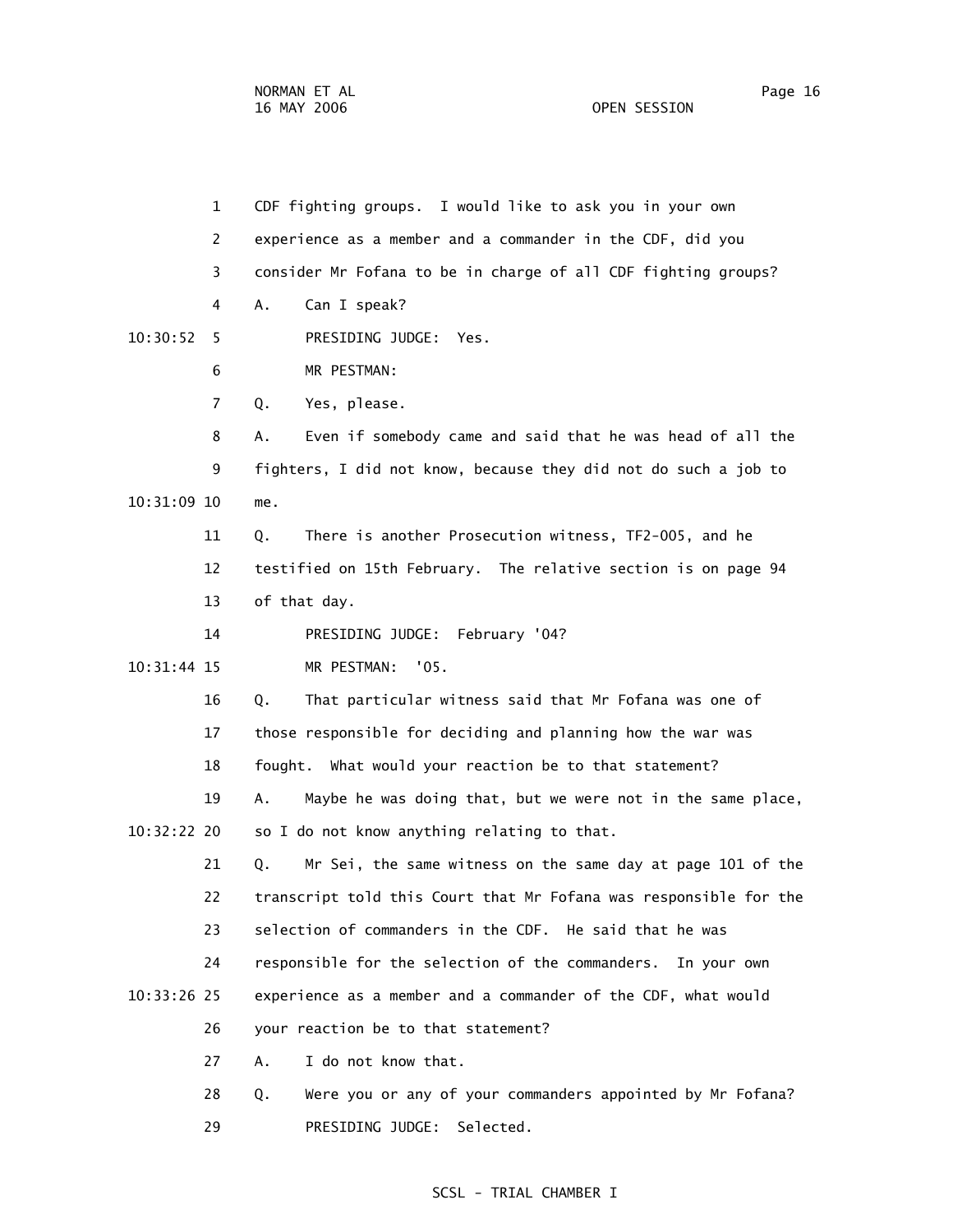1 MR PESTMAN: Selected, I'm sorry, yes. 2 THE WITNESS: I, it was the chiefdom people who gave me 3 that position. Those whom they -- the War Council, who were at 4 Bo Waterside, gave them those positions. 10:34:33 5 PRESIDING JUDGE: Maybe you can clarify that because I'm 6 getting confused now. 7 MR PESTMAN: I don't see any reason to ask an additional 8 question on this. 9 PRESIDING JUDGE: That's fine. 10:34:48 10 11 MR PESTMAN: 12 Q. The same witness, on 16th February 2005 at page 10, said 13 that the decision as to how many Kamajors would participate in 14 any given attack belonged to Mr Fofana. So he said that the 10:35:18 15 decision as to how many Kamajors would participate in any given 16 attack belonged to Mr Fofana. What would your reaction be to 17 that statement? 18 A. He did not do that to me. Even if he did so, he didn't do 19 it to me. 10:35:43 20 Q. And I have one final question, Mr Sei. Mr Sei, were you 21 ever approached -- have you ever been approached or interviewed 22 by the Prosecution? 23 A. Yes. 24 PRESIDING JUDGE: Which one of the two? 10:36:31 25 MR PESTMAN: 26 Q. Were you only approached by the Prosecution or did you also 27 give an interview to the Prosecution? 28 A. They went and met me. 29 Q. And how often did that happen; once, twice, more often?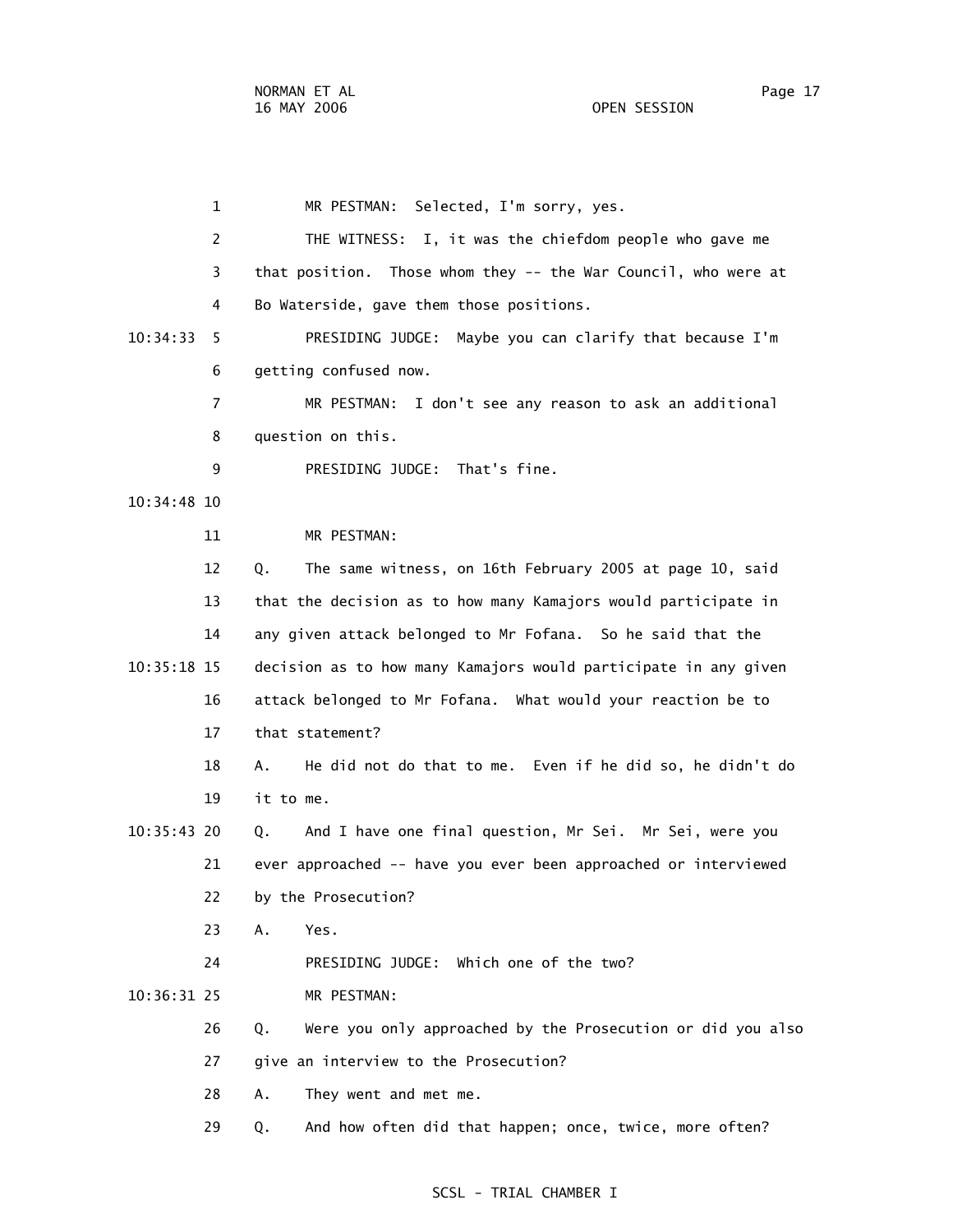1 A. People -- so many people were going. Black men were going, 2 white people were going, and they were saying that they had come 3 from this Court and I was prepared at all times to attend to this 4 Court in truth. 10:37:22 5 Q. When did these meetings take place approximately? 6 A. Well, I can't remember the times now. Sometimes I would be 7 in the bush and they would send for me and I would come. So I 8 can't really remember. But indeed they were going. 9 Q. Were any of your statements ever recorded on paper or on a 10:37:50 10 cassette recorder? 11 A. They were writing it on paper. There were others who were 12 recording it on a tape. Just as I have said in this Court today, 13 that was what I was telling them then. 14 Q. Do you know why you never testified on behalf of the 10:38:19 15 Prosecution? 16 JUDGE ITOE: Why should he know? 17 PRESIDING JUDGE: What is this question? How is this 18 relevant? 19 JUDGE ITOE: What is this question about? 10:38:27 20 MR PESTMAN: Maybe they told him. 21 JUDGE ITOE: That question is irrelevant. It is not for 22 him to answer that question. 23 PRESIDING JUDGE: Even if they had -- 24 MR PESTMAN: 10:38:35 25 Q. Mr Sei, I will rephrase my question. Did they ever ask you 26 to come and testify in court? 27 A. What they told me was that they have come. Whatever had 28 happened to us in this war, what we had seen in this war, we 29 should give statement relating to that. Whenever the Court needs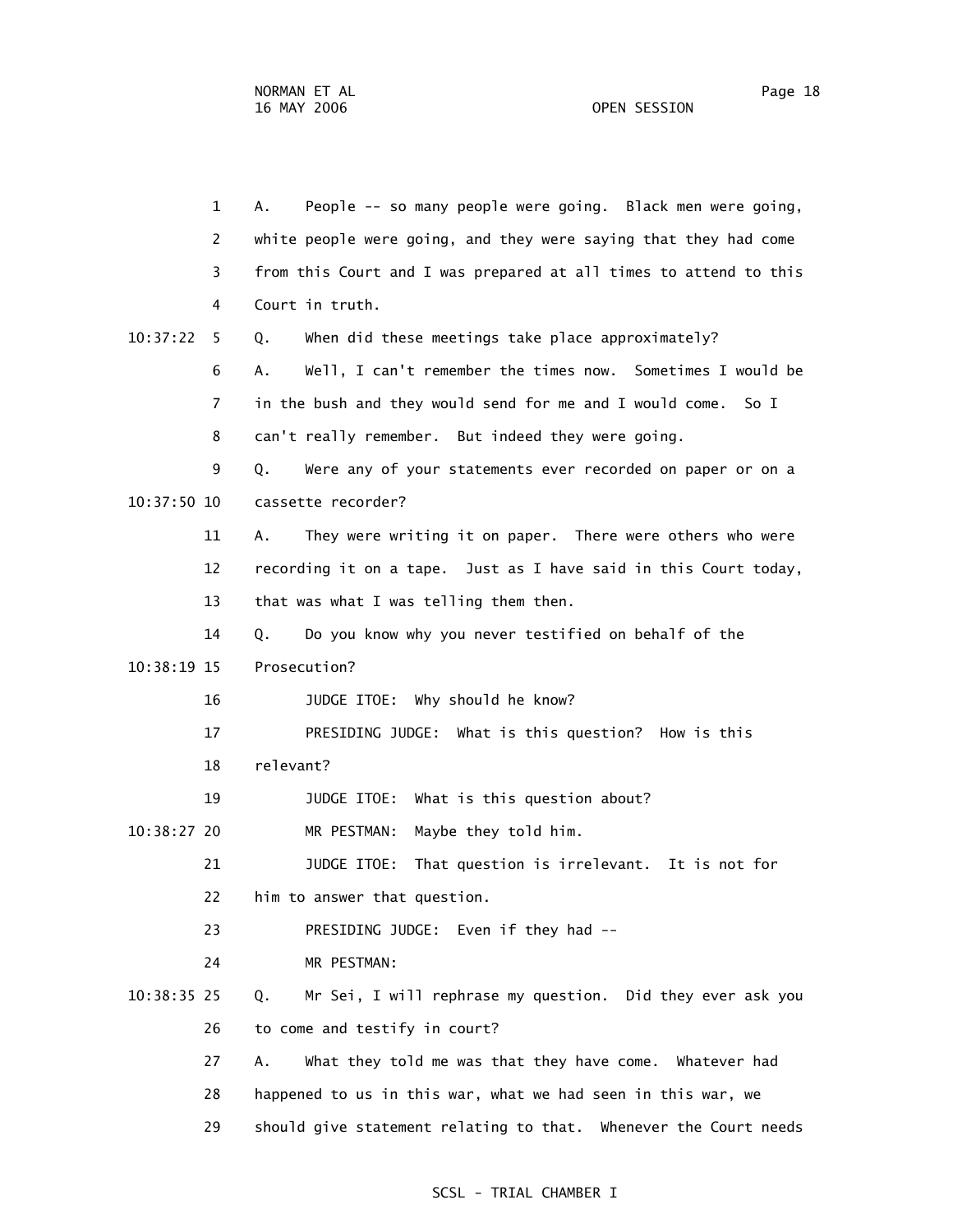1 us, we would be invited. Now that the Court has needed me, 2 that's why I'm here. It could be them and it could be you. 3 That's why I'm here. 4 MR PESTMAN: Thank you, Mr Sei. 10:39:25 5 PRESIDING JUDGE: Mr Margai. 6 MR MARGAI: Yes, My Lords. 7 PRESIDING JUDGE: You do have any cross-examination? 8 MR MARGAI: Yes, My Lords, I do. 9 CROSS-EXAMINED BY MR MARGAI: 10:39:38 10 Q. Good morning, Mr Sei. 11 A. Just like I heard your name, Mr Margai, good morning. 12 Q. Thank you. You were the chiefdom commander in Tongo, were 13 you not? 14 A. Yes. 10:39:57 15 Q. Were you the overall commander in Tongo? 16 A. Yes, at that time when the rebels and the soldiers -- when 17 we were fighting. 18 Q. Even though you were the overall commander in Tongo, yet 19 you never took part in the fight for Tongo? 10:40:39 20 A. No. 21 Q. Were prisoners of war ever taken to you as commander of 22 Tongo? 23 A. They were taking a large crowd to me and they would say 24 they had taken them from Tongo and they would take them to me in 10:41:24 25 Panguma. 26 Q. Were these prisoners of war or people fleeing the fighting?

 27 A. When they attacked Tongo in first instance, those who were 28 coming with the Kamajors towards me, they would bring them to me. 29 PRESIDING JUDGE: Can you clarify the "them"?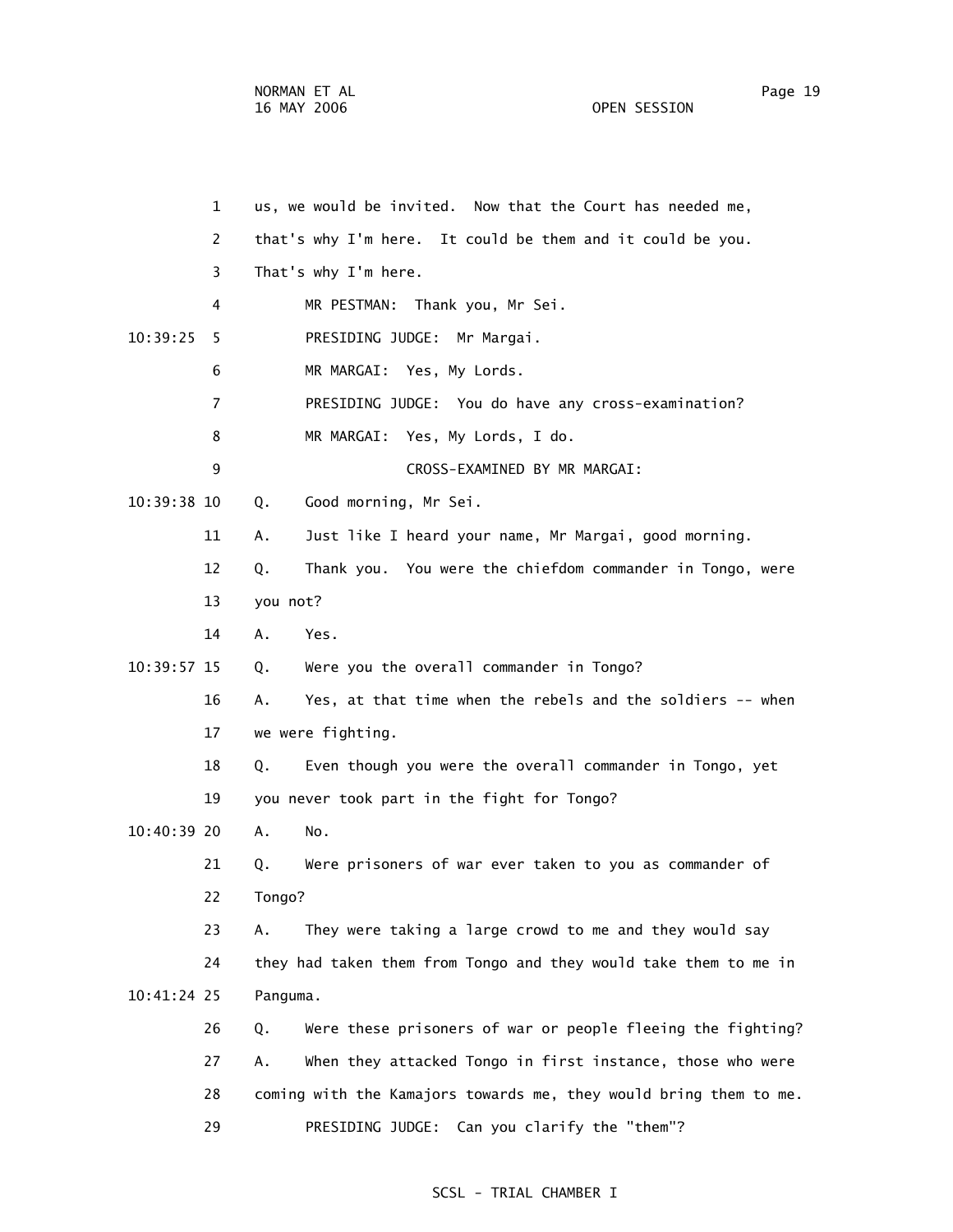1 MR MARGAI: Yes. 2 Q. What I want to know is -- all right, let me put it this 3 way: Were any prisoners of war taken before you? Prisoners of 4 war or captured prisoners? 10:42:48 5 A. Yes, they used to bring them and I release them. 6 PRESIDING JUDGE: Maybe you could ask -- 7 THE WITNESS: Because they had no guns. 8 PRESIDING JUDGE: Soldiers or rebels. I don't know, maybe 9 he understands prisoners of war to be all of those who were 10:43:07 10 captured. 11 MR MARGAI: As My Lord pleases. 12 Q. Were junta forces taken before you who were caught during 13 the fighting? 14 A. At that time when I was in Panguma, or even in Tongo, I did 10:43:30 15 not see such people. 16 Q. So do I take it that they were not taken before you? 17 A. No. 18 Q. Did civilians fleeing the war go to you for protection? 19 A. Yes. 10:44:23 20 Q. Could you tell the Chamber what you did with these 21 civilians? 22 A. When I was in Panguma I called one of my Kamajors, he was 23 in Talama and he was called Kamabotie. He took the civilians -- 24 Q. Slowly, slowly. Yes? 10:45:20 25 A. They were over 200. 26 THE INTERPRETER: Your Honours, the interpreter would like 27 to make a correction. Instead of the -- 28 PRESIDING JUDGE: Just one moment, please. What is the 29 correction?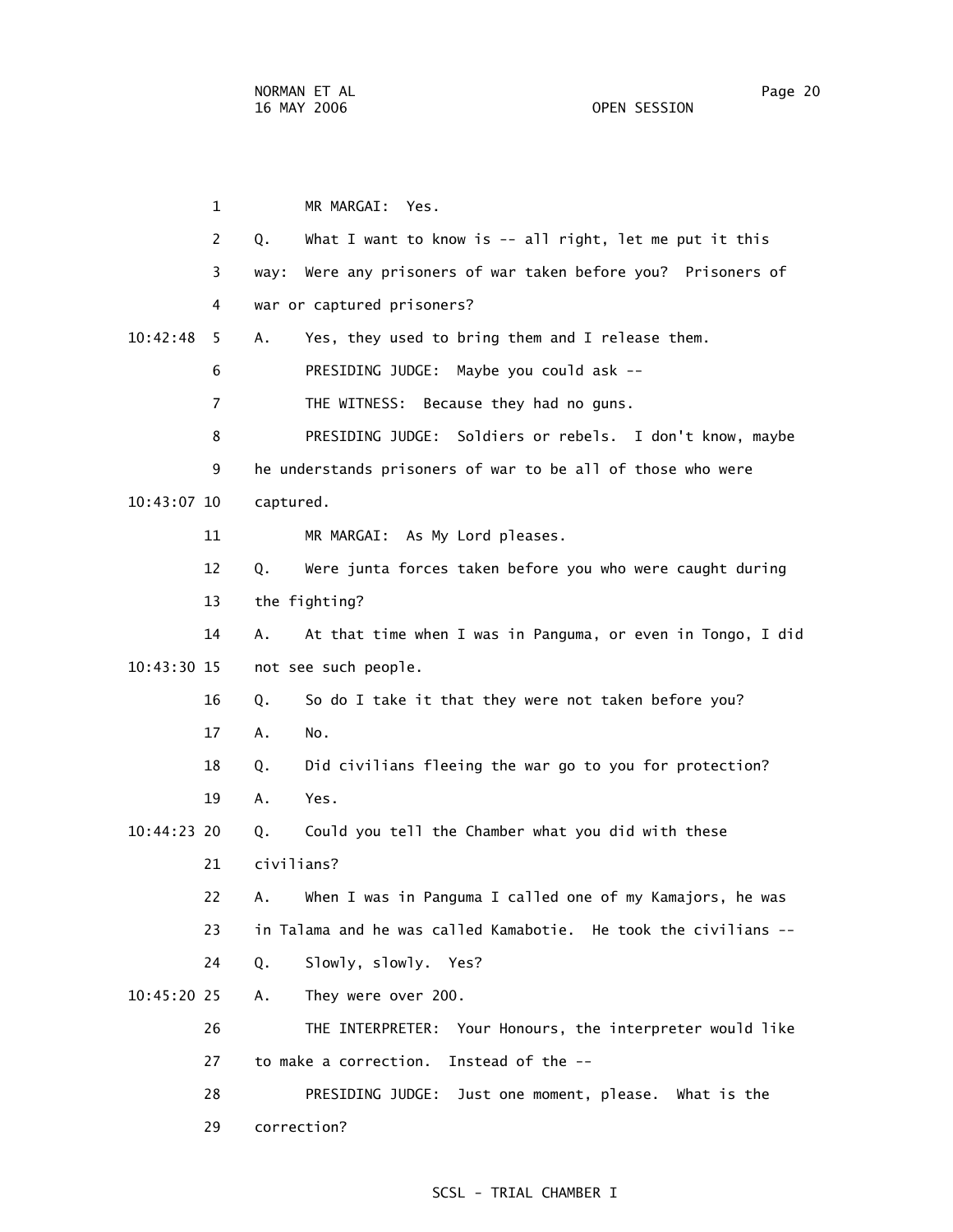1 THE INTERPRETER: The interpreter said the witness called 2 one of his Kamajors Kamabotie. What he actually said was he saw 3 one of his Kamajors bring over 200 civilians. 4 PRESIDING JUDGE: Thank you. 10:45:56 5 MR MARGAI: 6 Q. Yes. 7 A. They said they had come from Tongo. 8 Q. Yes? 9 A. I said this was a war front, I could not host people. 10:46:30 10 Q. Go on. 11 A. I used to tell them that wherever somebody had come from 12 should return there, and indeed they went back. 13 Q. What year was this? 14 A. 1997, at the time I was in Panguma in December. 10:47:00 15 Q. Thank you. 16 A. Yes. 17 Q. Do you recall the year 1998? 18 A. Yes. 19 Q. Was another batch of civilians brought to you as commander 10:47:23 20 of Panguma? 21 A. Many. 22 Q. How many would you say? 23 A. They too were more than hundred. 24 Q. How did you treat them? 10:47:50 25 A. Just like I told the first people, so I also told the 26 others, that they should return to their hometown, because I had 27 no place to keep them. That was a war front. 28 JUDGE ITOE: Who brought this 1 00, Mr Margai? 29 MR MARGAI: That was the next question, My Lord.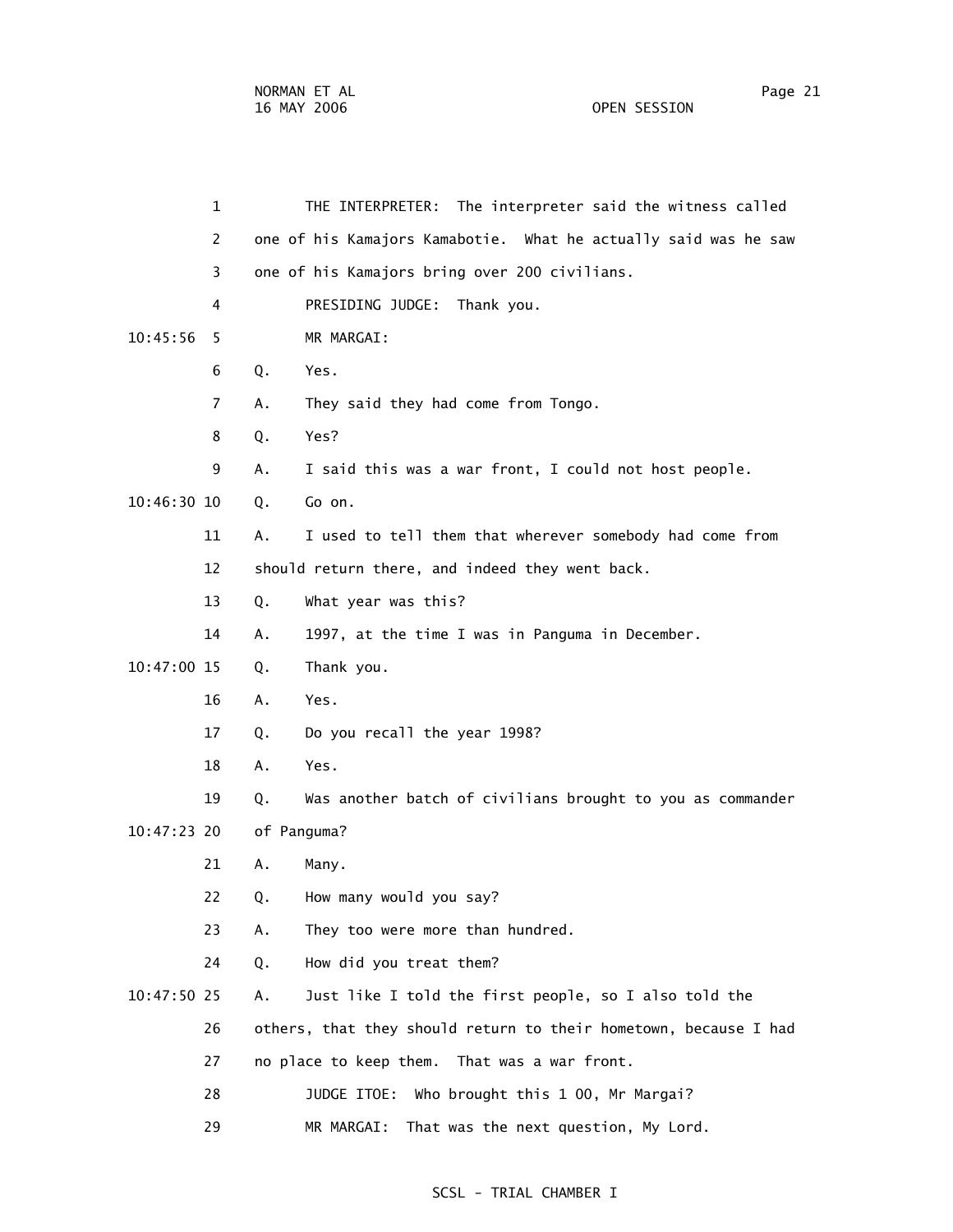1 Q. Could you tell the Chamber who brought the second batch? 2 A. It was Kamabotie who was in Tongo, Talama. So when they 3 come, they would hand them over to him and he would take them to 4 me. So all those people, he was the one that brought them to me. 10:48:38 5 I want to ease myself. 6 PRESIDING JUDGE: Very well. The Court will adjourn for a 7 few minutes. 8 THE WITNESS: Thank you. 9 [Break taken at 10.49 a.m.] 10:57:59 10 [CDF16MAY06B - CR.] 11 [Upon resuming at 10.59 a.m.] 12 PRESIDING JUDGE: Allow me just a few comments, Mr Margai. 13 It has nothing to do with your cross-examination of the witness. 14 I would like just to remind counsel that proper decorum must be 10:59:23 15 maintained in Court, and that applies until we walk out of Court. 16 Lately, it has become very noisy when we stand up. I just ask 17 that you refrain from commenting, discussing, challenging, 18 whatever it is, until we walk out of Court. And my comment is 19 not addressed to you, Mr Margai; it is an overall comment. We 10:59:45 20 have noticed that it seems to be getting almost out of order. 21 So I just want to remind all concerned that you should 22 refrain from discussing whatever it is until the Court is out, 23 the Bench is out. That applies, I'm reminded, to accused persons 24 as well. I know at times there is something exciting to discuss, 11:00:13 25 but please refrain until we are out of Court. After that, there 26 is not any problem. Thank you. 27 Mr Margai, we're back to you now for the continuation of 28 your cross-examination.

29 MR MARGAI: Thank you.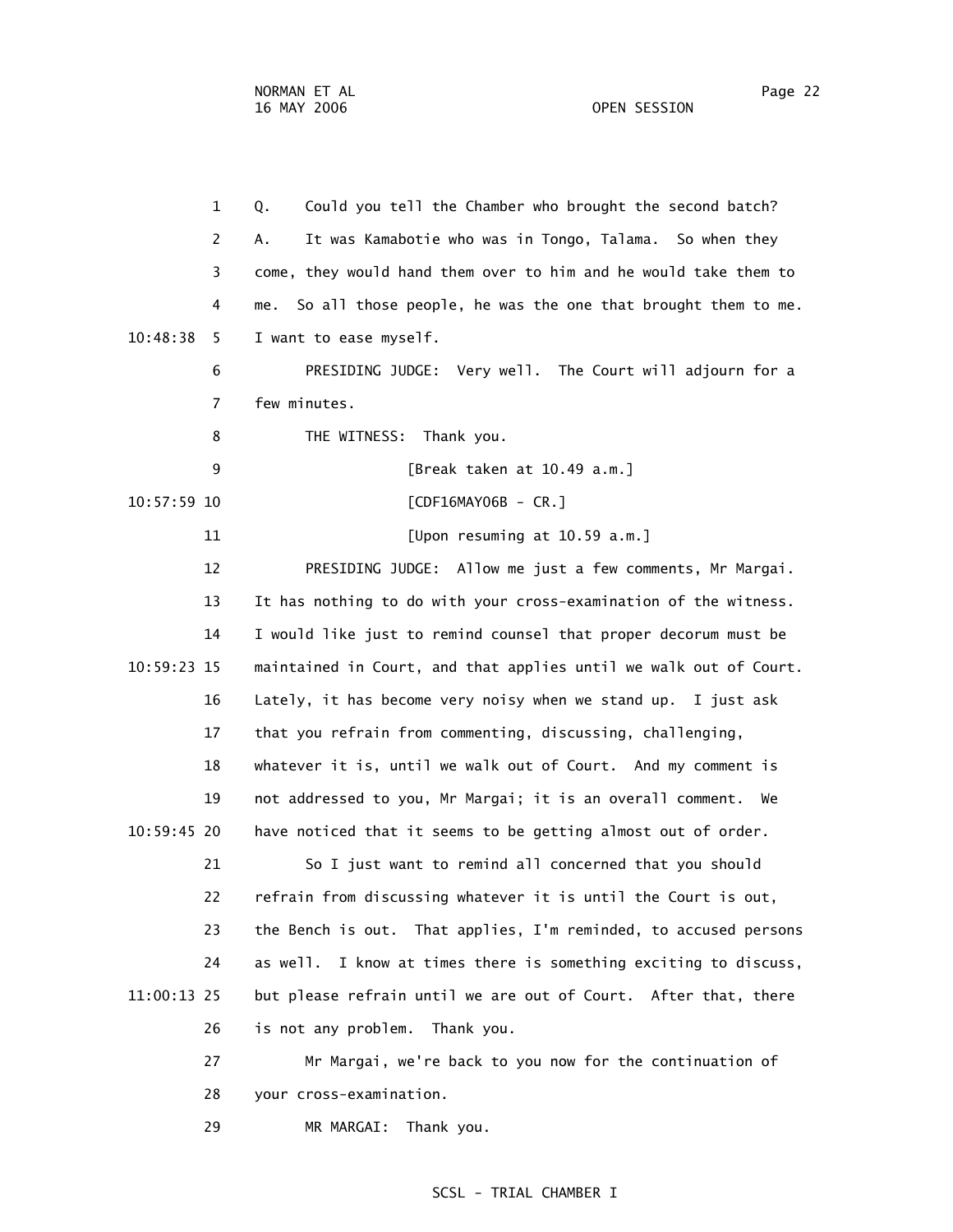1 Q. Mr Sei, Tongo has always been, and still is, a diamond 2 mining area, is it not? 3 A. Yes. 4 Q. You have told the Chamber that even though you did not 11:01:05 5 participate in the battle for Tongo, it was only on the third 6 occasion that Tongo was captured by the Kamajors. 7 A. Yes. 8 Q. As the Kamajor commander in Tongo between 1997 and 1998, 9 how safe would you say Tongo was? 11:01:57 10 A. 1997, up to 1998, it was not safe. There was trouble 11 there. There were rebels and soldiers fighting against us. 12 Except in 1998 when we dislodged, that's when we had some peace. 13 Q. And was this why you told My Lords that you did not 14 consider it safe to keep the civilians who had been taken to you 11:02:55 15 by Kamabotie? 16 A. Yes, so that they would not be killed. 17 Q. You told the Chamber that because it was unsafe to keep 18 this batch of civilians, you ordered that they should go wherever 19 they wanted. 11:03:46 20 JUDGE ITOE: No, not wherever they wanted, where they came 21 from. 22 JUDGE THOMPSON: Where they came from. Quite right. 23 MR MARGAI: Sorry. 24 Q. Where they came from. 11:04:06 25 A. Yes. 26 JUDGE THOMPSON: In other words, you're saying because of 27 the concerns for their safety? 28 MR MARGAI: Yes, My Lord. 29 JUDGE THOMPSON: Right.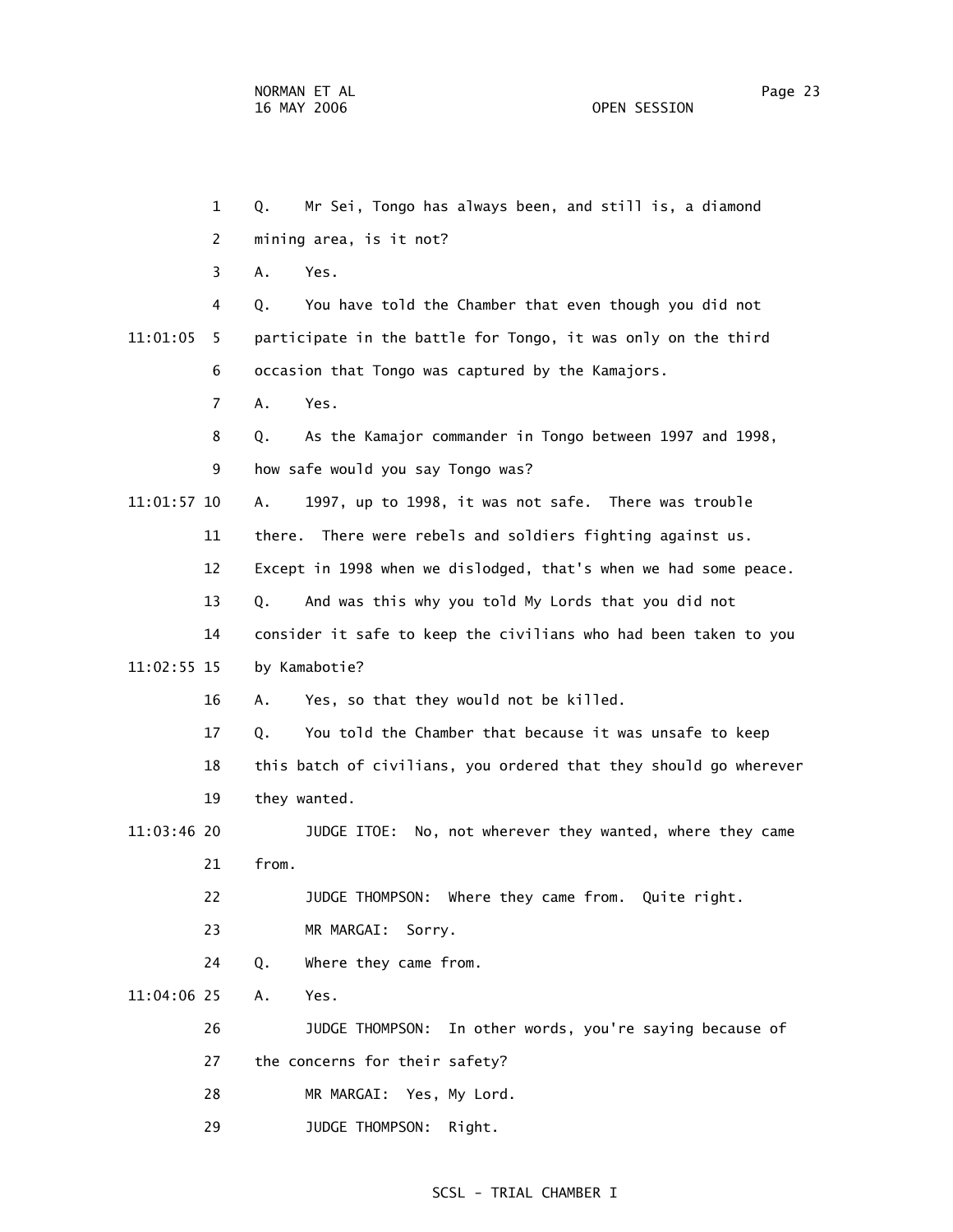1 MR MARGAI: 2 Q. Do you know whether they returned? 3 A. Yes, I was fighting for them. 4 Q. Do you know whether they returned to whence they came from? 11:04:33 5 A. I was doing it sensibly. Those who were coming from Dodo, 6 then I would tell them to go -- 7 Q. Slowly, slowly. Yes. Go over that again, please, but very 8 slowly. 9 A. I was asking them, "All you, where have you come from?" If 11:05:02 10 they said they had come from a place where they said there was no 11 war, I would tell like Leppeama where there was no war, and I 12 would tell them to return. If it were from Dodo, I would tell 13 them to return. From Kenema, I would tell them to go. As long 14 as it is behind us where there was no war. If they call any town 11:05:26 15 like Falla Wambor, I would tell them to return, just to protect 16 their lives. 17 MR MARGAI: That will be all for Mr Sei. Thank you very 18 much. 19 THE WITNESS: Yes, thank you, father. 11:06:04 20 PRESIDING JUDGE: Mr Prosecutor? 21 CROSS-EXAMINED BY MR KAMARA: 22 Q. Good morning, Mr Witness. 23 A. Good morning, Pa. 24 Q. I see you look well since we met two years ago. 11:06:30 25 A. Yes. 26 JUDGE THOMPSON: Did you want that recorded? 27 MR KAMARA: Yes, My Lord. 28 Q. Mr Witness, you testified to this Court that you were the 29 chiefdom commander for the Kamajors -- is it for the Lower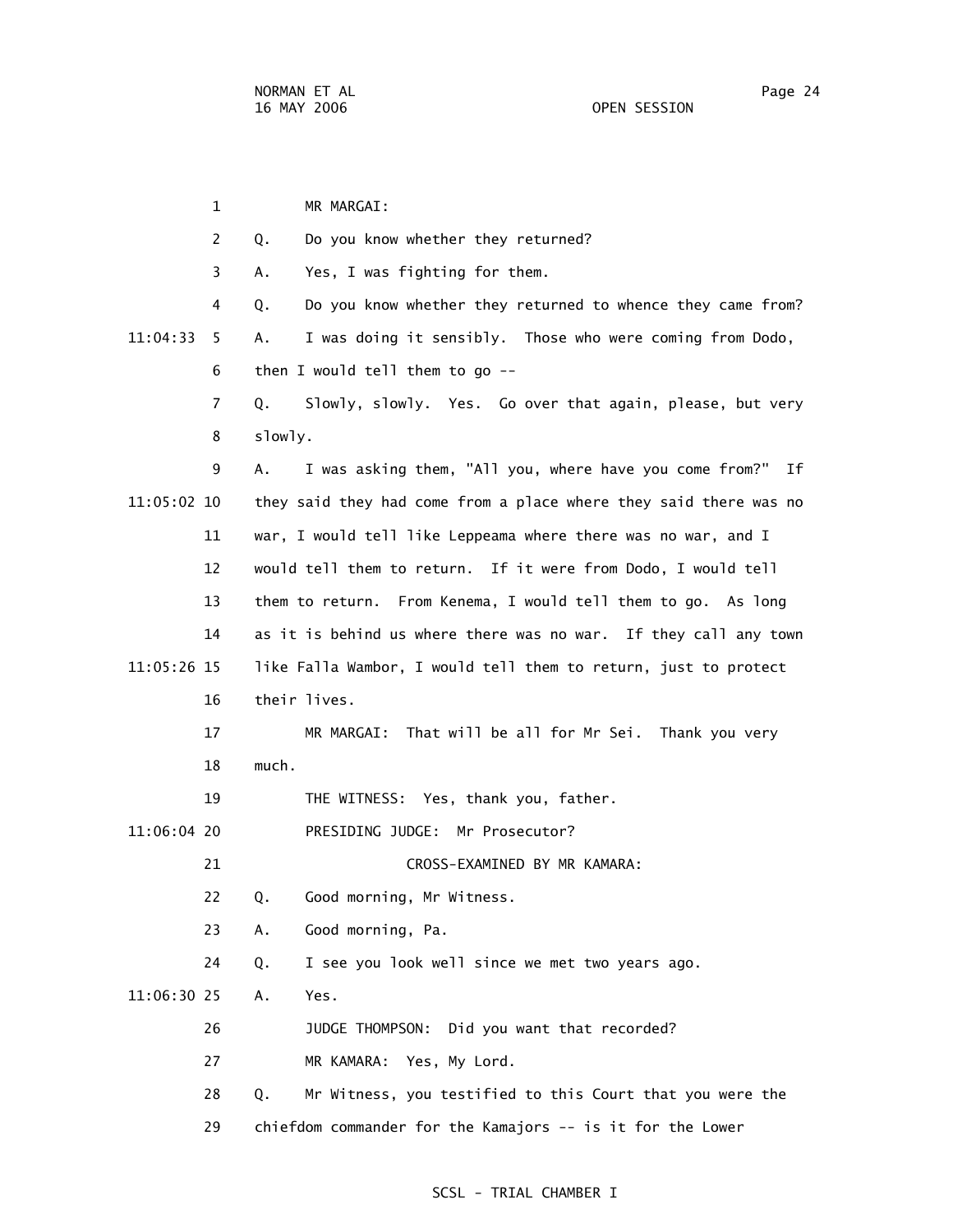1 Bambara Chiefdom? 2 A. Yes. 3 Q. Do you know any Musa Junisa? 4 A. Yes. 11:07:07 5 Q. Was he the battalion commander for that area? 6 PRESIDING JUDGE: Mr Witness? 7 THE WITNESS: That position which they told us that he had, 8 he was director of operations. 9 Q. How did you get that information? 11:08:20 10 A. Mr Mohamed Musa told me. Mohamed O Musa. 11 0. Could that be Mohamed Orinko Musa? 12 A. Yes, sir. 13 Q. Now, Mr Witness, between the period 1997 to 1999, was Musa 14 Junisa your boss? 11:09:14 15 A. Yes. When he left in 1998, at the beginning of 1998 -- 16 THE INTERPRETER: Your Honours, can the witness please 17 repeat his answer. 18 PRESIDING JUDGE: Mr Witness, sorry, can you repeat your 19 answer, because the interpreters could not get your answer at the 11:09:55 20 beginning. So proceed slowly. Just give your answer completely 21 again, if you can. You said when he left at the beginning of 22 1998. Can you take it from there? 23 JUDGE ITOE: But he has just admitted that Musa Junisa was 24 his boss in 1997 up to 1999. 11:10:17 25 MR KAMARA: Yes, My Lord. 26 PRESIDING JUDGE: Can you give your answer again, 27 Mr Witness, please? 28 THE WITNESS: Starting from 1997 to 1998, I was a Kamajor 29 chief for Lower Bambara Chiefdom. Then Musa Junisa too was the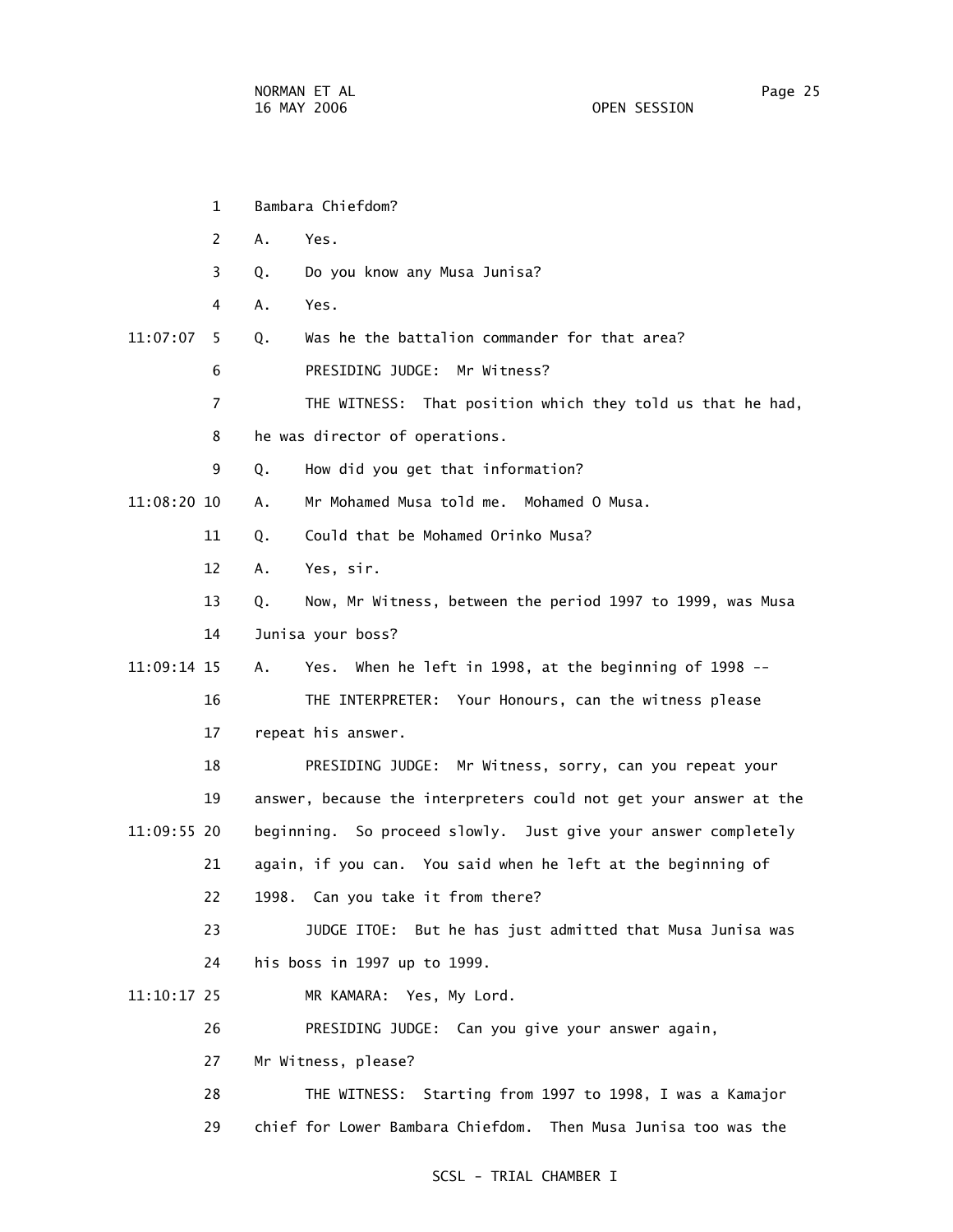| $\mathbf 1$    | Kamajor chief for Dodo Chiefdom. When the rebels dislodged all    |
|----------------|-------------------------------------------------------------------|
| $\overline{2}$ | of us from Tongo, in that chiefdom, when we all entered the bush, |
| 3              | they went to Bo Waterside. They went to Bo Waterside, together    |
| 4              | with Momoh Orinko. When we returned, they had these positions in  |
| 11:12:05<br>5  | secrecy. They didn't tell us early. They gave them a whole lot    |
| 6              | of positions. When they came, they did not tell us immediately.   |
| 7              | MR KAMARA:                                                        |
| 8              | Mr Witness, Musa Junisa was your boss between the period<br>Q.    |
| 9              | '97 to '99; will you agree with me?                               |
| 11:12:32 10    | JUDGE ITOE: But he has answered the question. You want to         |
| 11             | revisit that question?                                            |
| 12             | MR KAMARA: Yes.                                                   |
| 13             | THE WITNESS: 1998 --                                              |
| 14             | MR KAMARA:                                                        |
| 11:12:41 15    | When he was in the Lower Bambara area.<br>Q.                      |
| 16             | When that position came out that he was director of<br>А.         |
| 17             | operations, that was the time that he became my master. That was  |
| 18             | what I was explaining.                                            |
| 19             | Thank you.<br>Q.                                                  |
| 11:13:04 20    | But he was in his own chiefdom and I was in my own<br>А.          |
| 21             | chiefdom.                                                         |
| 22             | Mr Witness, at the time Musa Junisa was your boss, do you<br>Q.   |
| 23             | know to whom he was reporting to?                                 |
| 24             | He would report to the administrator in Kenema.<br>Α.             |
| 11:13:45 25    | Who was that administrator, do you know?<br>Q.                    |
| 26             | Mr Arthur Koroma. At first, it was Mr Jambawai.<br>After<br>А.    |
| 27             | him, Mr Arthur Koroma took over.                                  |
| 28             | Thank you. Mr Witness, whilst you were chiefdom commander<br>Q.   |
| 29             | of the Kamajors, were you aware that Musa Junisa, Musa Orinko --  |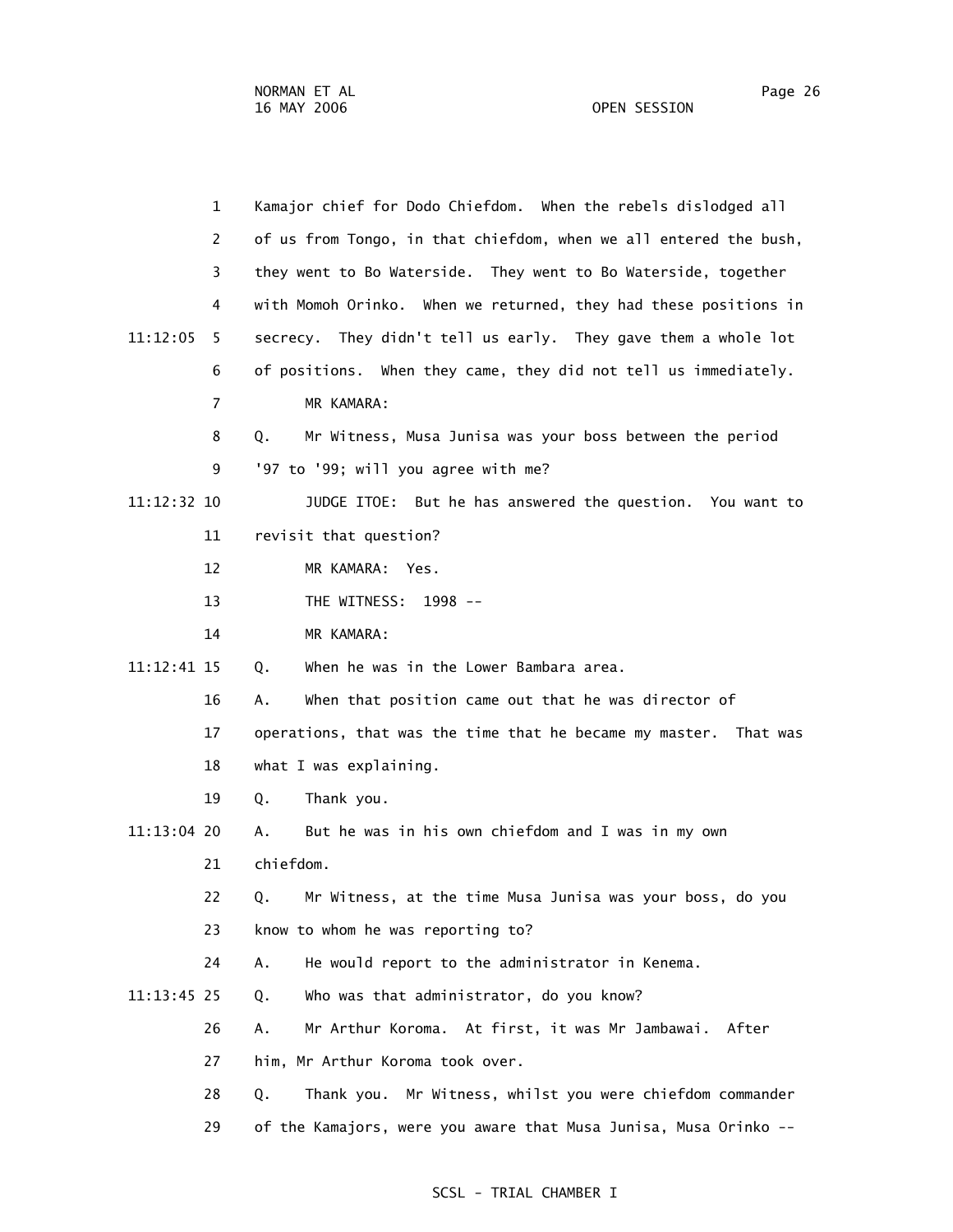1 Orinko Musa made trips to Base Zero? 2 MR JABBI: My Lord, obviously there may be a lapse of 3 tongue on the part of prosecuting counsel putting this question. 4 Can he clarify the names - he seems to have overlapped two - so 11:14:59 5 that the witness is confused. 6 MR KAMARA: My Lord, there are two names. 7 Q. Musa Junisa and Orinko Musa. The witness has referred to 8 the two people this morning. 9 PRESIDING JUDGE: What is your question, Mr Kamara? 11:15:19 10 MR KAMARA: That the period which he is the chiefdom 11 commander for the Lower Bambara, if he is aware that these two 12 people paid visits to Base Zero. 13 JUDGE THOMPSON: Why not keep them separate? 14 MR KAMARA: I'll do that, yes. 11:15:31 15 THE WITNESS: Yes, they went to Base Zero. 16 MR KAMARA: 17 Q. Let's take one at a time. 18 JUDGE ITOE: Musa Orinko and who? 19 MR KAMARA: Musa Junisa. There is Mohamed Orinko Musa and 11:15:58 20 Musa Junisa. 21 Q. Now, let's take Musa Junisa, Mr Witness. Do you know why 22 Musa Junisa went to Base Zero? 23 A. Yes. 24 Q. Could you tell the Court? 11:16:22 25 A. They said that Mr Eddie Massallay had sent for them, that 26 all the Kamajors should meet there after the war has driven us 27 out. 28 Q. Thank you. Now, Mr Witness, are you aware that Musa Junisa 29 received arms and ammunition from Base Zero in 1997 for the Tongo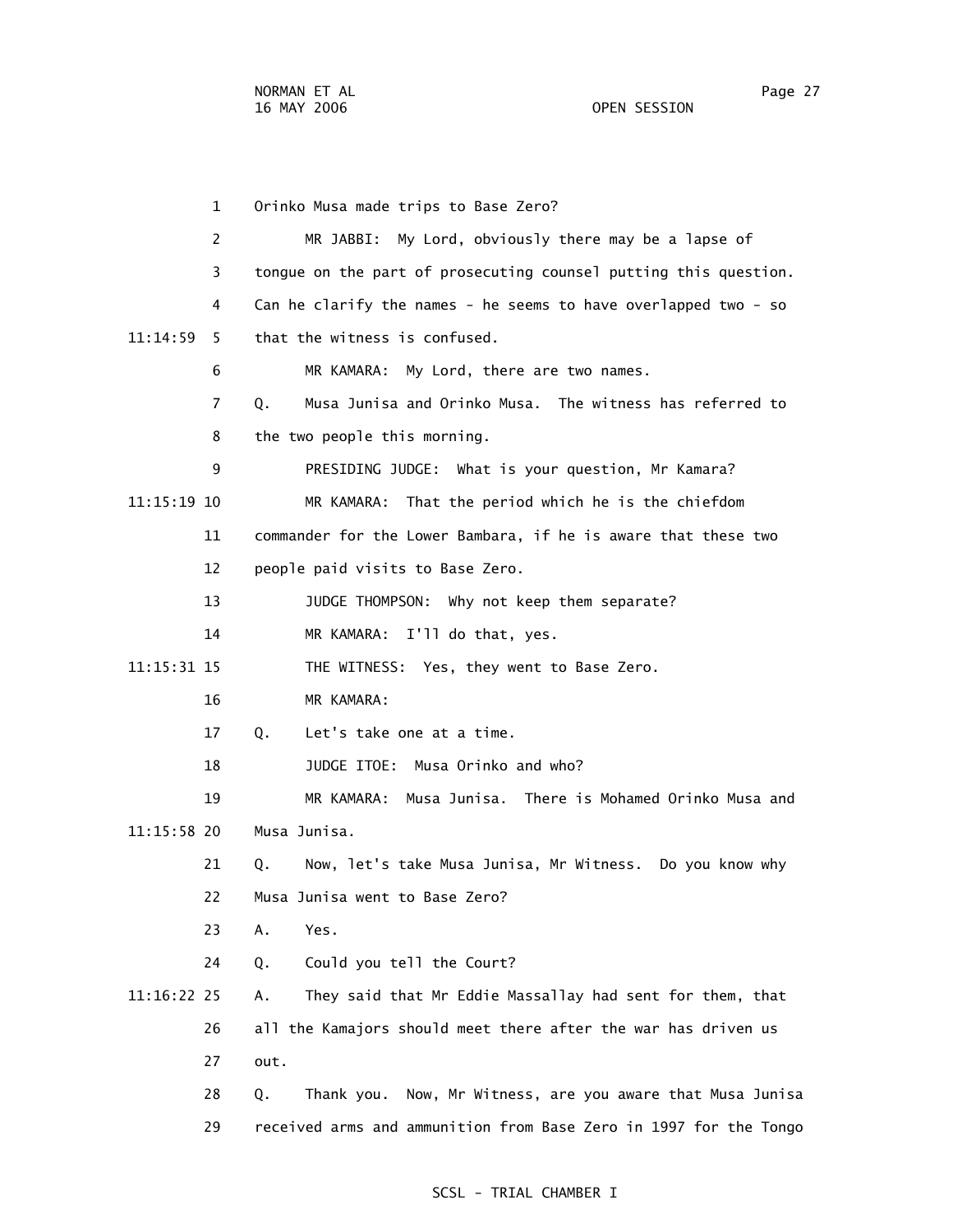1 attack? 2 A. What I know, he brought bullets and said it was 3 Eddie Massallay who had given it to him. Bullets. 4 Q. Thank you. Do you by any chance know what the quantity was 11:18:14 5 of those bullets? 6 THE INTERPRETER: Your Honours, the witness's answer is not 7 very clear. 8 PRESIDING JUDGE: Yes or no, Mr Witness; did you know? 9 THE WITNESS: I said no, I do not know the quantity. 11:18:54 10 MR KAMARA: 11 Q. Now, Mr Witness, you said the Kamajors under your command 12 attacked Tongo three times, even though you yourself did not go. 13 Is that your evidence? 14 A. Yes. 11:19:28 15 Q. Will you tell the Court where you got the weapons for that 16 attack or any of those attacks? 17 A. The guns which we had, those were the guns we used to 18 attack the rebels. The single-barrelled guns. 19 Q. Mr Witness, I am suggesting to you that the weapons for 11:20:30 20 those attacks came from Base Zero. Do you agree with me? 21 A. The single barrels? 22 Q. Not the single barrels. Let's leave the single barrels. 23 All other weapons apart from the single barrels came from Base 24 Zero. Would you agree with me? 11:20:58 25 A. I did not see that. I only saw bullets. 26 MR KAMARA: Can the witness be shown Exhibit 147, My Lord? 27 Q. Mr Witness, that's the letter from Musa Junisa, and signed 28 also by Mr Mohamed Musa, requesting for the supply of arms and 29 ammunition from Chief Norman. Have you seen that letter?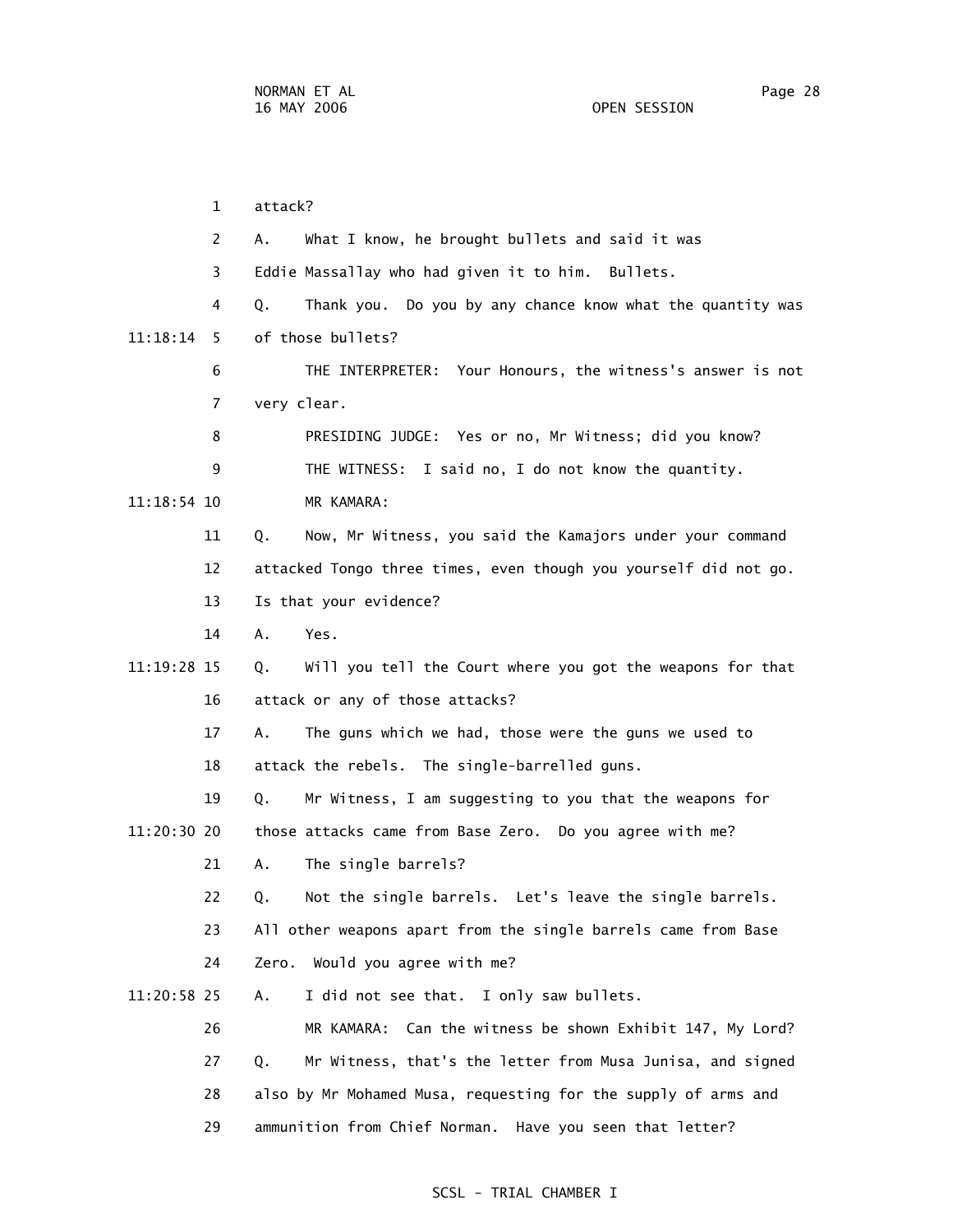- 1 A. Yes, I've seen it.
- 2 Q. Are you aware of such requests being made from
- 3 Chief Norman?
- 4 A. No.
	- 11:24:09 5 Q. Thank you.
		- 6 A. Okay.
		- 7 Q. Mr Witness, you wouldn't know the sources of logistics of
		- 8 the other chiefdoms, would you?
		- 9 A. No, I won't know.

11:25:01 10 Q. You testified before this Court that several chiefdoms came

- 11 together for the attack on Tongo.
- 12 A. Yes, they came to assist us.
- 13 Q. Was Musa Junisa's group involved in any of those attacks?
- 14 A. Yes.

11:26:03 15 MR KAMARA: My Lord, may the witness be shown Exhibit 86.

- 16 Q. Mr Witness, have you seen that document?
- 17 A. Yes.
- 18 Q. It is a situation report dated 16 November 1997. It was

19 signed again by Musa OM Junisa, Mohamed O Musa and Abu Bakar

11:29:18 20 Konuwa. Where were you in November 1997?

21 A. I was in the bush.

22 Q. You where in the bush. During that time, were you

- 23 answerable to Musa Junisa?
- 24 A. Musa Junisa, I was in my own different chiefdom. It was 11:29:50 25 there I was the chiefdom commander for Lower Bambara. He was the 26 chiefdom Kamajor in Dodo. It was Momoh Orinko who was my deputy.
	- 27 Q. You see Orinko's signature on that document as well?
	- 28 A. Yes. I've seen it clearly.
	- 29 Q. Were you sending situation reports to Chief Norman during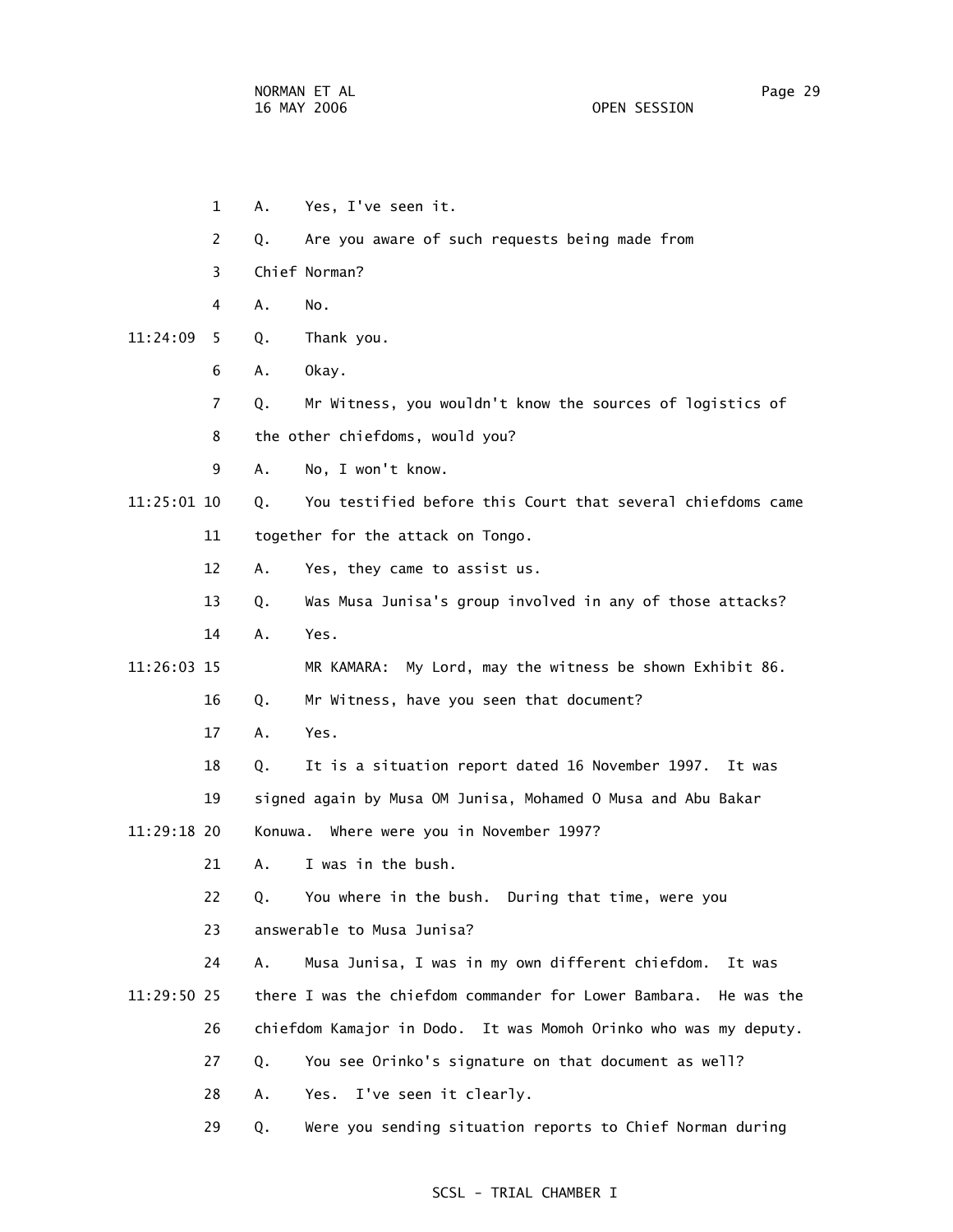1 that period? 2 A. I didn't know the road leading to him and I did not send 3 anybody. In fact, that month you've talked about, I was not 4 there. I was sick in my village -- bush. 11:31:02 5 PRESIDING JUDGE: When was that you were sick in the bush, 6 Mr Witness? At that time, in November 1997? 7 THE WITNESS: Starting from October, November until the 8 beginning of December. Then I started getting better. I was ill 9 from October, November. I had malaria. Still, it was not 11:31:35 10 better in November. Up to December, I got better, a little. In 11 fact, it was in December that I came and settled in Panguma. 12 This is what I'm telling you. 13 JUDGE THOMPSON: Learned counsel for the Prosecution, what 14 precisely is the object of this line of cross-examination in 11:31:55 15 respect of Exhibit 86? Probably there is some vagueness about 16 the way you are proceeding, because what I seem to be getting 17 from the witness, not anything directly in relation to what the 18 exhibit purports to do. 19 MR KAMARA: My Lord, he has recognised the signature of his 11:32:21 20 deputy. 21 JUDGE THOMPSON: That's all he's done, the deputy, quite 22 right, who was an endorsee of the document or endorsed it. 23 MR KAMARA: That is my next point, My Lord. 24 JUDGE THOMPSON: All right, go ahead. 11:32:32 25 MR KAMARA: Thank you, My Lord. 26 Q. Mr Witness, you have said you recognise the signature of 27 your deputy, Mohamed Orinko Musa on that document, Exhibit 86; 28 right? 29 A. Yes.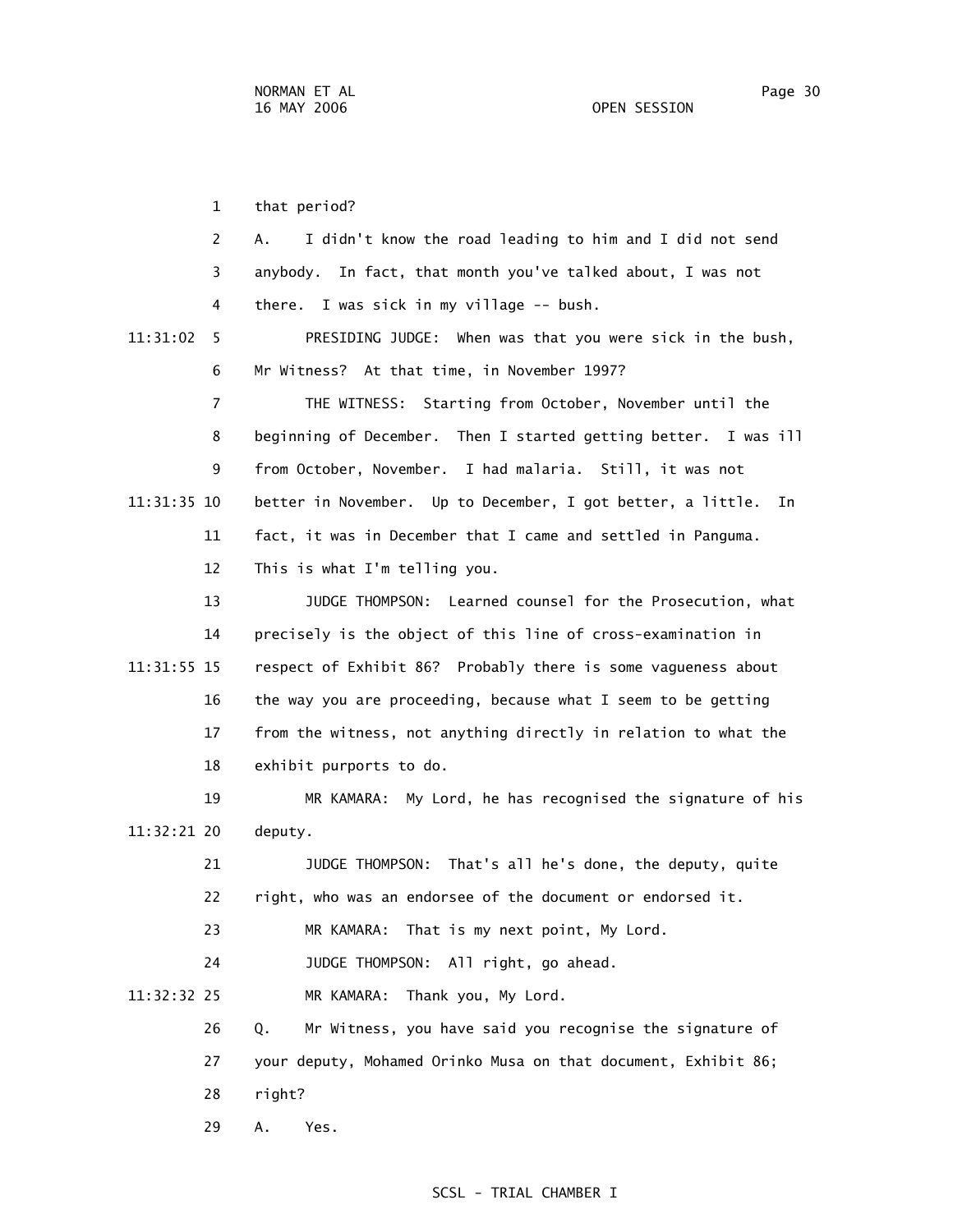1 Q. Does that represent an endorsement of the report contained 2 therein to you? 3 A. They wrote it. I didn't write it. They wrote it. They 4 signed it. You're asking me their question. 11:33:19 5 Q. No, Mr Witness. I'm asking a simple question. You 6 recognise the signature of your deputy commander. Now I'm asking 7 you, is that a representation of an endorsement of what is in 8 that statement? If it's not so, then can you say so. 9 MR SESAY: May I object to that line of questioning? 11:33:43 10 THE WITNESS: He -- 11 PRESIDING JUDGE: Mr Witness, just a moment. 12 MR SESAY: My Lord, the basis of that objection, if I can 13 recall, learned Justice Thompson had, in fact, said the line of 14 cross-examination by my learned colleague is quite vague. My 11:34:02 15 Lord, the way this question has been asked appears to be very 16 vague because we don't know who endorsed the document. To what 17 extent did he endorse it? 18 PRESIDING JUDGE: That's the question he has been asked. 19 MR SESAY: It is the way the question has been asked, My 11:34:22 20 Lord. 21 JUDGE ITOE: It is written on the document itself and 22 endorsed by one, two -- just on the document, on the face of the 23 document, which has been tendered. 24 MR SESAY: As My Lord pleases. 11:34:47 25 PRESIDING JUDGE: Proceed, Mr Prosecutor. We will pause 26 after that question. 27 MR KAMARA: 28 Q. Mr Witness, as I said earlier on, there is a signature of 29 your deputy commander, Mohamed Orinko Musa --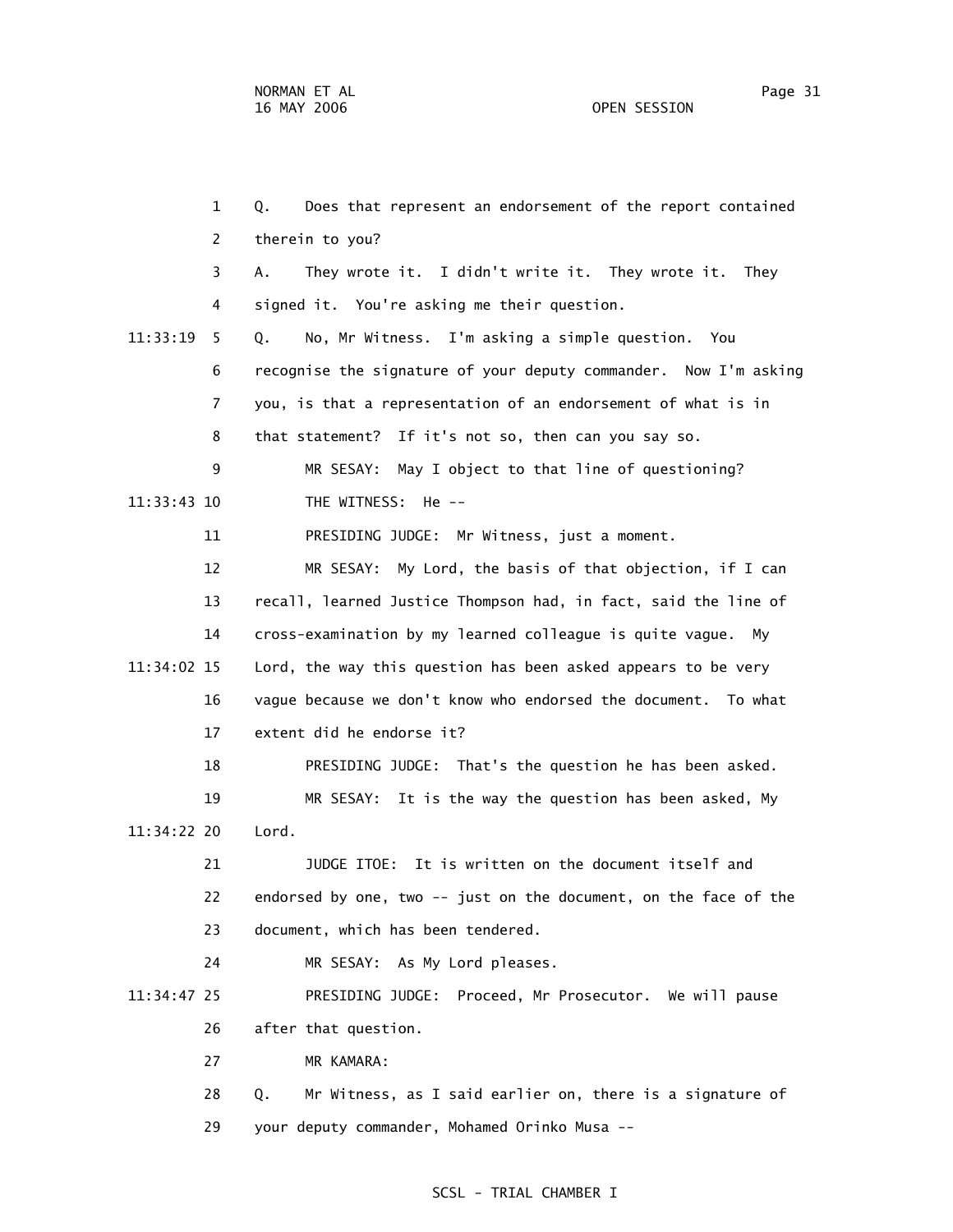1 PRESIDING JUDGE: He has recognised that. Please proceed. 2 MR KAMARA: 3 Q. Is that a representation of an endorsement of the contents 4 of that document to you? 11:35:09 5 MR JABBI: My Lord -- 6 PRESIDING JUDGE: Just a moment. I'm not sure I understand 7 your question. Do you mean to say an endorsement by the witness 8 or by Orinko Musa? 9 MR KAMARA: By Orinko Musa, My Lord, not the witness. I'm 11:35:25 10 sorry. 11 JUDGE THOMPSON: Yes, it is quite vague, because even the 12 document contains the signature of his boss.. 13 PRESIDING JUDGE: I don't know why you're asking this 14 question, honestly, because the document reads "endorsed by". I 11:35:34 15 don't see what we are going to get from this witness. 16 JUDGE ITOE: It speaks for itself. 17 MR KAMARA: I take the point, My Lord. 18 PRESIDING JUDGE: That being the case, we will pause for 19 the morning recess. The Court is adjourned. 12:02:58 20 [Break taken at 11.35 a.m.] 21 [Upon resuming at 12.03 p.m.] 22 PRESIDING JUDGE: Mr Prosecutor. 23 MR KAMARA: 24 Q. Mr Witness, let me take you to the planning of the Tongo 12:03:32 25 attack. You gave evidence that you and some commanders planned 26 the attacks on Tongo; am I correct? 27 A. Yes. 28 Q. Were you planning from your sick bed in the bush? 29 A. I said I was sick in October/November. I said in December,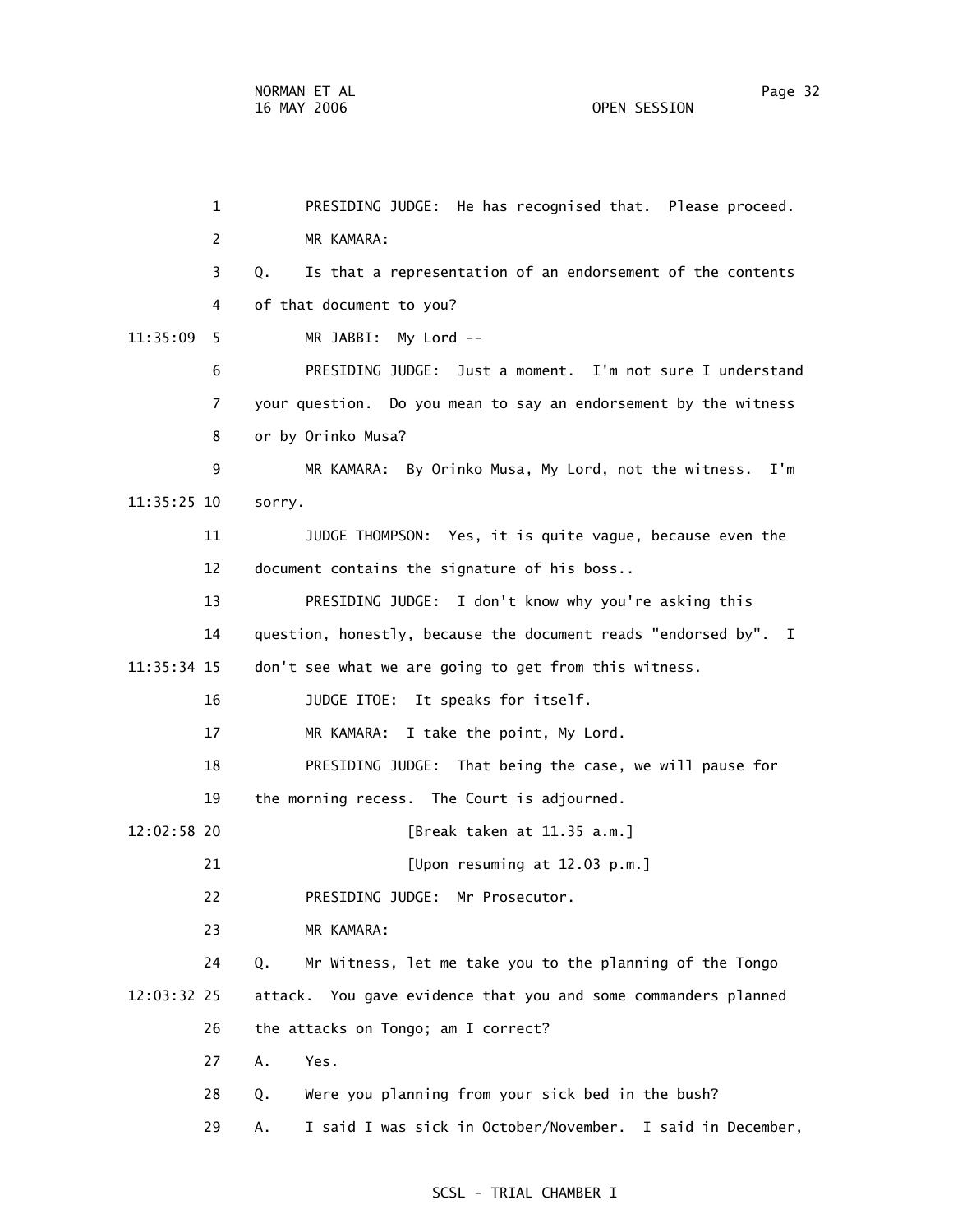| $\mathbf 1$    | it was in December that I came to Panguma. It was at time that    |
|----------------|-------------------------------------------------------------------|
| $\overline{2}$ | we made that arrangement. We did the planning in the bush, then   |
| 3              | we went to town in December. In December I was in town in         |
| 4              | October/November I was ill.<br>Panguma.                           |
| 12:04:30<br>5. | Was Musa Junisa one of the planners?<br>Q.                        |
| 6              | When I came, I met them there. In fact, when they came,<br>Α.     |
| $\overline{7}$ | they were the ones that told me that Eddie Massallay had given    |
| 8              | them bullets and they brought the bullets.                        |
| 9              | So he was one of the planners?<br>Q.                              |
| $12:04:54$ 10  | Who, Musa Junisa?<br>Α.                                           |
| 11             | Q.<br>Yes.                                                        |
| 12             | Yes, all of us ran away.<br>Α.                                    |
| 13             | JUDGE ITOE: When did he start talking of running away.            |
| 14             | What does he mean running away?                                   |
| 12:05:22 15    | MR KAMARA:                                                        |
| 16             | Mr Witness, the question is simply was Musa Junisa one of<br>Q.   |
| 17             | the planners for the Tongo attacks?                               |
| 18             | Α.<br>Yes.                                                        |
| 19             | Thank you.<br>Q.                                                  |
| 12:05:39 20    | I said I met him in Panguma.<br>Α.                                |
| 21             | Mr Witness, let me suggest to you that the planning for<br>Q.     |
| 22             | Tongo - I'm restraining myself to the final attack when Tongo was |
| 23             | captured - that planning was done from Base Zero.                 |
| 24             | It's not so. We ourselves planned it.<br>Α.                       |
| 12:06:40 25    | MR KAMARA: My Lords, I refer to transcript of TF2-005, at         |
| 26             | pages 105.                                                        |
| 27             | PRESIDING JUDGE: Which date, please?                              |
| 28             | 15 February 2005.<br>MR KAMARA:                                   |
| 29             | PRESIDING JUDGE:<br>I'm sorry, you gave the page, but I           |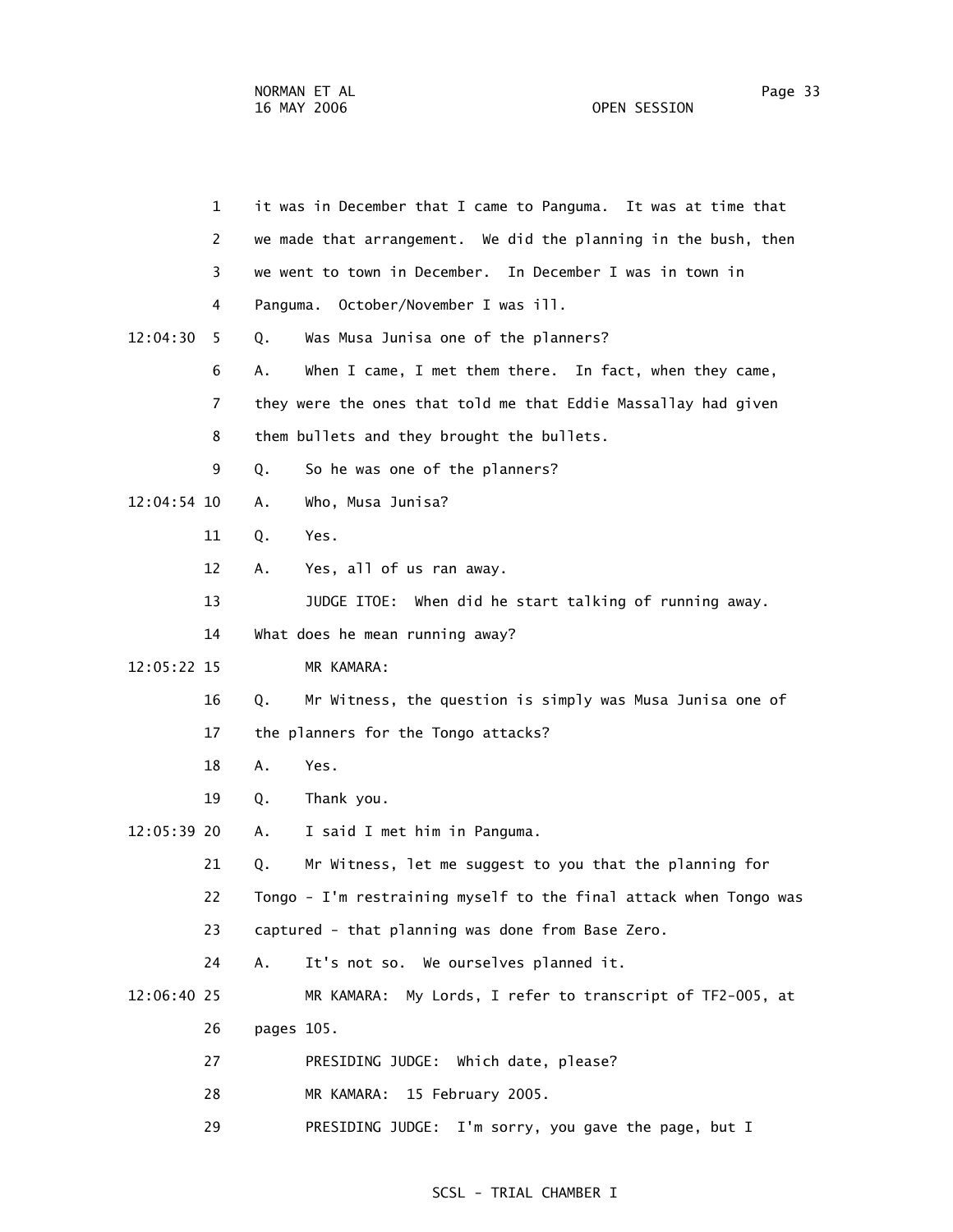1 didn't write it down. 2 MR KAMARA: 105. 3 Q. Mr Witness, there is evidence before this Court, as I said, 4 that the planning of the Tongo -- for the Tongo attack was done 12:07:18 5 at Base Zero. I may read this transcript to you. The persons 6 that you refer to as being part of the planning were -- 7 MR KAMARA: My Lord, I'm looking at line 23. I have copies 8 for Your Lordships. 9 Q. The evidence before this Court, Mr Witness, is that the War 12:08:26 10 Council members were there during the planning. Kondewa, who is 11 the third accused, was there; Moinina Fofana, who is the second 12 accused, was there; Hinga Norman, the first accused, was there; 13 and commanders from Tongo, like Musa Junisa. Other commanders 14 were also Abu Bakar Konuwa and one Vandi Songo. At page 106 this 12:09:15 15 is what that witness had to say to the Court. The witness said 16 that the first accused, Hinga Norman stated in that meeting, 17 "Whosoever takes Tongo and keeps it wins the war." 18 MR JABBI: My Lords -- 19 JUDGE THOMPSON: What page is it? 12:09:47 20 MR KAMARA: Page 106. 21 JUDGE THOMPSON: Line 8? 22 MR KAMARA: Yes, My Lord, lines 8. I'm sorry. 23 MR JABBI: My Lord, I'm sorry to intervene at this time, 24 but in the portion of the transcript that counsel wants to use on 12:10:06 25 page 105 at line 20 -- sorry, My Lord, from line 7 to line 20, 26 the context is Black December. Line 6 to 7, "When was such 27 meeting held?" "It was during days of planning of Black December 28 that Tongo came up." And then to line 20, "You said in the 29 meeting for Black December, Tongo was discussed. Specifically,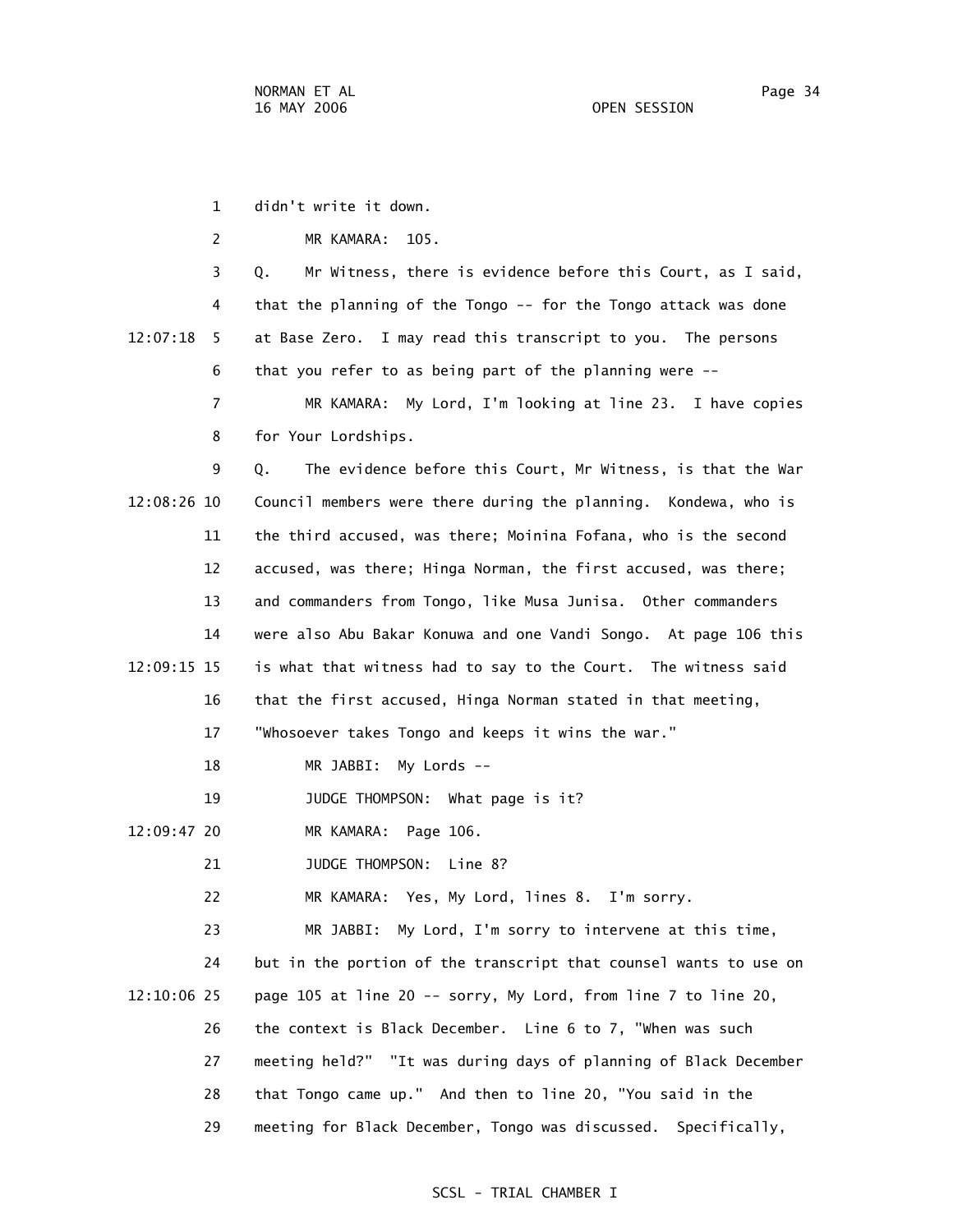1 who were the persons involved," et cetera.

 2 My Lord, if this is indeed part of the Black December, 3 there is already an order of this Court --

 4 PRESIDING JUDGE: I don't think, Dr Jabbi, this is part of 12:11:04 5 Black December. We're not talking of the Black December 6 operation here; we're talking of attacks on Tongo. The fact it 7 was discussed in a meeting where Black December was discussed, 8 may be so. This is a different matter, a different issue. We 9 have not omitted completely anything that may resemble or omitted 12:11:30 10 anything that has to do with the Black December operation. This 11 is what we ruled about.

> 12 MR JABBI: My Lord, is the discussion not part of the 13 Black December. That is what I want to understand.

 14 JUDGE THOMPSON: Let me reinforce what the Presiding Judge 12:11:43 15 has said. You would see that straight from the second part of 16 that sentence, or that question in lines 20 to 21, the issue 17 moves away from the generality of the Black December occasion as 18 context to a more specific thing. "Specifically, who were the 19 persons involved in the discussions about Tongo," and there and 12:12:19 20 then following everything seems to revolve around Tongo. So the 21 issue moved away from Black December. Black December may have 22 been the main theme there in a general sort of way, but this sub 23 thing becomes the governing thing and counsel is entitled to 24 cross-examine on it.

 12:12:40 25 MR JABBI: My Lord, my understanding of it -- 26 JUDGE THOMPSON: It's not difficult. We don't need a 27 rocket scientist to come and help us resolve this. 28 MR JABBI: My understanding, My Lord, is that the very

29 Tongo exercise that is being discussed at this moment is part of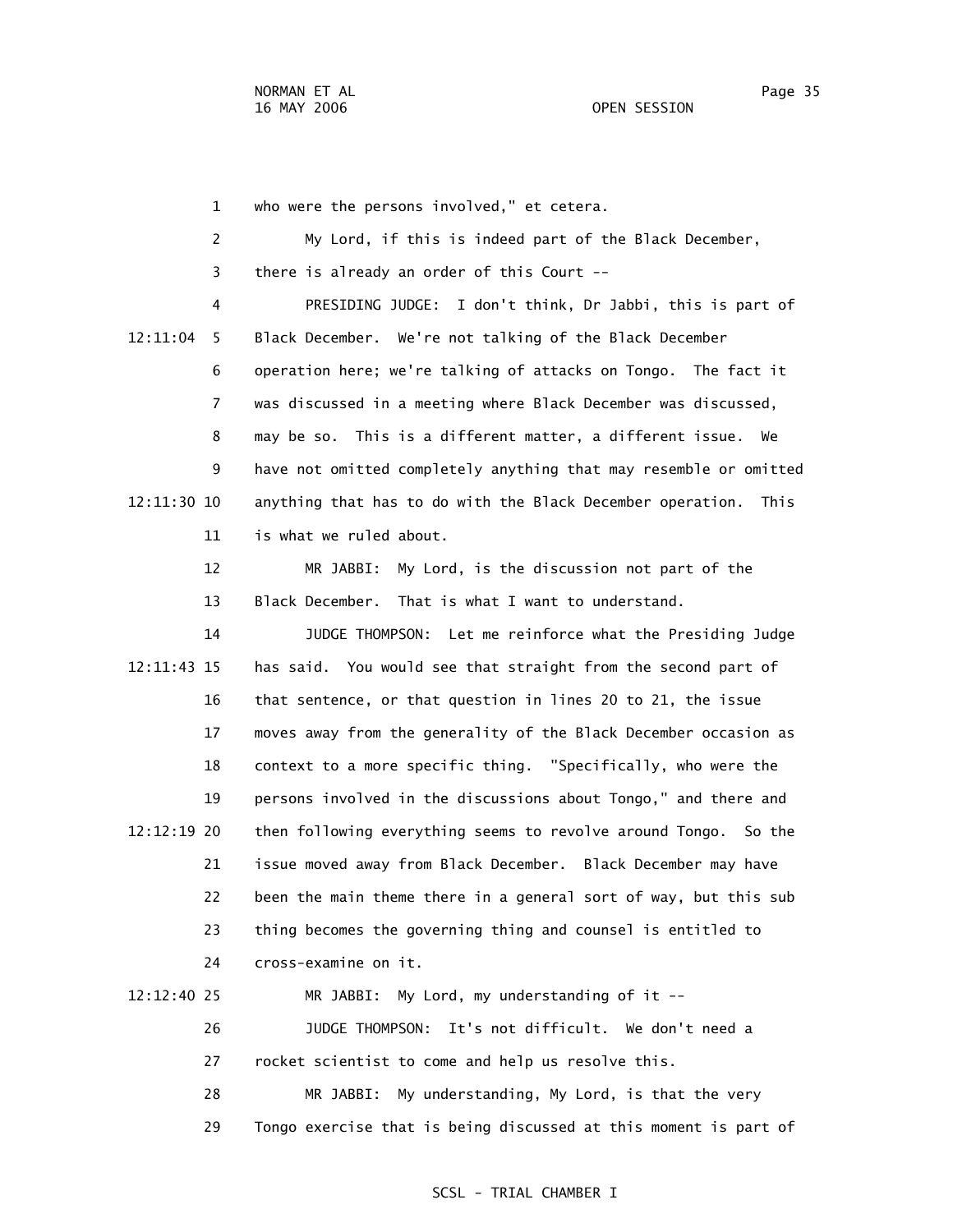1 the Black December --

|               | 2              | No, no, with the greatest of respect to<br>JUDGE THOMPSON:        |
|---------------|----------------|-------------------------------------------------------------------|
|               | 3              | counsel, we don't need the versatility of a rocket scientist to   |
|               | 4              | resolve this matter. I think the whole thing moves away from      |
| 12:13:09      | 5.             | that context, the larger context of Black December and tapers on  |
|               | 6              | to the more specific sub thing which takes on a life of its own.  |
|               | $\overline{7}$ | That's the way I see it. I think to disallow counsel from         |
|               | 8              | cross-examining on it would certainly be attempting to foreclose  |
|               | 9              | our search for the truth on that particular issue. That's how I   |
| 12:13:37 10   |                | feel about it. Having said that, I will restrain myself.          |
|               | 11             | PRESIDING JUDGE: You have heard my comments, Dr Jabbi.            |
|               | 12             | Your objection that it is a Black December issue is overruled.    |
|               | 13             | Let's proceed with the questions, thank you.                      |
|               | 14             | I'm grateful, My Lord.<br>MR KAMARA:                              |
| $12:13:55$ 15 |                | Mr Witness, I was reading to you the evidence as recorded<br>Q.   |
|               | 16             | in this Court about the planning for the Tongo attack.<br>In that |
|               | 17             | transcript, this is what Hinga Norman said, "Whosoever takes      |
|               | 18             | Tongo and keeps it wins the war." The question was posed to that  |
|               | 19             | witness, "Were any specific orders given to the commanders at     |
| 12:14:42 20   |                | Tongo?" The answer was, "And therefore, Tongo should be taken at  |
|               | 21             | all costs."                                                       |
|               | 22             | At line 18, the witness answered further.<br>He says, "In         |
|               | 23             | that meeting, he stated" - that is Chief Norman - "that anybody   |
|               | 24             | found working with the juntas there or mining for them should not |
| 12:15:15 25   |                | be spared."                                                       |
|               | 26             | Finally at line 24, "Hinga Norman ordered Moinina Fofana" -       |
|               | 27             | the second accused - "to dish out the ammunitions." I'm           |
|               | 28             | suggesting to you, Mr Witness, this is where the planning for the |
|               |                |                                                                   |

29 Tongo attack was done.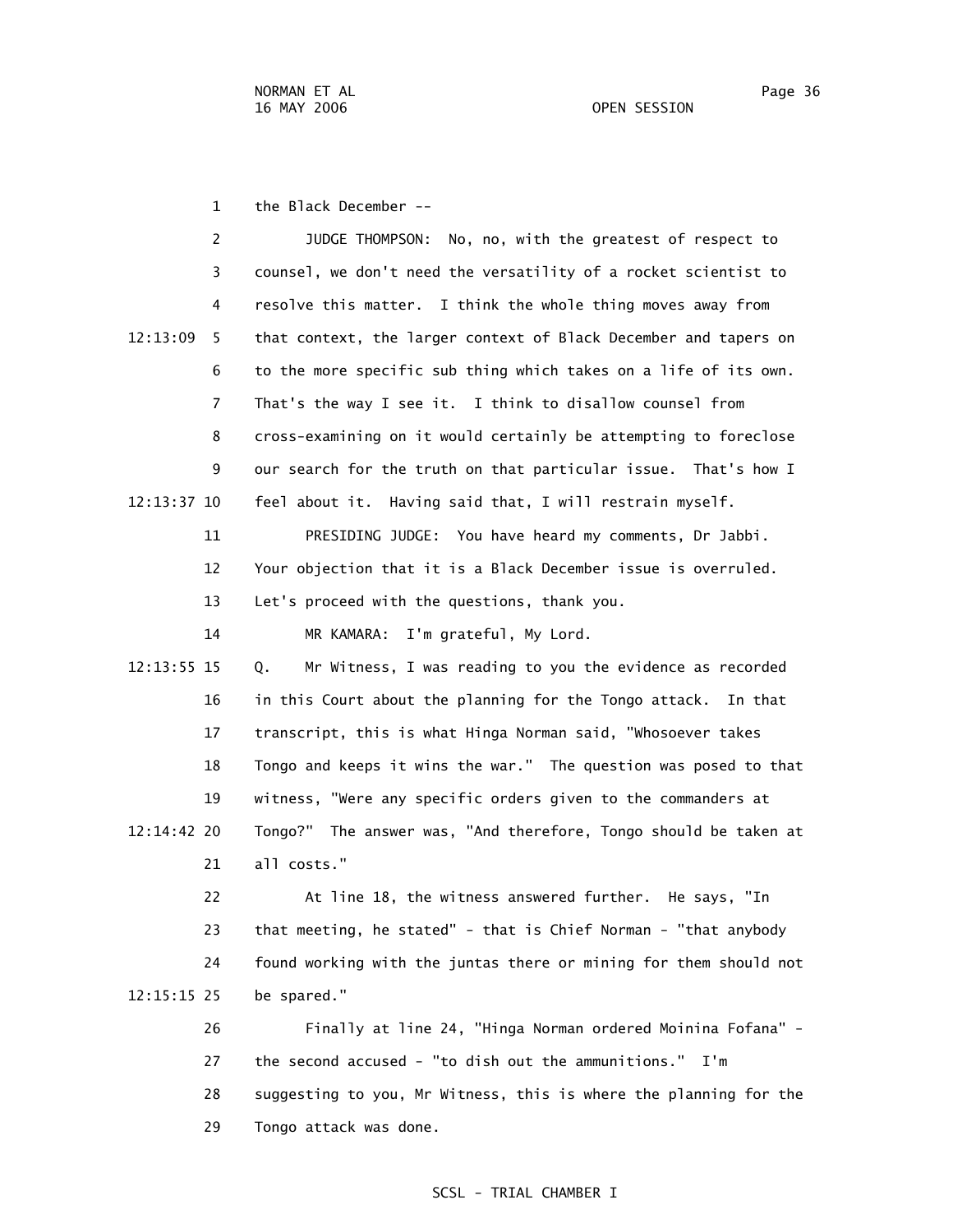1 A. It's not so. I was head of my chiefdom. You could not be 2 far away and you come and plan war for me there. 3 Q. I am further suggesting to you, Mr Witness, that 4 Musa Junisa brought instructions from Hinga Norman in Base Zero 12:16:29 5 and translated those instructions to you in the bush for 6 implementation. 7 A. I did not get that from him. He was the Kamajor chief in 8 Dodo. I was Kamajor chief in Lower Bambara. If he had said that 9 to me, I would have said so, but he did not say anything in 12:16:54 10 relation to those people whose name you have just mentioned. 11 Q. Thank you. 12 A. Yes. 13 MR KAMARA: Further on the issue of the Tongo operation, My 14 Lords, I will refer this witness to the transcript of TF2-222 of 12:17:38 15 17 February 2005, at page 110. 16 Q. Mr Witness, I would invite you to listen carefully as I 17 read the evidence to you. A question was posed to this witness 18 and the witness was invited to respond to the issue on the Tongo 19 operation, that is, at line 5. 12:18:21 20 The question is: "Were there any specific instructions for 21 that operation?" Referring to the Tongo operation. 22 The answer was, "Yes, My Lord." 23 "Q. Who gave those instructions? 24 "A. Chief Norman gave those instructions. 12:18:51 25 "Q. And what were those instructions?" 26 The witness had this to say: 27 "In the first place, he told the men, after they have been 28 trained, that the attack on Tongo will determine who the 29 winner or the loser of the war would be and that they" --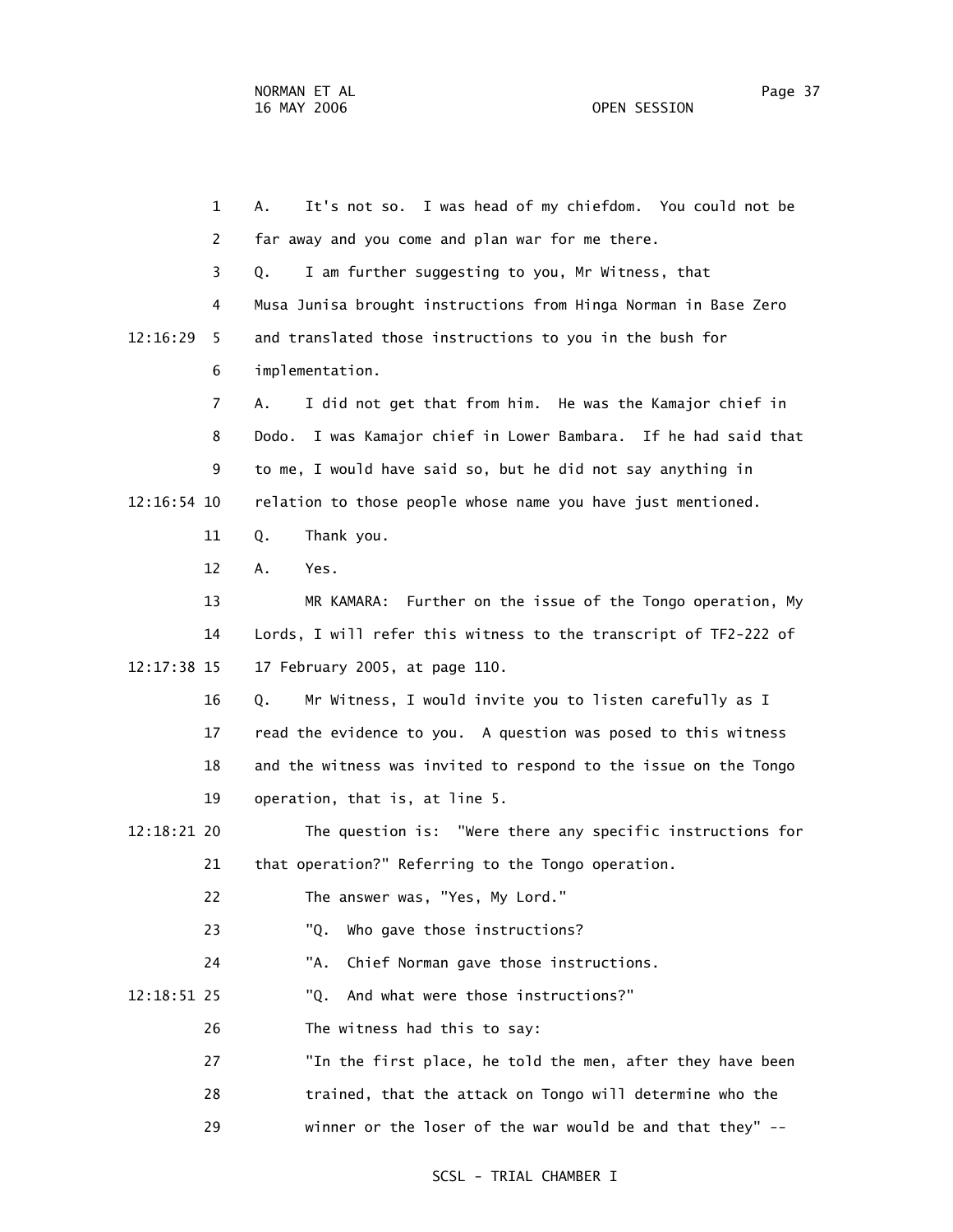1 THE INTERPRETER: Can learned counsel take that first one 2 again. 3 MR KAMARA: Sorry. 4 Q. "In the first place, he told the men, after they have been 12:19:23 5 trained, that the attack on Tongo will determine who the 6 winner or loser of the war would be and that they should be 7 ready. In the first place he's telling them that when they 8 go to Tongo let them bear in mind that there is no place to 9 keep captured -- or war prisoners like the juntas, let 12:20:15 10 alone their collaborators." 11 Mr Witness, having heard this evidence, do you still 12 maintain that the planning was done outside of Base Zero? 13 A. I have told you a while ago, Pa, that Base Zero -- I cannot 14 talk about Base Zero. I can talk about my own chiefdom. Don't 12:20:55 15 ask me about Base Zero. I cannot say anything in relation to 16 Base Zero, whether they planned or did not plan, I don't know. 17 Whatever concerned the capture of Tongo, I did it in my own 18 chiefdom, it's not -- in fact, they had come to destroy me. 19 Q. Mr Witness, let me take you straight to the Tongo attack. 12:21:34 20 Tongo is a big town with a high concentration of the civilian 21 populace. You agree with me? 22 A. Yes. 23 Q. A military assault on Tongo would mean a serious risk of 24 civilian casualties. Do you agree with me? 12:22:25 25 A. Yes. 26 Q. You gave evidence this morning that you were informed 27 soldiers, rebels and civilians were killed during the final 28 encounter; is that not so? 29 A. No. I said that they told me that Kamajors, soldiers and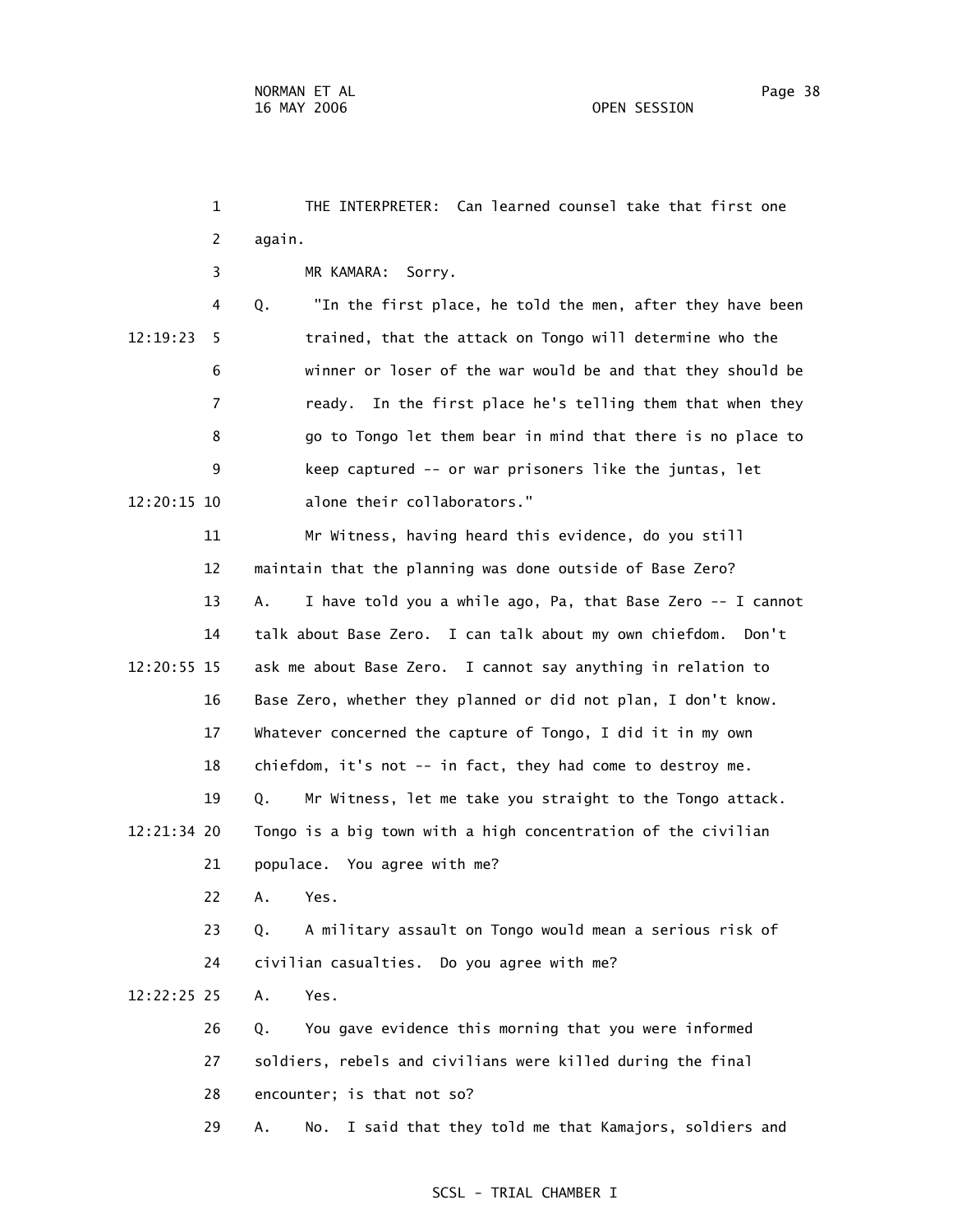1 rebels died in that fight. But civilians did not die. 2 Q. Yes, we're in agreement. That is what I'm saying. There 3 were heavy casualties on each side of the conflict. Is that not 4 so? 12:23:24 5 A. Soldiers, rebels. Yes, those three parties. 6 Q. Yes. 7 JUDGE ITOE: What you're saying is that civilians did not 8 die? 9 THE WITNESS: Yes. That report didn't reach me. Those who 12:24:01 10 went to that fight did not report to me and no civilian came and 11 told me that they killed his relative or any civilian. That 12 report didn't reach me. 13 MR KAMARA: 14 Q. Thank you. 12:24:11 15 A. Okay. 16 Q. You're telling this Court that when you entered Tongo, you 17 walked around the town and saw no corpse? 18 JUDGE THOMPSON: He told us that this morning. 19 MR KAMARA: Yes, My Lord. I am asking him if he wants this 12:24:44 20 Court to believe that. 21 JUDGE THOMPSON: You want him to confirm that? 22 MR KAMARA: Confirm that, yes, My Lord. 23 Q. That after such a heavy battle in which you yourself have 24 acknowledged, losses on the Kamajors, the soldiers and the 12:24:57 25 rebels, you took a tour of the town; you found no corpse? 26 A. Yes. 27 Q. Mr Witness, there is evidence before this Court that there 28 was a heavy toll of civilian casualty during that final attack on 29 Tongo.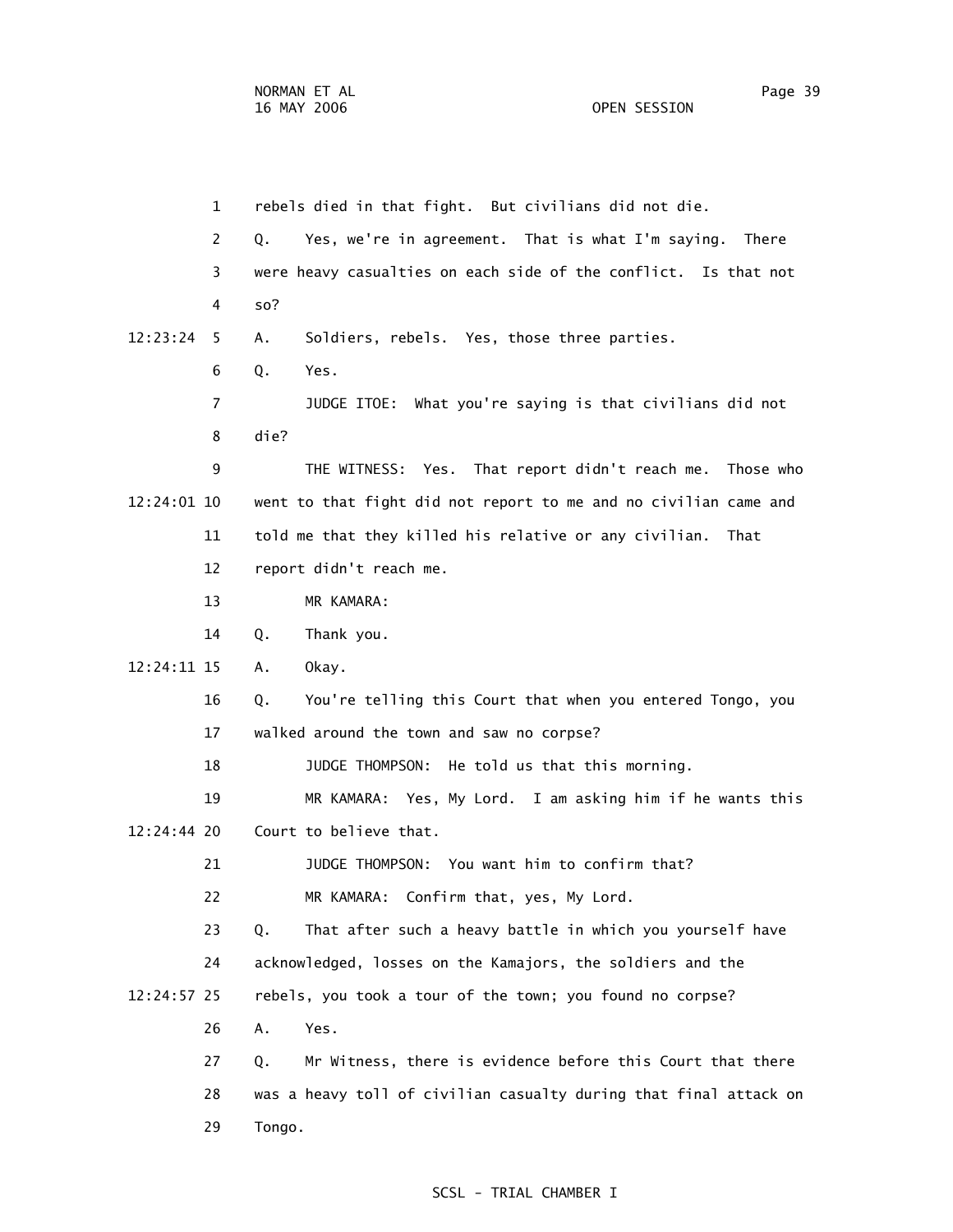1 A. At the time that I went and walked around, I did not see a 2 corpse. 3 Q. I've moved away from that. I am now suggesting to you 4 that, as a matter of fact, there was a heavy toll of civilian 12:26:25 5 casualty resulting from that final attack on Tongo. 6 A. Nobody reported that to me. 7 Q. Mr Witness, this morning you gave evidence that you know 8 one Brima Conteh. 9 A. Yes. 12:27:14 10 Q. The question was posed to you: where is he now? What was 11 your answer again? 12 A. I said I did not know where he is. 13 Q. I'm putting it to you, Mr Witness, that you know that 14 Brima Conteh is dead. 12:27:59 15 A. Except that you are telling me now in this Court. 16 Q. Further, that he was killed by one of your commanders. 17 A. That's his question. That's not my question. 18 Q. Mr Witness, I'm suggesting to you that Brima Conteh was 19 killed by one your commanders and that is Mbaimba Aruna. Do you 12:28:47 20 know that as a fact? 21 A. Except that you're telling me now that he killed him, but I 22 don't know. 23 Q. Thank you. 24 MR KAMARA: My Lords, let the witness be shown this 12:28:59 25 document. I have copies for the Bench. 26 [CDF16MAY06C - SV] 27 Q. Have you have seen this document? 28 A. Yes. 29 Q. Do you recognise that document?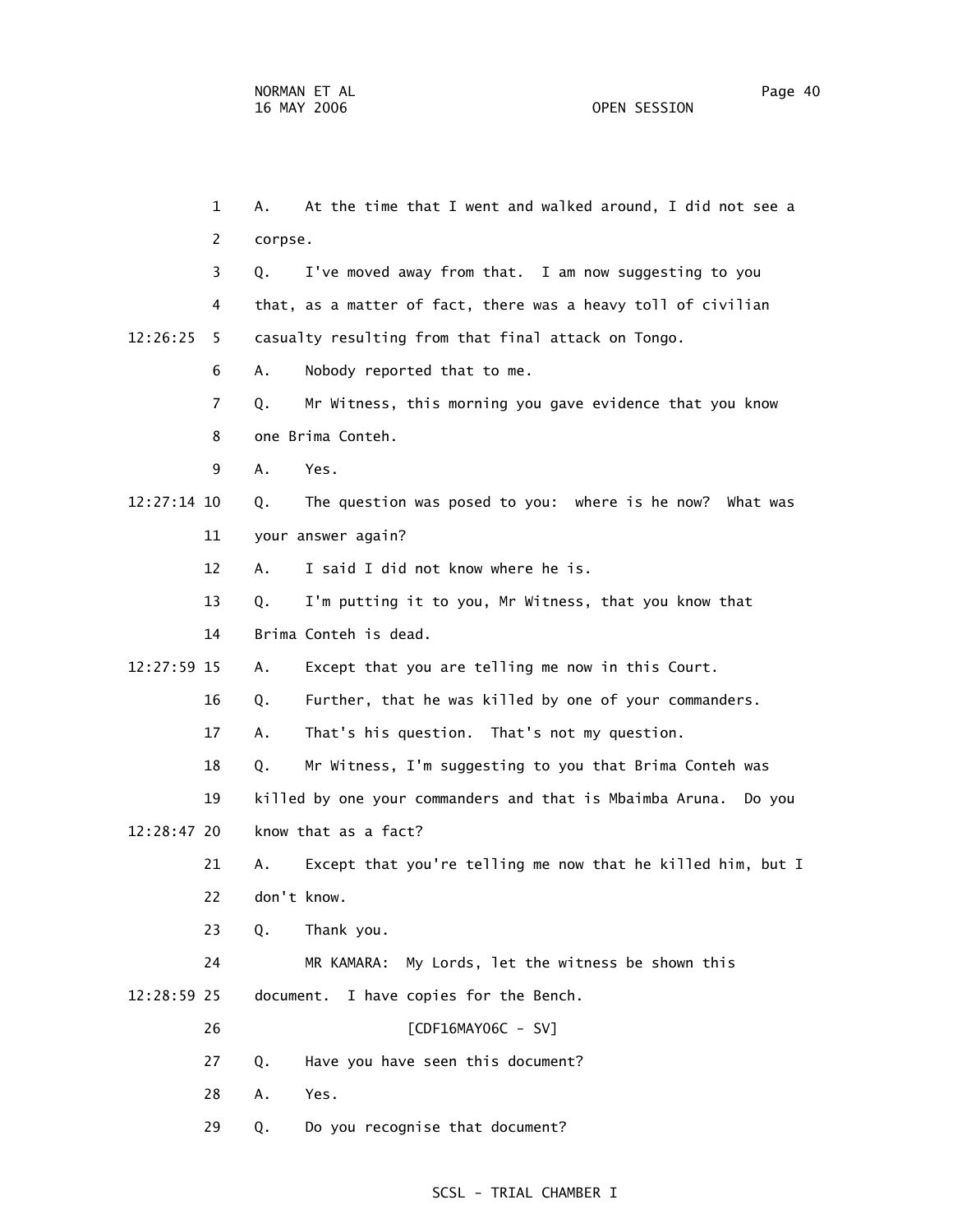1 A. Yes. 2 Q. Is that your signature on that document, if you look at the 3 right-hand corner of each page? 4 A. Yes, yes. 12:31:46 5 Q. You remember making a statement to the Prosecution -- 6 A. Yes. 7 Q. -- on 22nd May 2003? 8 A. Yes. 9 Q. And where was the statement obtained from? I mean, where 12:32:16 10 were you when this statement was being obtained? 11 A. Well, I can't tell where I was because so many people were 12 coming to me. 13 Q. And you gave evidence that what you said to the Prosecution 14 was recorded in one instance; is that not so? 12:33:03 15 A. Yes. 16 Q. And you also gave evidence that what you said to the 17 Prosecution is what you are willing to testify here today? 18 A. Yes. 19 MR KAMARA: My Lord, the Prosecution tenders this document 12:33:29 20 as an exhibit. 21 PRESIDING JUDGE: May I ask you for what purpose you're 22 tendering this document? 23 MR KAMARA: My Lord, to contradict this witness and test 24 his credibility as to matters raised in that statement. Once the 12:33:52 25 document is tendered I will raise the issue that is in the 26 content of the document as regards to the killing of 27 Brima Conteh, My Lord. 28 PRESIDING JUDGE: Dr Jabbi?

29 MR JABBI: Yes, My Lord. My Lord, this is a piece of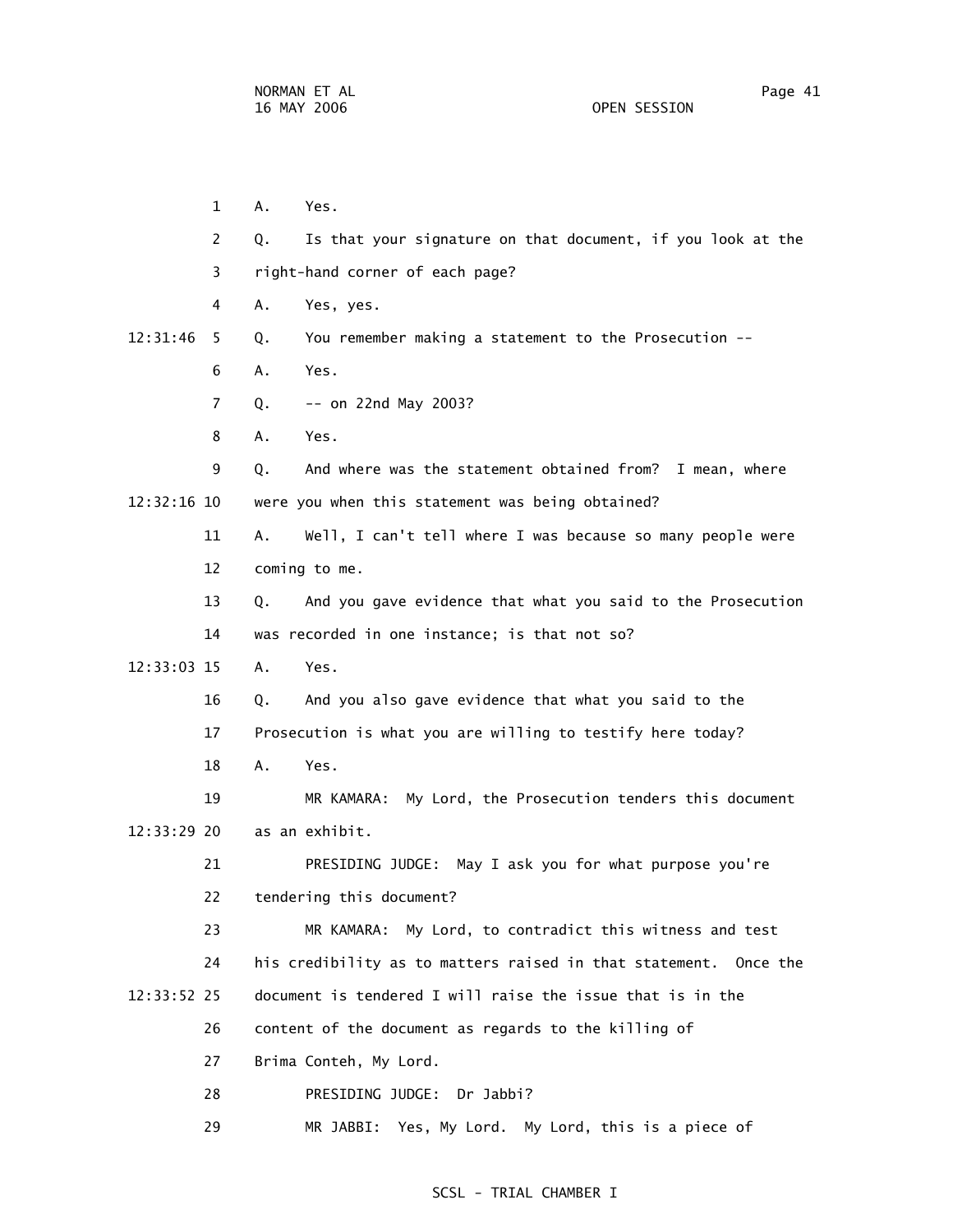|             | $\mathbf{1}$   | intended evidence which we now discover, and only now, that has     |
|-------------|----------------|---------------------------------------------------------------------|
|             | 2              | been in the possession of the Prosecution and has not been          |
|             | 3              | disclosed to the Defence. My Lord, I object that this document      |
|             | 4              | should have been disclosed under Rule 66 of the Rules of            |
| 12:35:26    | -5             | Procedure and Evidence of this Court. My Lord, for example, Rule    |
|             | 6              | 66(A)(ii), with your leave, reads as follows:                       |
|             | $\overline{7}$ | "Subject to the provisions of Rules 50, 53, 69 and 75, the          |
|             | 8              | Prosecutor shall" - $(A)(ii)$ - "continuously disclose to the       |
|             | 9              | Defence copies of the statements of all additional                  |
| 12:36:25 10 |                | prosecution witnesses whom the Prosecutor intends to call           |
|             | 11             | to testify, but not later than 60 days before the date for          |
|             | 12             | trial, or as otherwise ordered by a Judge of the Trial              |
|             | 13             | Chamber."                                                           |
|             | 14             | PRESIDING JUDGE: Yes, but we're talking of Prosecution              |
| 12:36:48 15 |                | witnesses here in $(A)(ii)$ . So this is not a Prosecution witness. |
|             | 16             | JUDGE ITOE: These are witnesses he intends to call, the             |
|             | 17             | Prosecution intends to call.                                        |
|             | 18             | MR JABBI: Yes, My Lord. My Lord, I submit that the taking           |
|             | 19             | of this statement from the witness at the time it was taken         |
| 12:37:05 20 |                | constituted an intention, even if he was not ultimately called by   |

 21 the Prosecution, but it constituted an intention to call this 22 witness. Therefore it came under that rubric, Rule 66(A)(ii), 23 and the fact that he was not ultimately called does not obviate 24 the fact that it was, indeed, an intention earlier on to call the 12:37:41 25 witness. On that ground the statement ought to have been 26 disclosed to the Defence.

> 27 JUDGE ITOE: Dr Jabbi, are you suggesting that the 28 Prosecution would necessarily call all witnesses in respect of 29 whom statements have been taken by the investigators?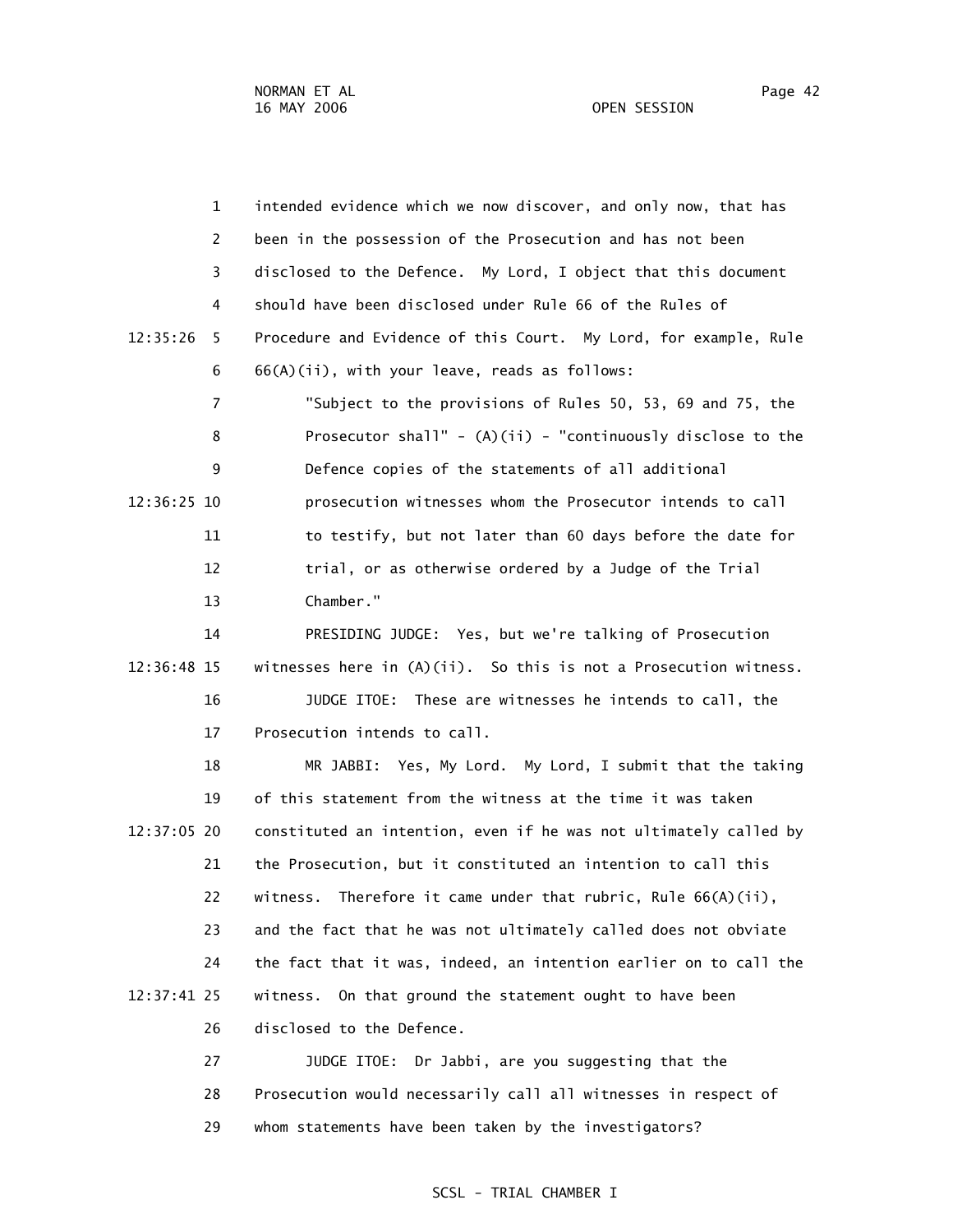1 MR JABBI: No, My Lord. My Lord, the rule I have cited 2 does not talk about witnesses that the Prosecution has called. 3 It talks about witnesses the Prosecution intend to call. What I 4 am arguing, My Lord, is that at the time of taking this statement 12:38:38 5 from the witness, the statement that is now being proffered, that 6 manifests an intention to call the witness, notwithstanding that 7 ultimately the witness was not called. But the fact that he was 8 not ultimately called did not obviate that original intention. 9 So long as it falls within the rubric of an intended witness, the 12:39:06 10 statement taken from that witness ought to have been disclosed, 11 My Lord. It was not a matter of whether the witness was finally 12 called or, indeed, was put on a firm list of witnesses and his 13 statement was not disclosed. What I'm saying is that under 14 Rule 66(A)(ii) the witness -- it was intended by the Prosecution 12:39:33 15 to call this witness and to call this witness as their witness, 16 and that that intention is manifested by the statement they took 17 from him which is now being offered for tendering, and that that 18 intention brought them within Rule 66(A)(ii). Since 19 Rule 66(A)(ii) was not complied with, this document therefore 12:40:06 20 falls foul of that Rule and the Court cannot now take cognizance 21 of it. Thank you, My Lords. 22 PRESIDING JUDGE: Mr Kamara, would you respond to this 23 objection before we go to the other, as this is directed to you 24 in this respect? 12:40:28 25 MR KAMARA: Yes, My Lord. I wouldn't bother to go into the 26 merit of the intent to call. I think there is an oral decision 27 on this issue that the Trial Chamber has ruled on. But this is a 28 statement that has been disclosed, if only my learned friend had

29 taken time to look at the records. It was disclosed on 17th May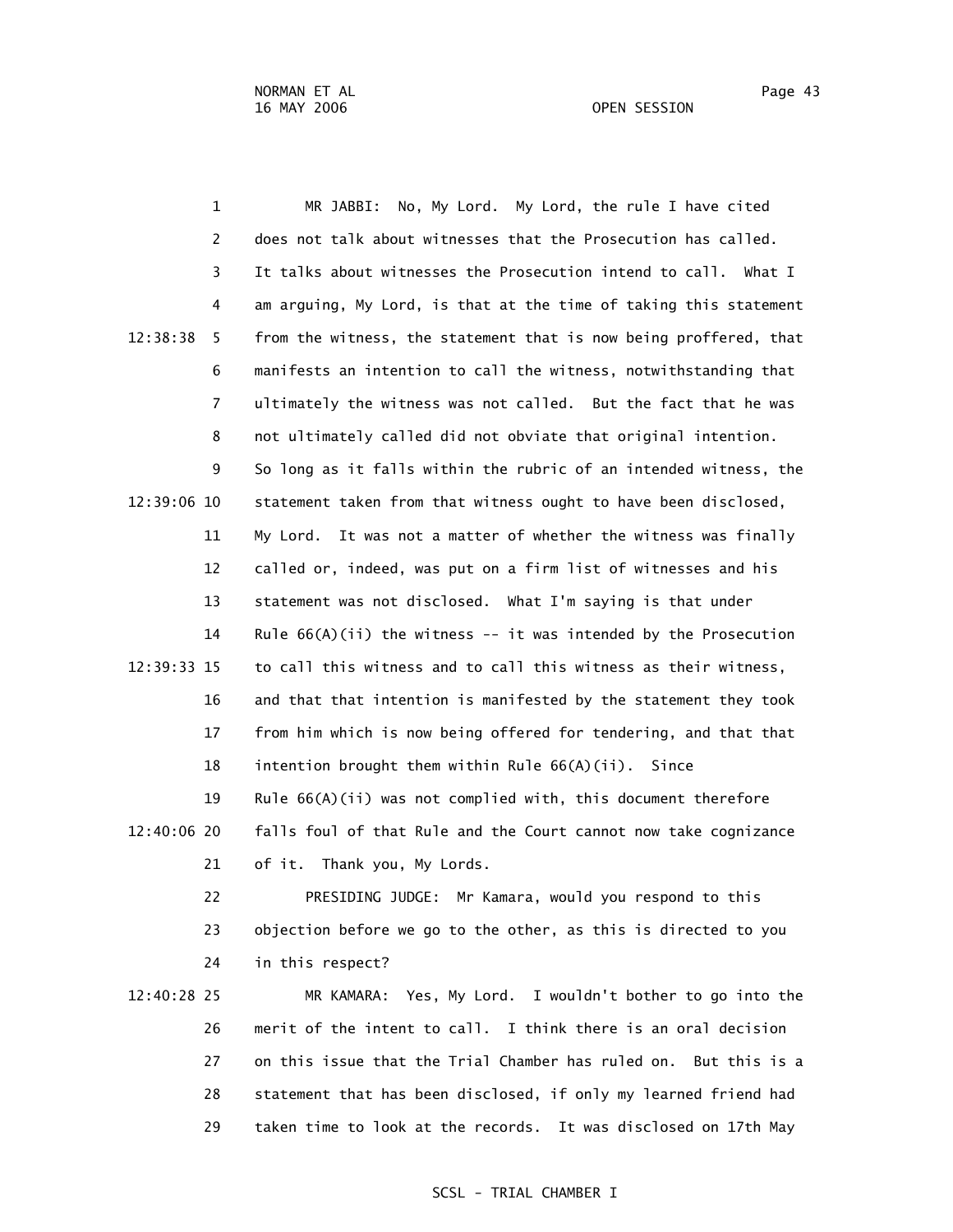1 2004 and in unredacted form. 2 PRESIDING JUDGE: You mean that statement? 3 MR KAMARA: Yes, My Lord. The 15-page document, yes, 4 My Lord, we have record of that. So if the issue basically is 12:41:01 5 about disclosure pursuant to Rule 66, even though we never called 6 this witness, it was still disclosed, My Lord. 7 PRESIDING JUDGE: Pardon me, can you give me the date 8 again? 9 MR KAMARA: 17th May 2004. Sorry, My Lord, there were two 12:41:25 10 disclosures. One of the 15 pages is 22nd May 2003. 11 PRESIDING JUDGE: '03? 12 MR KAMARA: Yes, My Lord. 13 JUDGE ITOE: And you say in unredacted form? 14 MR KAMARA: Yes, unredacted form. 12:41:41 15 PRESIDING JUDGE: When you say two disclosures, are you 16 talking two disclosures of the same statement? 17 MR KAMARA: Sorry, My Lord. The unredacted was on 17th May 18 2004. That is correct. 19 PRESIDING JUDGE: The unredacted one on 17th May 2004? 12:41:56 20 MR KAMARA: Yes, My Lord. 21 PRESIDING JUDGE: What about May 2003? 22 MR KAMARA: That is the date of the statement, 22nd May 23 2003. 24 PRESIDING JUDGE: Okay, that's fine. Mr Kamara, before you 12:42:14 25 sit down. 26 JUDGE THOMPSON: Mr Kamara, can you answer for me two short 27 questions. The first one is: Does this piece of evidence as 28 contained in this statement go to the core of the Prosecution's 29 case? I mean, if you intend to tender it now, does it go to the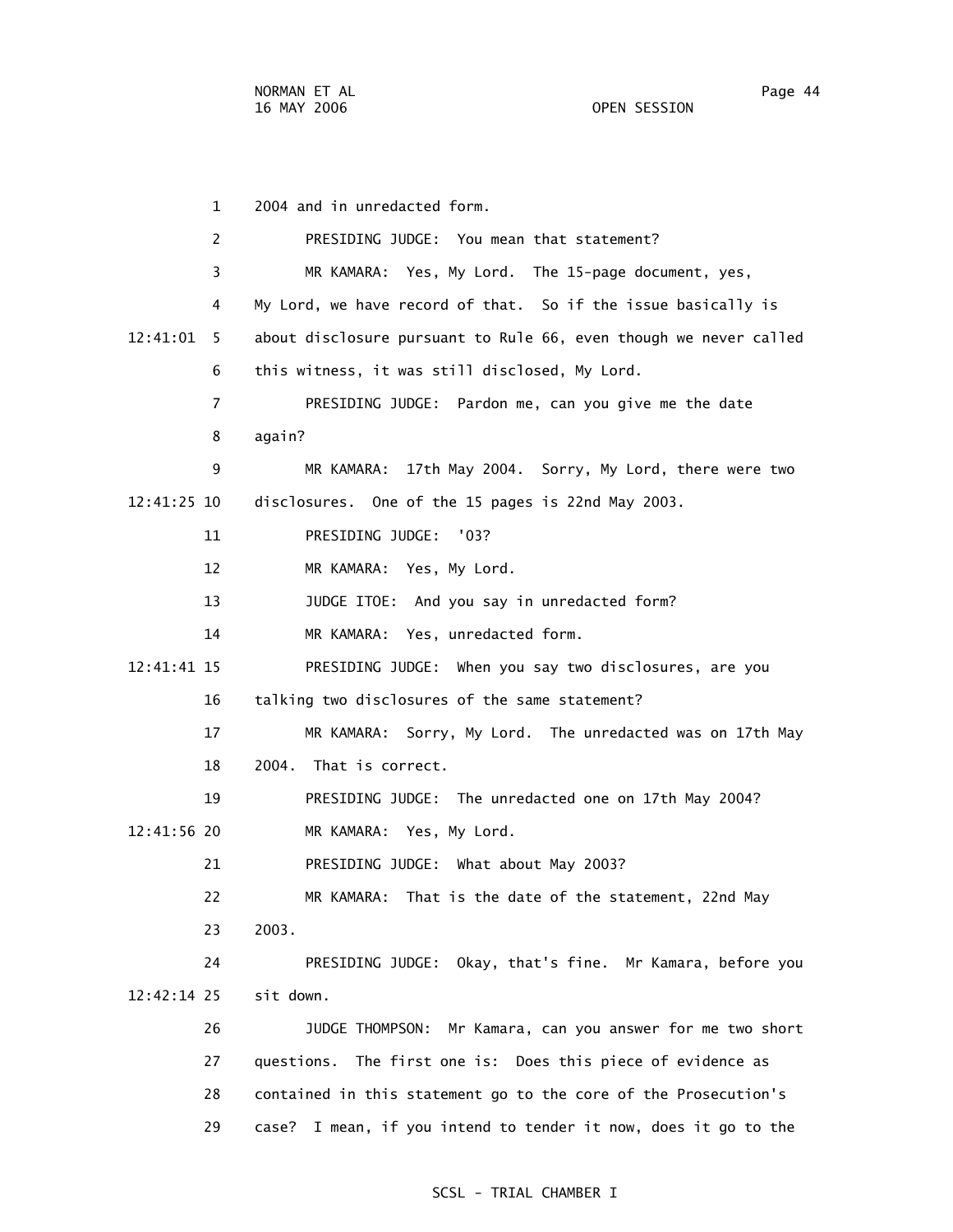1 core of the Prosecution's case? 2 MR KAMARA: Yes, My Lord, it does because it deals with 3 issues of unlawful killings. 4 JUDGE THOMPSON: Right, yes. So the answer is in the 12:42:42 5 affirmative. Then my next question is: If it does go to the 6 core of the Prosecution's case, could it have been adduced in 7 examination-in-chief by the Prosecution? That's my second 8 question, if the first is in the affirmative. 9 MR KAMARA: Yes, My Lord, it could have if at all he was 12:43:08 10 called. 11 JUDGE THOMPSON: So the second is affirmative. 12 MR KAMARA: Yes, My Lord. 13 JUDGE THOMPSON: If that is the case, what would you say if 14 I say that there is a principle of law which says that the 12:43:17 15 Prosecution cannot withhold evidence that goes to the core of its 16 case which could have been adduced in examination-in-chief for 17 only to be used in cross-examination for tactical purposes. 18 Suppose I said to you that there was some rule of law on that, 19 how would you respond? 12:43:43 20 MR KAMARA: Yes, My Lord. There are several core issues to 21 the Prosecution's case and the Prosecution is selective in 22 proving all those core issues. We are under obligation not to 23 multiply issues or present evidence duplicating witnesses after 24 witnesses. 12:44:02 25 JUDGE THOMPSON: I can see that. But is the Prosecution -- 26 MR KAMARA: If I may finish, My Lord. 27 JUDGE THOMPSON: Go ahead, I apologise. I'm sorry, I 28 apologise profusely. 29 MR KAMARA: Also, if there is a witness, we can always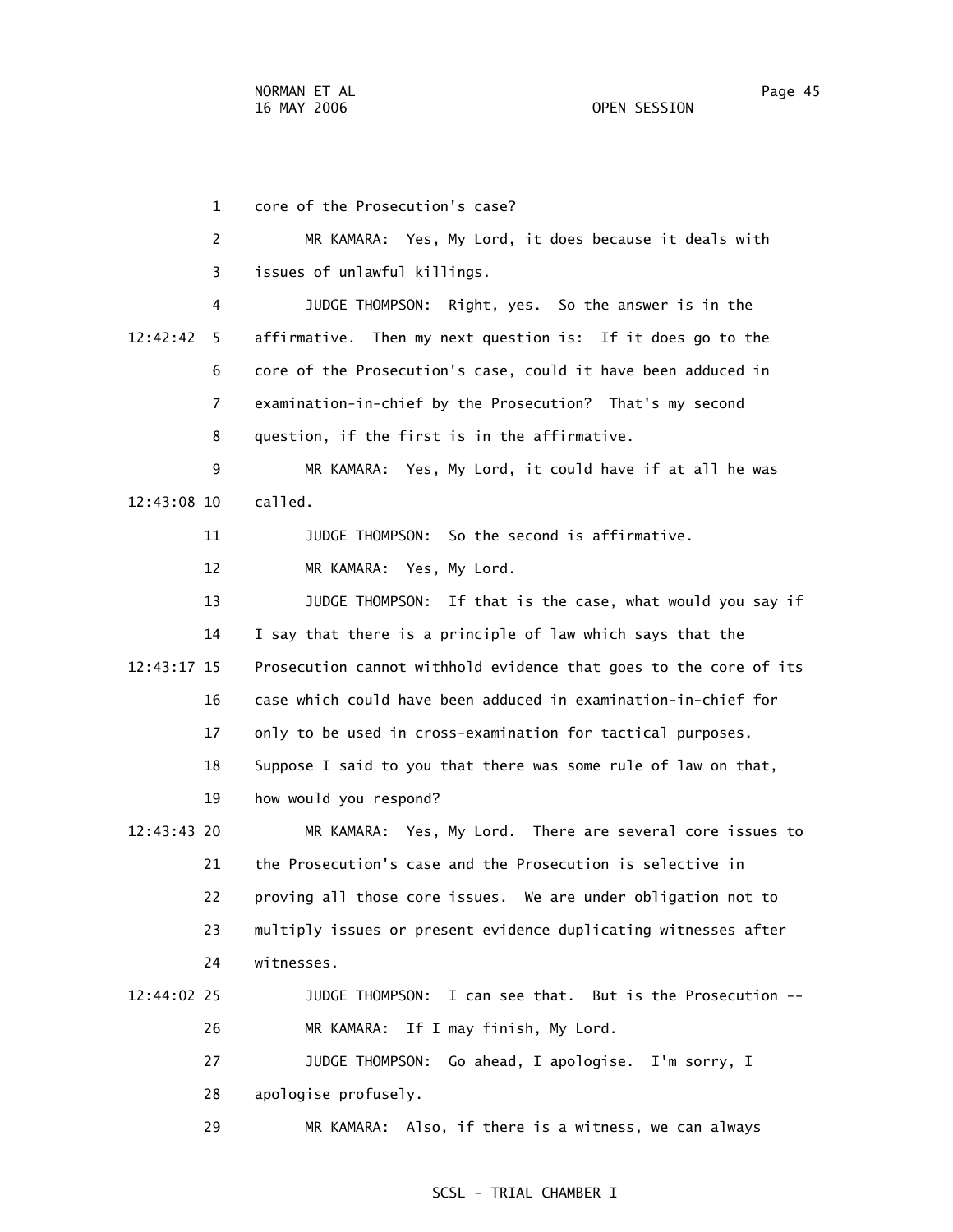1 present our case through the mouths of the defence witnesses as 2 well, My Lord.

 3 JUDGE THOMPSON: Yes, I recognise that. Suppose I say that 4 clearly if you're giving your answers to those two questions in 12:44:29 5 the affirmative that really what has happened here is an attempt 6 to withhold evidence tactically to use it for cross-examination 7 and that as a general rule this would not be permissible, and I 8 refer you to page 151 of International Criminal Evidence by May 9 and Wierda --

12:44:57 10 MR KAMARA: My Lord, I agree with you.

 11 JUDGE THOMPSON: -- where they cite the case of Krstic from 12 the ICTY and the proposition is this -- it may be that perhaps 13 that proposition needs to be refined.

 14 "The Prosecution cannot hold back evidence that goes to the 12:45:16 15 heart of the case as a matter of tactics in order to use it 16 in cross-examination of the accused."

17 MR KAMARA: My Lord, this is not the kind of scenario --

18 JUDGE ITOE: My question is --

19 JUDGE THOMPSON: Right. I will say nothing more.

 12:45:33 20 JUDGE ITOE: I mean, I'm also posing a question. Supposing 21 the Prosecution thinks that it has evidence that has proved the 22 core issues and does not require further evidence to overstate 23 the facts or to delay the proceedings, what would that situation 24 be? Would they be asked to keep filing in evidence even though 12:45:58 25 they have other facts which have been testified to by the 26 witnesses?

> 27 MR KAMARA: My Lord, we are in complete agreement on that. 28 We got to the point wherein the Prosecution is satisfied that we 29 have proved enough ingredients as regards to the core evidence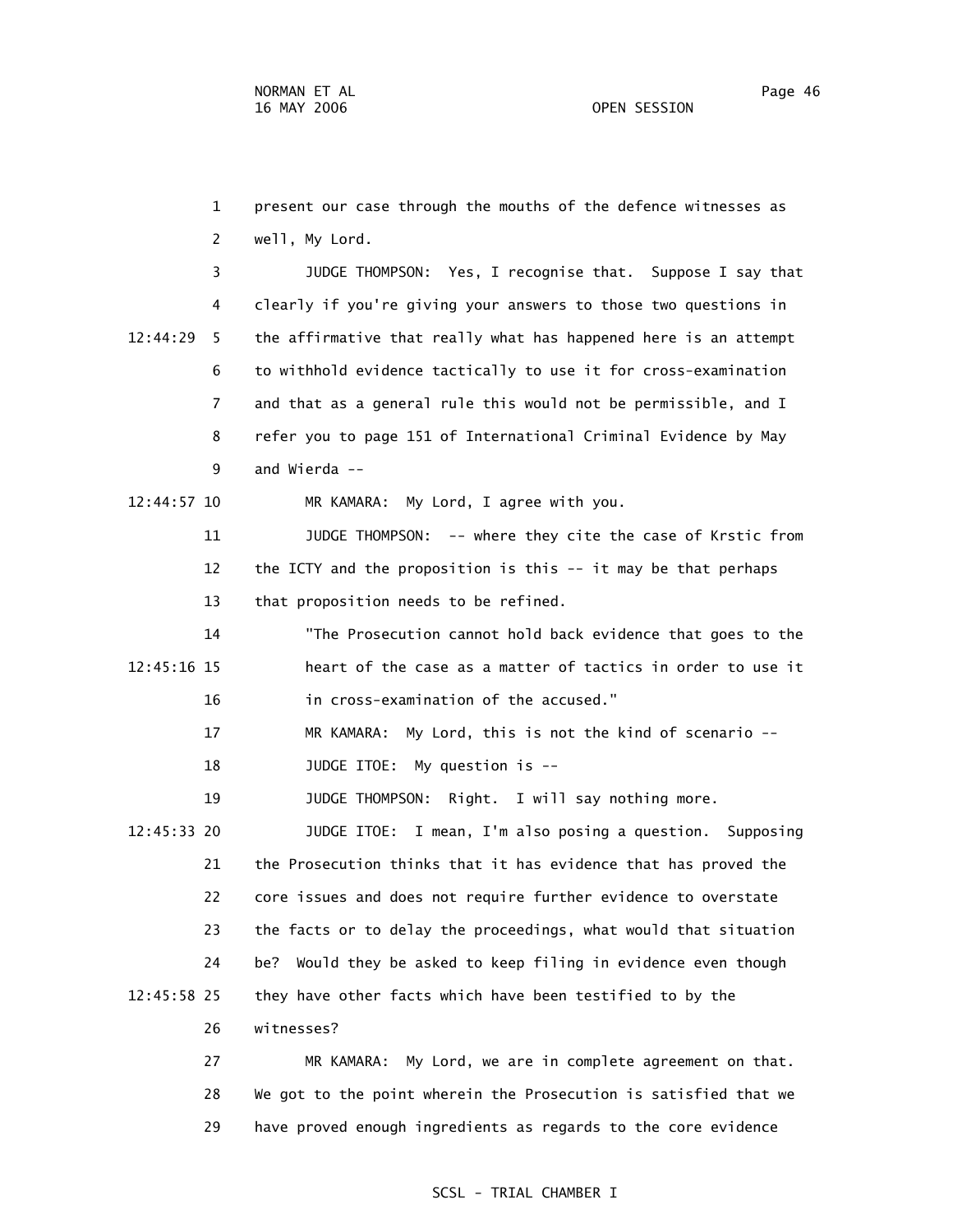1 that we have led before the Court. And now that it is the 2 Defence's opportunity to present their case and another 3 opportunity avails itself, My Lord, we are just utilising that. 4 In response to the learned Justice Thompson's issue about 12:46:29 5 tactics, this cannot be tactics because we were never 6 contemplating that this witness would either deny or not come 7 forth and say, "Yes, this is what I said." So we can not 8 contemplate that at the time we were adducing evidence before 9 this Court. There is no tactical advantage from my point of 12:46:48 10 view, My Lords. This is only to contradict this witness with 11 facts that he has given before this Court.

 12 PRESIDING JUDGE: Thank you. Dr Jabbi, you've heard what 13 the Prosecution has stated that that statement has been disclosed 14 to the Defence in May 2004. Do you recognise that, or when you 12:47:08 15 made your argument you didn't know about it or what is it?

> 16 MR JABBI: My Lord, I cannot comment on that information at 17 this stage. I do not remember it, but I need to cross-check it 18 before I can respond to it.

 19 PRESIDING JUDGE: But if you have received that, and the 12:47:32 20 Prosecution claims that they have certification or proof that it 21 has been disclosed, so let's take it on the face of it, as such, 22 and we'll give you the time to check it out as well. But if it 23 has been disclosed, let's take it on that assumption, to the 24 Defence, meaning to you as well as the other co-defendants, is 12:47:55 25 your argument the same still?

26 MR JABBI: Yes, My Lord.

27 PRESIDING JUDGE: On what ground then?

 28 MR JABBI: I would not want, My Lord, to respond fully on a 29 hypothetical basis, if you will.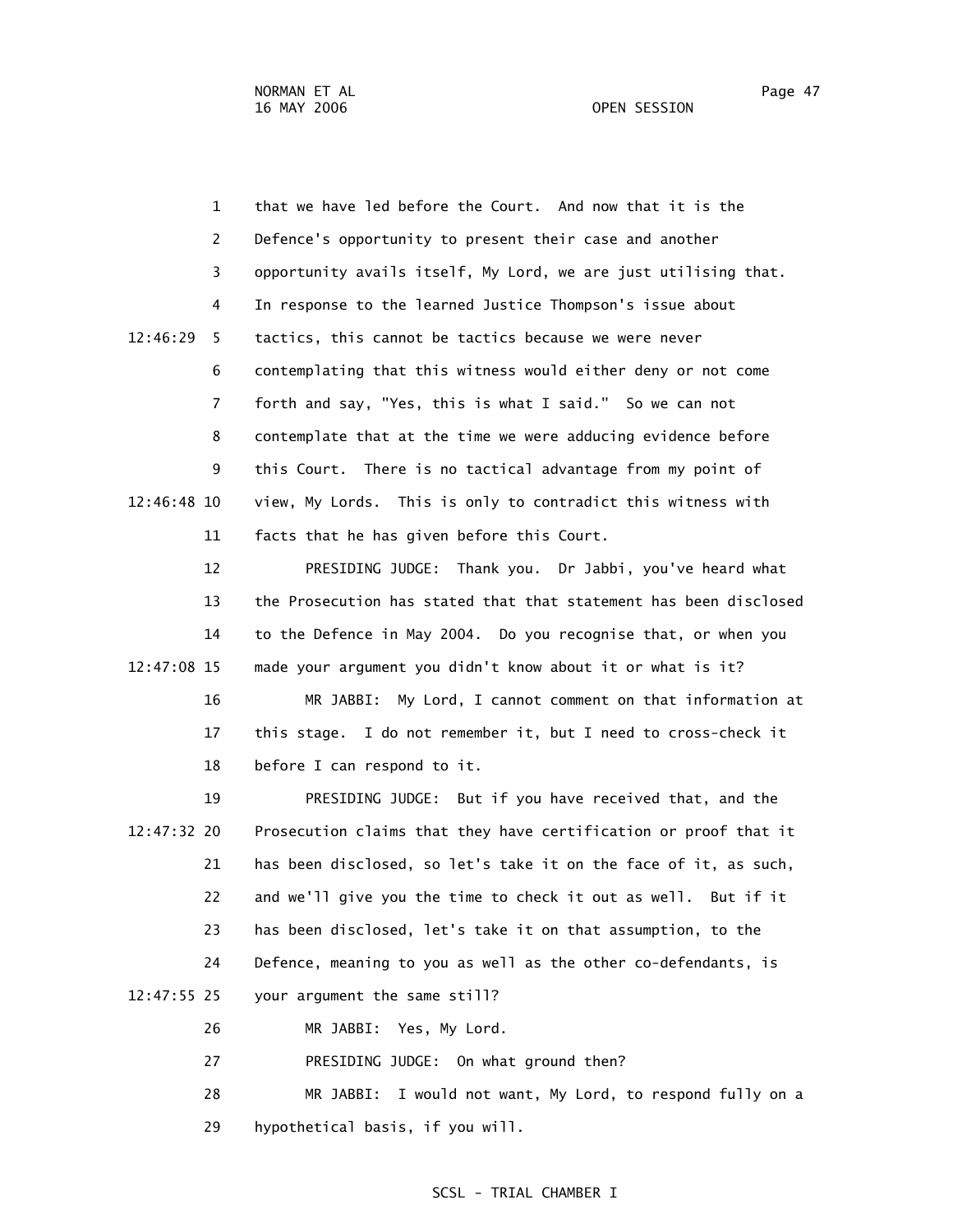1 PRESIDING JUDGE: It's not hypothetical. The Prosecution 2 says they have disclosed and they have evidence of that. 3 MR JABBI: Yes, but Your Lordship is saying if I 4 discover -- 12:48:19 5 PRESIDING JUDGE: Very well. 6 MR JABBI: Thank you very much. 7 PRESIDING JUDGE: Second accused, do you any comments about 8 the admissibility of that document? 9 MR PESTMAN: We would like to postpone, if possible, Your 12:48:30 10 Honour, our comments until after the break so that we can check 11 and be sure that these documents have been disclosed to us. 12 PRESIDING JUDGE: Very well. Given that it is almost 1 13 o'clock, we will adjourn and allow you to do this verification 14 and we'll come back at the usual time, 2.30. Very well. The 12:49:17 15 Court is adjourned to 2.30. 16 [Luncheon recess taken at 12.49 p.m.] 17 [CDF16MAY06D - SV] 18 [Upon resuming at 2.40 p.m.] 19 PRESIDING JUDGE: Good afternoon, counsel. Good afternoon, 14:41:59 20 Mr Witness. Dr Jabbi, when we adjourned for lunch you were to 21 look into your documentation to see if you have indeed received a 22 disclosure of the document in question which the Prosecution 23 claims was disclosed unredacted on 17 May 2004. Have you 24 received such a document? 14:42:30 25 MR JABBI: My Lord, I am informed that it was disclosed. I 26 myself cannot say of my own direct evidence that it was, but I'm 27 informed -- 28 PRESIDING JUDGE: By your team, by your people? 29 MR JABBI: By another team. I don't have any intention to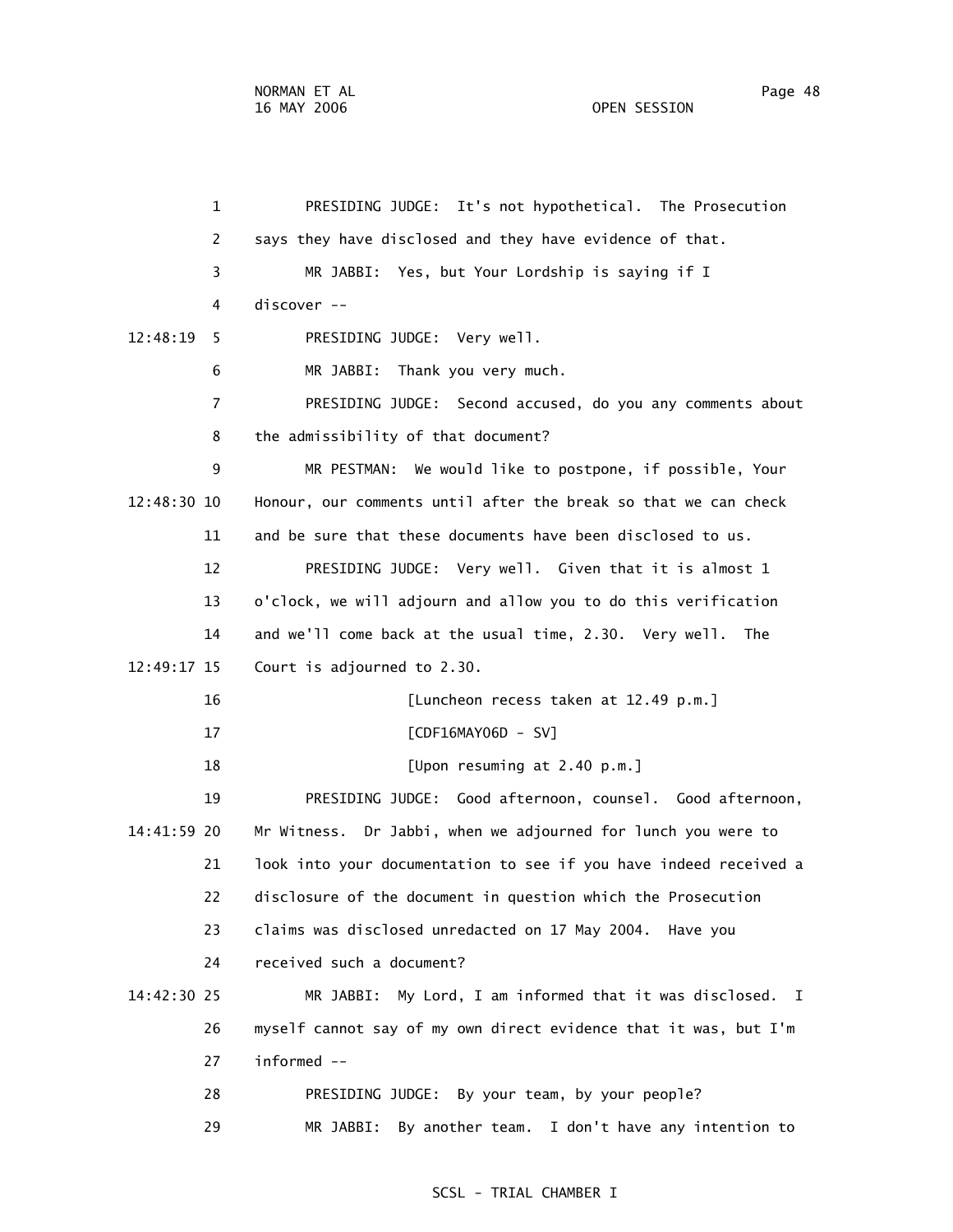1 dispute it or doubt it, but I'm giving that information. 2 PRESIDING JUDGE: Thank you. Mr Pestman, you were as well 3 to look into -- 4 MR PESTMAN: I think we are the team and we did receive it, 14:43:05 5 it's correct. I would like to raise one more point. 6 PRESIDING JUDGE: We'll come to you, Mr Pestman. I just 7 wanted to establish that, but we will allow you to raise another 8 issue if you want to. I just want to finish with Dr Jabbi. 9 Dr Jabbi, related to that, I raised with you before the break an 14:43:26 10 hypothetical scenario and you suggested that might be better to 11 wait to see what the facts are. Now you have the facts, what's 12 your position? 13 MR JABBI: My Lord, I wish to raise another objection. 14 PRESIDING JUDGE: A different one? In other words, you're 14:43:41 15 not pursuing that one? 16 MR JABBI: Yes, My Lord. 17 PRESIDING JUDGE: What's your objection now? 18 MR JABBI: My Lord -- 19 PRESIDING JUDGE: Is this an objection that we could hear 14:44:08 20 in the presence of the witness, or would it be better not to? 21 MR JABBI: I think it would be harmless. In fact, it is an 22 objection based on the point that was broached by His Lordship 23 Thompson. I don't think there is any harm. 24 PRESIDING JUDGE: Very well. 14:44:34 25 MR JABBI: My Lord, I have copies of an authority here 26 which I would want to refer to. My Lords, I wish to begin with 27 paragraph 5.25 not of the authority now before Your Lordships, of 28 International Criminal Evidence by May and Wierda, paragraph 29 5.25, at page 151. With your leave, My Lords, it's a short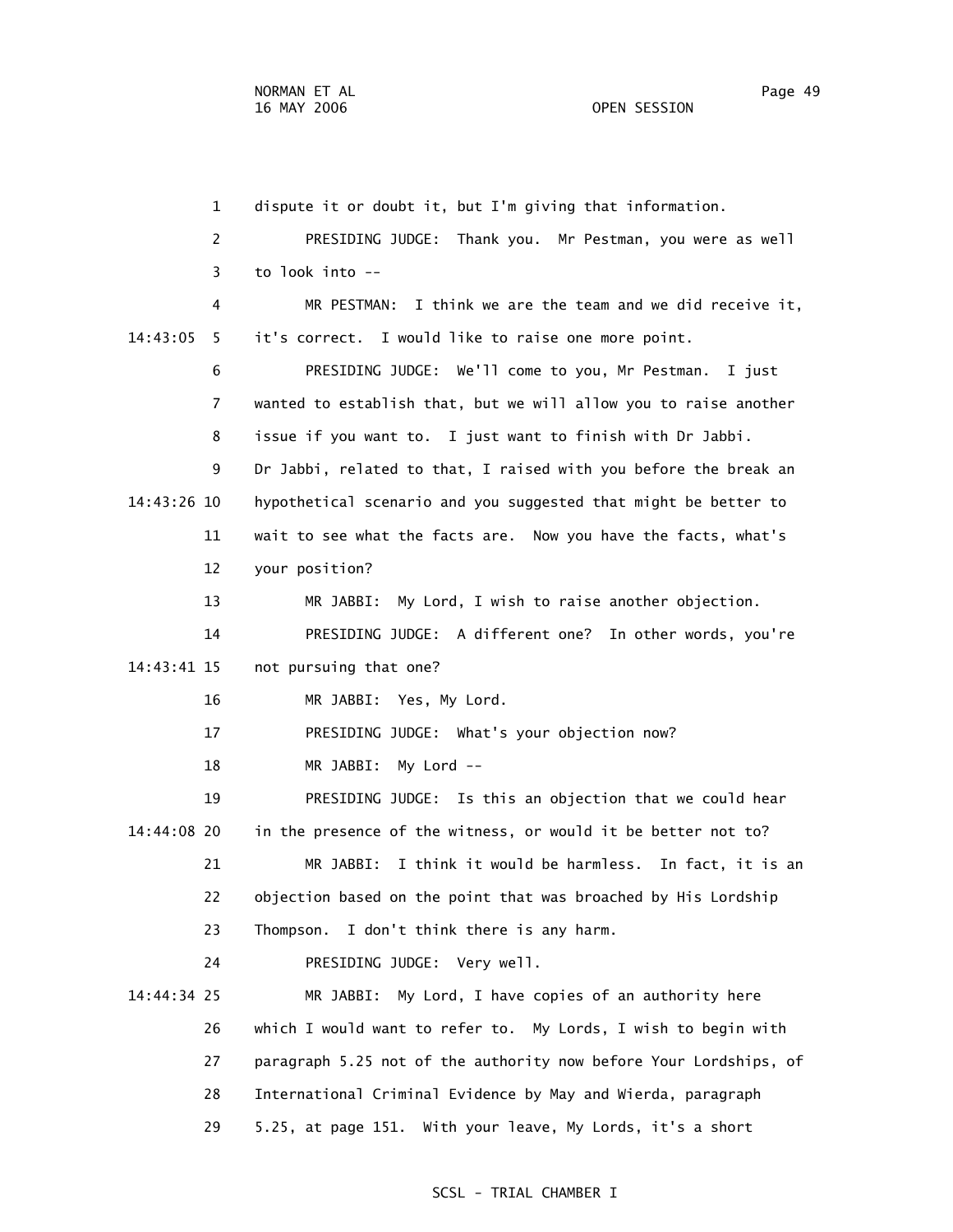1 paragraph, if I may read it? 2 JUDGE ITOE: Page? 3 MR JABBI: Page 151, paragraph 5.25. It reads as 4 follows -- My Lord, it is under the rubric Scope of 14:46:16 5 Cross-Examination, which begins at page 148. Scope of 6 Cross-Examination, beginning at page 148, ending at 151, and 7 paragraph 5.25 reads as follows: 8 "Finally, the Prosecution cannot hold back evidence that 9 goes to the heart of the case as a matter of tactics in 14:47:01 10 order to use it in cross-examination of the accused. This 11 was emphasised in Krstic where the Prosecution confronted 12 General Krstic with an intercept of a conversation between 13 himself and another Bosnian Serb during which the accused 14 used a pejorative term to describe Bosnian Muslims and is 14:47:57 15 alleged to have said, 'Kill them all.' The Trial Chamber 16 found that the Prosecution appeared to have made a tactical 17 decision to use this intercept during cross-examination, 18 rather than during its case in-chief to 'explosive' effect, 19 and since it went to a fundamental part of the Prosecution 14:48:52 20 case, namely, specific intent in a genocide case, it was 21 not admissible in rebuttal." 22 My Lords, the authority cited there is the one I have 23 just given out -- copies of which I have just given out. 24 My Lords, I would like particularly to draw attention to 14:49:22 25 paragraphs 8, 25 and 26 on pages 2, and page 5 to page 6. 26 Paragraphs 8, 25 and 26. My Lords, if I may read only paragraph 27 25 and 26, but 8 is also -- 28 PRESIDING JUDGE: I have not read the case, I must say, I'm 29 just leafing it through it, but this would appear to be a case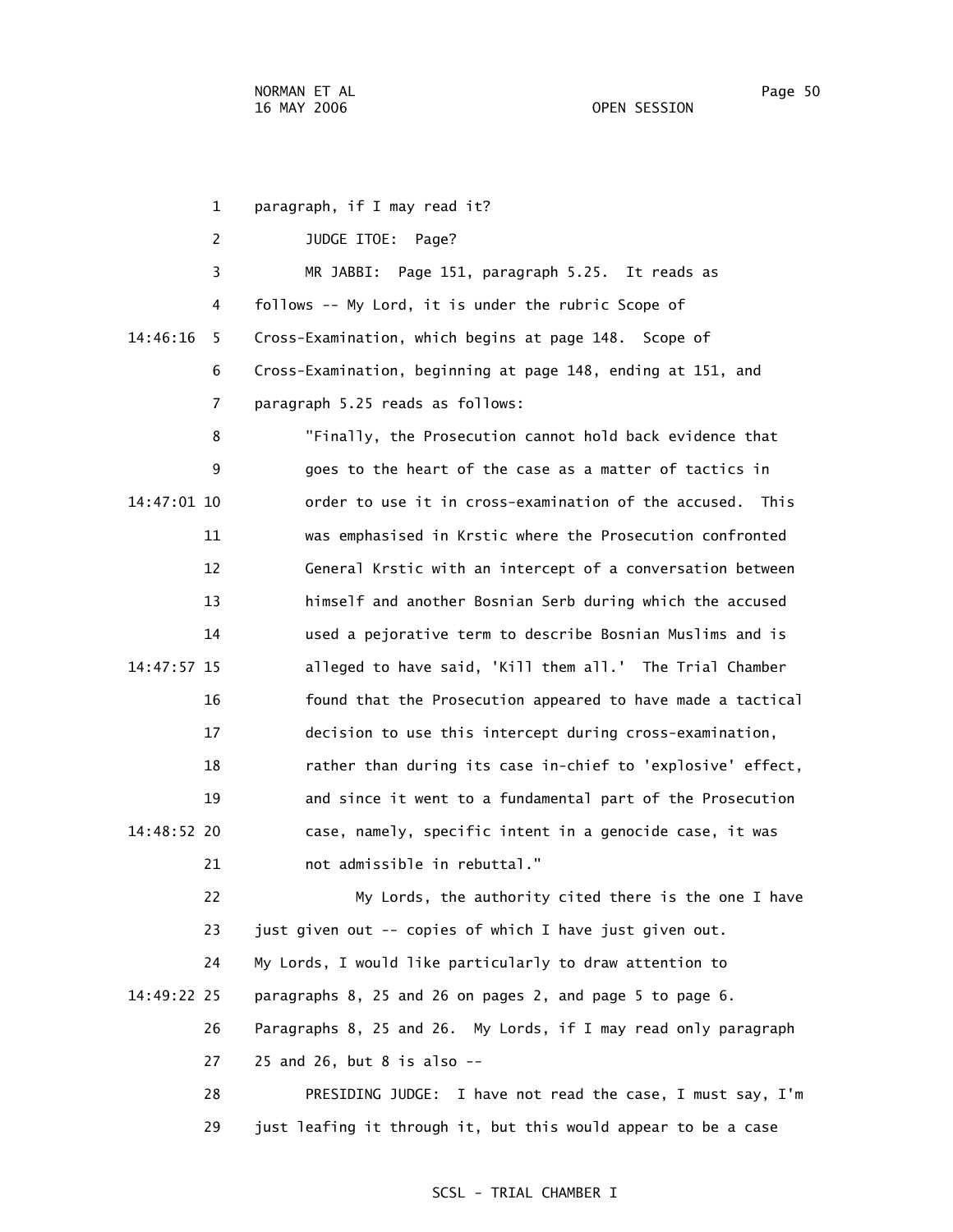1 where the Prosecution is calling rebuttal evidence. 2 MR JABBI: Indeed, My Lord. 3 PRESIDING JUDGE: It doesn't appear to be a question of 4 cross-examination of the witness, but more the ability or 14:50:23 5 inability and limitation, if any, on the Prosecution to call 6 rebuttal evidence. I don't think we are in the rebuttal evidence 7 scenario at all here. But, anyhow, I have not read the case. 8 I've just told you that I just read very quickly through it. 9 JUDGE ITOE: In paragraph 26 of that decision which you 14:50:43 10 have just referred to, it relates to the intercepting 11 conversation which you have referred to. The intercepted 12 conversation, which, I suppose, in addition to what the learned 13 Presiding Judge has mentioned, was also considered in this 14 matter. I mean, don't you see a distinction between this 14:51:16 15 situation in hand and the one in Krstic's case? 16 MR JABBI: My Lord, they are not necessarily the very same 17 point, but the point they are illustrative -- 18 JUDGE ITOE: If they are distinguishable and are not of the 19 same point, would Krstic apply? 14:51:40 20 MR JABBI: I submit so, My Lord. My Lord, I already said 21 that from the International Criminal Evidence I was citing the 22 portion under the rubric Scope of Cross-Examination. 23 JUDGE ITOE: I followed you very, very closely. 24 MR JABBI: I am citing these portions as being relevant to 14:52:16 25 issue of cross-examination. It's the same basic principle 26 involved, that is to say, holding back evidence for tactical 27 reasons and for use subsequently, obviously in cross-examination, 28 as indeed the first sentence in paragraph 5.25 clarifies, and the 29 authority is only an illustrative example of that principle,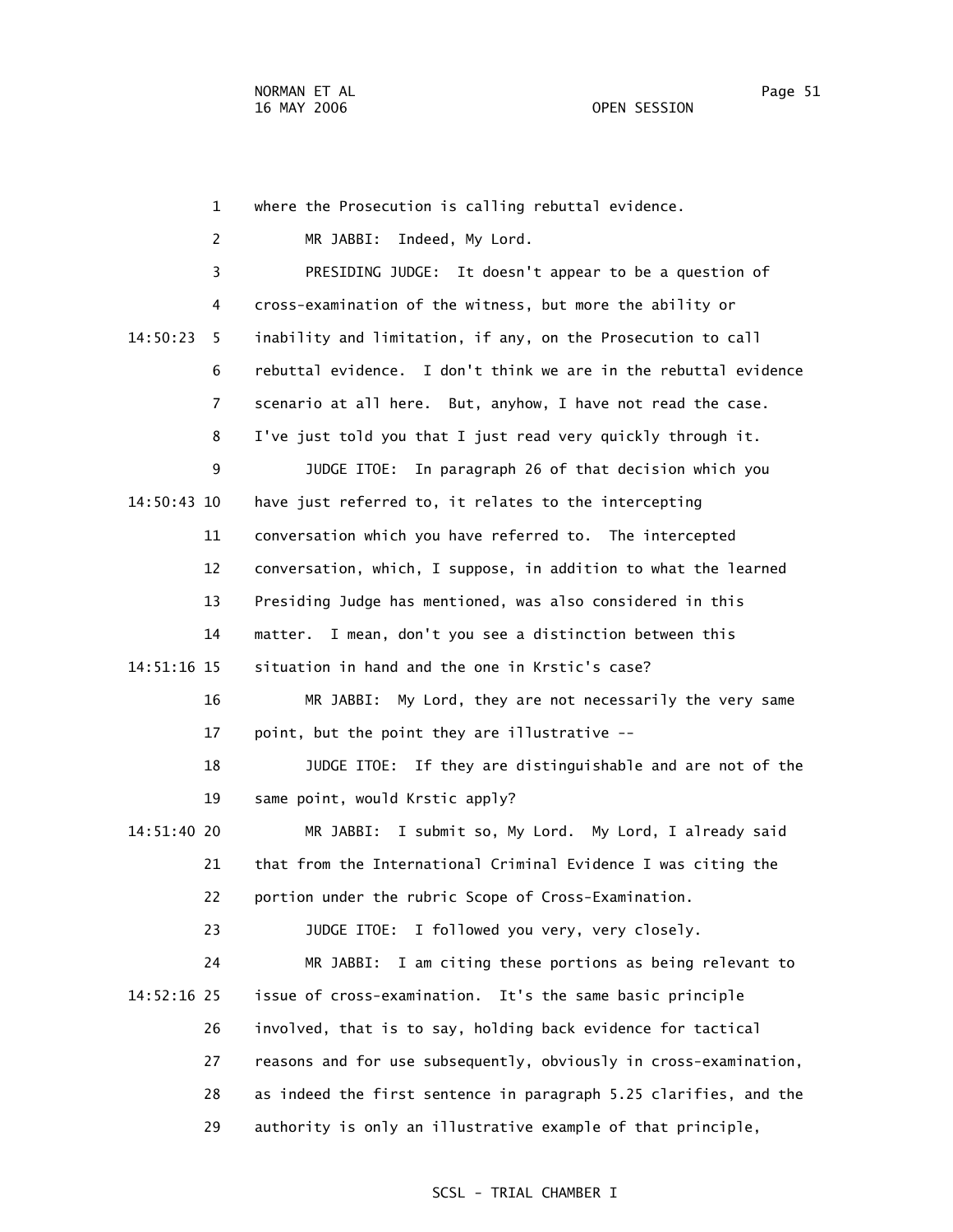1 notwithstanding that is a different type of material that has 2 been used to illustrate that principle. 3 JUDGE ITOE: It is true that document is not yet in 4 evidence. I would have wanted you to address us on the evidence 14:53:02 5 which you allege that the Prosecution has withheld in this case. 6 That it has withheld up to now and that has not been made 7 available by the Prosecution or adduced by the Prosecution in the 8 conduct of his case. 9 PRESIDING JUDGE: I take it that the first accused has not 14:53:21 10 alleged that they were not disclosed, therefore they abandon this 11 ground, presumably? That statement was disclosed to you, 12 Dr Jabbi, or to the first accused? 13 MR JABBI: I'm sorry I cannot answer that question directly 14 but I think -- I do answer it when I say I have been informed and 14:53:43 15 I do accept that it was disclosed to the Defence. Unfortunately, 16 I was not myself really part of this -- 17 PRESIDING JUDGE: My question to you was: Do you still 18 pursue that objection? I understood you to say no because you 19 accept that it has been disclosed. The basis for your objection 14:54:03 20 was it had not been disclosed, so however you obtained your 21 information now, you have informed the Court that you're not 22 pursuing that on the ground that that matter was not disclosed to 23 the Defence. 24 MR JABBI: That is what I have said, My Lord. I said I was 14:54:20 25 not pursuing it on that ground but that I was raising a different 26 ground of objection. I said that earlier on, My Lord. 27 PRESIDING JUDGE: That's fine. Thank you. 28 MR JABBI: So, My Lord, I have just cited these paragraphs

29 and 25 and 26, in particular, if you would allow me just to read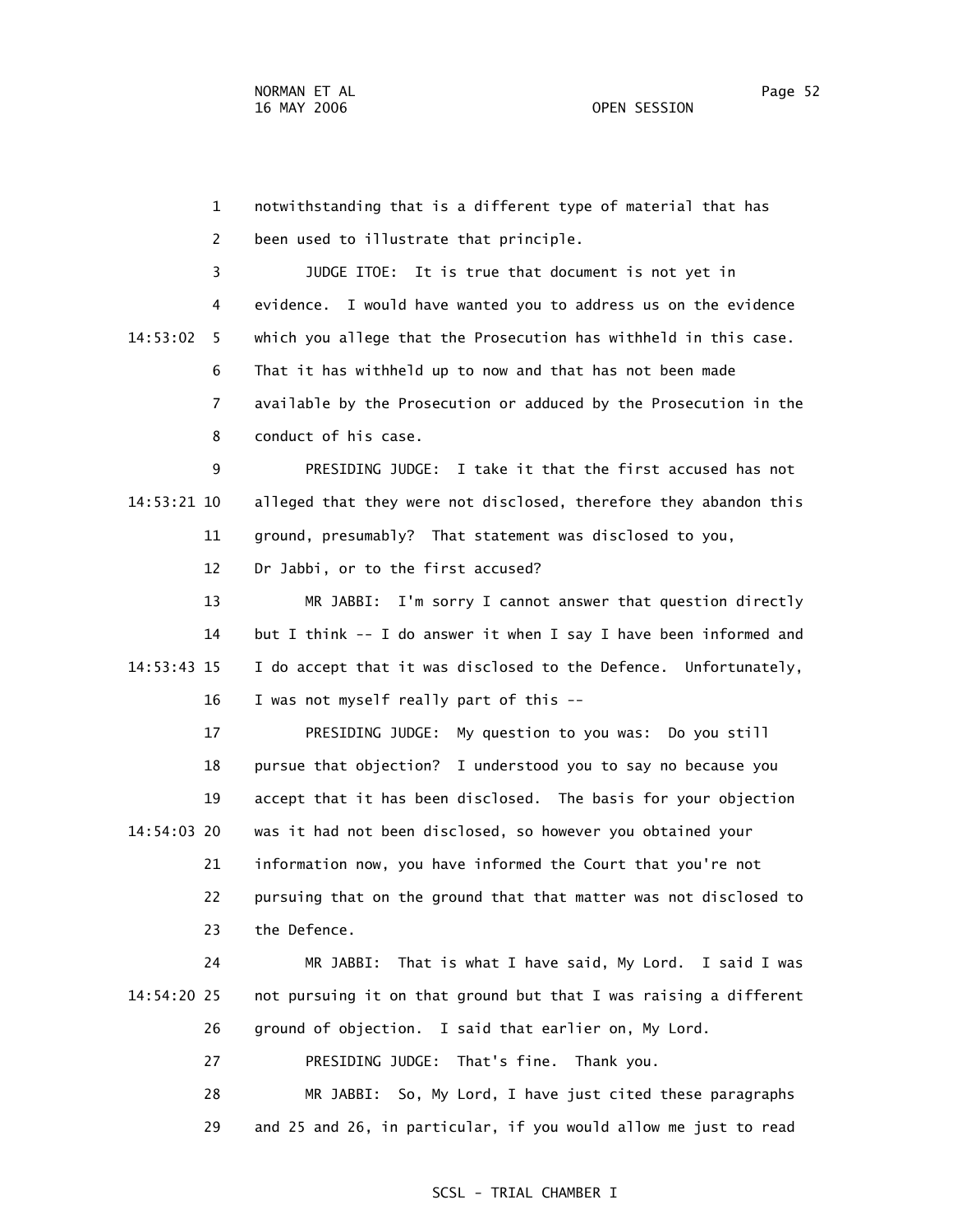1 them. My Lord, 25 reads as follows: 2 "The Chamber finds that the evidence which the intercept 3 intends to rebut arose out of a question asked by the 4 Prosecution which was intentionally phrased so broadly as 14:55:06 5 to encompass the entire case against the accused. In view 6 of the interview Krstic gave to the OTP as well as the 7 debates held at the pre-trial stage, the Prosecution should 8 have anticipated that confronted with a question whether he 9 ordered any killings between July 11 and November 1, the 14:55:46 10 accused would deny any such order. In fact, the Chamber 11 notes that the Prosecution expressed its intention to 12 tender the item into evidence during its rebuttal case even 13 before the question was asked of the accused. The Chamber 14 further notes that the Prosecution was in possession of the 14:56:23 15 evidence before the start of the case in chief and decided 16 not to use it. It appears that the Prosecution made the 17 tactical decision to use it during cross-examination rather 18 than in the case in chief as explained in its response and 19 as further confirmed by witness Butler on 23rd March 2001. 14:57:09 20 The Prosecution surely intended that, should the intercept 21 be admitted as evidence, it be used for more than the mere 22 purpose of testing the credibility of the accused. The 23 admission of such an explosive intercept would inevitably 24 be viewed as going to the heart of the case, the accused's 14:57:50 25 mens rea, despite the fact that its probative value was 26 openly doubted by several witnesses." 27 And 26:

> 28 "The Chamber concludes that the exhibits and testimony 29 related to the intercepted conversation are not admissible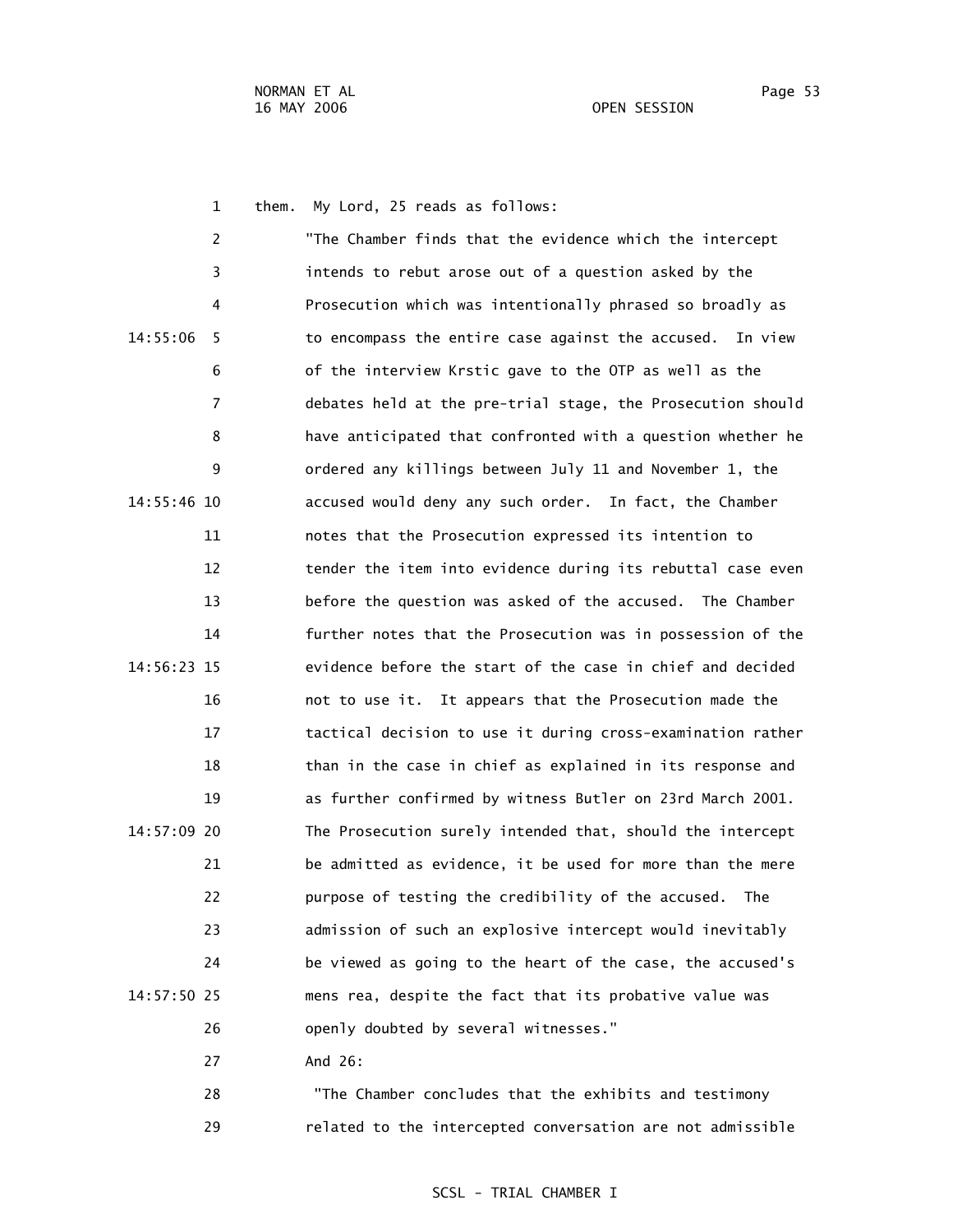1 at this stage of the trial." 2 So, My Lord, all I am saying is that the Prosecution could 3 certainly have used the evidence in the document being proffered 4 for tendering and decided not to use it in their case in chief, 14:58:46 5 but, rather, to use it in cross-examination. To that extent, 6 since the Prosecution has conceded that it is material to certain 7 points in their case, the principle outlined both in paragraph 8 5.25 of May and Wierda and also in the case cited, the Prosecutor 9 vs Krstic, on the basis of that principle, I object to the 14:59:26 10 tendering of this statement. Thank you very much, My Lords. 11 PRESIDING JUDGE: Thank you. Mr Pestman? 12 MR PESTMAN: There was just one question, a point of order, 13 I would like to raise. I filed, I think, on behalf of the other 14 teams -- 14:59:48 15 PRESIDING JUDGE: We don't want to discuss that. We just 16 want a response to this objection if you have it. 17 MR PESTMAN: I have no comments. 18 PRESIDING JUDGE: So this is not the time. Mr Margai, do 19 you have any objection to the admissibility of this statement for 15:00:03 20 the stated purpose of dealing with the credibility of the 21 witness? 22 MR MARGAI: Strictly speaking, we have no objection. 23 PRESIDING JUDGE: Thank you. Mr Prosecutor, do you wish to 24 respond to the latest objection raised by counsel for the first 15:00:24 25 accused? 26 MR KAMARA: Yes, My Lord. I'll be very brief as Your 27 Lordships have already raised the crucial issues in the questions 28 posed to Dr Jabbi. It is the submission for the Prosecution, 29 My Lords, that counsel has clearly misunderstood the context of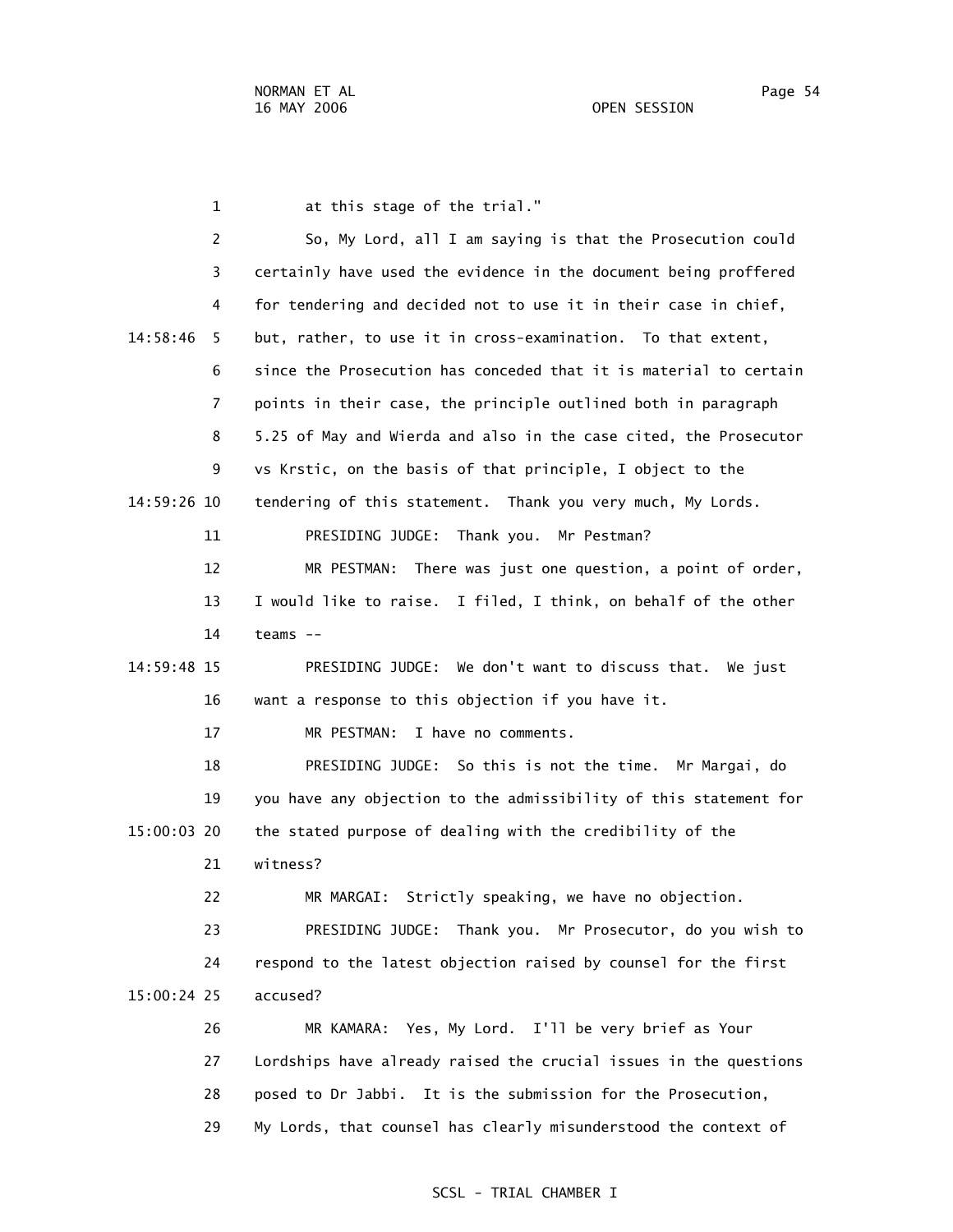| the argument in May and Wierda. In May and Wierda the issue is    | $\mathbf{1}$  |
|-------------------------------------------------------------------|---------------|
| cross-examination as it relates to the accused as a witness and   | 2             |
| not to any other witness called for the Defence. There is a       | 3             |
|                                                                   | 4             |
| As regards to the case law cited by my learned friend, Your       | 15:01:19<br>5 |
| Honours, we submit that it's totally irrelevant and inapplicable  | 6             |
| under the circumstances. The ratio of this case basically, Your   | 7             |
| Honours, deals with the issue of rebuttal, as the Presiding Judge | 8             |
| did make a comment about that, and further on, the issue of       | 9             |
| intercepted conversations as against witness statements.          | 15:01:50 10   |
| My Lords, the Prosecution submits that what we have at hand is    | 11            |
| the issue of a witness statement being tendered in court and not  | 12            |
| that of an intercepted conversation nor the issue of rebuttal.    | 13            |
|                                                                   | 14            |
|                                                                   | 15:02:15 15   |
| Then we further go on to submit, My Lords, that the issue         | 16            |
| of disclosure as to a situation wherein the Prosecution has       | 17            |
|                                                                   | 18            |
| PRESIDING JUDGE: I don't think it is an issue any more,           | 19            |
|                                                                   | 15:02:36 20   |
|                                                                   | 21            |
| PRESIDING JUDGE: This is not being pursued by the first           | 22            |
|                                                                   | 23            |
|                                                                   | 24            |
| JUDGE THOMPSON: Let me ask one question. Learned counsel          | 15:02:45 25   |
| for the Prosecution, what do you say to the fact that this is a   | 26            |
| principle which comes under the issue of limiting the scope of    | 27            |
| cross-examination? Is it enough to say it relates to rebuttal     | 28            |
| and also it just relates to the accused? But how do you answer    | 29            |
|                                                                   |               |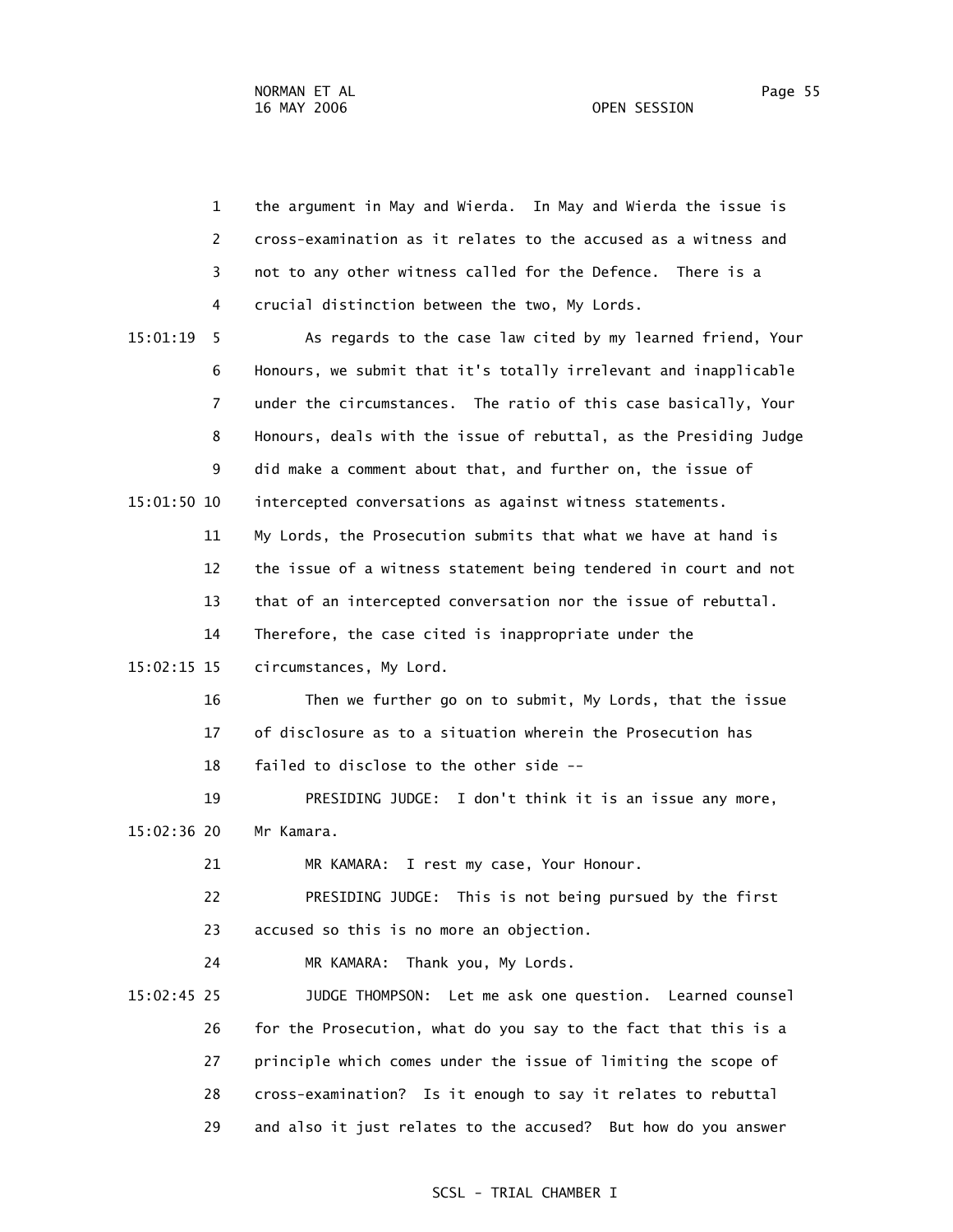1 that it's under the rubric Scope of Cross-Examination and what in 2 principle should make such a doctrine not extend to 3 cross-examination as to its scope, rather than to the narrow area 4 of mere rebuttal? Because when you look at it, it's under the 15:03:27 5 Scope of Cross-Examination. In other words, what you can do and 6 what you cannot do under cross-examination.

 7 MR KAMARA: Yes, My Lord. I agree in a general way it 8 states that. But then it goes further to explain the distinction 9 between when it is an accused person testifying on his own behalf 15:03:47 10 as against an ordinary witness called for the Defence. Further, 11 I limited myself to the case that my learned friend has given to 12 the Court and that case clearly deals with rebuttal witnesses and 13 intercepted conversations.

 14 JUDGE THOMPSON: Of course that's a point worth making. 15:04:00 15 But the only question, of course, for me is that why is a 16 principle, if, of course, we're not saying that you have -- the 17 Prosecution here has withheld evidence, but why is a principle 18 that if Prosecution withholds evidence which is material to its 19 case and reserves it for cross-examination as a tactical matter 15:04:27 20 can be a limiting factor in terms of the permissibility of 21 questions that can be asked under cross-examination? Isn't that 22 what May and Wierda seem to be saying? Of course, when we come 23 to the Krstic case, then it applies the principle in a narrower 24 context. But there's nothing saying that it doesn't apply to 15:04:50 25 scope.

> 26 MR KAMARA: You're right in that light, but that is not 27 what is going on now in the issue, My Lord. You're correct, I 28 agree with you on that. But it's slightly different from what we 29 have at hand and that is why I say May and Wierda is clear on the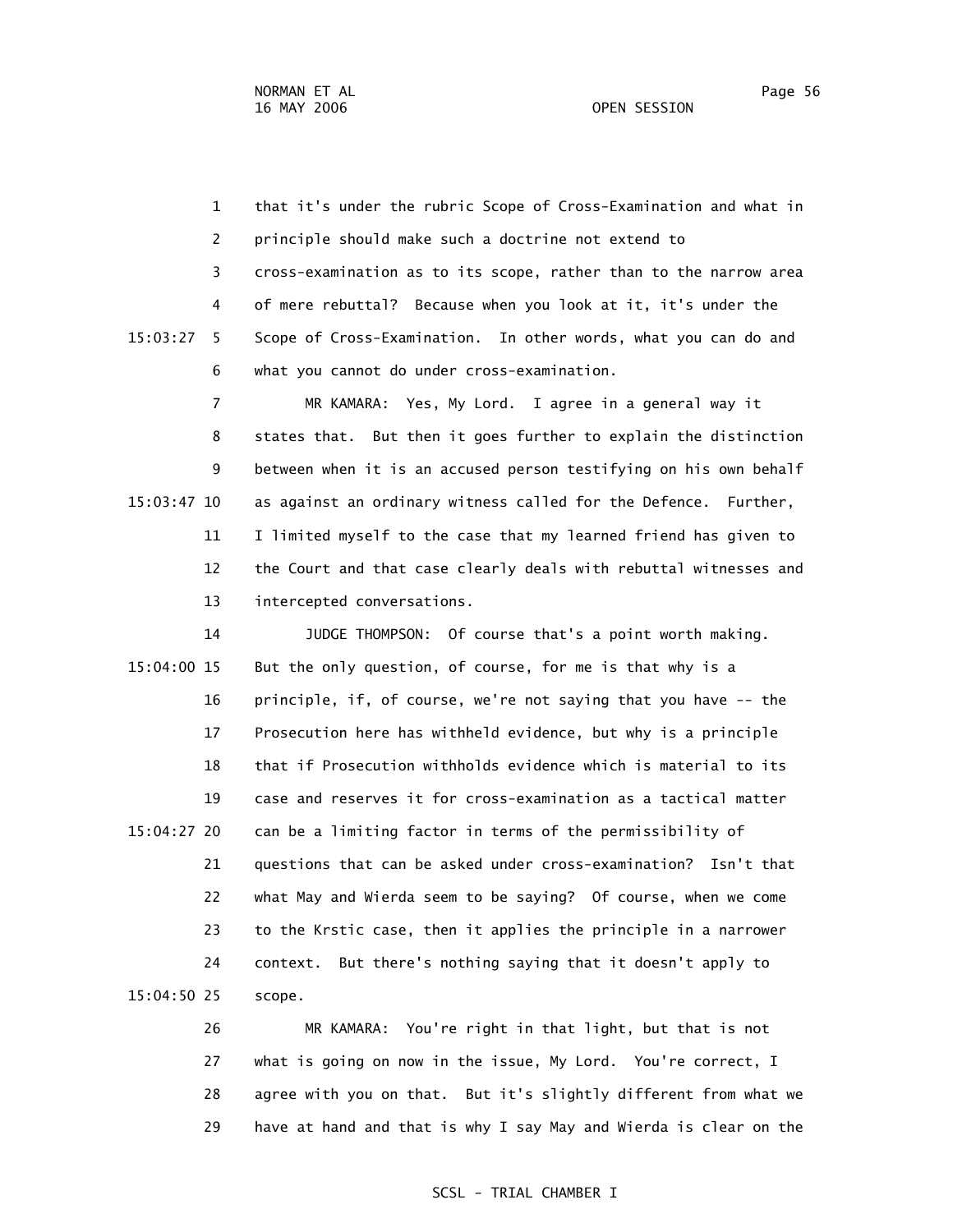1 law. I agree with you, My Lord, it can be extended. But what we 2 have in issue here does not apply. 3 JUDGE THOMPSON: Right. 4 PRESIDING JUDGE: We will consult for a few moments and 15:05:54 5 we'll come back with our decision. Thank you. 6 [Break taken at 3.06 p.m.]

 7 [Upon resuming at 3.23 p.m.] 8 PRESIDING JUDGE: This is the ruling of the Court. Having 9 considered the objection raised by counsel for the first accused 15:24:47 10 as to the admissibility of this document led by the Prosecution 11 for the purpose of testing the credibility of this accused, and 12 after careful consideration of this matter, and after examination 13 of the arguments submitted by both the Defence and the 14 Prosecution, the Chamber rules that the objection is to be denied 15:25:15 15 and therefore rules that the statement is indeed admissible. 16 MR JABBI: As My Lord pleases. 17 PRESIDING JUDGE: So this document, statement of 22 May 18 2003 consisting of 15 pages and signed by the witness BJK Sei is 19 marked as Exhibit 155. 15:26:16 20 [Exhibit No. 155 was admitted] 21 MR KAMARA: Thank you, My Lords. 22 PRESIDING JUDGE: Again, so there is no ambiguity and no 23 doubt as to the admissibility of this document, it is for the 24 limited purpose of testing the credibility of this witness. 15:26:35 25 MR KAMARA: Yes, My Lord. 26 PRESIDING JUDGE: Very well. 27 MR KAMARA: 28 Q. Mr Witness, let me take you to page 12 of Exhibit 155, the 29 sentence about midway on that page, "Sometime after the capture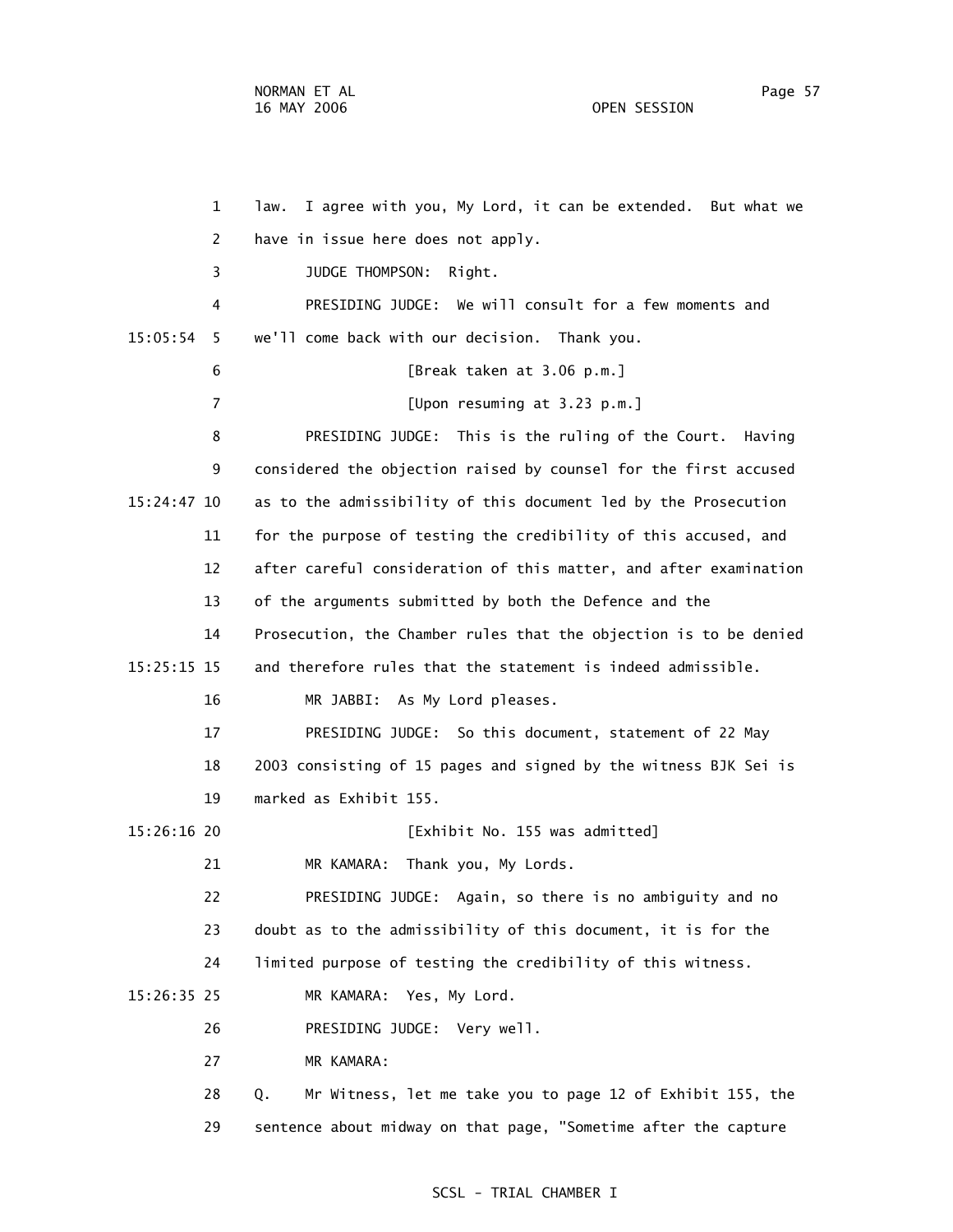1 of Tongo Field some Kamajors captured Chief Brima Conteh of 2 Lalehun." Are you with me? 3 A. Yes. 4 MR KAMARA: My Lords, with your leave, I will read that to 15:28:05 5 the witness. 6 Q. "Some time after the capture of Tongo Field, some Kamajors 7 captured Chief Brima" -- 8 JUDGE ITOE: We're being translated. 9 MR KAMARA: Sorry. 15:28:17 10 THE INTERPRETER: Your Honours, let him take that slowly. 11 PRESIDING JUDGE: You have been reminded. 12 MR KAMARA: Yes, I'm sorry, My Lord. 13 Q. "Some time after the capture of Tongo Field, some Kamajors 14 captured Chief Brima Conteh of Lalehun and Mualim Abu 15:28:51 15 Bakarr of Konia and brought them to me and told me that 16 they have heard information that the two people were rebel 17 collaborators. It was about night-time. I therefore 18 handed over Chief Brima Conteh to Mbaimba Aruna, the 19 section commander of Nyawa section, and handed over Mualim 15:29:57 20 Abu Bakarr to Amadu Kailondo, one of the commanders, for 21 safekeeping. They were to produce these two people the 22 following morning for investigation." 23 Now listen carefully: 24 "On the next day, Amadou Kailondo produced Mualim Abu 15:30:36 25 Bakarr but Mbaimba Aruna failed to do so. When I asked 26 him, Mbaimba Aruna told me that he has killed Chief Brima 27 Conteh." 28 Now, Mr Witness -- 29 JUDGE ITOE: Please continue reading.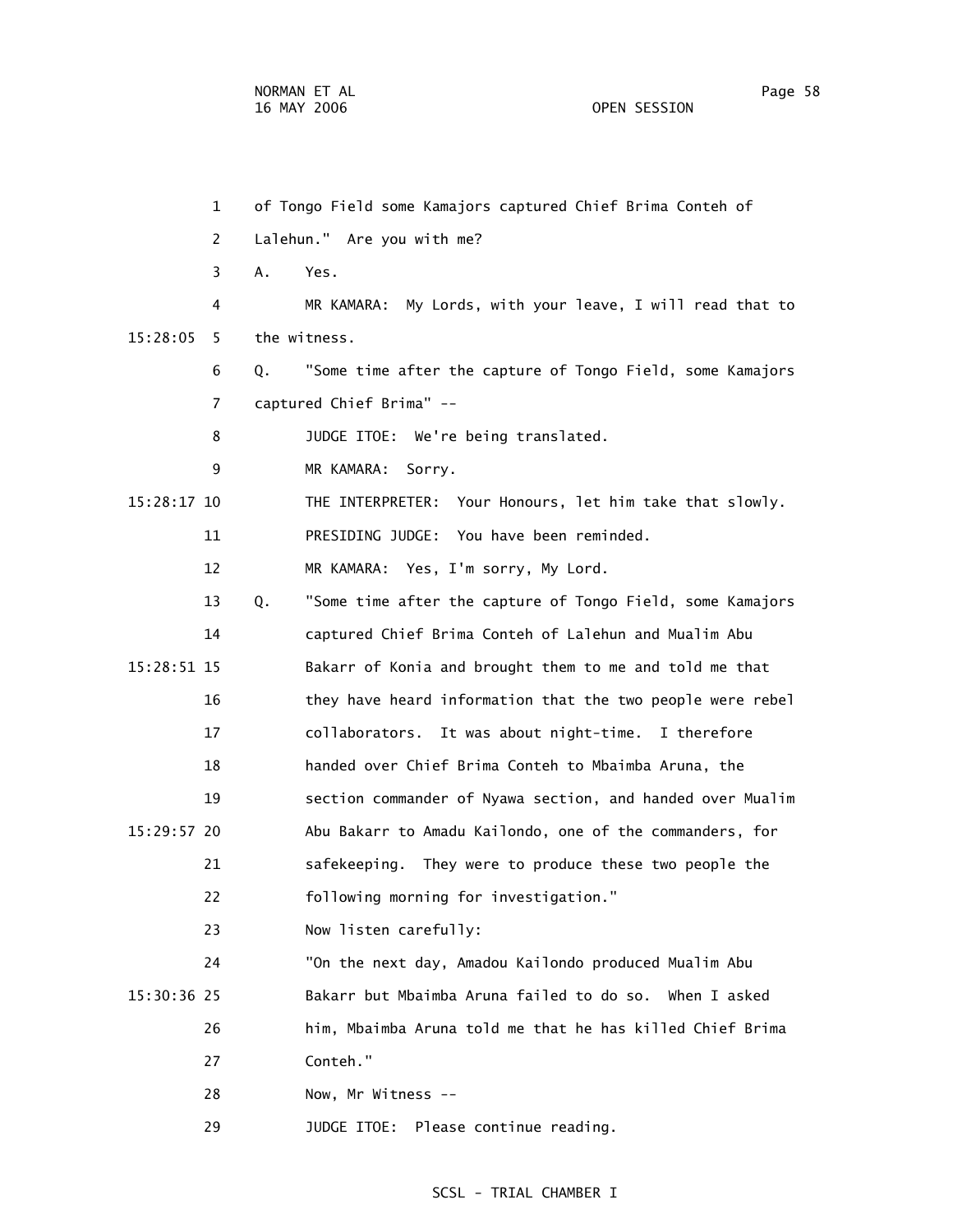1 MR KAMARA: Yes, Your Honour. 2 Q. "I asked him who ordered him to kill Chief Brima Conteh. 3 He said nobody ordered him. I then told him that I was 4 going to report the matter to Otogu, the younger brother 15:31:46 5 of Chief Brima Conteh. I did not report to any of my 6 superior commanders as they were all not available. At 7 that time, also" -- 8 JUDGE ITOE: No, I think this is some information which is 9 favourable to the witness. I mean, you couldn't have stopped 15:32:16 10 where you stopped. You had to continue further. 11 MR KAMARA: Thank you, My Lord. 12 Q. "At that time, also, there was no government functionaries 13 in the area and in Kenema. I only reported to Otogu and 14 told him that I did not order Mbaimba Aruna to kill 15:32:49 15 Chief Brima Conteh." 16 Mr Witness, that is your statement to the Prosecution? 17 **JUDGE ITOE:** Is that a question, or what? 18 MR KAMARA: I'm going further, My Lord. 19 JUDGE ITOE: Okay. 15:33:16 20 MR KAMARA: 21 Q. Do you still maintain that you do not know the 22 circumstances of the death of Chief Brima Conteh? 23 A. Yes, what I told you, you've read it now. Whoever went and 24 asked me to write something about the Court, I would explain that 15:33:58 25 to him because it was not my doing. You're not the only person. 26 The reason is that I had taken up arms to defend the people, I 27 did not take up arms to kill the people. So if you did something 28 wrong, I'll tell you that you've done something wrong. When I 29 convened the meeting, that's what I told them, but I was not the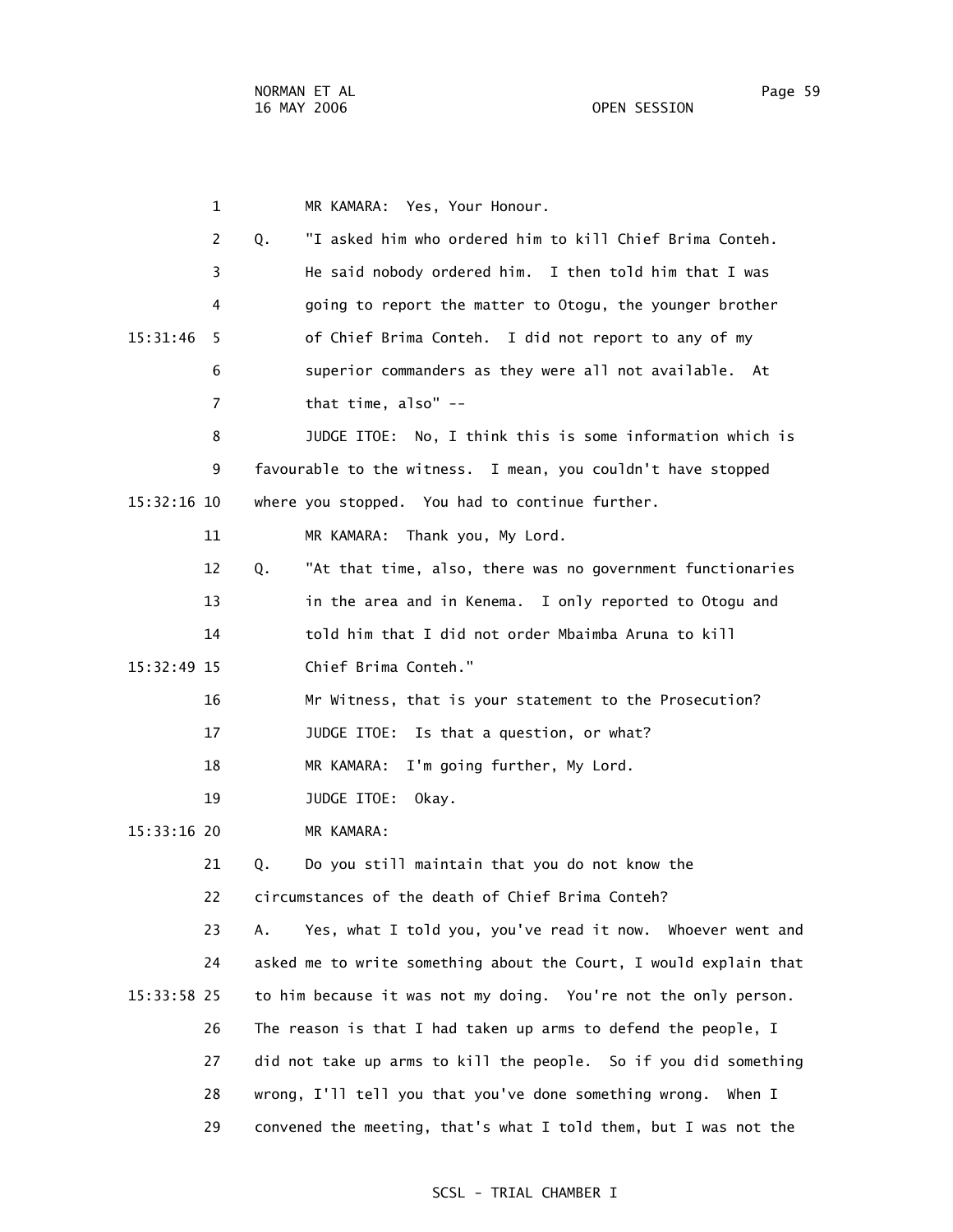1 one who said he should kill Mr Brima Conteh. 2 PRESIDING JUDGE: But this is not the question you were 3 asked, Mr Witness. 4 MR KAMARA: Thank you, My Lords. 15:34:45 5 PRESIDING JUDGE: Would you take the question again that 6 you had asked before. 7 MR KAMARA: Yes, My Lord. 8 Q. My question to you, Mr Witness: do you maintain the 9 position that you do not know the circumstances of the death of 15:34:55 10 Chief Brima Conteh? 11 JUDGE THOMPSON: I think it's important to find out 12 whether, in his original testimony here, he did say he did not 13 know anything about circumstances. 14 MR KAMARA: Yes, My Lord, I did ask him the question. 15:35:09 15 JUDGE THOMPSON: If we can get back to that because this is 16 quite a big chunk that you've read out to him and it's important 17 that he gets the message very clearly. 18 MR KAMARA: My Lord, I will rephrase the question. 19 JUDGE THOMPSON: Because you're seeking to impair his 15:35:27 20 credibility. I think the process is a much limited process. So 21 why not find out what he told us here this morning or as to the 22 alleged death of Chief Brima Conteh; what was his precise answer? 23 MR KAMARA: My Lord, in direct examination he was asked 24 whether he knew Chief Brima Conteh. He said yes. Then a 15:35:57 25 question was put to him as to where is he now. He said he 26 doesn't know where he is. 27 PRESIDING JUDGE: You mean in cross-examination? 28 MR KAMARA: That is in direct. In cross-examination I did

#### SCSL - TRIAL CHAMBER I

29 ask him and I suggested to him that Chief Brima Conteh is dead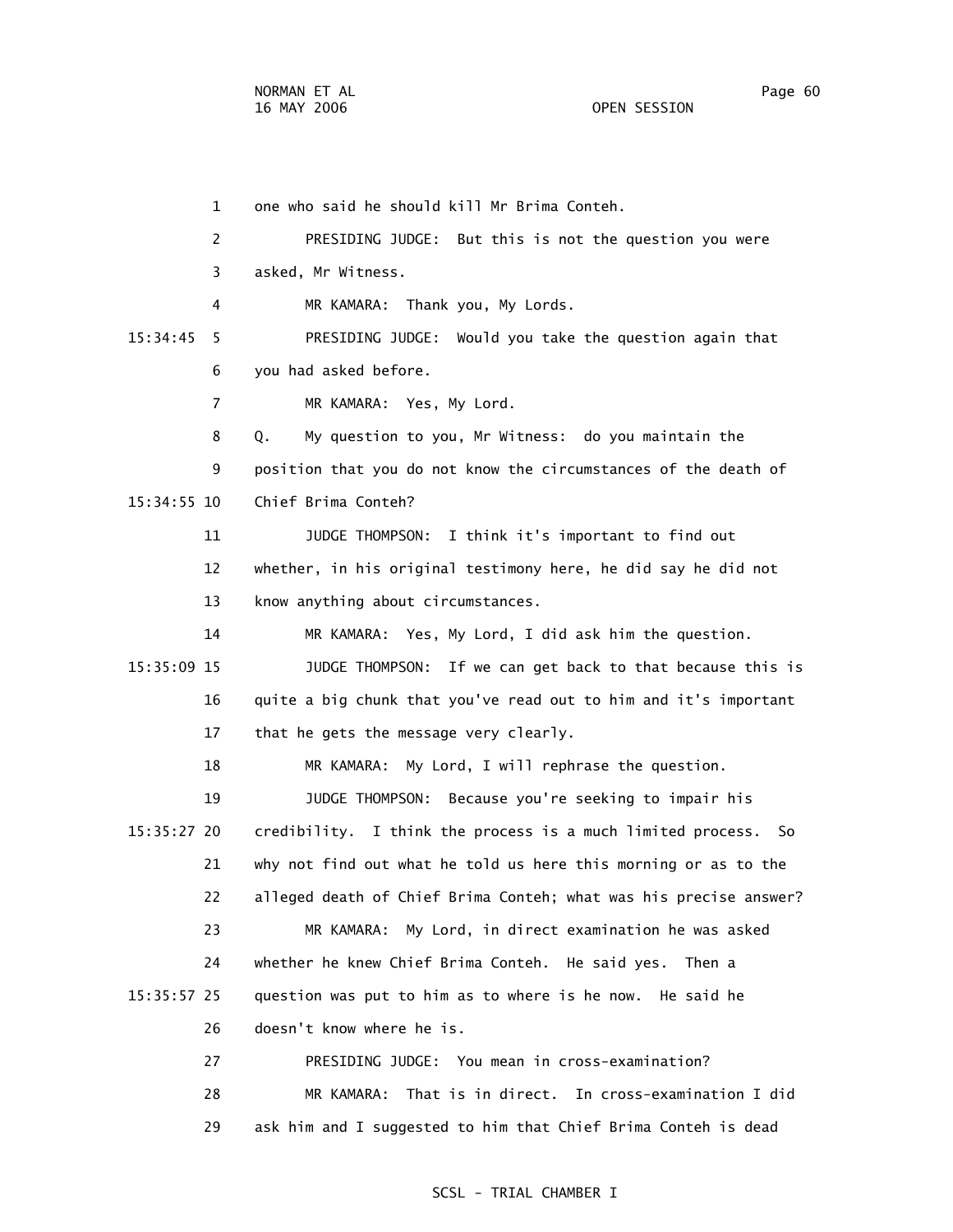1 and he said it's only now I'm hearing it from you. That's what 2 he said to me. 3 JUDGE THOMPSON: That's the context I wanted you to go back 4 to because that's the only context in which one would be able to 15:36:22 5 assess his credibility in the light of what you have just put to 6 him. 7 PRESIDING JUDGE: I have in my note that you put to the 8 witness that he was killed by one of your commanders, by Aruna. 9 MR KAMARA: Yes. 15:36:36 10 PRESIDING JUDGE: The answer that was given, you are 11 telling me now. I don't know that. 12 JUDGE THOMPSON: I was only asking for specificity. 13 MR KAMARA: Thank you, My Lord. 14 Q. Now do you know, having read that portion of your 15:36:55 15 statement, that Mbaimba Aruna killed Chief Brima Conteh? 16 JUDGE ITOE: Do you now know? 17 THE WITNESS: If I had not seen him, but you've explained 18 to me now. But that's not what I told you. I said Mbaimba Aruna 19 said he had taken and he had accompanied Mr Brima Conteh to 15:37:25 20 Kenema. I said if this man does not come, I will tell his 21 brother. But you've added killing there. But yet you're saying 22 that Mbaimba Aruna had killed that man. I've seen it on paper, I 23 can believe that, but that is not what I told you. I did say to 24 you that I called up Mbaimba Aruna and he said he had accompanied 15:37:48 25 him to Kenema. I said if I do not see that man, because there 26 was not other big men in the town, but if I saw his brother, I'd 27 tell him and I did tell them, that if they had gone out looking 28 for that man, and they had not seen him, then they should look

#### SCSL - TRIAL CHAMBER I

29 out for him to Mbaimba Aruna.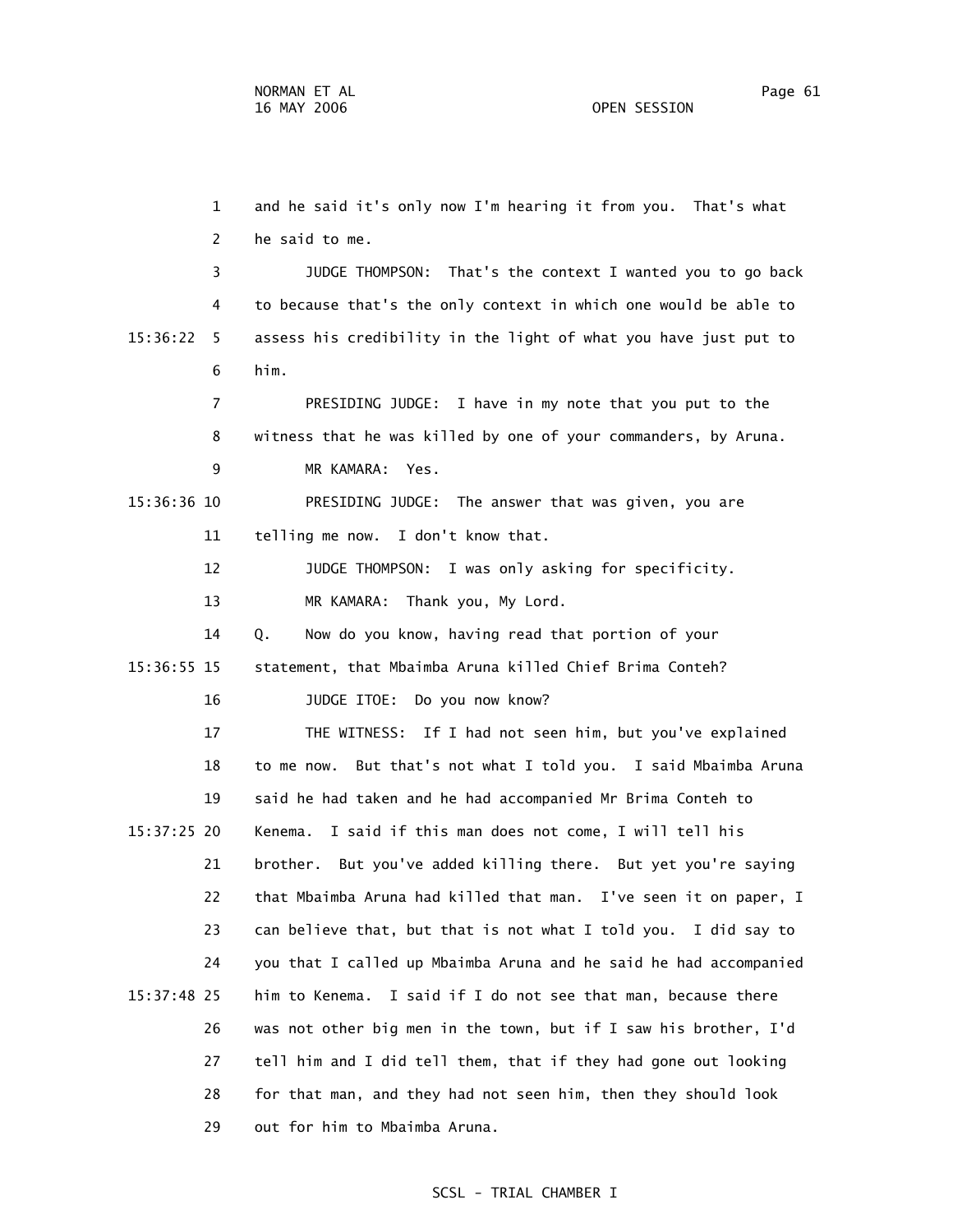1 MR KAMARA: 2 Q. Now, Mr Witness, thank you for that explanation. Did you 3 tell that to the Defence about accompanying to Kenema and 4 wherever? 15:38:23 5 A. Yes. The same thing that I told you was the same thing I 6 told them. Whoever went to me to obtain statement, that was what 7 I told them. Because you were many, those of you who went to me. 8 I did not know your distinction. I did not know what this Court

 9 was. I was in the bush and you would drag me from the bush and I 15:38:43 10 will come. What I did and what I saw in this war was what I was 11 telling you.

 12 PRESIDING JUDGE: This is fine. Mr Witness, what we want 13 to know is the truth. That's what we're asking. The Prosecution 14 or Defence, this is the truth that we're after.

 15:39:00 15 MR KAMARA: My Lord, at this stage I will make an 16 application to see the statement made by this witness to the 17 Defence, My Lord, as issues have arisen which have occurred with 18 this witness with his own statement, he's made a denial of 19 certain portions of it and he has alleged that he has made that 15:39:22 20 position to the Defence and it's not available in the summaries 21 provided to the Prosecution. So, based on that, My Lord, I think 22 it is an exceptional threshold that we've reached, making it 23 necessary for the Prosecution to see that statement so that we 24 can continue cross-examination along those lines. This is a very 15:39:40 25 crucial issue to the Prosecution's case.

> 26 PRESIDING JUDGE: Which issue, so I get it without any 27 ambiguity?

 28 MR KAMARA: The issue of the death of Chief Brima Conteh 29 and that he was killed by Mbaimba Aruna, My Lord.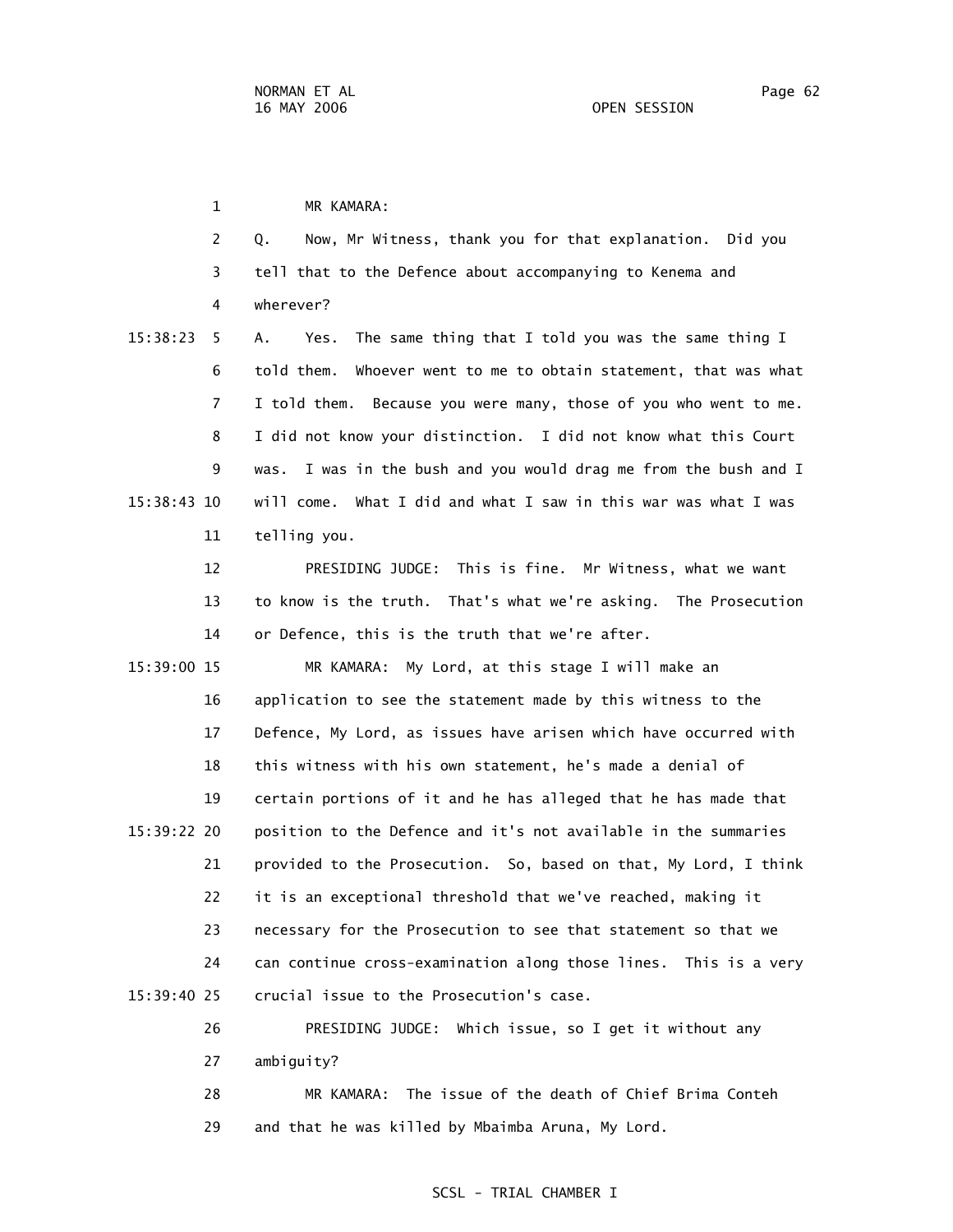OPEN SESSION

| $\mathbf{1}$  | JUDGE ITOE: Why do you need it in the Defence summaries in        |
|---------------|-------------------------------------------------------------------|
| 2             | order to make your case? Why do you need it from the statements   |
| 3             | made by this witness to the Defence in order to make your case?   |
| 4             | My Lord, it is interesting in the way it was<br>MR KAMARA:        |
| 15:40:29<br>5 | provided in the summary it stops short of explaining how he died. |
| 6             | JUDGE ITOE: But on the principle of orality, he's                 |
| 7             | explaining, it's in his statement, some facts have come out in    |
| 8             | cross-examination after examination-in-chief and so on and so     |
| 9             | forth. Why do we need to delve into a defence witness statement   |
| 15:40:52 10   | or summary in order to make your case?                            |
| 11            | My Lord, I'm continuing to discredit this<br>MR KAMARA:           |
| 12            | witness, in that even in the direct evidence-in-chief he stopped  |
| 13            | short, he said he did not know where this man is. And now,        |
| 14            | having accosted him with his own statement, he has added          |
| 15:41:09 15   | something new which he said is in his statement to the Defence.   |
| 16            | My Lord, it is both helpful to the witness and the Court for us   |
| 17            | to see what is in that statement so that we could believe or      |
| 18            | disbelieve it. It is the submission of the Prosecution that if    |
| 19            | we take a look at that statement it will put that issue to rest.  |
| 15:41:28 20   | PRESIDING JUDGE: Don't you think there is a limit to it?          |
| 21            | I mean, you've just put a statement to the witness, presumably    |
| 22            | you are asking this Court to act upon it and not believe that     |
| 23            | part of the evidence or not at all the evidence of this witness.  |
| 24            | So how far do you want to go with this?                           |
| 15:41:44 25   | Mr Kamara, I'm not sure you're finished<br>JUDGE ITOE:            |
| 26            | exploiting that statement. Why don't you finish with exploiting   |
| 27            | this before going to new ground?                                  |
| 28            | That's where I'm going to now, My Lord. I<br>MR KAMARA:           |
| 29            | reserved that for my last bullet.                                 |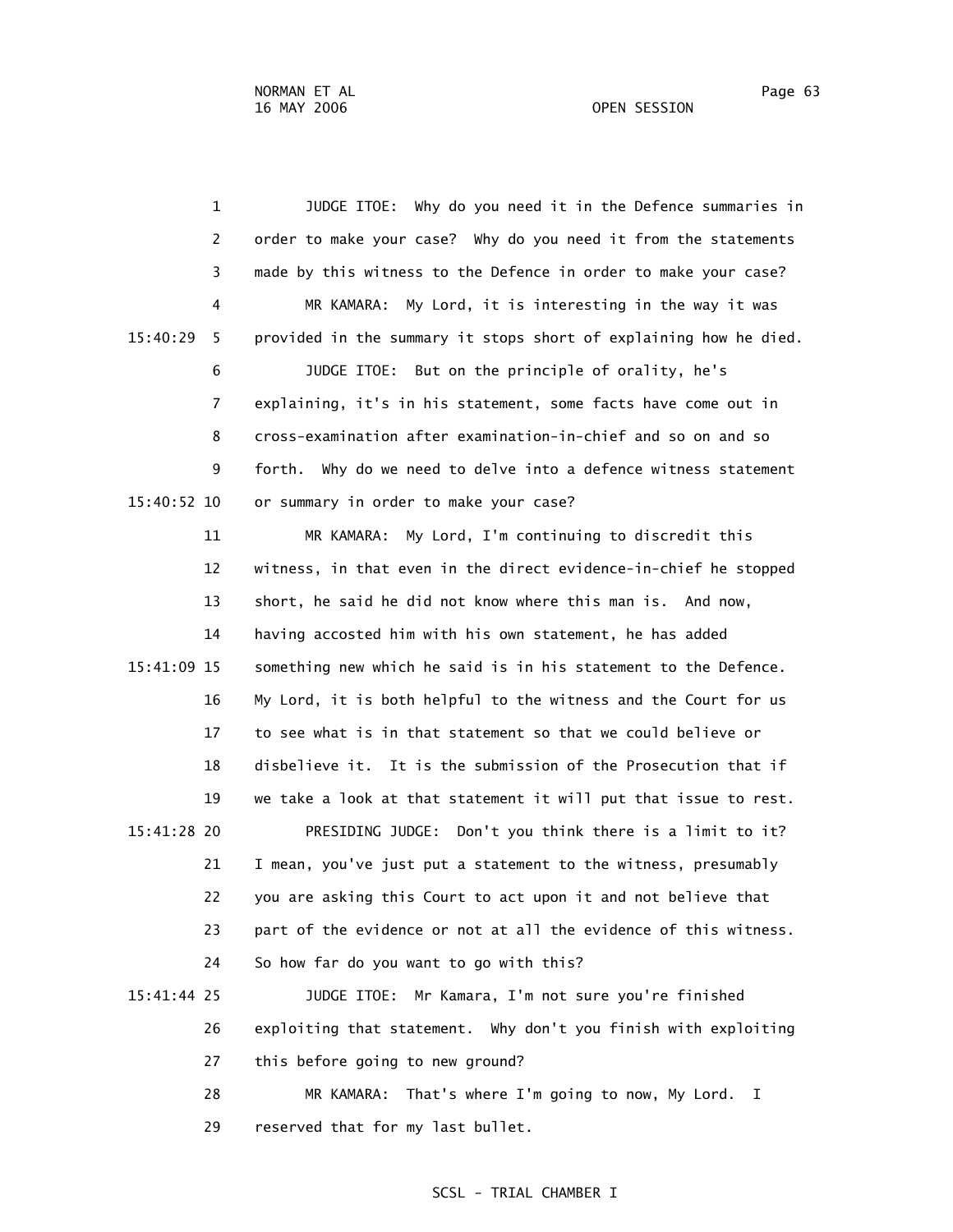1 JUDGE THOMPSON: Perhaps by way of methodology, remember 2 you already chartered through what he said in 3 examination-in-chief about this very issue and what he said under 4 cross-examination. 15:42:15 5 MR KAMARA: Yes, My Lord. 6 JUDGE THOMPSON: It would seem to me that this Court would 7 be assisted if you go back, remind him of what he said under 8 examination-in-chief, what answers he gave to you under 9 cross-examination, and then relate to this document. Because 15:42:31 10 that is the only way that I, speaking for myself, would be able 11 to assess this witness's credibility. I mean, as it has already 12 been adverted to, why go beyond this document, which is in 13 evidence, to a defence statement if you have all the ammunition 14 here to impair his credibility? 15:43:01 15 MR KAMARA: Yes, My Lord. 16 JUDGE THOMPSON: Because remember it's his testimony here 17 this morning, examination-in-chief and cross-examination, that's 18 your starting point and that's why I was pleading for 19 specificity. Because when you put the entire thing to him he 15:43:17 20 takes the liberty to give a global kind of response and it 21 doesn't help me. 22 PRESIDING JUDGE: Furthermore, if I may add to close this 23 issue, as such, to me what is contained in the summary would be 24 sufficient notification to you, Prosecutor, as to an issue and an 15:43:37 25 incident that has existed. It may not be with the full complete 26 details that you would have liked, but certainly this is not a 27 new matter I will put to you. 28 MR KAMARA: My Lord, I'll leave that for the time being. 29 MR JABBI: My Lord, just a point of correction.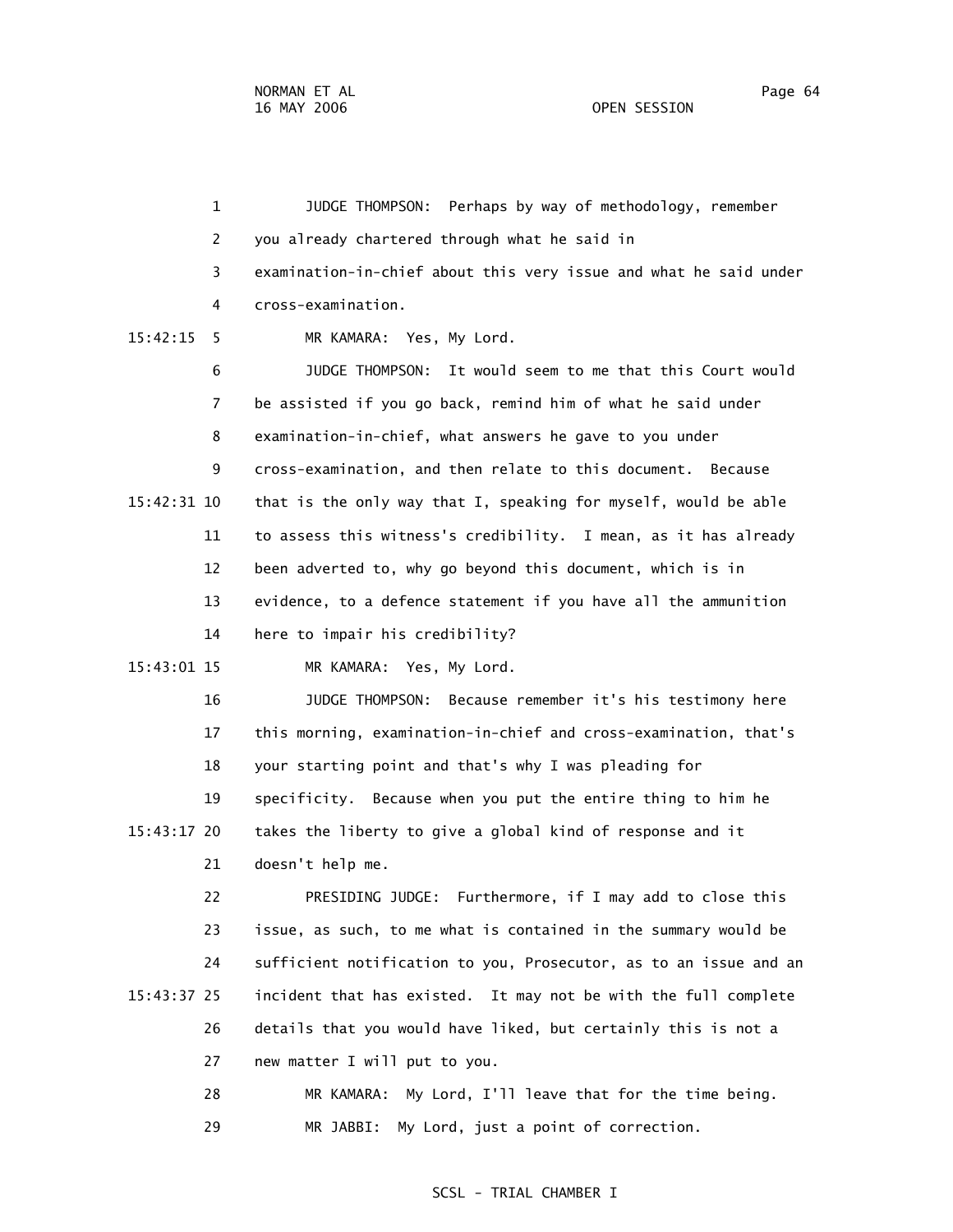1 JUDGE ITOE: On the summaries? 2 MR JABBI: Yes, My Lord. 3 JUDGE ITOE: Haven't you heard what the Presiding Judge 4 just said. 15:44:01 5 PRESIDING JUDGE: The information is sufficient, that's 6 what I just said. 7 MR JABBI: On the summary? 8 PRESIDING JUDGE: Yes. Dr Jabbi, please listen when I 9 speak because this is exactly what I've been saying. Maybe you 15:44:12 10 are on the wrong channel. 11 MR JABBI: No, no. 12 JUDGE ITOE: He's on the Mende channel. 13 PRESIDING JUDGE: I just said so, Dr Jabbi, so you don't 14 have to explain that. I just told the Prosecution that the 15:44:25 15 summary was sufficient in this respect. This is exactly what 16 I've said. 17 MR JABBI: Thank you very much, My Lord. Because he said 18 there was nothing in the summary, that's what I wanted to bring 19 up. The last bullet. 15:44:38 20 JUDGE ITOE: The last Kamajor bullet on him. 21 MR KAMARA: My Lord, if I may just round up on the issue 22 following the comments of learned Justice Thompson. 23 Q. Mr Witness, in your evidence this morning about Chief Brima 24 Conteh you said you do not know where he is on direct evidence? 15:45:06 25 A. Yes. 26 Q. And then in cross-examination I posed a question to you 27 whether you know if he's dead. 28 PRESIDING JUDGE: Mr Prosecutor, I thought we've been 29 through that now five minutes ago.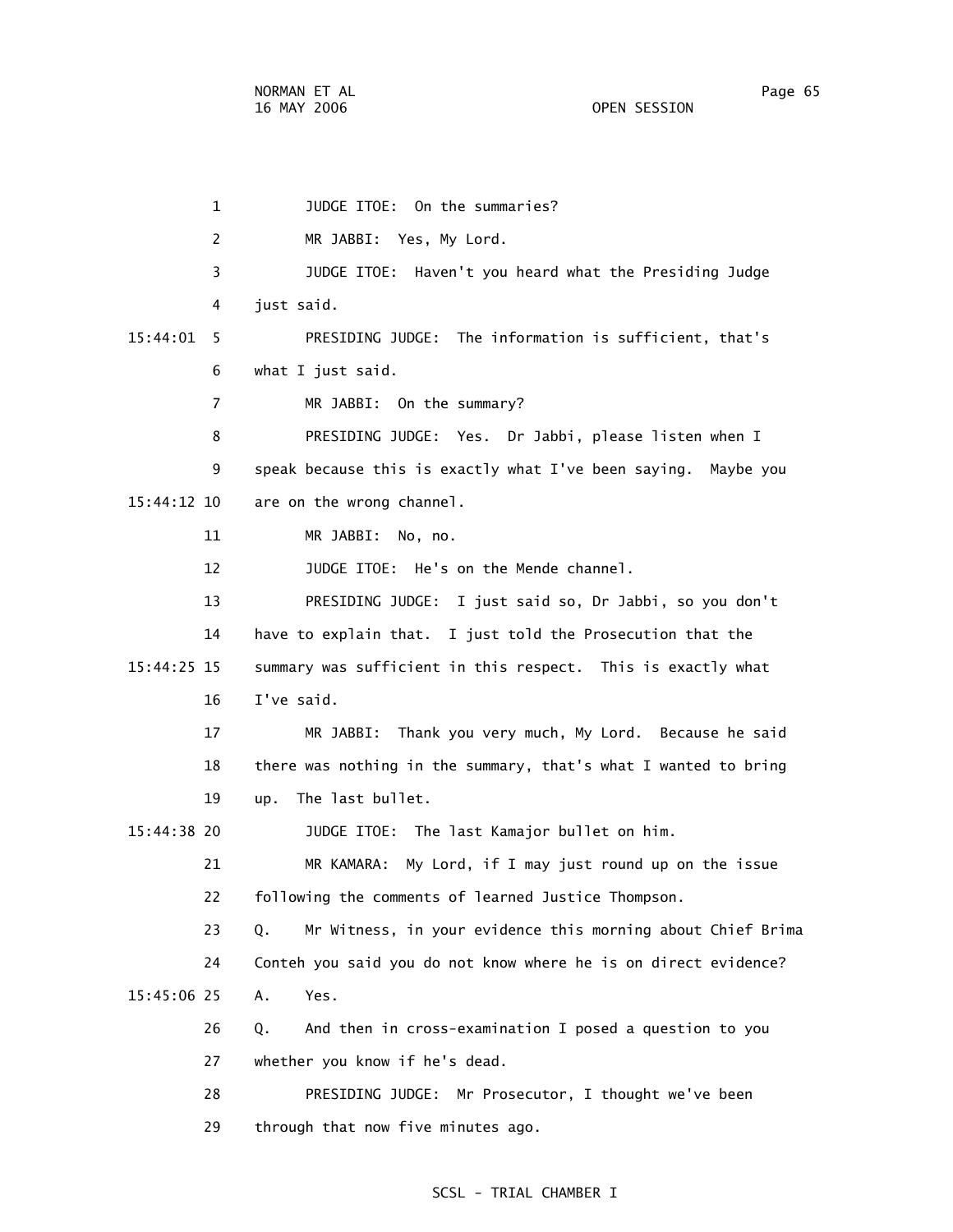1 THE WITNESS: I don't know. 2 MR KAMARA: [Overlapping speakers] I finish up on that 3 issue. 4 PRESIDING JUDGE: I thought you had finished on that issue 15:45:35 5 indeed. 6 MR KAMARA: My Lord, I'm confused now. 7 PRESIDING JUDGE: Anyhow, we'll see the next question. 8 These questions, anyhow, had been asked and answered. 9 MR KAMARA: Yes, My Lord. 15:45:46 10 Q. Let me take you to another issue for the time being and 11 I'll get back to your credibility on that. In that statement 12 which you have by your side, if you look at the first page, it 13 says: 14 "The late Dr Alpha Lavalie was the national co-ordinator of 15:46:09 15 hunters and was based in Kenema. After the death of 16 Dr Alpha Lavalie we were called to a meeting in Kenema and 17 told that Chief Hinga Norman was the leader of all the 18 hunters in Sierra Leone." 19 On the next page: 15:46:39 20 "At the time the meeting was called I was the chiefdom 21 commander for hunters in the Lower Bambara Chiefdom. The 22 late Bobor Amara was my deputy, but on his death in 1994 23 Mohamed Orinko Musa became the deputy to me." 24 Mr Witness, are you saying that as early as 1994 you knew 15:47:14 25 that Hinga Norman was the leader of all the hunters in 26 Sierra Leone? 27 A. That's not what I told you too. 28 Q. You never said that? 29 A. No.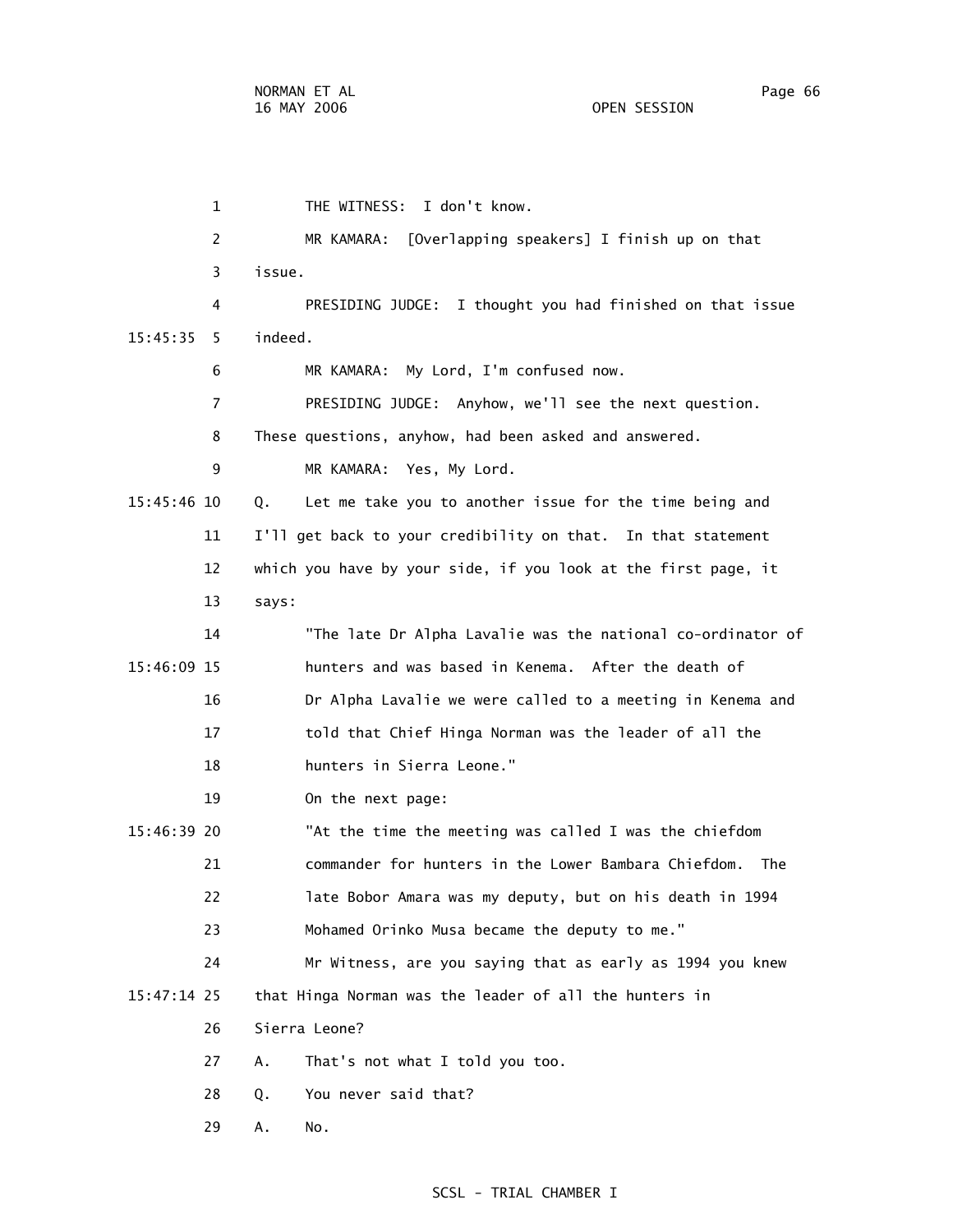1 Q. When did you get to know that Hinga Norman was the boss of 2 all the Kamajors in Sierra Leone? 3 A. When Mr Alpha Lavalie died, then Mr Gombu [phon] was made 4 chairman. After that, they appointed Mr Charles Margai, there 15:48:32 5 has got a time among them, it was about from 1994 you're talking 6 about. That's when they told us that Mr Hinga Norman was the 7 co-ordinator between the Kamajors and the government. 8 MR KAMARA: My Lord, the witness is confused now. 9 Q. Let me take you to another issue so you don't bring in 15:49:09 10 Mr Margai any more. In your statement, Mr Witness -- before I 11 get to the statement, you did mention that Musa Junisa was your 12 boss at a point in time during the conflict; do you agree with 13 me? 14 A. Yes. 15:49:38 15 Q. Did you make reports to him? 16 A. Yes, at the time that they came from the Waterside and they 17 became head. 18 Q. You would also agree with me that he, Musa Junisa, was 19 reporting to the administrator, Arthur Koroma; is that correct? 15:50:15 20 A. Yes, that's what I told a while ago. That when they came 21 from waterside and showed their positions -- 22 JUDGE ITOE: Indeed, Mr Kamara, he said so. That 23 Musa Junisa was reporting to the administrator, Arthur Koroma. 24 MR KAMARA: He agrees with me, My Lord. 15:50:31 25 JUDGE ITOE: No, he's not agreeing with you. He's telling 26 you that he had said so before. 27 MR KAMARA: Yes, My Lord. 28 JUDGE ITOE: Yes. 29 MR KAMARA: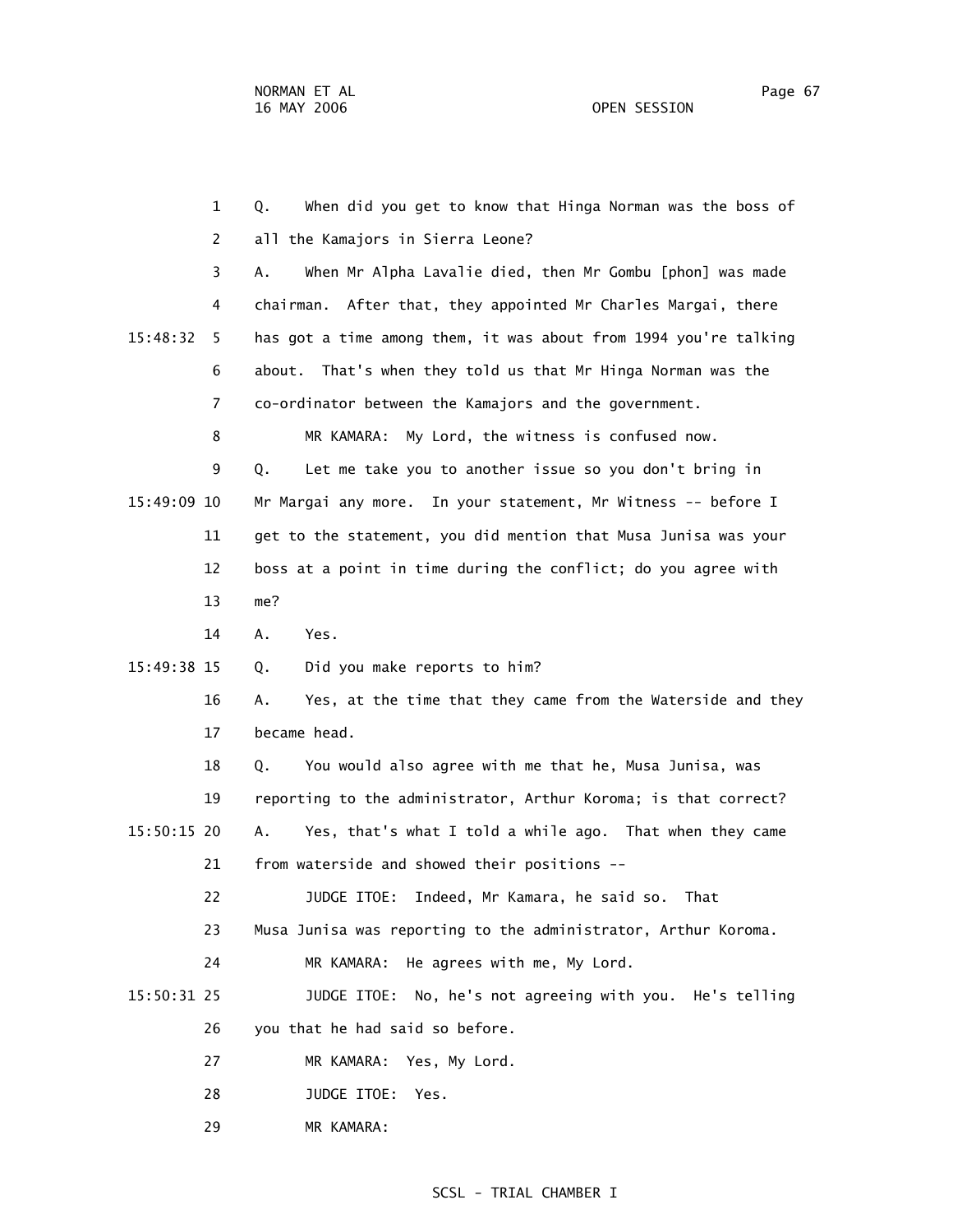1 Q. To whom was Arthur Koroma reporting to? 2 A. You should ask him. You should ask him. You cannot ask me 3 that. 4 PRESIDING JUDGE: Mr Witness, please. You are the witness, 15:50:53 5 Mr Koroma is not the witness here. 6 MR KAMARA: Thank you, My Lord. 7 THE WITNESS: What I know is what I'll tell you. What I 8 know is what I will tell you. I would report to -- 9 THE INTERPRETER: Your Honours, the witness is going very 15:51:11 10 fast. 11 PRESIDING JUDGE: Mr Witness, would you take this last 12 answer again, slowly. 13 THE WITNESS: I said you've asked me if I was reporting to 14 Musa Junisa and I said yes. At the time that they came from the 15:51:54 15 Waterside and they told us their positions in 1998, it was at 16 that time that I was reporting to Musa Junisa. 17 MR KAMARA: 18 Q. Mr Witness, let me suggest to you that Arthur Koroma was 19 reporting to Chief Norman directly. Do you agree with me? 15:52:20 20 A. I wouldn't agree. 21 Q. Take a look at your statement again, Mr Witness. I believe 22 it's page 4. You were giving the structure of the fighters then, 23 I want to presume. It says, "The battalion commander reported to 24 OM Junisa, the national director of operations, who in turn 15:52:58 25 reported to Arthur Koroma." 26 THE INTERPRETER: Learned counsel is going very fast. 27 MR KAMARA: I'm sorry. 28 Q. "The battalion commander reported to Musa OM Junisa, the

29 national director of operations, who in turn reported to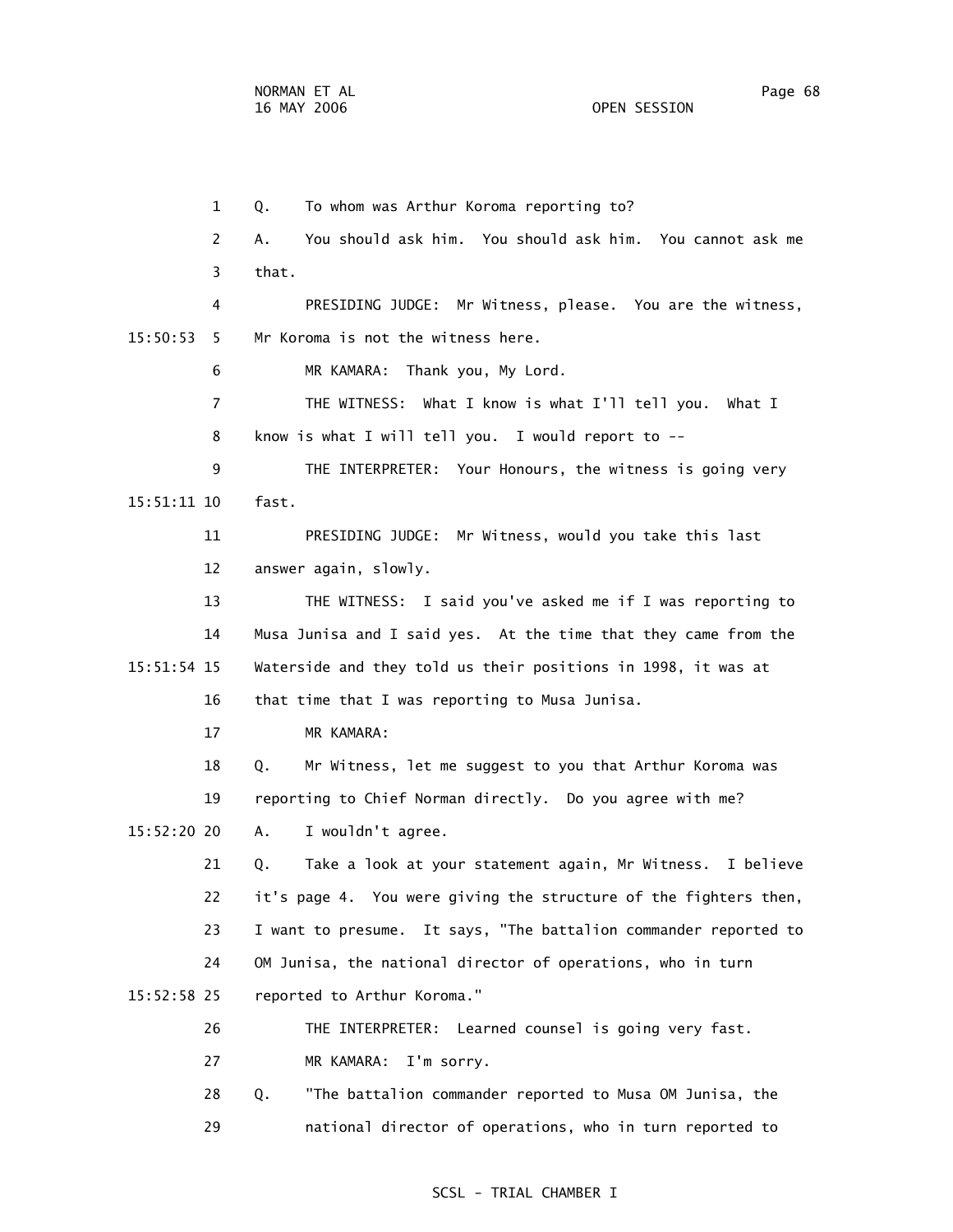1 Arthur Koroma, the administrator. Arthur Koroma reported 2 to the national co-ordinator, Chief Hinga Norman. I knew 3 that this was the chain of command because we were told in 4 the Kenema meeting who each commander should report to." 15:54:18 5 A. Up till now I'm telling you where I used to report is where 6 I have told you. Maybe if I told you where Arthur Koroma 7 reported, he was not taking the report there. We know that 8 Mr Hinga Norman was between the government and the Kamajors. 9 Whether he was taking his reports there or taking them somewhere, 15:54:41 10 I don't know. I know about mine. 11 Q. Mr Witness, did you make that statement to the Prosecution 12 that Arthur Koroma reported to Chief Norman? 13 A. Mr Norman was a go-between between the Kamajors and the 14 government. 15:55:06 15 PRESIDING JUDGE: Mr Witness, please answer the question. 16 The question is not that. Take your question again, please. 17 MR KAMARA: 18 Q. Did you tell the Prosecution that Arthur Koroma reported to 19 Chief Hinga Norman, the national co-ordinator? 15:55:28 20 A. I said that's what I told you. But I can't tell you now, 21 like you've asked me, whether he was giving him before. 22 JUDGE ITOE: Sorry, I'm not very clear about that response. 23 MR KAMARA: Exactly so, My Lord. The witness has not been 24 trying to answer the questions. 15:55:57 25 JUDGE ITOE: No, don't comment. I'm not clear. Please, 26 don't comment. Put the question to him. Don't impute motives, 27 please. 28 MR KAMARA: I will, sorry.

29 JUDGE THOMPSON: Counsel, does he have a copy of the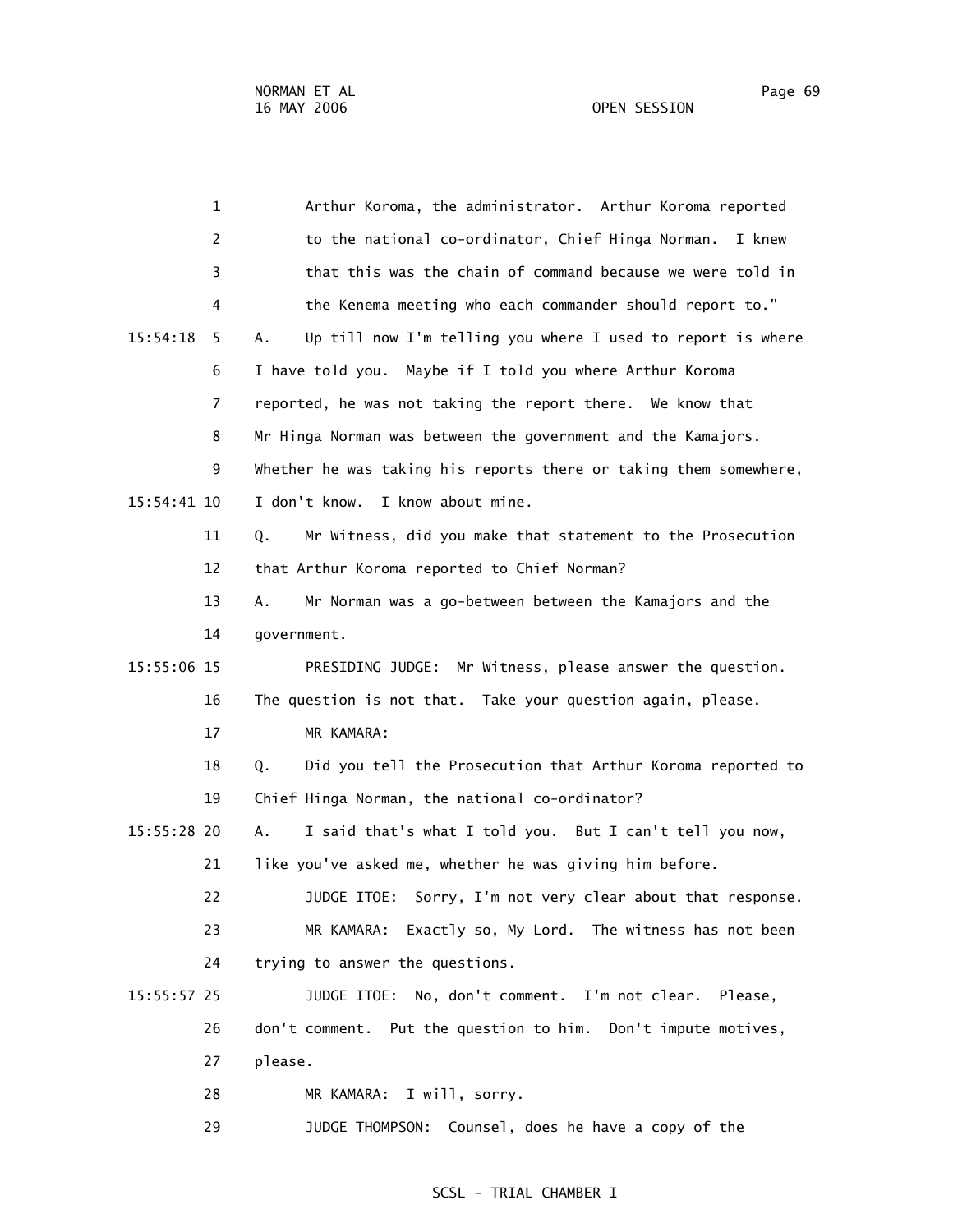1 statement? 2 MR KAMARA: Yes, My Lord, he does have it. 3 JUDGE THOMPSON: Why not direct him to it? 4 JUDGE ITOE: He's not reading it. I'm watching the 15:56:29 5 witness, he's not looking at the statement. 6 JUDGE THOMPSON: Direct him to the portions, otherwise 7 we'll never get through this impasse. 8 MR KAMARA: He's just not looking at it. I gave him a 9 direction as to the page, page 4 of the statement. I did direct 15:56:29 10 him, he's not looking at it. His mind is made up. 11 JUDGE THOMPSON: Tell him that that's what you want; you're 12 looking at the statement and asking him questions as to whether 13 what he said there was what he told the Prosecution. Otherwise 14 he will veer away from that and go and tell you what he thought 15:56:48 15 he told the Prosecution. Because otherwise the exercise is 16 futile, in my own view. 17 MR KAMARA: 18 Q. Mr Witness, at page 4 of your statement -- 19 PRESIDING JUDGE: Please take your statement, Mr Witness. 15:57:06 20 JUDGE ITOE: Please read your statement. You have it in 21 front of you, Mr Witness. 22 THE WITNESS: Yes. 23 PRESIDING JUDGE: And follow with us. Look at page 4. 24 MR KAMARA: 15:57:46 25 Q. I believe it is the third sentence. It starts with, "The 26 battalion commander reported to Musa OM Junisa." You've seen 27 that? It goes on to where it says, "Arthur Koroma reported to 28 the national co-ordinator, Chief Norman." 29 A. Yes, I've seen it.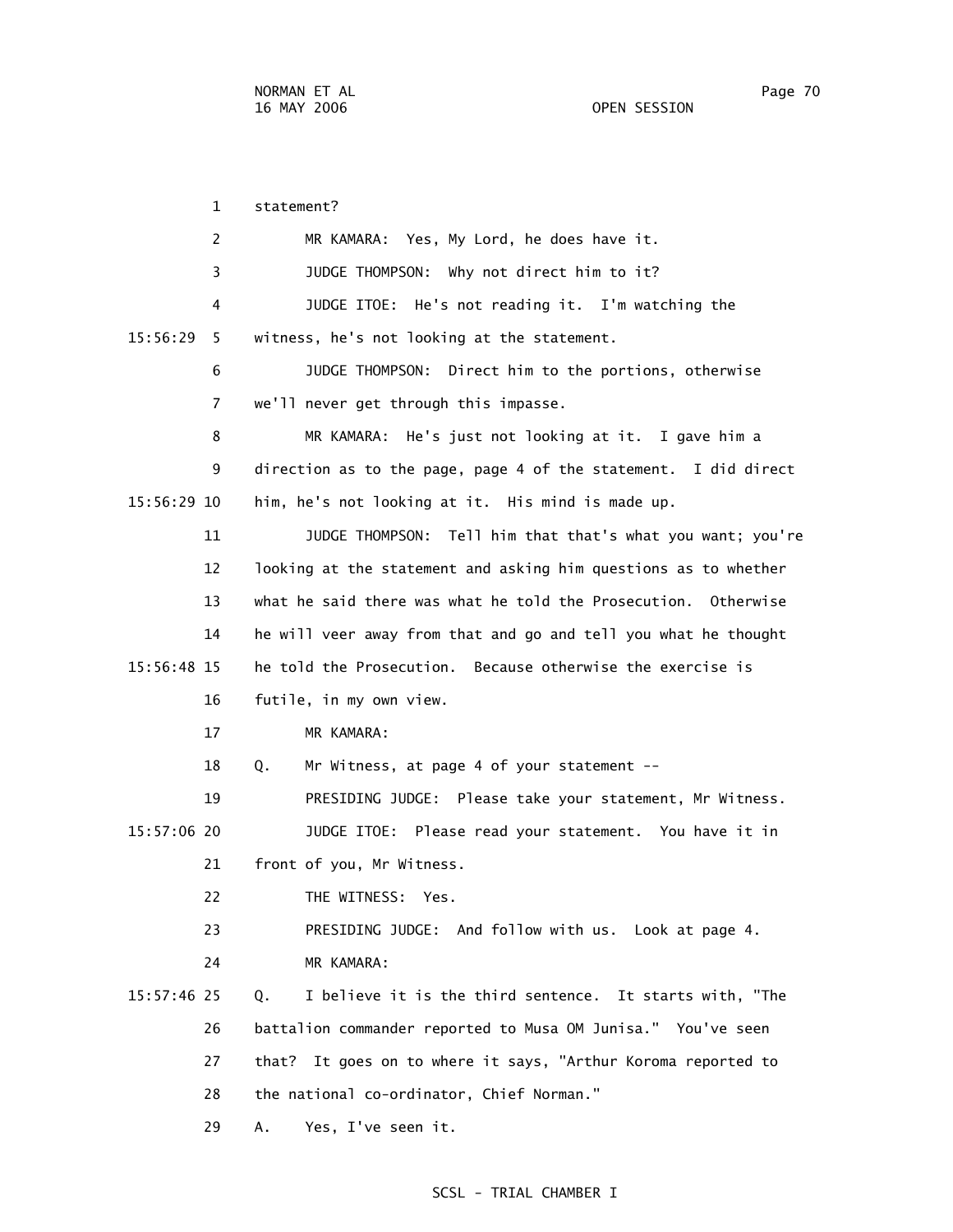1 Q. Is that not what you told the Prosecution? 2 A. Yes. 3 Q. Now, Mr Witness, when was that meeting in Kenema? 4 A. I am still telling you that at that time when the 15:59:01 5 government returned -- at the time that the government returned. 6 Q. Could that be in March of 1998? 7 A. Yes, that was the time that they held that meeting and they 8 explained to us. 9 Q. Thank you. Now let me take you to page 8 of your 15:59:41 10 statement. In cross-examination earlier on today I asked you a 11 question about arms being received from Base Zero and your answer 12 was that no arms and ammunition were received from Base Zero. 13 PRESIDING JUDGE: Only bullets. 14 MR KAMARA: Only bullets, yes, My Lord. Thank you, 16:00:39 15 My Lord. 16 Q. Is that still your position? 17 A. Yes. 18 [CDF16MAY2006-RK] 19 Q. Now, take a look at your statement, as I said, at page 8, 16:00:55 20 starting with: "In 1996 and 1997, we acquired ammunition from 21 Base Zero. We used to mobilise men from the chiefdom who were 22 led by Musa Junisa to Base Zero where they were supplied with 23 ammunition." 24 JUDGE THOMPSON: Ask him a question, otherwise you're 16:01:50 25 giving him the liberty to roam all over the place. 26 MR KAMARA: 27 Q. The question is: Did you make that statement to the 28 Prosecution? 29 JUDGE ITOE: He made it this morning.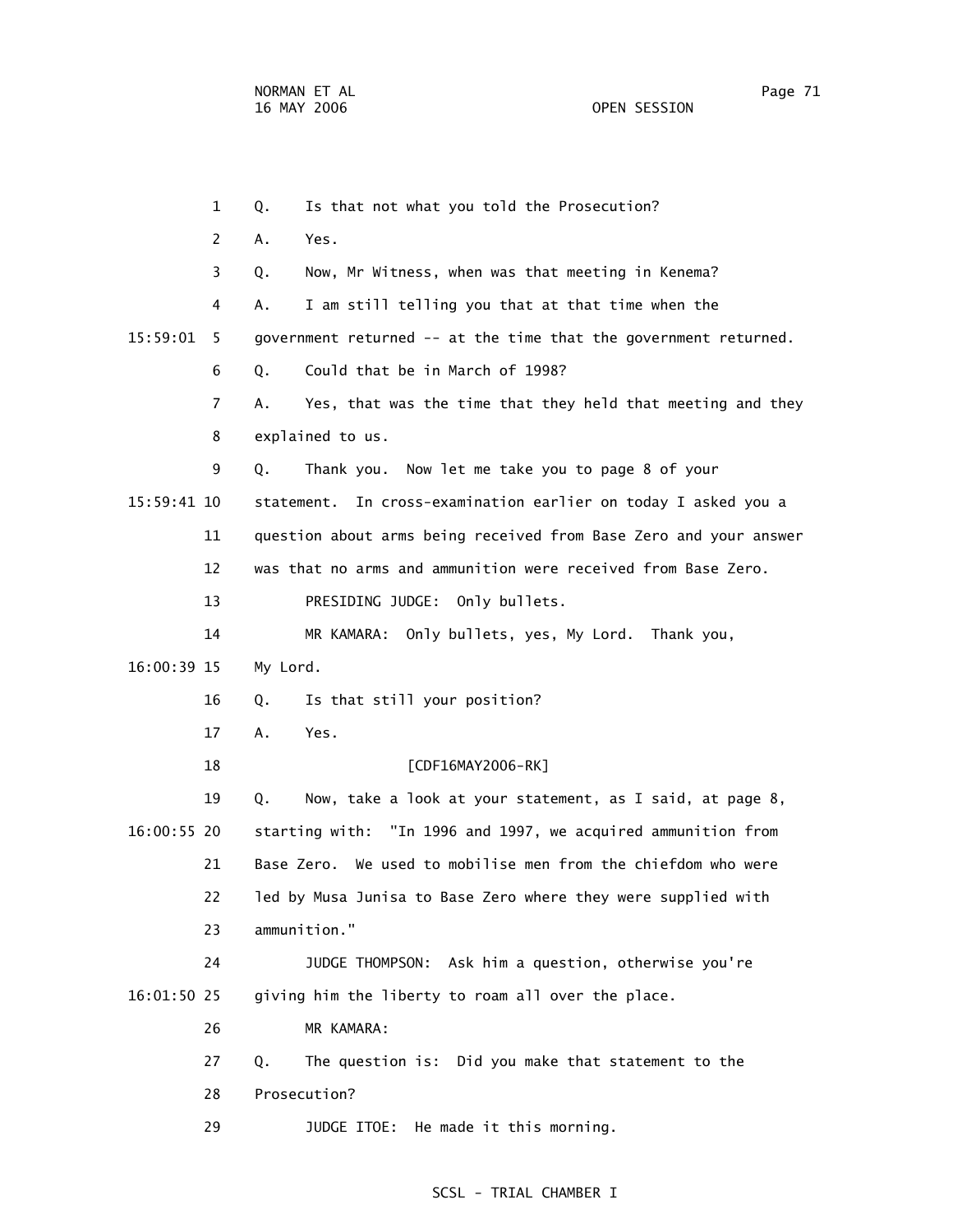1 THE WITNESS: In this Court, I did not refute that. I said 2 Musa Junisa came from Base Zero with bullets. He said that 3 Mr Eddie Massallay had given it to him to bring them. 4 MR KAMARA: 16:02:31 5 Q. I may get it wrong but my notes show that you said you're 6 not aware of ammunition coming from Base Zero? 7 A. No. 8 PRESIDING JUDGE: I thought you said only bullets. 9 THE WITNESS: No, that's not what I told you. 16:02:36 10 MR KAMARA: I'll leave that. 11 PRESIDING JUDGE: In my book, bullets and ammunitions would 12 seem to be the same. 13 **JUDGE ITOE:** The same, yes. 14 MR KAMARA: I will take that, My Lord. 16:02:51 15 PRESIDING JUDGE: I think your question was weapon, arms 16 and ammunition and the answer was bullets. 17 MR KAMARA: Yes, I remember that. 18 Q. Now, Mr Witness, you said you were replaced as chiefdom 19 commander. Will you tell this Court why? 16:03:17 20 A. Yes. 21 Q. Yes, tell this Court. At that time it was the reign of the 22 soldiers so I was made vice-chairman. It was the reign of the 23 soldiers. 24 Q. Mr Witness, were you ever detained by your fellow Kamajors? 16:03:56 25 A. Yes. 26 Q. Why were you detained? 27 A. Well, they told lies about me, that I was a rebel. 28 Q. Were you punished while in detention? 29 A. They just detained me, but nobody beat me up and nobody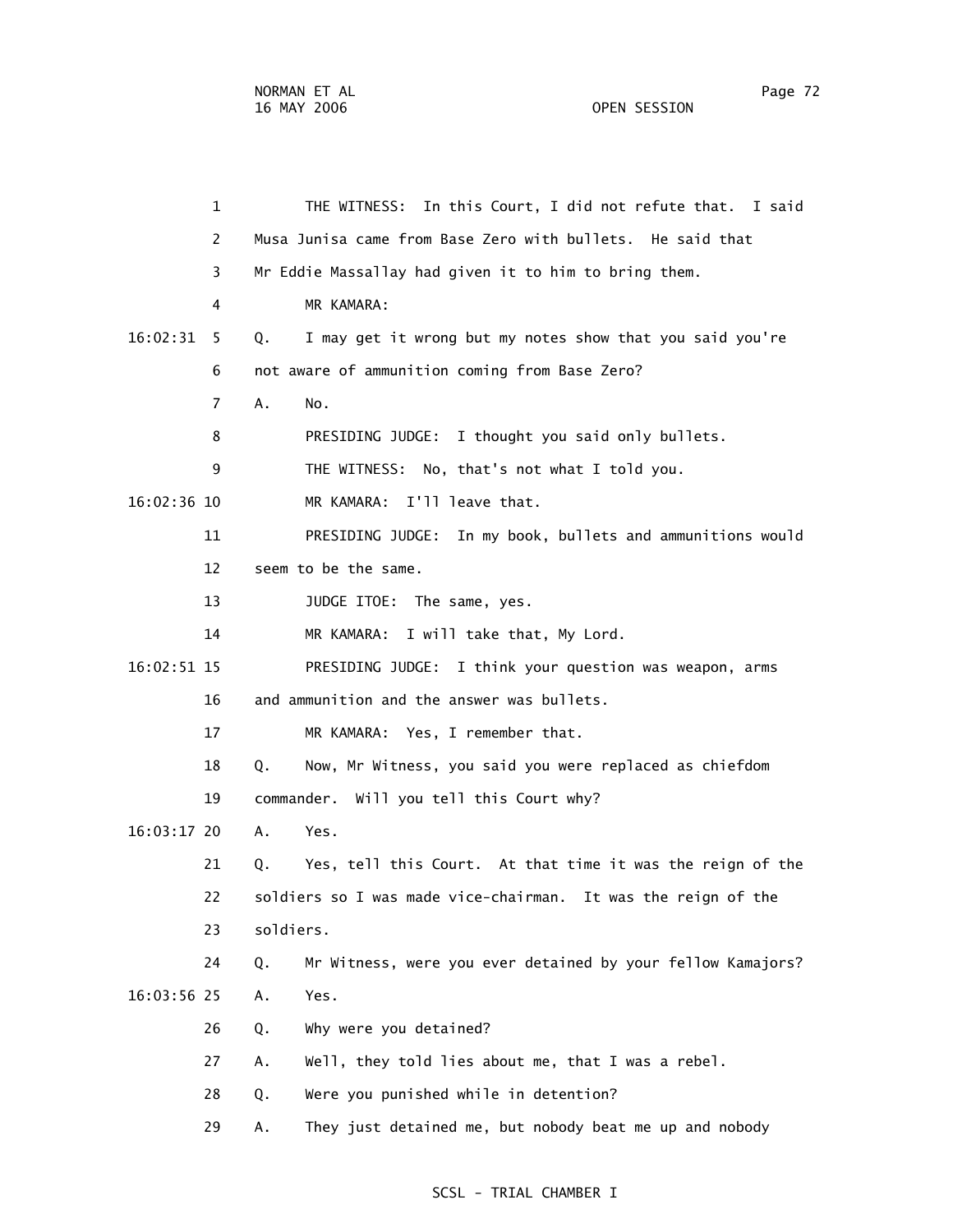1 insulted me. 2 Q. Now let me take you to the final episode. Did you make an 3 address whilst you were at Tongo after the final attack? 4 A. Yes. 16:05:27 5 Q. Whom did you address? 6 A. When Tongo was captured, seven days, and on the eighth day, 7 that was in 1997 -- 8 THE INTERPRETER: Your Honours, we are not very clear about 9 the dates the witness has spoken of. Can he please take it 16:06:12 10 again? 11 PRESIDING JUDGE: Mr Witness, can you repeat the date that 12 you have just given? You said when Tongo was captured. What 13 date did you say after that? 14 THE WITNESS: 1998. I summoned the Kamajors and the 16:06:40 15 civilians and I spoke to them. I told the Kamajors that they 16 have taken up arms to defend the civilians. "If a civilian does 17 something wrong to you, you should come and make a report to me. 18 Don't do anything wrong to him." 19 MR KAMARA: 16:07:26 20 Q. Now, Mr Witness, I am suggesting to you that that speech 21 you made was immediately after the Kamajors took over Tongo and 22 not eight days, as you have suggested to this Court. 23 A. It is not so. In fact, I was sick, the seventh and the 24 eighth day when I went to Tongo. 16:08:04 25 Q. I'm further suggesting to you, Mr Witness, that you were 26 well and hearty; you were right in the middle of Tongo when the 27 Kamajors took over. 28 A. It is not so. I was not in Tongo. 29 Q. Where was the meeting held?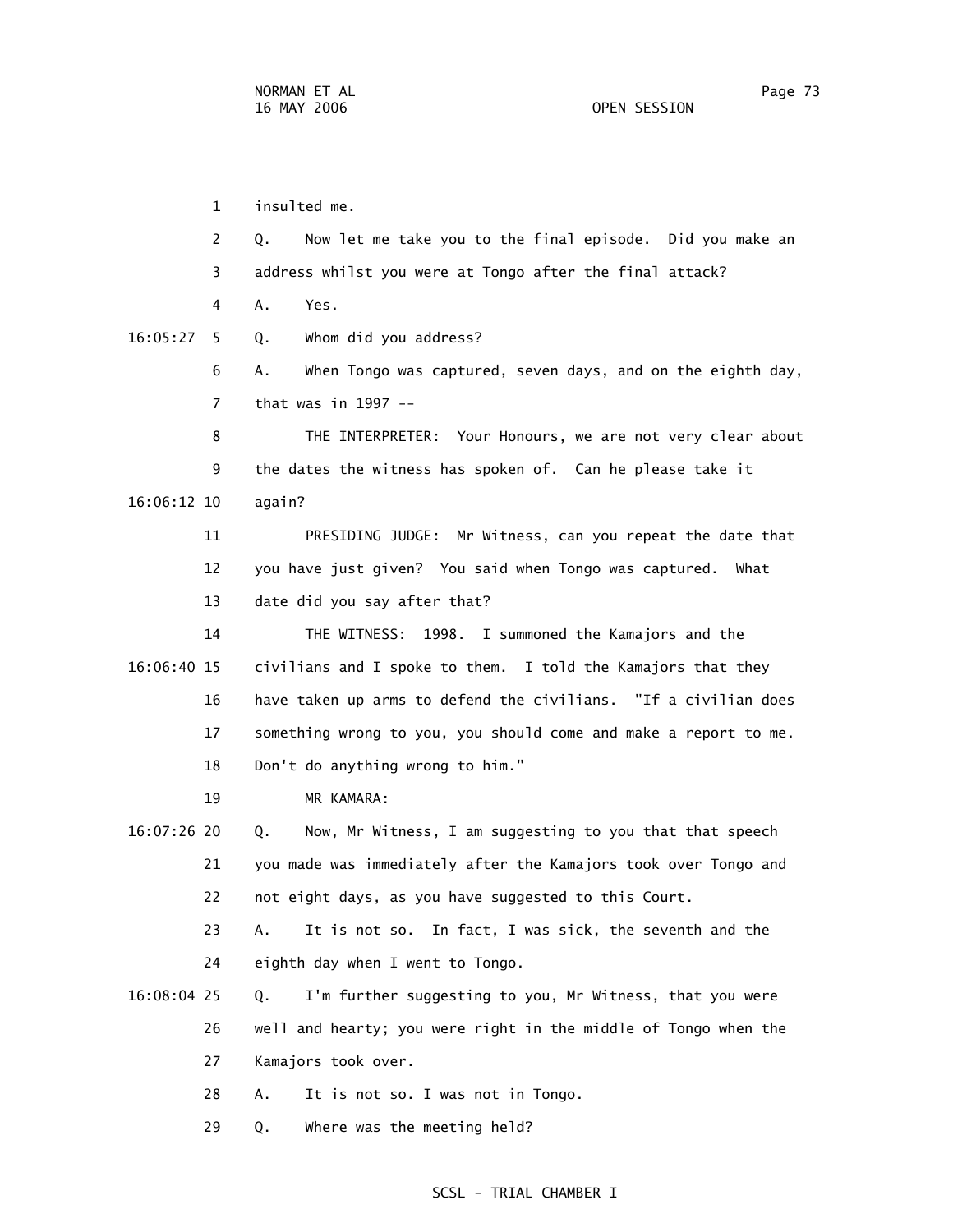1 A. And I was sick then. 2 Q. All right. Where was the meeting held? 3 A. At that time when I came to Tongo, it was at Labor [phon]. 4 MR KAMARA: Let the witness be shown transcript for 16:09:31 5 TF2-027. I have copies for My Lordships. 6 PRESIDING JUDGE: This is the evidence of TF2-027? 7 MR KAMARA: TF2-027, dated 18 February 2005. 8 JUDGE ITOE: 027 or 87? 9 MR KAMARA: 27, My Lord. 16:10:14 10 JUDGE ITOE: Of? 11 MR KAMARA: 18 February 2005. 12 Q. There is evidence before this Court, Mr Witness. 13 A. Yes. 14 Q. This witness was giving evidence as to the meeting held by 16:10:51 15 the Kamajors immediately after the takeover of Tongo and whilst 16 they were at that meeting - let me start with number 5, "We were 17 there and they said, 'Push, push.' They said the Kamajor boss is 18 coming and we saw them coming." If you go to number 22, a 19 question was posed to the witness, "Who were they?" referring to 16:11:40 20 who were the Kamajor boys. The witness answered, "Well, the head 21 of Kamajor was there I knew him. He was called Mr BJK Sei." If 22 you look at number 26, he was there with his deputy Shaka Lahai. 23 Now my question to you, Mr Witness: this witness placed 24 you squarely on that day at that meeting. Are you still denying 16:12:29 25 that fact? 26 MR PESTMAN: Your Honours, can I ask for a clarification 27 because it is not completely clear whether the name BJK Sei was

> 28 mentioned by the Prosecutor in his question or whether it was 29 included in the answer of the witness.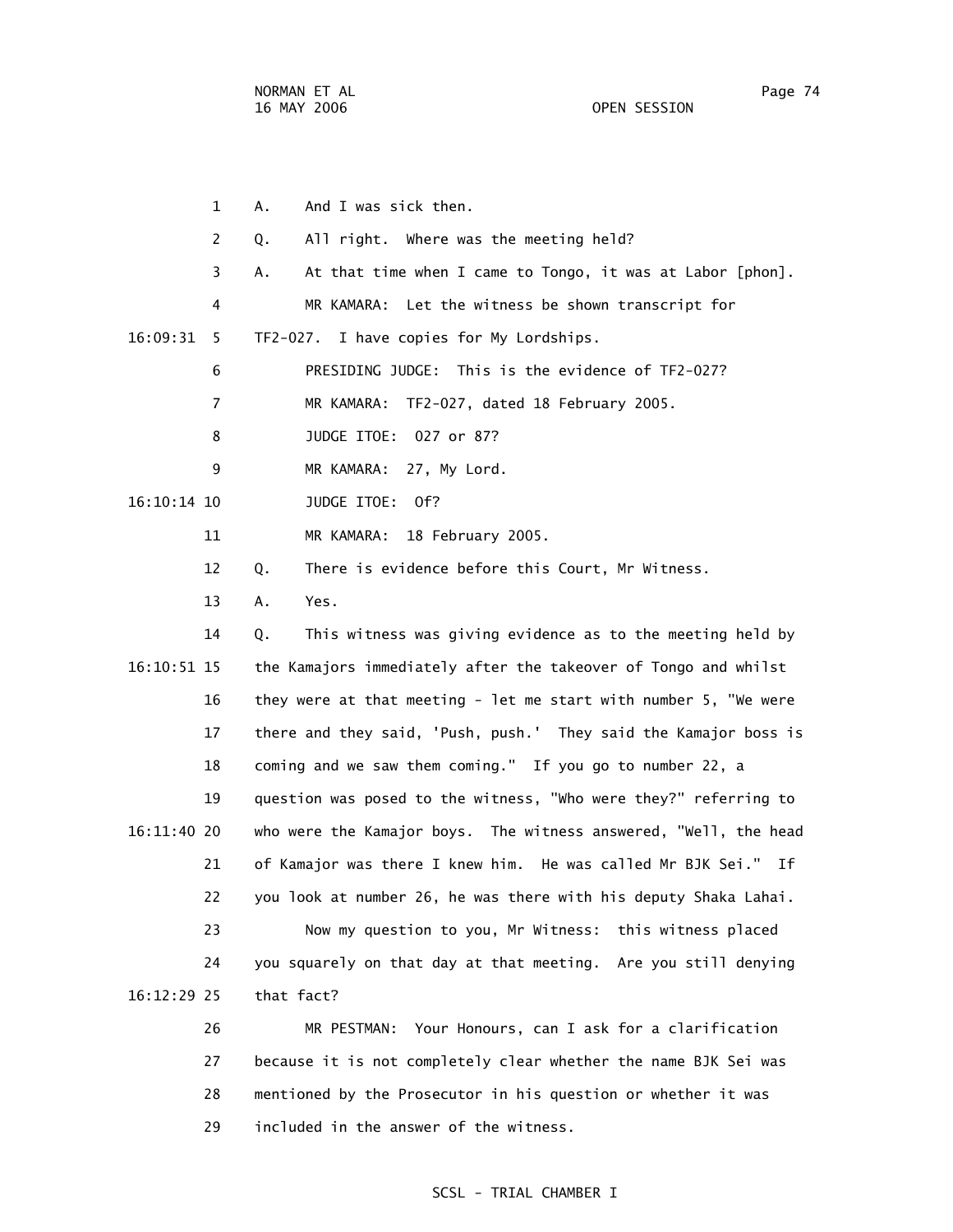1 PRESIDING JUDGE: I am not sure what you mean by this. It 2 says, "I knew him." You mean the Prosecutor is saying "I knew 3 him"? 4 MR PESTMAN: This is how I read the statement or the 16:13:12 5 minutes, yes. There is no answer. It is still part of the same 6 question, as far as I'm concerned, and after "He was called 7 BJK Sei" is a question mark. There doesn't seem to be an answer 8 to the question. 9 JUDGE ITOE: It starts from, "Who were they? Well, the 16:13:32 10 head of Kamajor that was there I knew him." Then it continues, 11 "He was called Mr BJK Sei." How the point of interrogation come 12 is another matter. It is a continuation. I mean, 23 is a 13 follow-up of 22. Wouldn't you think so, Mr Pestman? 14 MR PESTMAN: There is some confusion with me because there 16:14:03 15 is no "A". 16 PRESIDING JUDGE: There should be an "A". I think the 17 plain reading of this is, as Justice Itoe just said, "Who were 18 they?" It is obviously an answer after that question mark and at 19 that stage, obviously the transcript should have indicated an "A" 16:14:21 20 for "answer". I agree with you, but there is no "A". 21 MR PESTMAN: In that case, the sentence starting with 22 "well" could be the answer. But the next sentence, "He was 23 called Mr BJK Sei," was that also an answer or a question? It is 24 not that clear to me. 16:14:39 25 JUDGE ITOE: Doesn't that sound like a continuation of his 26 answer? It could reasonably be understood that it is a

27 continuation of the answer. What is intriguing is there is a

- 28 question mark at the end. However it came there, I do not know.
- 29 MR PESTMAN: Nor do I, Your Honour.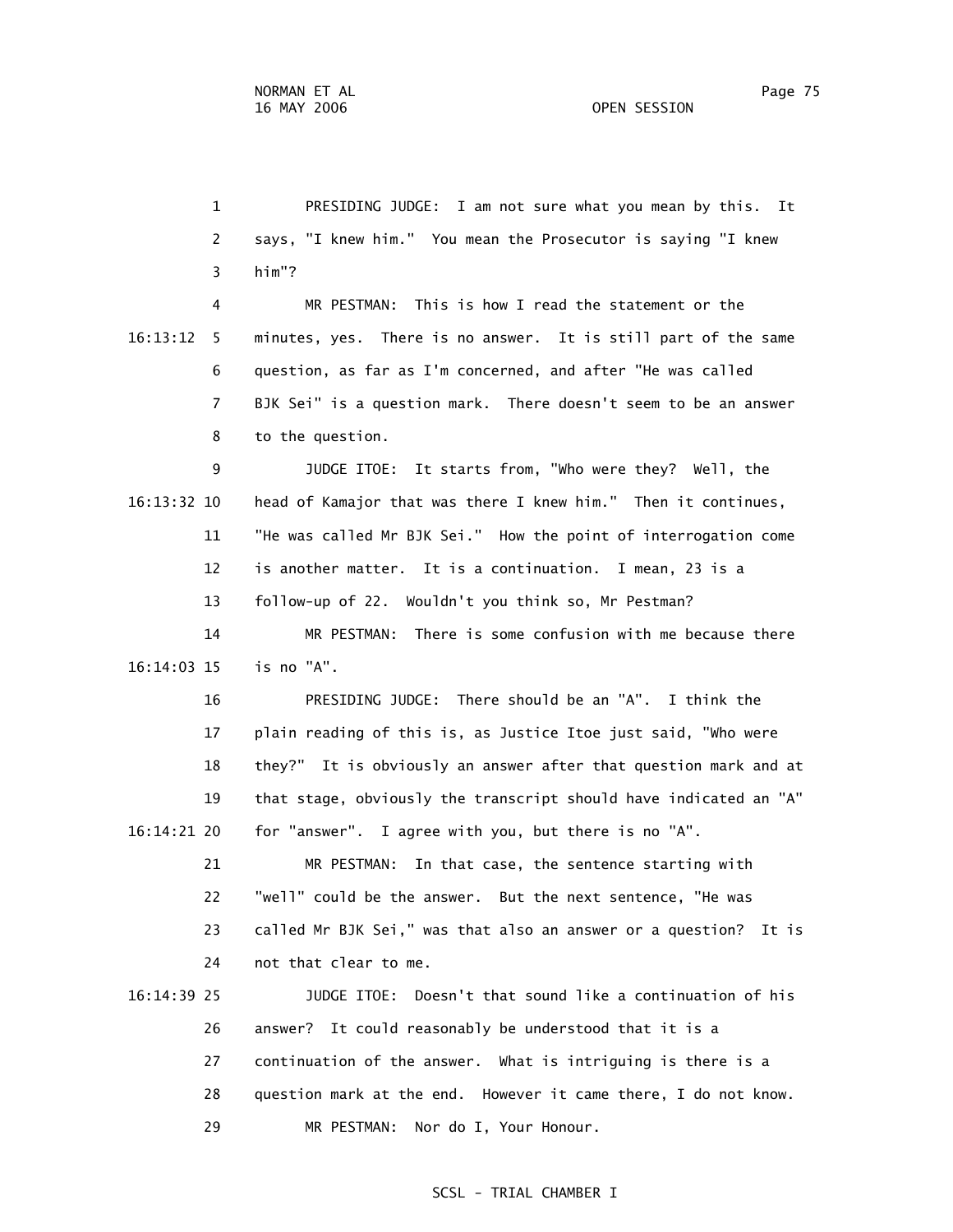1 MR JABBI: My Lord, if I may. I think that 22, 23 all 2 constitute the question that was posed. 3 PRESIDING JUDGE: I don't think so. But if this is such an 4 important issue, we can ask that the audio tape be listened to 16:15:28 5 and checked against that. I don't think it is, and I think if we 6 do that we are just wasting the precious time of the Court. But 7 if it is such a crucial issue to both of you we can do that. I 8 think the plain reading and looking at this particular transcript 9 would indicate that after the question "Who were they?", it 16:15:41 10 should have said: "A. The head of Kamajor that was there, I 11 knew him. He was called Mr BJK Sei." If you still challenge 12 that we can proceed and ask in the recess to check that and we 13 will have the answer. Mr Pestman? 14 MR PESTMAN: Well, I think it might be a good idea to deal 16:16:11 15 with my concern, but it does not necessarily have to happen now. 16 It can happen overnight and we can hear the answer tomorrow. 17 PRESIDING JUDGE: We won't adjourn, that is for sure. 18 JUDGE ITOE: Even tomorrow it is not likely we will get 19 through that mass of evidence from audio records. 16:16:36 20 PRESIDING JUDGE: We will ask the stenographers to look 21 into it and inform us as to what it is. For the time being, we 22 will take it to be a question ending at "who were they?", and the 23 answer being "Well, the head of Kamajor who was there, I knew 24 him. He was called Mr BJK Sei." This is for the purpose of 16:16:57 25 discussion. If it is different, then we will see. 26 MR PESTMAN: Thank you. 27 MR KAMARA: Thank you, My Lords. 28 Q. Mr Witness, further also, the transcript of TF2-027 places

29 you directly in that very same place, and this Court has heard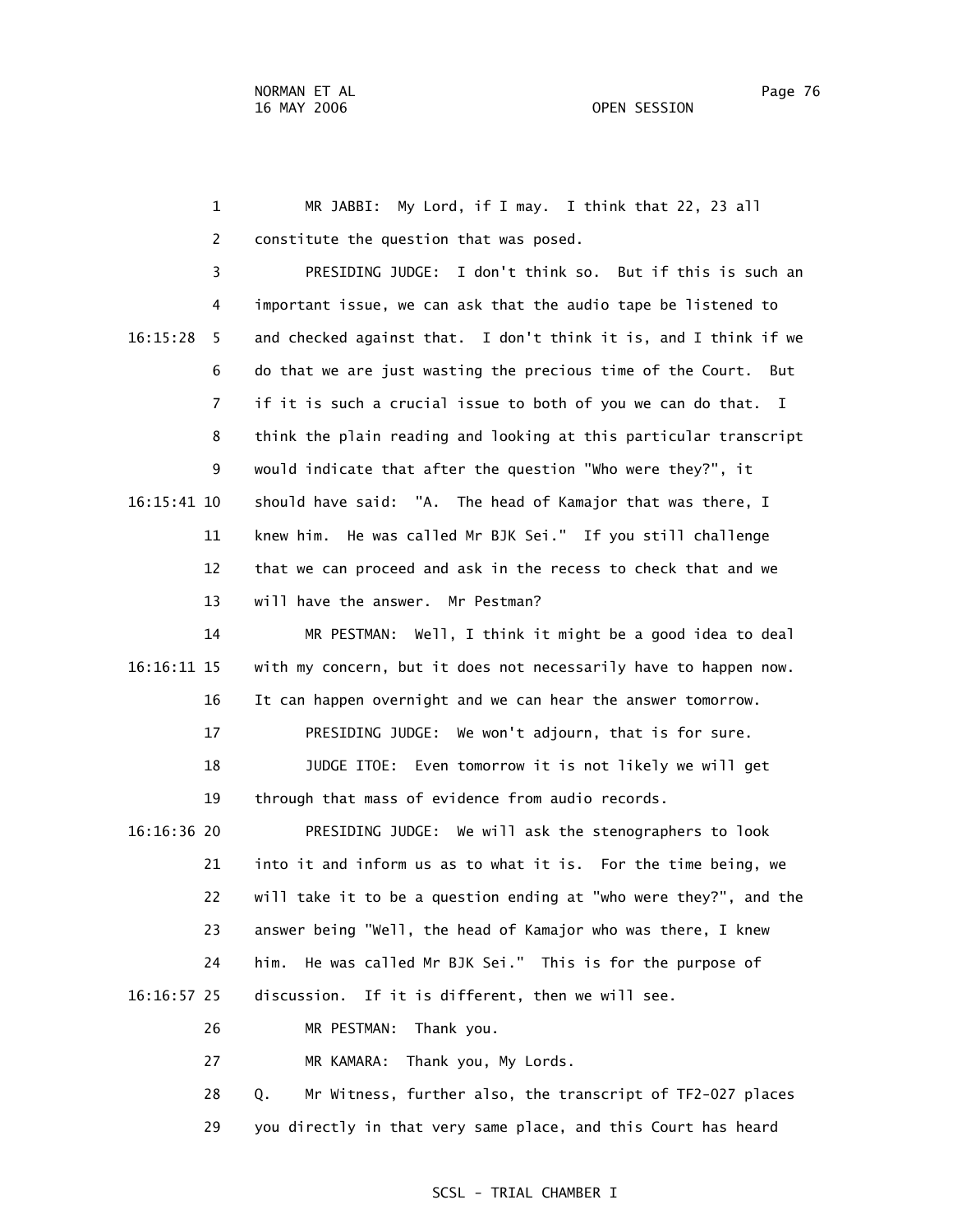1 evidence in that regard. I take it you still deny you were not 2 there. 3 A. Where? 4 Q. At NDMC headquarters after the Kamajors took over Tongo. 16:17:50 5 PRESIDING JUDGE: The day they took over, that is what you 6 say. 7 MR KAMARA: Yes, My Lord, the day they took over. 8 PRESIDING JUDGE: Be clear and precise. The witness has 9 said he has been there. It would appear to be a question of the 16:18:02 10 when. Not whether he was there. 11 MR KAMARA: He said he came eight days after. I'm 12 suggesting to him that it could not be eight days after. He was 13 there when it happened. 14 THE WITNESS: I did not tell you that. They captured Tongo 16:18:22 15 seven days, on the eighth day I came to Tongo. That meeting that 16 you say that they held at headquarters, just after they captured 17 Tongo, that is what I'm saying, that I was not there. 18 JUDGE ITOE: And you say you were not there because you 19 were not well. Is that so, Mr Witness? Are you listening to me? 16:18:49 20 THE WITNESS: I said I was not there. 21 PRESIDING JUDGE: No. The question that Justice Itoe asked 22 you was -- 23 THE WITNESS: I said -- 24 PRESIDING JUDGE: -- that you were not there -- the 16:19:01 25 questions -- Mr Witness, just listen. 26 THE WITNESS: I was ill. 27 PRESIDING JUDGE: Fine, thank you. 28 MR KAMARA: 29 Q. Mr Witness, did you not tell civilians at that meeting to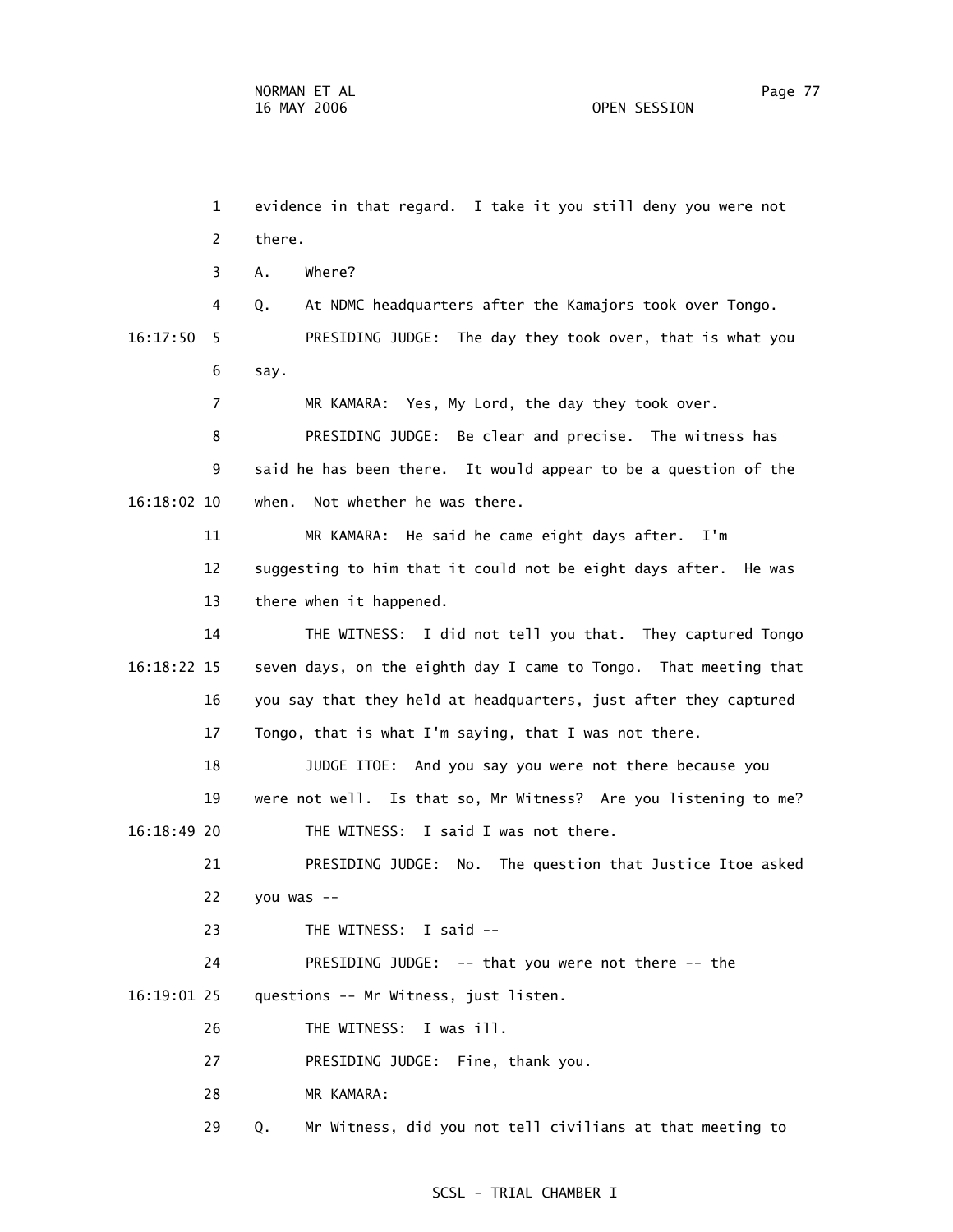1 bury the dead, civilians killed after that attack? 2 A. No. 3 Q. Now, Mr Witness, are you aware that there was a meeting 4 held at NDMC headquarters after the Kamajors took over Tongo? 16:20:09 5 A. I did not know. 6 MR JABBI: My Lords, I believe that the previous page to 7 this transcript would be a much better evidence of the timing in 8 question, but this page does not indicate any timing as to 9 whether what is on this page is referring to the day the place 16:20:47 10 was captured or to some other meeting. The previous page would 11 have helped a lot. 12 PRESIDING JUDGE: Mr Kamara, do you have the previous page? 13 MR KAMARA: For TF2-027? 14 PRESIDING JUDGE: For TF2-027, indeed. You have made a 16:21:06 15 statement that what they are talking about there -- 16 MR KAMARA: No, My Lord, I don't have the previous page 17 with me. That is page 91. My Lord, it is accessible. I wasn't 18 misrepresenting any position. 19 Q. Did you receive reports from your Kamajors in Tongo while 16:21:42 20 you were sick before you entered Tongo? 21 A. Yes. 22 Q. Tell this Court the report you received. 23 A. When they went and captured Tongo, they returned and told 24 me that they had captured Tongo. 16:22:30 25 Q. Were you informed about casualties? 26 A. They said Kamajors were killed, rebels were killed. 27 JUDGE ITOE: This is the same reply we are getting from 28 him. 29 MR KAMARA: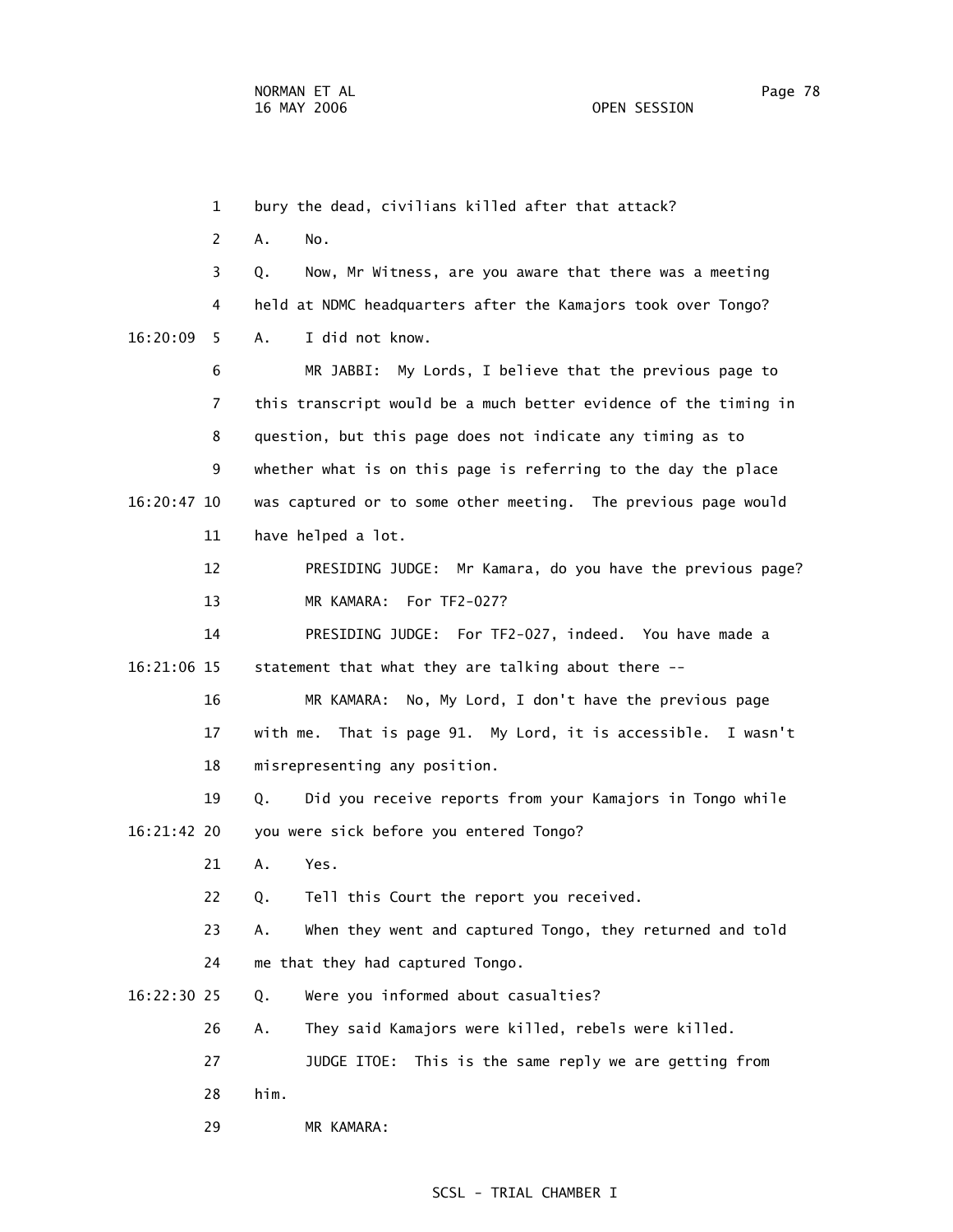1 Q. And no civilians? 2 A. And soldiers. 3 Q. And that is your final answer you want this Court to 4 believe; that no civilian was killed in that entire encounter? 16:23:05 5 A. I can't say, but what they told me is what I have told you. 6 Q. Finally, Mr Witness, let me suggest to you -- 7 JUDGE ITOE: Let us get what he has said. He did not say 8 that civilians -- that is what he is saying? 9 MR KAMARA: 16:23:28 10 Q. Could you give your answer again, please? 11 A. I said what they told me is what I have explained to you, 12 that Kamajors were killed, rebels were killed and soldiers were 13 killed, but they did not tell me that civilians were killed. 14 THE INTERPRETER: Your Honours, correction interpreter. 16:23:56 15 "But I did not tell you that a civilian died." 16 MR KAMARA: My Lord, I now have page 91 of the transcript. 17 Q. Finally, Mr Witness, I was suggesting to you that your 18 entire evidence is a package of untruths with the intent to 19 mislead this Court. Is that not so? 16:24:59 20 A. No. 21 MR KAMARA: That is all for this witness, My Lord. 22 PRESIDING JUDGE: Thank you. Dr Jabbi, any re-examination? 23 MR SESAY: Yes, My Lord. 24 PRESIDING JUDGE: Yes, Mr Sesay. 16:25:17 25 MR SESAY: Can the witness be shown Exhibit 147 and 26 Exhibit 86. 27 RE-EXAMINED BY MR SESAY: 28 Q. Start off with Exhibit 147. Now can you look at the first 29 page of Exhibit 147, below where it is signed. Have you seen it?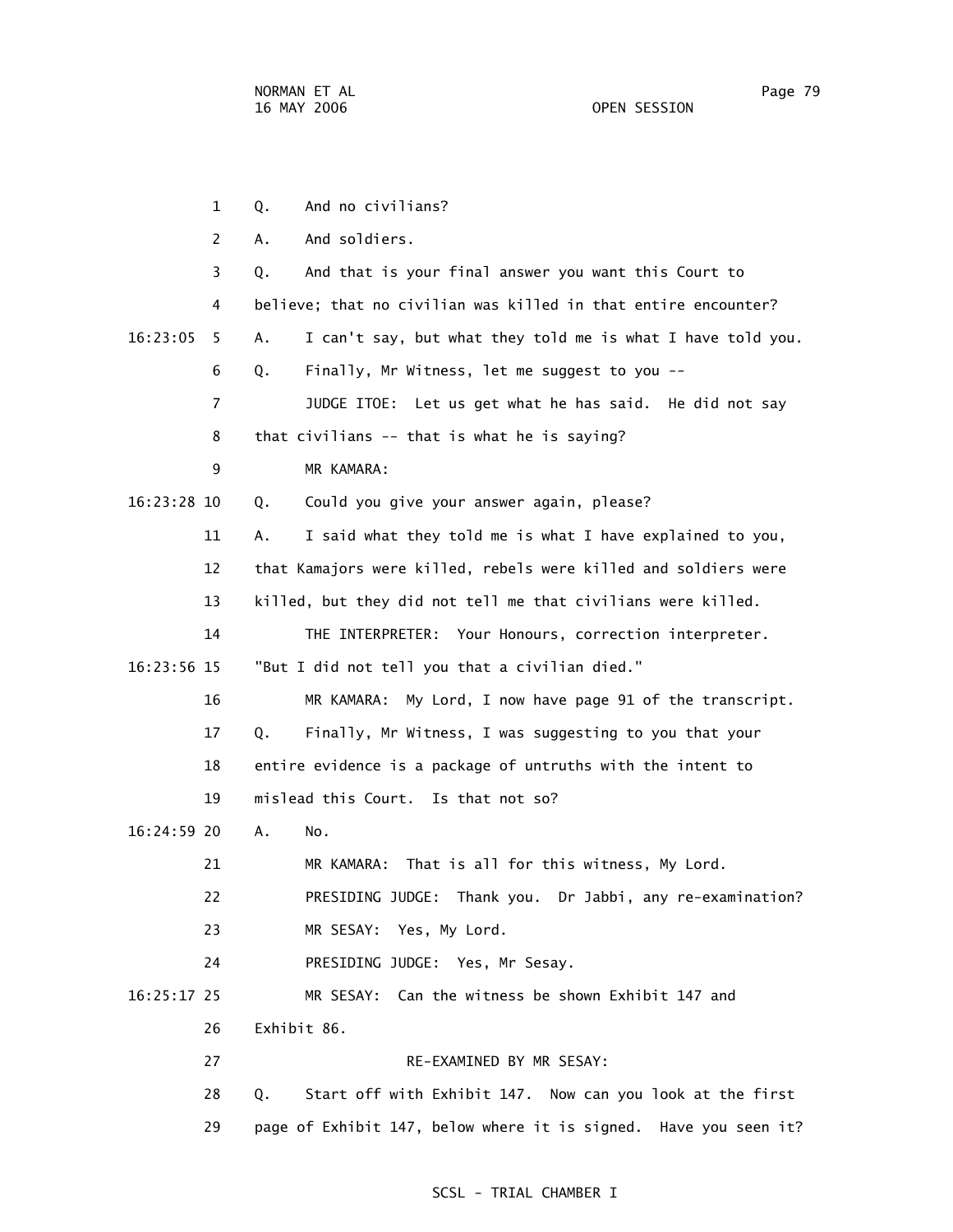1 A. Yes. 2 Q. Now, what is the date of that request on Exhibit 147? 3 A. 25/11/97. 4 Q. Now you also see the name Musa Junisa and signed; not so? 16:27:29 5 A. Yes. 6 JUDGE ITOE: [Microphone not activated] 25 or 23? 7 THE INTERPRETER: Your Honours microphone is not on. 8 JUDGE ITOE: Is it 25, like he says, or 23? 9 MR SESAY: My Lord, it appears the way it is written -- 16:27:50 10 JUDGE ITOE: Look at it at the top. 11 MR SESAY: 12 Q. Can you look at it again, please? 13 PRESIDING JUDGE: Just a moment. 14 THE WITNESS: 23/11/97. 16:28:10 15 JUDGE ITOE: You can go ahead. 16 MR SESAY: Thank you, My Lord. 17 Q. Now, what was the position of Musa Junisa in relation to 18 your own position at that time, at the time of that request? 19 A. He was the chief hunter in Dodo. 16:28:56 20 Q. What was your own position at that time? 21 A. I was the chief hunter in Lower Bambara. 22 Q. Now, I will show you Exhibit 86. 23 MR SESAY: I am through with Exhibit 147, My Lord. 24 Q. Can you turn to the second page of Exhibit 86? Do you see 16:30:08 25 below the signature of Musa Junisa and the next person what is 26 written there? 27 A. Yes. 28 Q. Now, you will agree with me that is written below their 29 signature "commander-in-chief"; not so?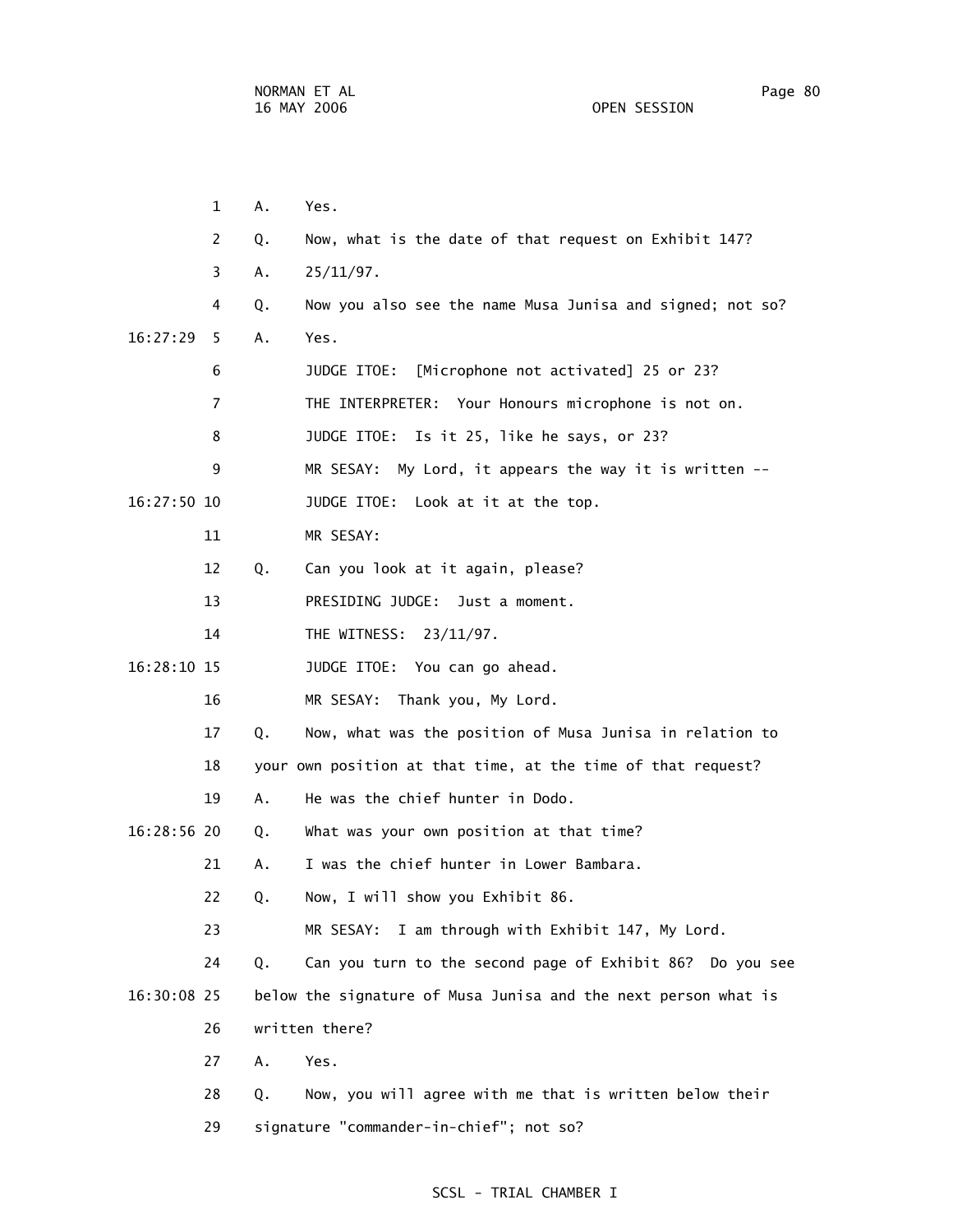1 A. Yes. 2 Q. Was there any such position, as far as you know? 3 A. I'm only saying it in this Court, but I did not know that 4 position in that chiefdom. 16:30:49 5 MR SESAY: My Lord, I am through with Exhibit 86. 6 Q. Now I will come to the statement which you made to the 7 Prosecution. Exhibit 155. I want you to look at page 6 of that 8 statement which you made to the Prosecution. You recall that you 9 were asked in cross-examination by the learned Prosecutor whether 16:31:53 10 in fact the planning in respect of the attack on Tongo was done 11 at Base Zero, and you said it was done in Panguma - not so? - in 12 answer to a question by the learned Prosecutor? 13 A. Yes. 14 Q. Now, did you also say in this statement that the planning 16:32:17 15 was done in Panguma - in the statement you made to the 16 Prosecutor? 17 A. Yes. 18 Q. Will you also look at page 9 of the statement which you 19 made to the Prosecution, page 9. Now you remember when you were 16:33:00 20 asked whether, in fact, you received ammunition from Base Zero 21 and you said you received bullets; not so? 22 PRESIDING JUDGE: No, he was asked if he had received 23 weapons. 24 MR SESAY: Weapons, sorry, My Lord. 16:33:20 25 Q. You said that you'd received bullets; not so? 26 A. Bullets, yes. 27 Q. Did you also say at page 9 of that statement which you made 28 to the Prosecution that you did not receive any weapon supply 29 from either Base Zero or CDF office in Kenema? Do you see that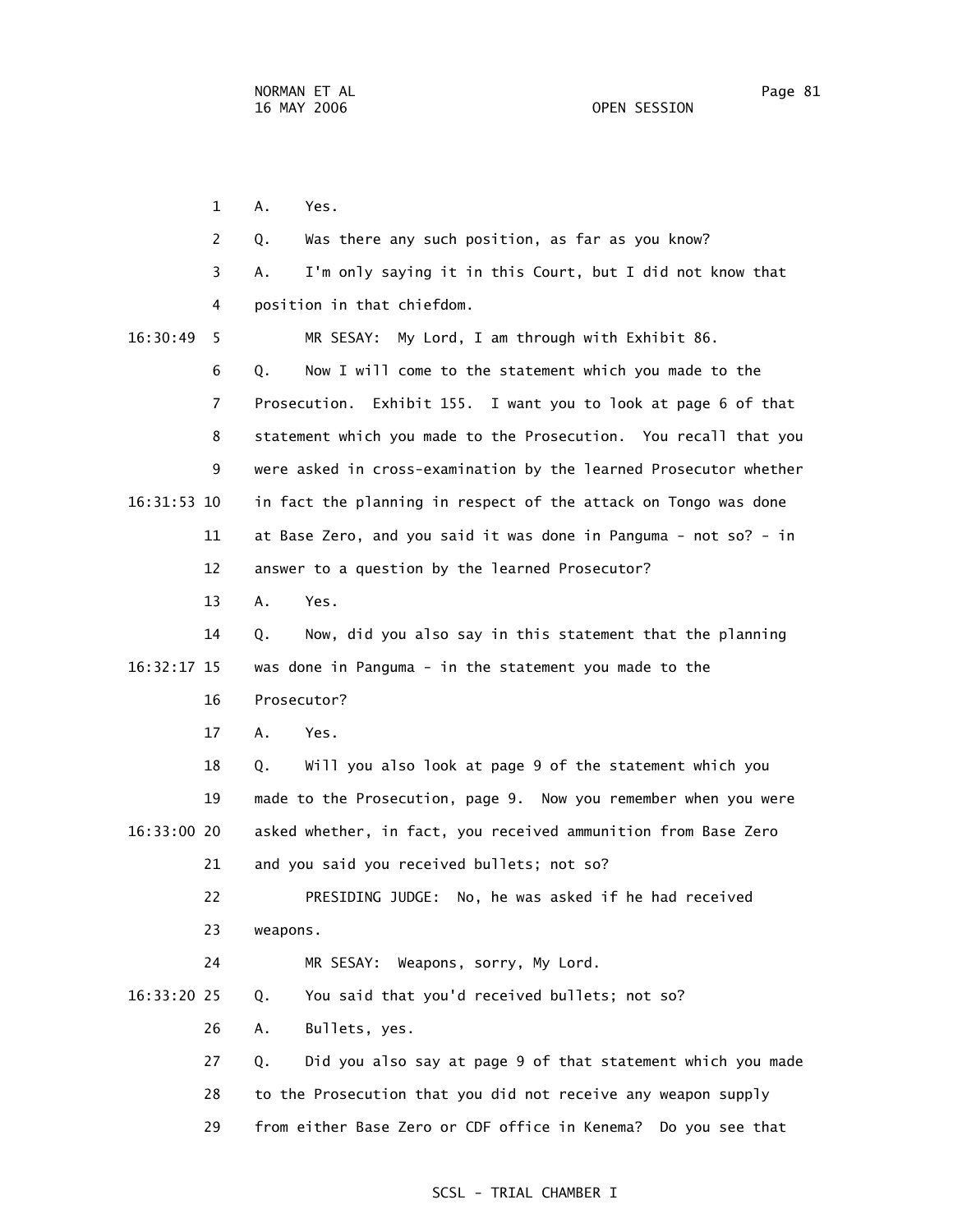1 at page 9? 2 PRESIDING JUDGE: Maybe you should put it to him what is 3 there. 4 THE WITNESS: I did not tell him that. I am not the one 16:33:56 5 who told him this. 6 MR SESAY: 7 Q. I will read the sentence. If you can bear with me, I will 8 read the sentence and then I will ask you a question on that. 9 You said, "I did not receive any weapon supply from either Base 16:34:12 10 Zero or CDF office in Kenema." 11 MR KAMARA: I believe the witness has answered that, that 12 he did not tell that to the Prosecution. 13 PRESIDING JUDGE: I suggested to counsel that maybe he 14 should read that and put it to him. I noted your comments but I 16:34:29 15 will allow the question. 16 MR KAMARA: As My Lord pleases. 17 MR SESAY: 18 Q. Have you seen it, the portion which -- 19 A. Yes. 16:34:39 20 Q. [Microphone not activated] the position? 21 A. I did not receive any guns. I did not receive any gun, no. 22 PRESIDING JUDGE: This is not the question, Mr Witness. 23 Please listen to the question. Put your question again. 24 MR SESAY: 16:34:55 25 Q. Now, I will read what you said in the statement to the 26 Prosecution and I want you to listen. You said, "I did not 27 receive any weapon supply from either Base Zero or CDF office in 28 Kenema." 29 A. No.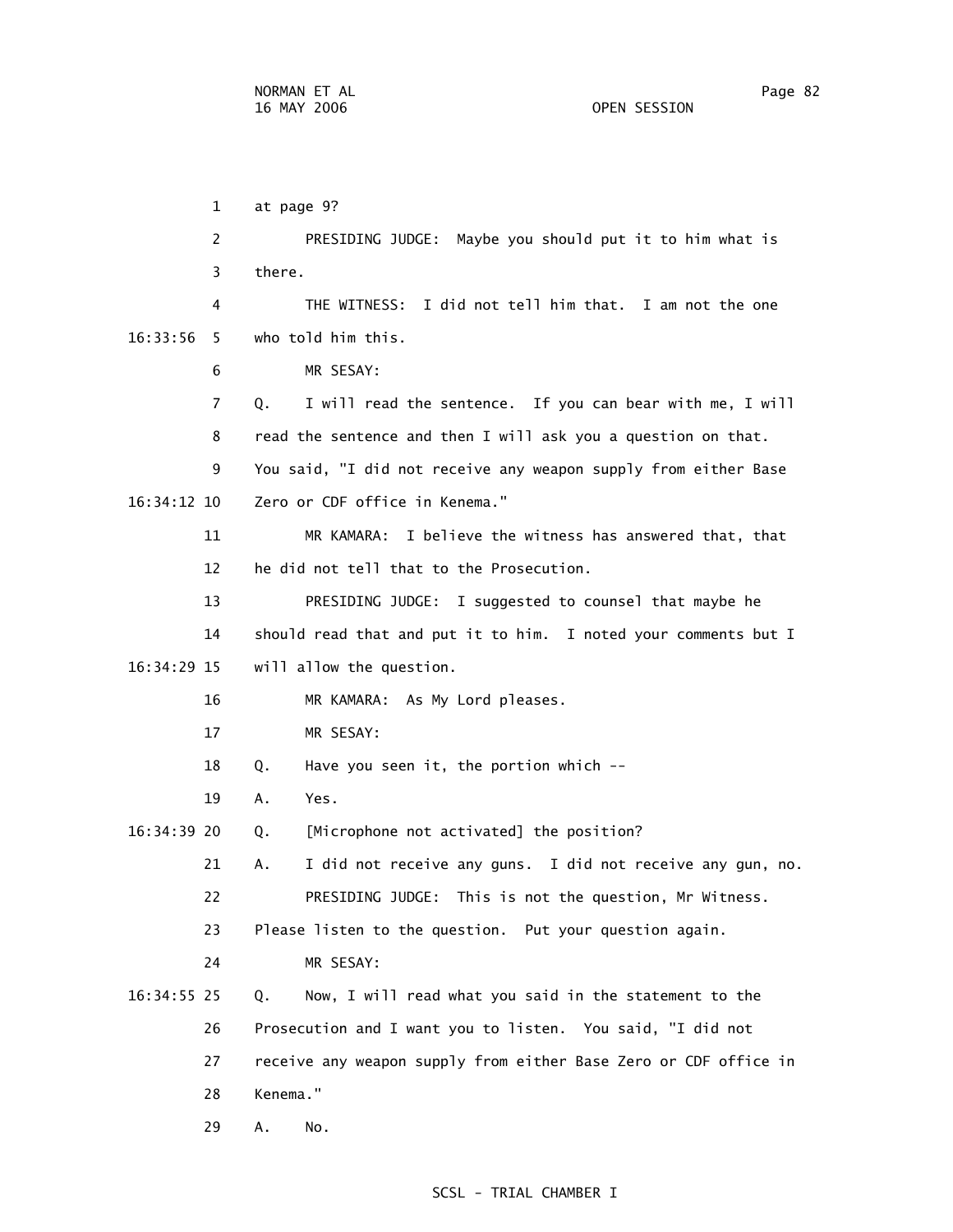1 Q. Do you maintain that? 2 PRESIDING JUDGE: Is that what you said? 3 MR SESAY: 4 Q. Is that what you said? 16:35:20 5 A. Yes. 6 Q. It is what you said? 7 A. Yes. 8 Q. Now, I want you to look at page 10 of the same statement 9 which you made to the Prosecution. Can you see page 10? Have 16:35:46 10 you seen page 10 of that statement? 11 A. Yes. 12 Q. Let me read what you said to the Prosecution in that 13 statement. 14 PRESIDING JUDGE: Where, Mr Sesay? 16:36:00 15 MR SESAY: Page 10, line -- 16 PRESIDING JUDGE: Only for you to direct the witness where 17 you want him to look. 18 MR SESAY: 19 Q. I want you to look at the penultimate -- well, a little bit 16:36:16 20 up, My Lord, in the midstream of that page of that statement. It 21 starts, "The attacks on Tongo Field was planned," have you seen 22 it? Where it starts, "The attacks on Tongo Field was planned," 23 have you seen that portion? 24 A. Yes. 16:36:38 25 Q. Now, bear with me so I can read and ask you a question on 26 that. 27 "The attacks on Tongo Field was planned in Panguma. The 28 planning was done by me; the national director of 29 operations, Musa OM Junisa; the battalion commander, Shaka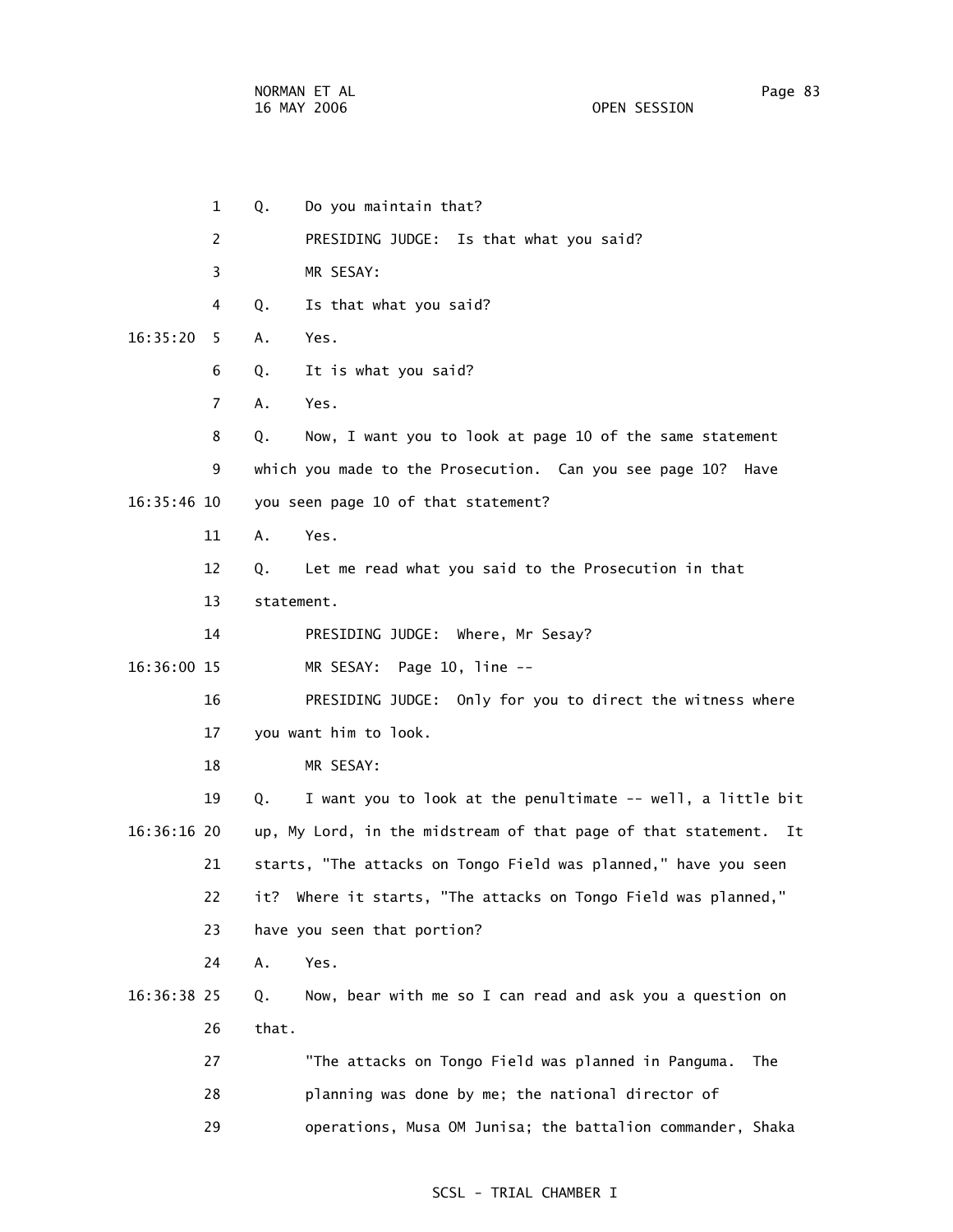| $\mathbf{1}$   | Lahai; the task force commander, Albert Lebbie; and the          |  |  |
|----------------|------------------------------------------------------------------|--|--|
| $\overline{c}$ | sectional commanders."                                           |  |  |
| 3              | Now, is that what you said to the Prosecution?                   |  |  |
| 4              | That is what I told him, indeed, that this fighting was<br>Α.    |  |  |
| 16:37:25<br>5. | planned in Panguma.                                              |  |  |
| 6              | I want you also to look at page 12 of that statement.<br>Q.      |  |  |
| 7              | MR SESAY: Sorry, My Lord. It is not page 12.                     |  |  |
| 8              | Q.<br>Now, page 11. Can you see page 11?                         |  |  |
| 9              | Α.<br>Yes.                                                       |  |  |
| 16:38:38 10    | That is the last paragraph starting, "When I went to Tongo<br>Q. |  |  |
| 11             | Field". Have you seen it?                                        |  |  |
| 12             | Α.<br>Yes.                                                       |  |  |
| 13             | Let me read it out to you.<br>Q.                                 |  |  |
| 14             | "When I went to Tongo Field, eight days after its capture I      |  |  |
| 16:39:00 15    | was told that a lot of rebels were killed during the fight       |  |  |
| 16             | to capture the town. I did not see dead bodies of the            |  |  |
| 17             | rebels. No other atrocity was reported to me."                   |  |  |
| 18             | Now is that what you said to the Prosecution, that you went      |  |  |
| 19             | to Tongo eight days after its capture - in that statement?       |  |  |
| 16:39:25 20    | Yes, that is what I'm telling him and that is what I have<br>Α.  |  |  |
| 21             | told him.                                                        |  |  |
| 22             | I want you to look further up on the same page, page 11. I<br>Q. |  |  |
| 23             | want you to listen to what you said to the Prosecution. It       |  |  |
| 24             | starts, "I am not aware of the involvement". Have you seen that  |  |  |
| 16:40:05 25    | portion on the same page, the top?                               |  |  |
| 26             | Yes.<br>Α.                                                       |  |  |
| 27             | Bear with me. I will read it out to you.<br>Q.                   |  |  |
| 28             | "I am not aware of the involvement of any other CDF              |  |  |
| 29             | commander at national level on the attack of Tongo Field         |  |  |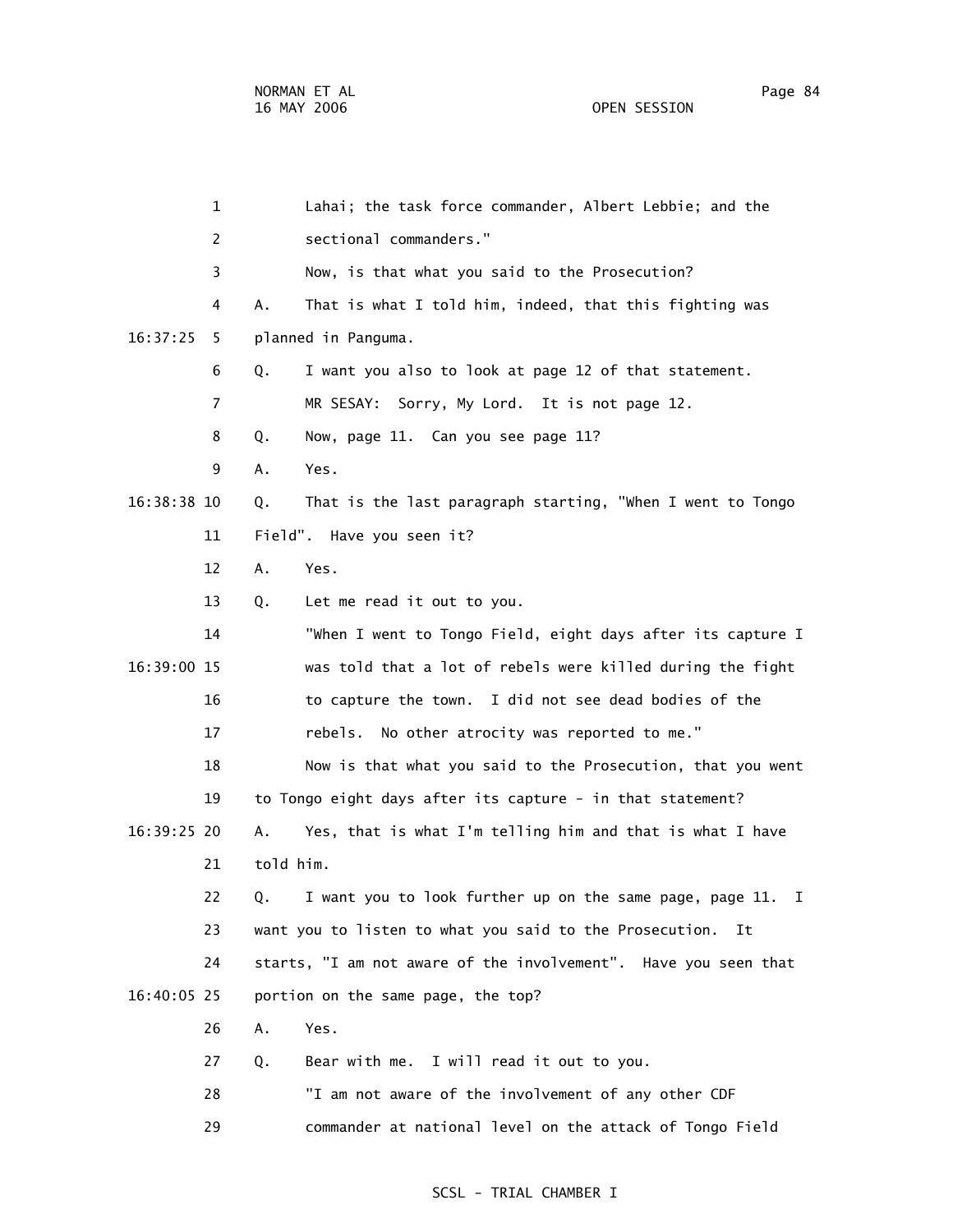1 other than Musa OM Junisa. I only went to Tongo Field 2 eight days after the capture of Tongo Field. I was in 3 Panguma since I was not feeling well." 4 Is that what you also said to the Prosecution? 16:40:46 5 A. Yes. 6 Q. Now, the final question to you. You recall you said that 7 Arthur Koroma reported as a matter of fact from what was read to 8 you in the statement that that was the chain of command. Do you 9 recall saying that about Arthur Koroma at page 2 -- starting page 16:41:24 10 1 to page 2? Do you recall saying that? Page 4, My Lord. I 11 will start from the top. "The taskforce commander co-ordinated 12 all Kamajor operations. He got with us" -- 13 THE INTERPRETER: Learned counsel is going very fast. 14 PRESIDING JUDGE: Indeed, you are going too fast, Mr Sesay. 16:41:52 15 MR SESAY: Sorry, My Lord. I apologise. 16 Q. "The taskforce commander co-ordinated all Kamajor 17 operations. He got orders from the battalion commander, 18 which he carried to Kamajor fighters for action. The 19 battalion commander reported to Musa OM Junisa, the 16:42:32 20 national director of operations, who, in turn, reported to 21 Arthur Koroma, the administrator. Arthur Koroma reported 22 to the National Co-ordinator, Chief Hinga Norman. I knew 23 that this was the chain of command because we were told in 24 the Kenema meeting who each commander should report to." 16:43:09 25 Have you heard that also? 26 A. Yes. 27 Q. My question to you is: From your own knowledge, did Arthur 28 Koroma actually report to Chief Sam Hinga Norman?

29 MR KAMARA: Objection, My Lord. That is not a question for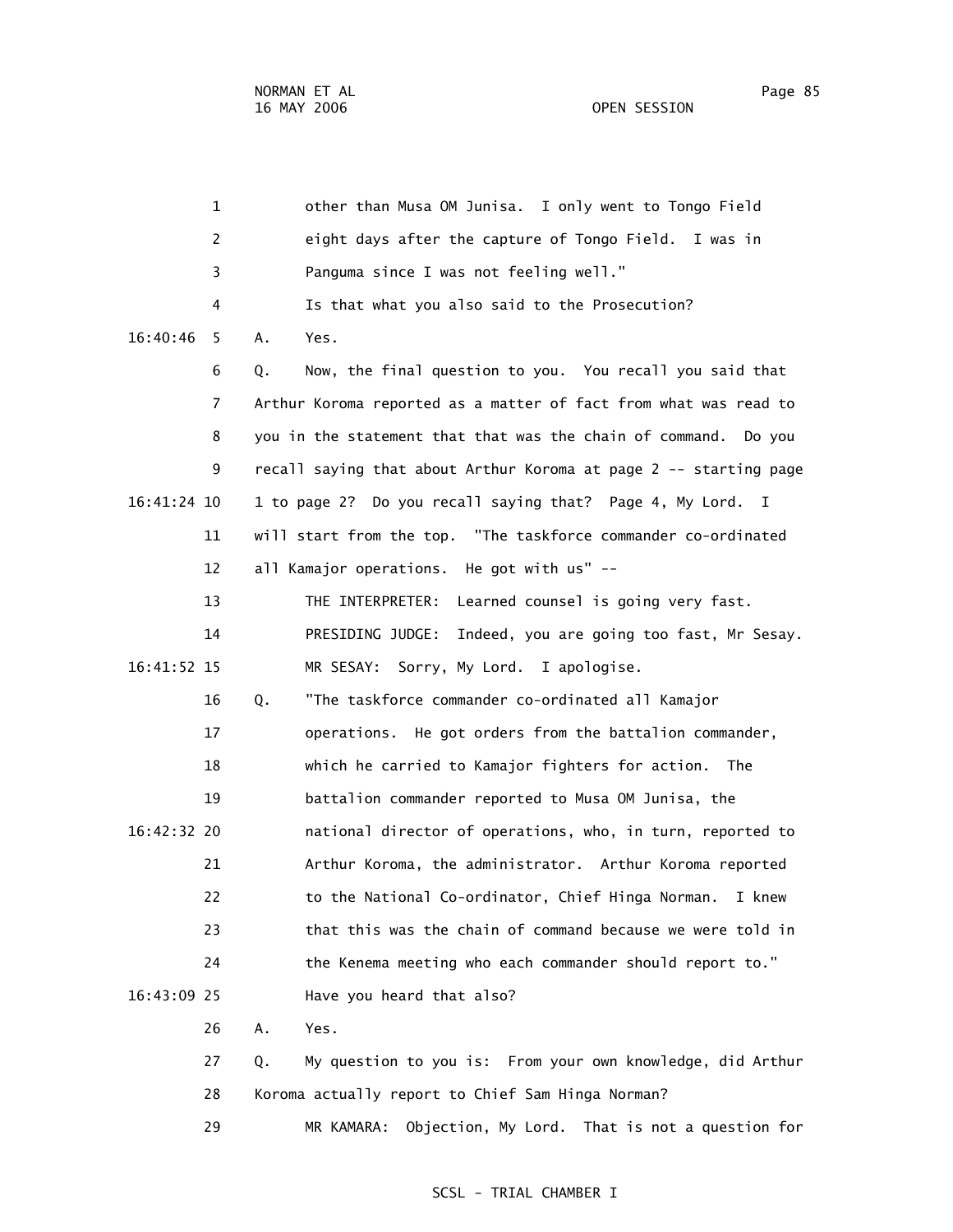1 re-examination. It is a question that could have been put in 2 direct examination and there is no controversial issue raised in 3 cross-examination for clarity of an ambiguity. 4 PRESIDING JUDGE: Objection sustained. 16:43:40 5 MR KAMARA: Thank you. 6 MR SESAY: Sorry, My Lord, but I wish to respond to that. 7 PRESIDING JUDGE: Go to the statement, that's fine. You 8 can ask questions about that. This is the new issue that was 9 raised, not your question. 16:43:52 10 MR SESAY: Yes, My Lord. If you can bear with me, I wish 11 to respond to that. 12 JUDGE ITOE: Why do you want to respond when it has been 13 sustained? 14 MR SESAY: As My Lord, pleases, I will bow to that. Sorry, 16:44:05 15 My Lord. 16 Q. Did you say that to the Prosecution? Is that what you said 17 about Chief Norman? 18 MR KAMARA: Objection, again. That question has been 19 answered. 16:44:17 20 PRESIDING JUDGE: I allowed that question. Please go 21 ahead. 22 MR SESAY: Thank you. 23 Q. Did you say to the Prosecution that Arthur Koroma reported 24 to the National Co-ordinator, Chief Hinga Norman? 16:44:34 25 A. That was not what I said. 26 MR SESAY: Your Honour, that is all I have. 27 PRESIDING JUDGE: Mr Pestman and Dr Jabbi, I am informed 28 that the tapes have been checked against the transcript and the 29 transcript should read as I said it was. The question was, "Who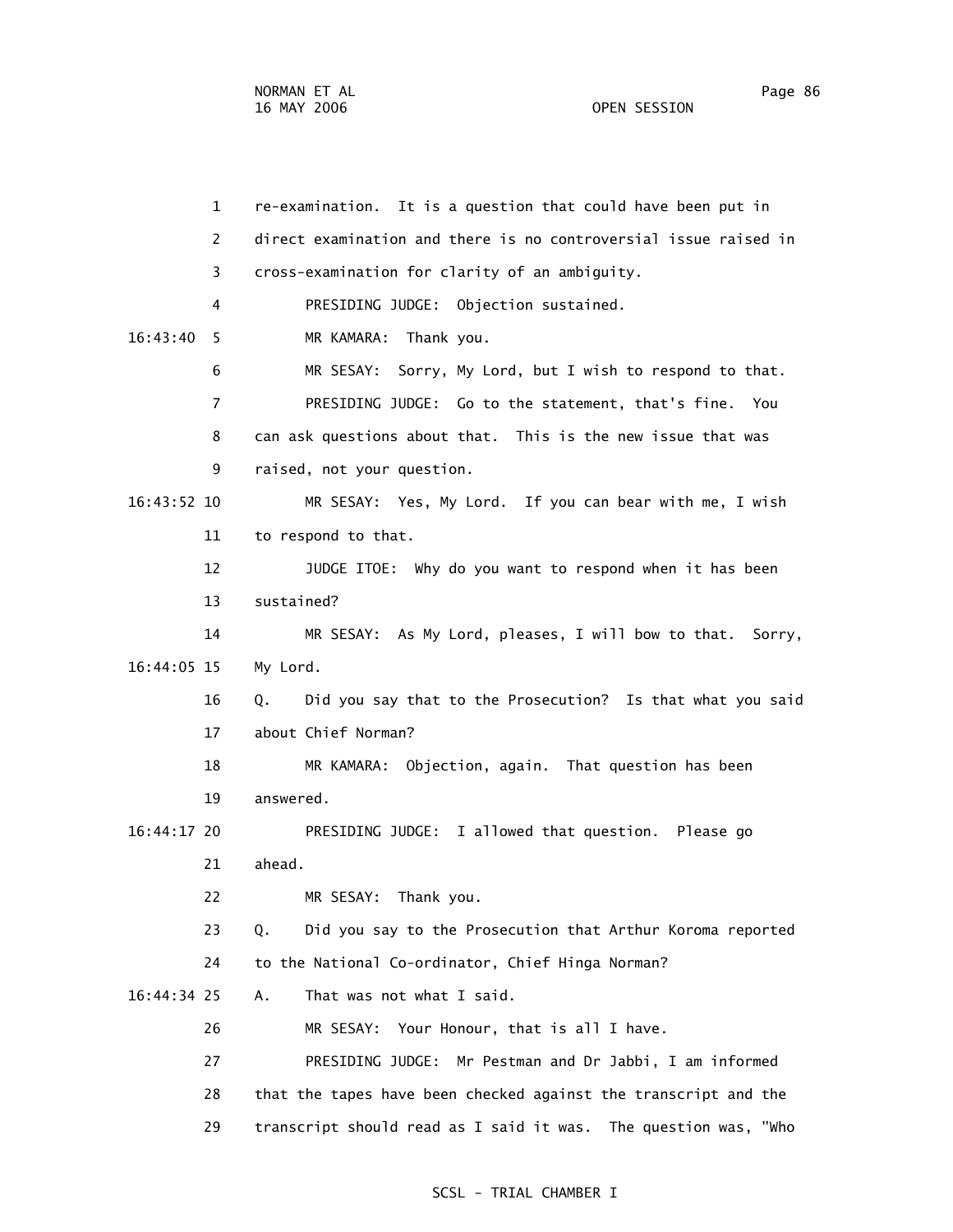1 were they?" The answer should have been marked as an answer, 2 "Well, the head of the Kamajor that was there, I knew him. He 3 was called Mr BJK Sei." The record will be modified accordingly. 4 An errata will be distributed shortly. Thank you. 16:45:28 5 MR JABBI: Thank you, My Lord. 6 PRESIDING JUDGE: Thank you, Mr Witness. That completes 7 your evidence in this Court. We thank you for coming to give 8 your evidence and we wish you a safe trip back home. Thank you 9 very much. 16:46:03 10 THE WITNESS: Thank you. 11 PRESIDING JUDGE: It is quarter to five, a bit later than 12 when we pause for the afternoon recess, but we will still pause 13 and we'll come back to take your next witness, Dr Jabbi. Thank 14 you. 16:46:42 15 [The witness withdrew] 16 [Break taken at 4.45 p.m.] 17 [Upon resuming at 5.05 p.m.] 18 **I** [The witness entered court] 19 PRESIDING JUDGE: So, Dr Jabbi, we're coming back to you 17:07:37 20 now with your next witness. 21 MR JABBI: Yes, My Lord. My colleague who is just coming 22 in will take him. 23 PRESIDING JUDGE: Very well. In the meantime, we will 24 proceed to take the oath of this witness. We have in our notes 17:08:14 25 that the witness is to give evidence in Mende. Is the witness 26 giving evidence in Mende? 27 MR SESAY: Yes, My Lord. 28 PRESIDING JUDGE: Mr Witness. 29 THE WITNESS: Yes.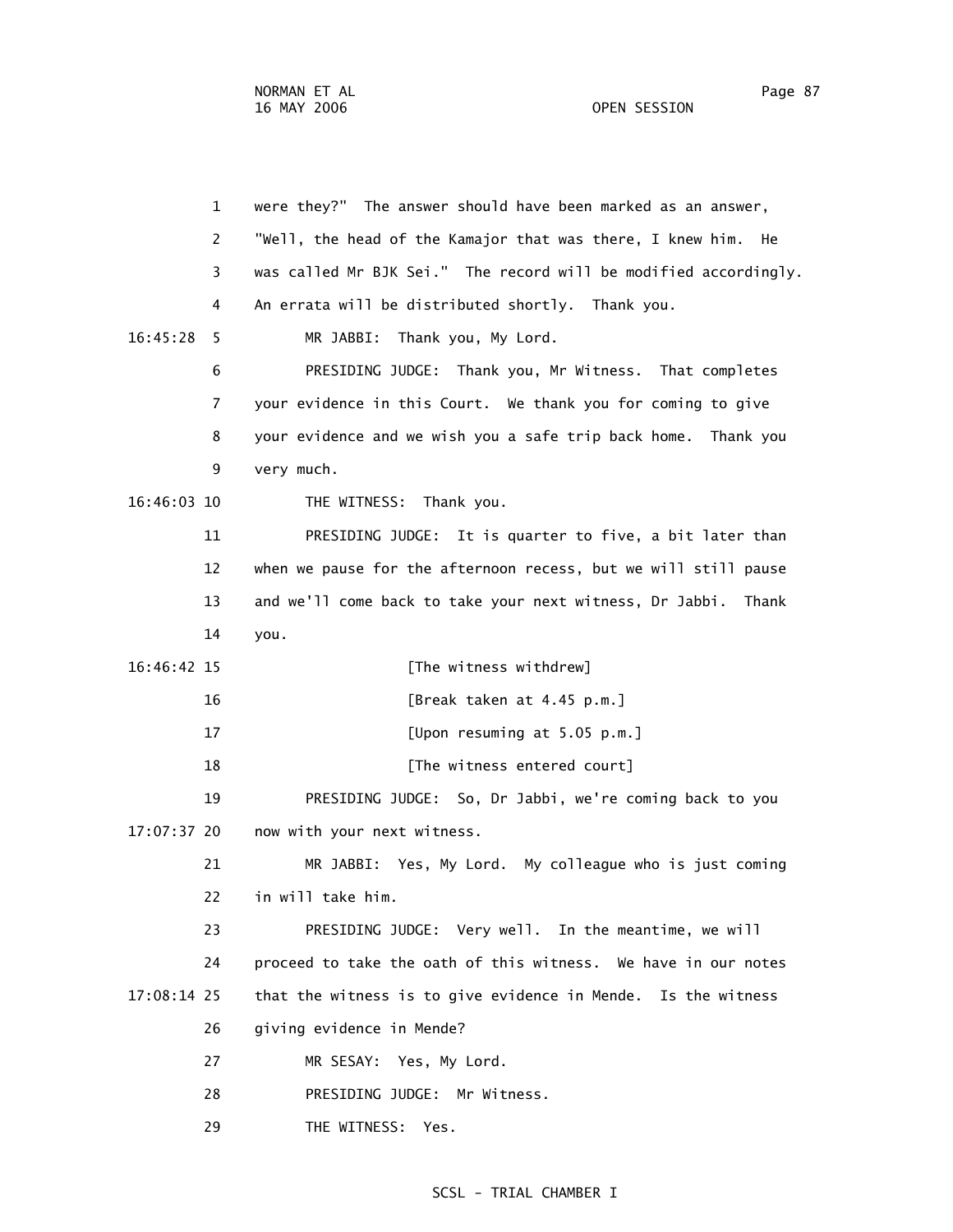1 PRESIDING JUDGE: You hear my comments in Mende? 2 THE WITNESS: Yes, you asked me and I have answered in 3 Mende. 4 JUDGE ITOE: Is the Presiding Judge speaking Mende? 17:08:49 5 PRESIDING JUDGE: Please proceed to take the oath. 6 THE WITNESS: I speak Mende. 7 WITNESS: SIAKA LAHAI [Sworn] 8 [Witness answered through interpretation] 9 PRESIDING JUDGE: Yes, Mr Sesay. 17:09:25 10 EXAMINED BY MR SESAY: 11 Q. Good afternoon, Mr Witness. 12 A. Good afternoon. How do you do? 13 PRESIDING JUDGE: This is your 18th witness? 14 MR SESAY: Yes, My Lord, 18th. 17:09:42 15 Q. Now, before you commence your testimony may I appeal to you 16 to talk very slowly, please, because your testimony will have to 17 be interpreted. 18 A. Okay. 19 Q. Now, can you state your full names, please? 17:10:06 20 A. I am Siaka Lahai. I was born in Panguma. 21 Q. You wait for the question and you answer from me, okay. 22 A. Okay, sir. 23 Q. You said your names are? 24 A. My name is Siaka Lahai. 17:10:19 25 Q. Where do you live? 26 A. I live at Tongo, Peyama. 27 Q. How old are you? 28 A. I am 40. 29 Q. What is your occupation?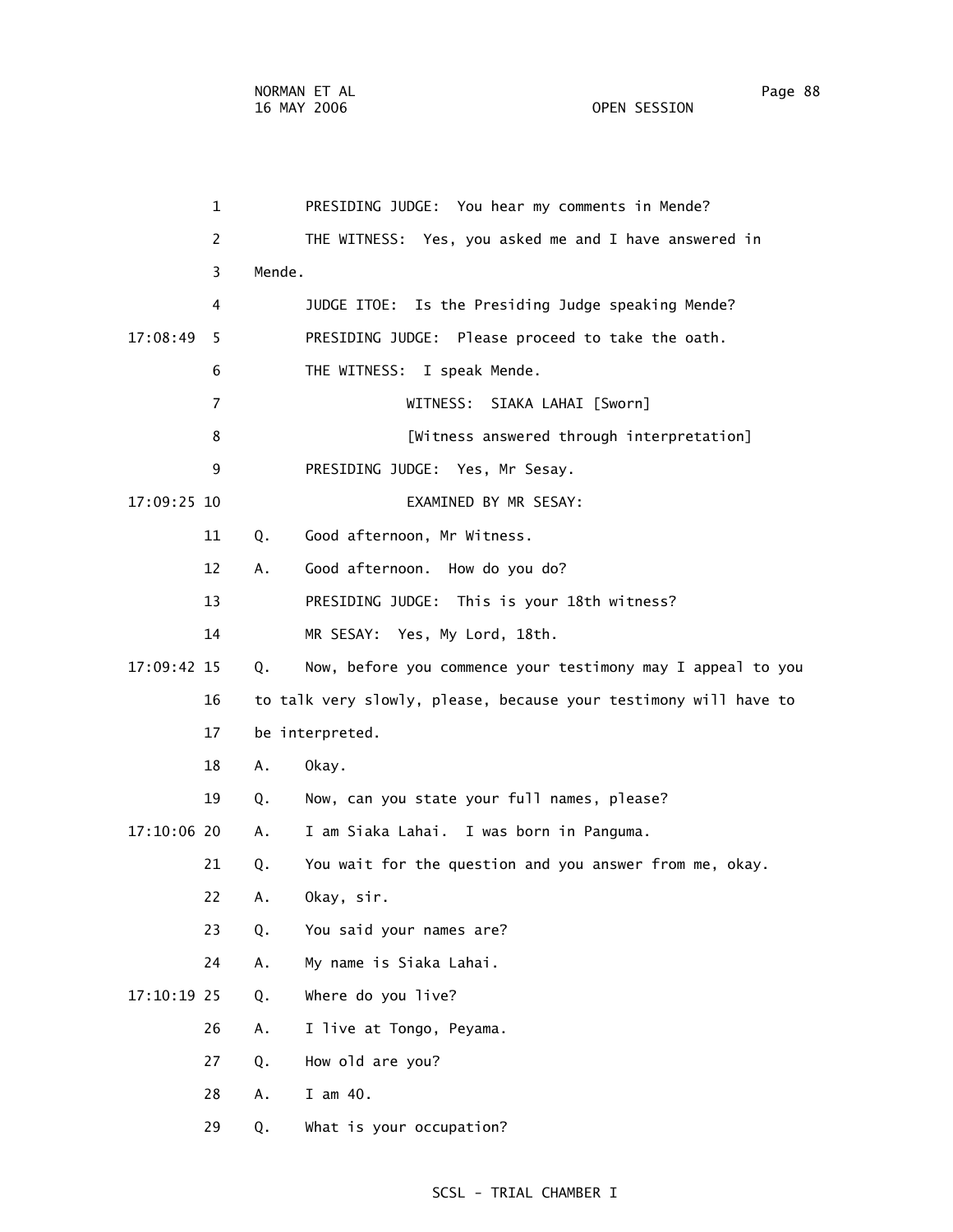|    |               | $\mathbf{1}$   | Α.                           | I am a farmer.                                                   |  |
|----|---------------|----------------|------------------------------|------------------------------------------------------------------|--|
|    |               | 2              | Q.                           | Are you married?                                                 |  |
|    |               | 3              | А.                           | I am married.                                                    |  |
|    |               | 4              | Q.                           | How many children do you have?                                   |  |
|    | 17:11:18      | 5.             | Α.                           | Nine children.                                                   |  |
|    |               | 6              | Q.                           | Can you speak up, please.                                        |  |
|    |               | $\overline{7}$ | A.                           | Nine children.                                                   |  |
|    |               | 8              | Q.                           | When were you initiated as a Kamajor?                            |  |
|    |               | 9              |                              | JUDGE ITOE: Is he a Kamajor?                                     |  |
|    | 17:11:41 10   |                |                              | THE WITNESS:<br>1996.                                            |  |
|    |               | 11             |                              | MR SESAY: Sorry, My Lord.                                        |  |
|    |               | 12             | Q.                           | Are you a Kamajor?                                               |  |
|    |               | 13             | Α.                           | I am a Kamajor, then.                                            |  |
|    |               | 14             | Q.                           | When did you become a Kamajor?                                   |  |
|    | 17:11:55 15   |                | Α.                           | 1996, that is the time I became a Kamajor.                       |  |
|    |               | 16             | Q.                           | Now, after you became a Kamajor in 1996, where were you          |  |
|    |               | 17             | based?                       |                                                                  |  |
|    |               | 18             | Α.                           | I was in Tongo.                                                  |  |
|    |               | 19             | Q.                           | What was your status in the Kamajor society in 1996?             |  |
|    | 17:12:48 20   |                | А.                           | I was just an ordinary CO.                                       |  |
|    |               | 21             | Q.                           | You said you were based in Tongo. Do you know who was in         |  |
|    |               | 22             | occupation of Tongo in 1996? |                                                                  |  |
|    |               | 23             | А.                           | The soldiers, the soldiers.                                      |  |
|    |               | 24             | Q.                           | What was the relationship between the soldiers and the           |  |
|    | $17:13:37$ 25 |                |                              | Kamajors at that time in Tongo?                                  |  |
|    |               | 26             | Α.                           | Well, at that time there was no cause to complain.<br>We were    |  |
|    |               | 27             |                              | all going together as one. There was great respect between us at |  |
| 28 |               |                | that time.                   |                                                                  |  |
|    |               | 29             | Q.                           | Yes, how was this co-existence between yourself and the          |  |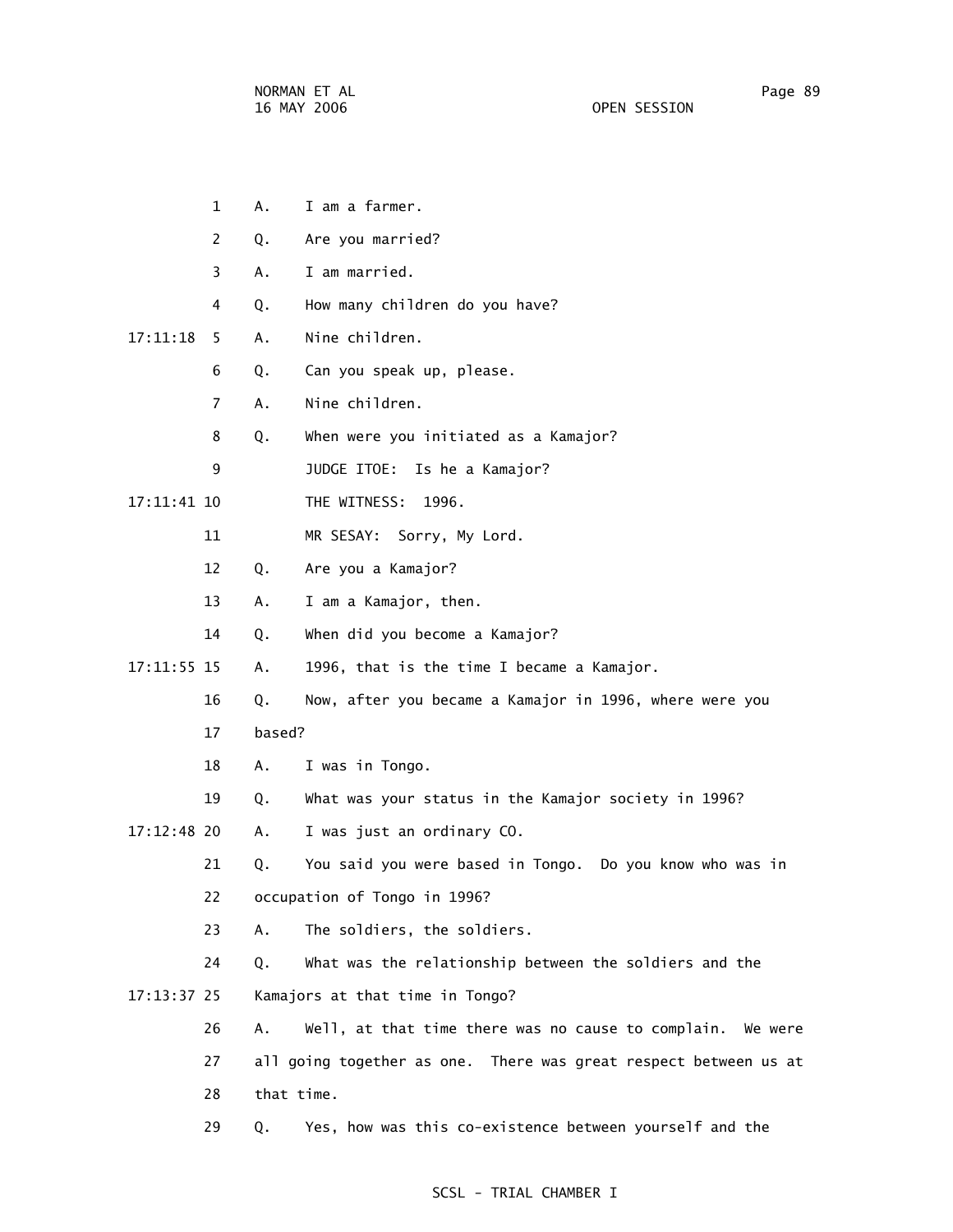|    |               | 1  | Kamajors and the soldiers?                                        |  |  |
|----|---------------|----|-------------------------------------------------------------------|--|--|
|    |               | 2  | Α.<br>Well, there was -- at one time there was a quarrel, but the |  |  |
|    |               | 3  | chiefdom people resolved it and it was over. So we thanked God    |  |  |
| 4  |               |    | at the time.                                                      |  |  |
|    | 17:14:41      | 5  | Now, did you yourself work with the soldiers in any<br>Q.         |  |  |
|    |               | 6  | particular area?                                                  |  |  |
|    |               | 7  | Yes. At that time when the quarrel was over, they asked us<br>Α.  |  |  |
|    |               | 8  | to make peace, so together we went to Kailahun.                   |  |  |
|    |               | 9  | When did you go to Kailahun? The time please?<br>Q.               |  |  |
|    | 17:15:29 10   |    | The time that we went to Kailahun, it was in the same 1996<br>А.  |  |  |
|    |               | 11 | that together with them we went to Kailahun at the end of 1997.   |  |  |
|    |               | 12 | That is when we went to Kailahun.                                 |  |  |
|    |               | 13 | PRESIDING JUDGE: Did you say end of 1997?                         |  |  |
|    |               | 14 | THE WITNESS: At that time --                                      |  |  |
|    | 17:15:49 15   |    | MR SESAY:                                                         |  |  |
|    |               | 16 | May I just ask you again. You said you went with the<br>Q.        |  |  |
|    |               | 17 | soldiers to Kailahun; not so?                                     |  |  |
|    |               | 18 | Α.<br>Yes.                                                        |  |  |
|    |               | 19 | Did you go with the soldiers in Kailahun?<br>Q.                   |  |  |
|    | $17:16:05$ 20 |    | 1996.<br>Α.                                                       |  |  |
|    |               | 21 | PRESIDING JUDGE: Thank you.                                       |  |  |
|    |               | 22 | MR SESAY:                                                         |  |  |
|    |               | 23 | What did you go to do in Kailahun?<br>Q.                          |  |  |
|    |               | 24 | Those of us who left from the Tongo end, we went to fight<br>Α.   |  |  |
|    | $17:16:27$ 25 |    | towards Giema for us to clear that chiefdom.                      |  |  |
|    |               | 26 | Can you be more specific as to when you said you went to<br>Q.    |  |  |
|    |               | 27 | clear, to clear from what?                                        |  |  |
|    |               | 28 | We went to fight. We went to fight against the rebels.<br>Α.      |  |  |
| 29 |               |    | But at that time we were fighting against the rebels.             |  |  |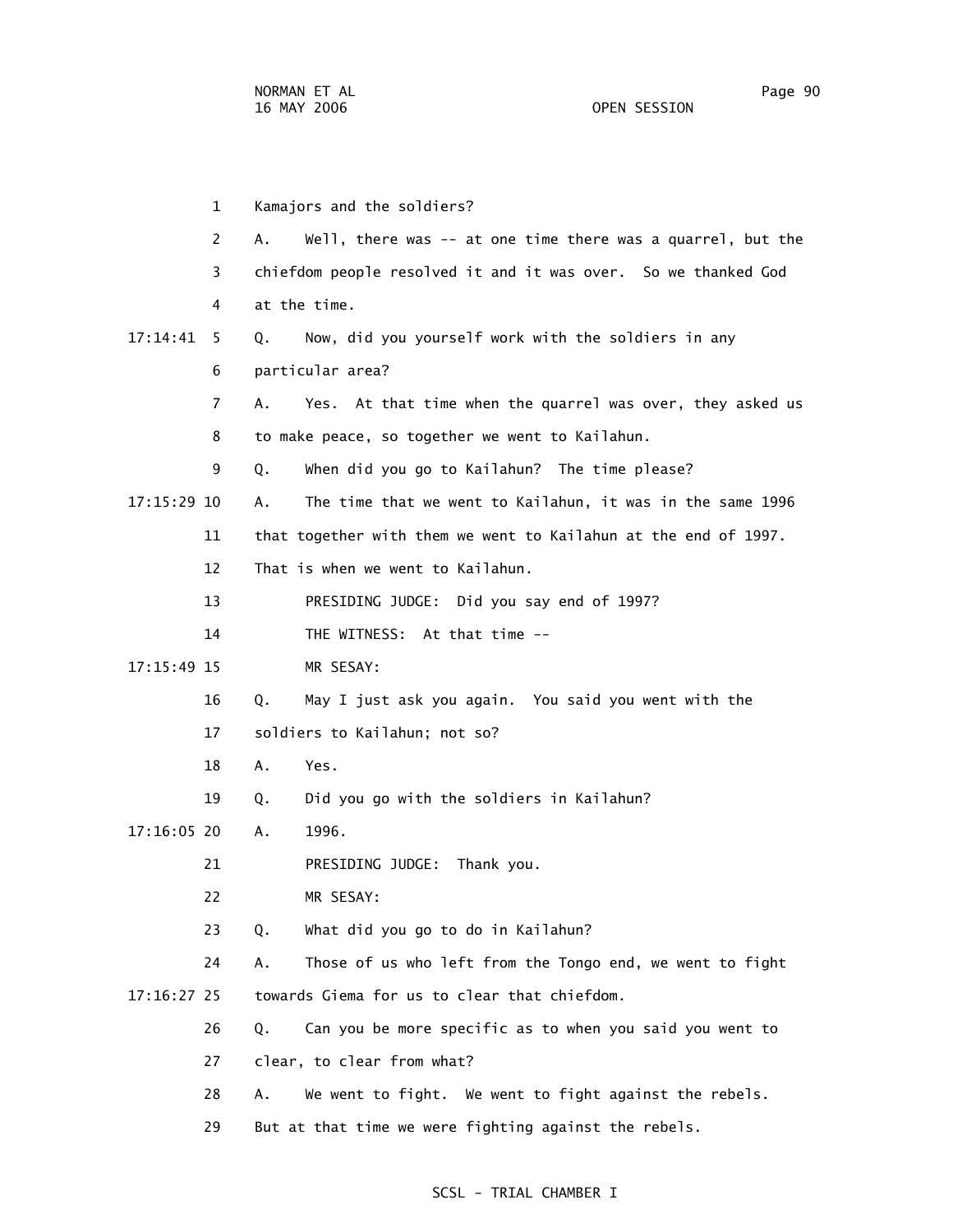1 Q. How long did you stay in Kailahun? 2 A. Well, we were there when we started fighting. We started 3 taking up towns. That day we set off to go to Kailahun and they 4 said we should not fight on that day because they are getting 17:17:44 5 information -- 6 Q. Slowly. 7 A. Okay. 8 Q. My question is: For how long did you stay in Kailahun? 9 When you went to Kailahun Town, for how long did you stay there? 17:18:01 10 A. We stayed there for long. Only that I cannot remember, but 11 we took some time there. 12 Q. Where were you when the government of President Tejan 13 Kabbah was overthrown? Where were you at that time? 14 A. We were there when the government was overthrown. 17:18:38 15 Q. [Overlapping speakers] 16 A. We were in Kailahun when the government was overthrown. 17 THE INTERPRETER: Your Honour, can learned counsel please 18 wait for the interpretation to be done before he intervenes? 19 PRESIDING JUDGE: Have you heard the comments from the 17:18:56 20 interpreter, Mr Sesay? 21 MR SESAY: Yes, My Lord, I have heard. I will endeavour to 22 be slow. 23 PRESIDING JUDGE: It is not slow. You are too quick to ask 24 the question before it is answered. 17:19:09 25 MR SESAY: As My Lord pleases. 26 Q. Now you said you were in Kailahun when the government of 27 President Kabbah was overthrown. What did you do after that? 28 A. When they overthrew the government, those of us who had

29 gone, they asked us to report to them.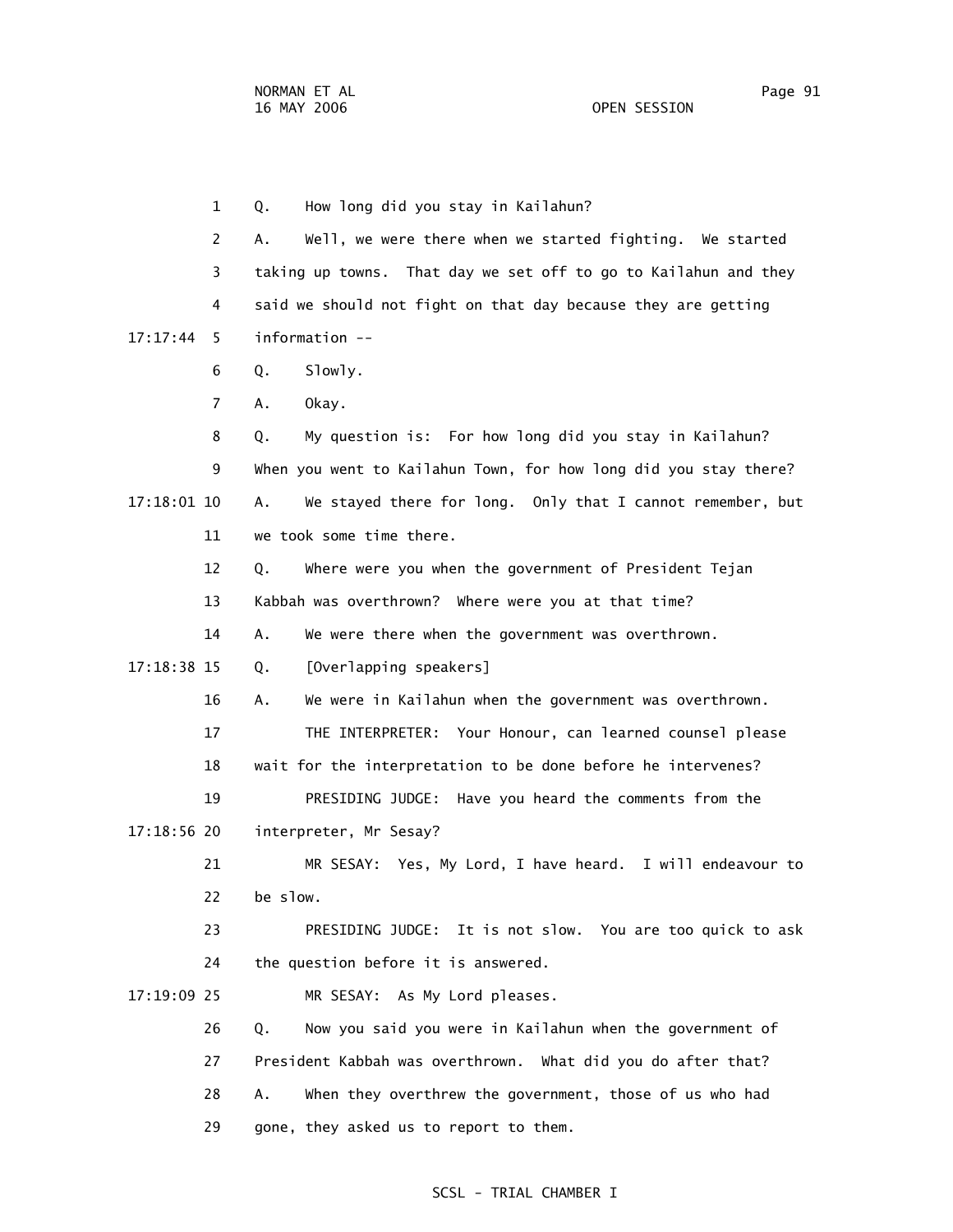1 Q. Slower. 2 THE INTERPRETER: Can he take it again? He speaks very 3 fast. 4 MR SESAY: 17:19:45 5 Q. Can you go over it again? Slowly, please. What happened? 6 A. When we were together in Kailahun, we were there together 7 when we heard that the government has been overthrown. So we 8 should hand over the guns to them because they were controlling 9 the government, but we refused. 17:20:30 10 Q. Now, what did you do after that when they said you should 11 hand over your weapons to them? What did you do? You said you 12 refused. What did you do? 13 A. They disarmed us forcefully. They were wounding our 14 brothers, they would beat some. So some of us ran away and went 17:20:57 15 to Pendembu. 16 Q. Now, for how long were you in Pendembu? 17 A. We did not take months there. In fact, we were in 18 disarray. 19 Q. In what year did you come to Pendembu from Kailahun? 17:21:37 20 A. We were in Pendembu in 1997. 21 Q. Did you go anywhere from Pendembu? 22 A. Yes, sir. Yes. 23 Q. Where did you go? 24 A. We heard by rumour through the radio that Eddie Massallay 17:22:13 25 had said, "Those of you who knew that you have been fighting for 26 the government, today the government is around the Liberia end. 27 So you should return to the Liberian end at the Bo Waterside." 28 Q. Did you in fact go to Bo Waterside? 29 A. Yes, I was in hiding when I went there.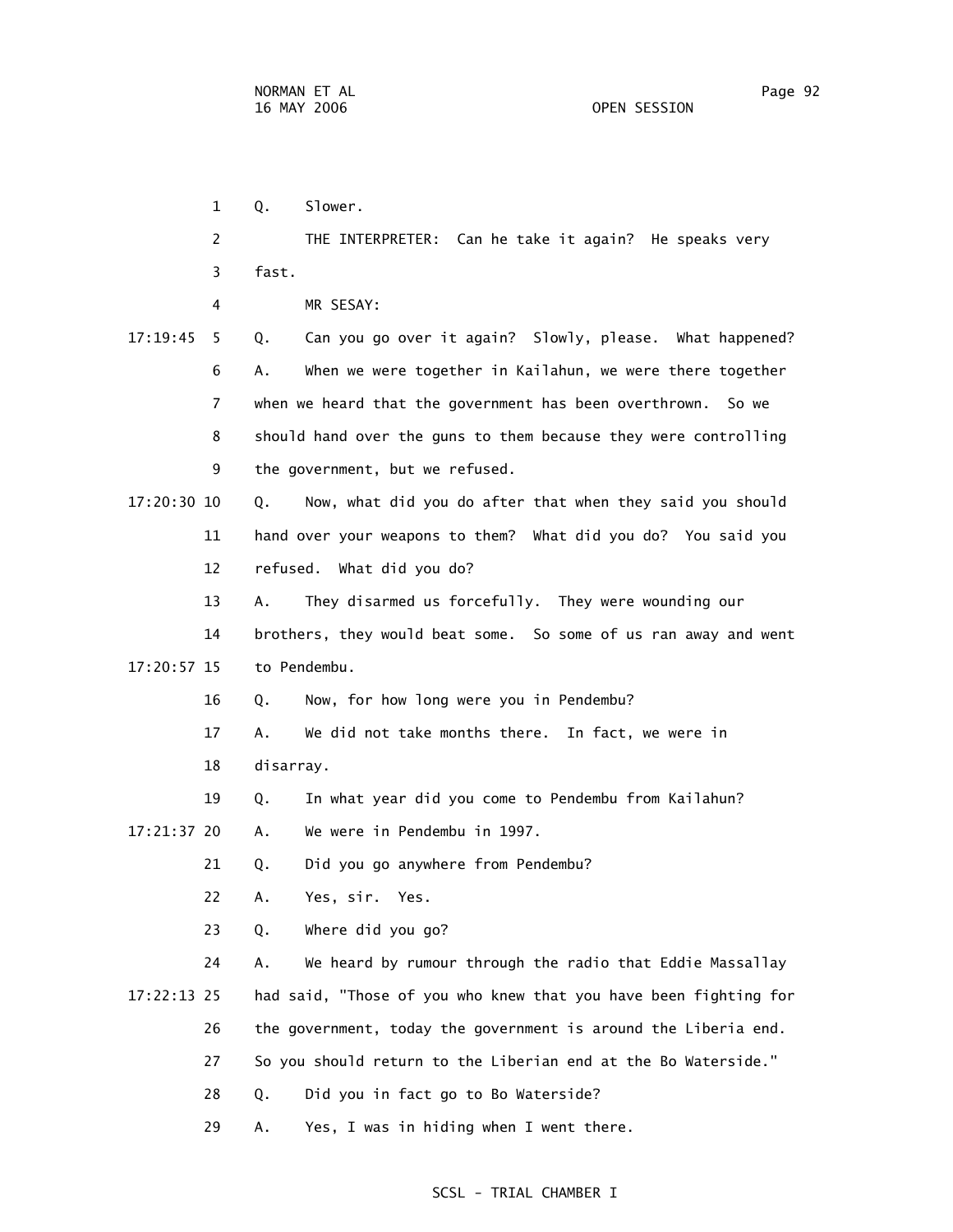1 Q. Did you go alone to Bo Waterside? 2 A. We were many. We were many. 3 Q. Where were you based in Bo Waterside? 4 A. When we went, we were guests to ECOMOG. 17:24:08 5 Q. What happened in Bo Waterside, briefly, please? 6 A. When we were there, we were guests to ECOMOG. There came a 7 time when ECOMOG said, "When you come here you do not just sit 8 like that." 9 THE INTERPRETER: Your Honours, can the witness take his 17:24:40 10 last answer. 11 MR SESAY: 12 Q. Can you speak up louder a bit. 13 PRESIDING JUDGE: Mr Witness, can you repeat your last 14 answer. You said you were guests, but ECOMOG told you what? 17:24:53 15 THE WITNESS: ECOMOG said -- ECOMOG said, "If you heard 16 about snake you should not -- you should brush around you. You 17 have come so many of you. We cannot just put you somewhere and 18 be feeding you." 19 MR SESAY: 17:25:19 20 Q. Mr Witness, I'm afraid I will have to remind you again to 21 talk very slowly. Your testimony will have to be interpreted, 22 Their Lordships will have to write what you say in this Court. 23 You said ECOMOG provided food and some other things to you; 24 not so? 17:25:46 25 A. Yes. 26 Q. Can you tell this Court what happened at Bo Waterside? 27 A. What is happening is what I explained to you. 28 Q. In what year did you go to Bo Waterside? 29 A. The eighth year.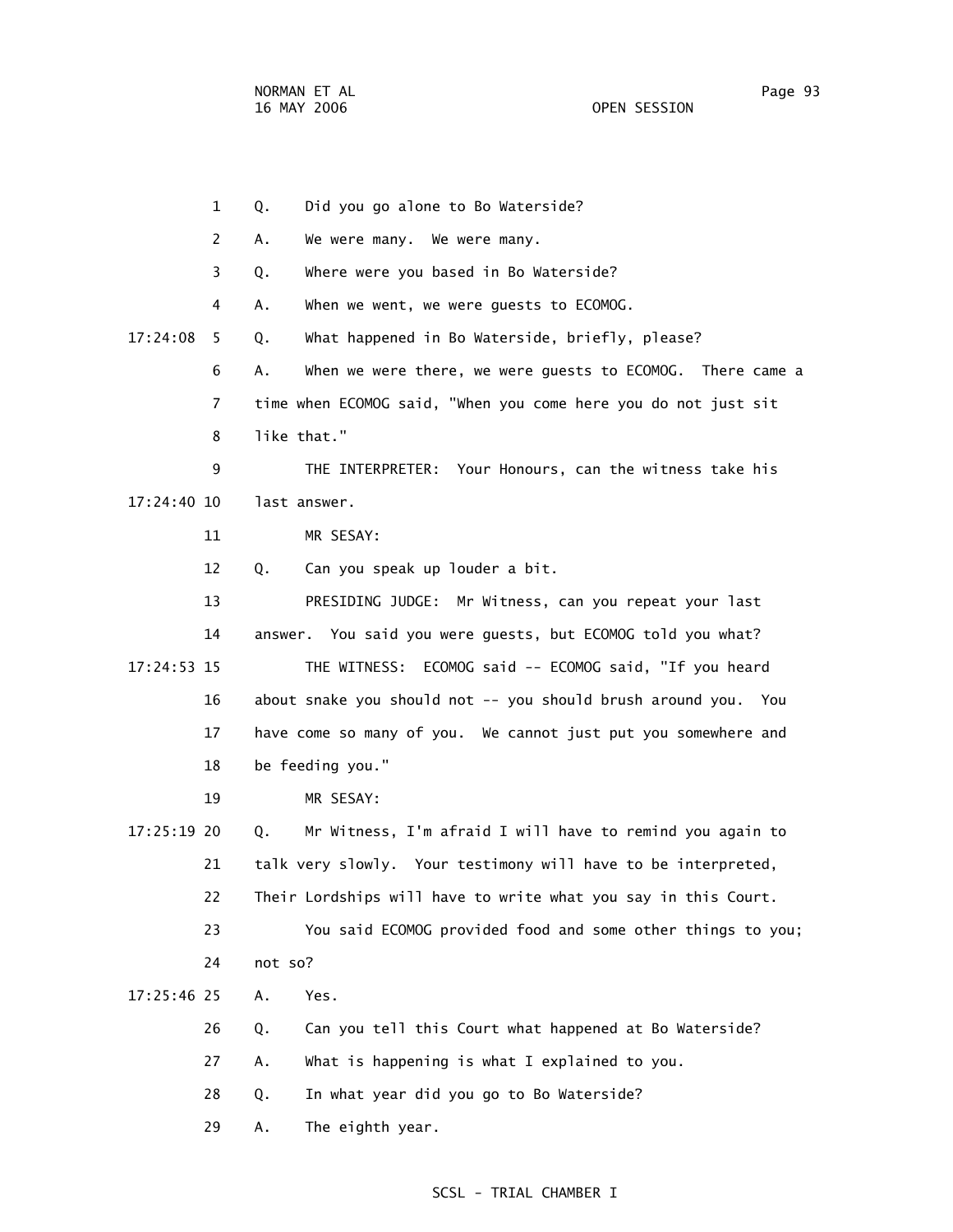1 Q. For how long did you stay in Bo Waterside? 2 A. We took a long time there. 3 Q. Did you eventually leave Bo Waterside? 4 A. Well, at that time, before we left Bo Waterside, we had 17:26:58 5 some guests who came to us. But they too were in hiding. 6 Q. Yes? 7 A. Those guests, one of them, for instance, Mr Honourable 8 Pujeh, Mr Honourable Kallon, Mr Norman, and some other big 9 people, they said, "We too are in hiding," and we too were in 17:27:45 10 hiding. "So you pass behind us, we are here for now." And 11 Tom Nyuma. Tom Nyuma, the soldier. 12 Q. Now, was anything said to you by these people whom you said 13 came to Bo Waterside? 14 A. At the Waterside where we were, where we were we had our 17:28:31 15 own arrangements, they just passed by. They had the government 16 and they've been overthrown, so they were not able to be with us 17 and they were not with us where we were. 18 Q. Did you leave Bo Waterside? 19 A. Yes. Then we went and spoke to them and they told us 17:29:10 20 goodbye, bid us farewell. And they told us they were ready to 21 come and they told us to come and they were ready to come so we 22 should be looking for them. 23 Q. And you proceeded to where? 24 PRESIDING JUDGE: Can you clarify a bit by what the witness 17:29:24 25 means by "them" and "they" and so on. I do not understand what 26 it is. 27 MR SESAY: 28 Q. You said they told you to return. Now who are the "they"? 29 Who said to return?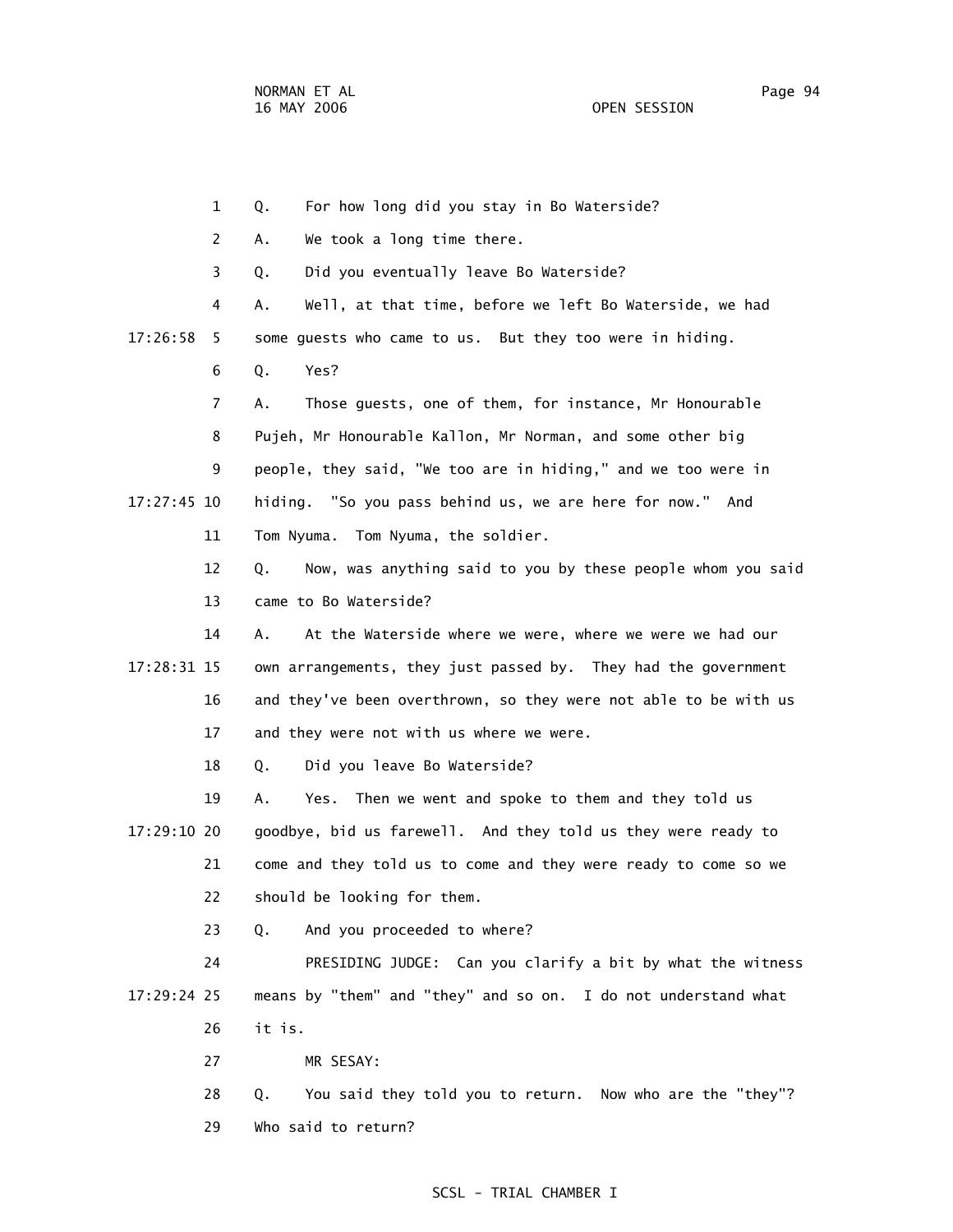| $\mathbf{1}$   | It was Eddie Massallay. He was the interpreter between us,<br>Α.  |
|----------------|-------------------------------------------------------------------|
| 2              | He was the go-between for them and us.<br>yes.                    |
| 3              | PRESIDING JUDGE: Who is the them? Mr Witness, when you            |
| 4              | say "them," who is that? What do you mean?                        |
| 17:30:12<br>5. | THE WITNESS: He was the go-between for us and them.               |
| 6              | PRESIDING JUDGE: But what to you mean by "them," who are          |
| 7              | those that you call "them"?                                       |
| 8              | THE WITNESS: ECOMOG, the ECOMOG is the them. He called            |
| 9              | He called us. In fact, we were guests to him, so we<br>us.        |
| 17:30:41 10    | explained to him. So when he said we should return, he was the    |
| 11             | very one who said we should return. We heard it from him.         |
| 12             | MR SESAY:                                                         |
| 13             | So you said he asked you to return. Now, did you return?<br>Q.    |
| 14             | When they bid farewell to us and they told us to return,<br>А.    |
| 17:31:02 15    | yes, we returned.                                                 |
| 16             | And you proceeded to where from Bo Waterside?<br>Q.               |
| 17             | When we returned to our villages, we were in the<br>Α.            |
| 18             | surrounding villages. We were still waiting.                      |
| 19             | In what particular village or town did you stay around<br>Q.      |
| 17:31:38 20    | Tongo?                                                            |
| 21             | We were at Komende Yetehun [phon], Lower Bambara, Kono and<br>А.  |
| 22             | Malegohun, that boundary, the bush that is there. That is where   |
| 23             | we were, in the forest.                                           |
| 24             | Now, what happened there at the time when you said you<br>Q.      |
| $17:32:19$ 25  | came -- you settled in the nearby villages around Tongo.<br>What  |
| 26             | happened from that point?                                         |
| 27             | Well, what happened, we were there when Teacher Lagawo came<br>Α. |
| 28             | and George Jambawai and they said they had come from the Guinea   |
| 29             | end and when they said we should wait for them --                 |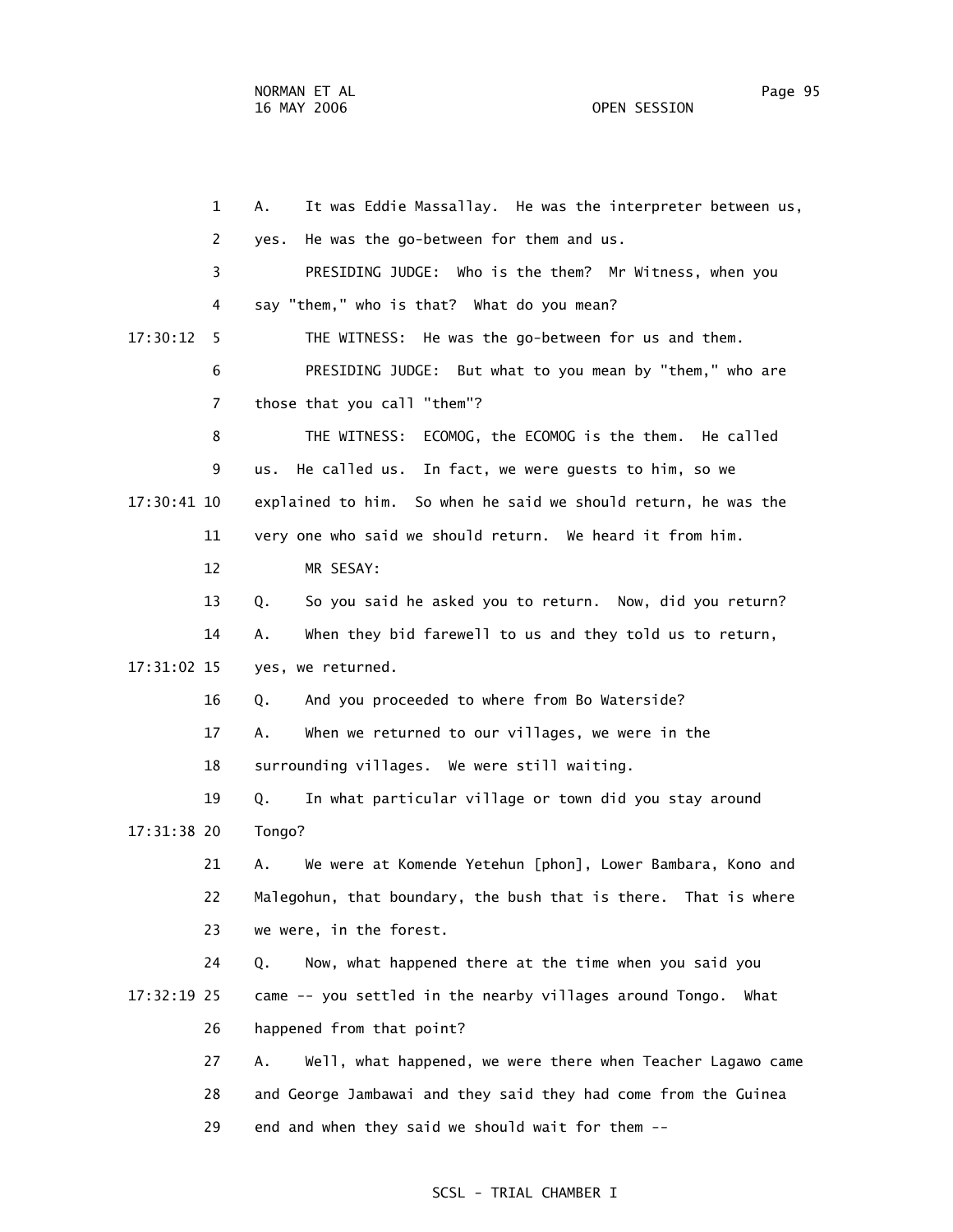1 PRESIDING JUDGE: Mr Sesay, it is 5.30, past, so before we 2 move into this new area where what happened after that, we will 3 break for today and take it back tomorrow morning. 4 MR SESAY: Yes, My Lord. 17:33:03 5 PRESIDING JUDGE: The Court will adjourn to 9.30 tomorrow 6 morning. Thank you very much. 7 [Whereupon the hearing adjourned at 5.35 p.m. 8 to be reconvened on Wednesday, the 17th day of 9 May, 2006, at 9.30 a.m.]